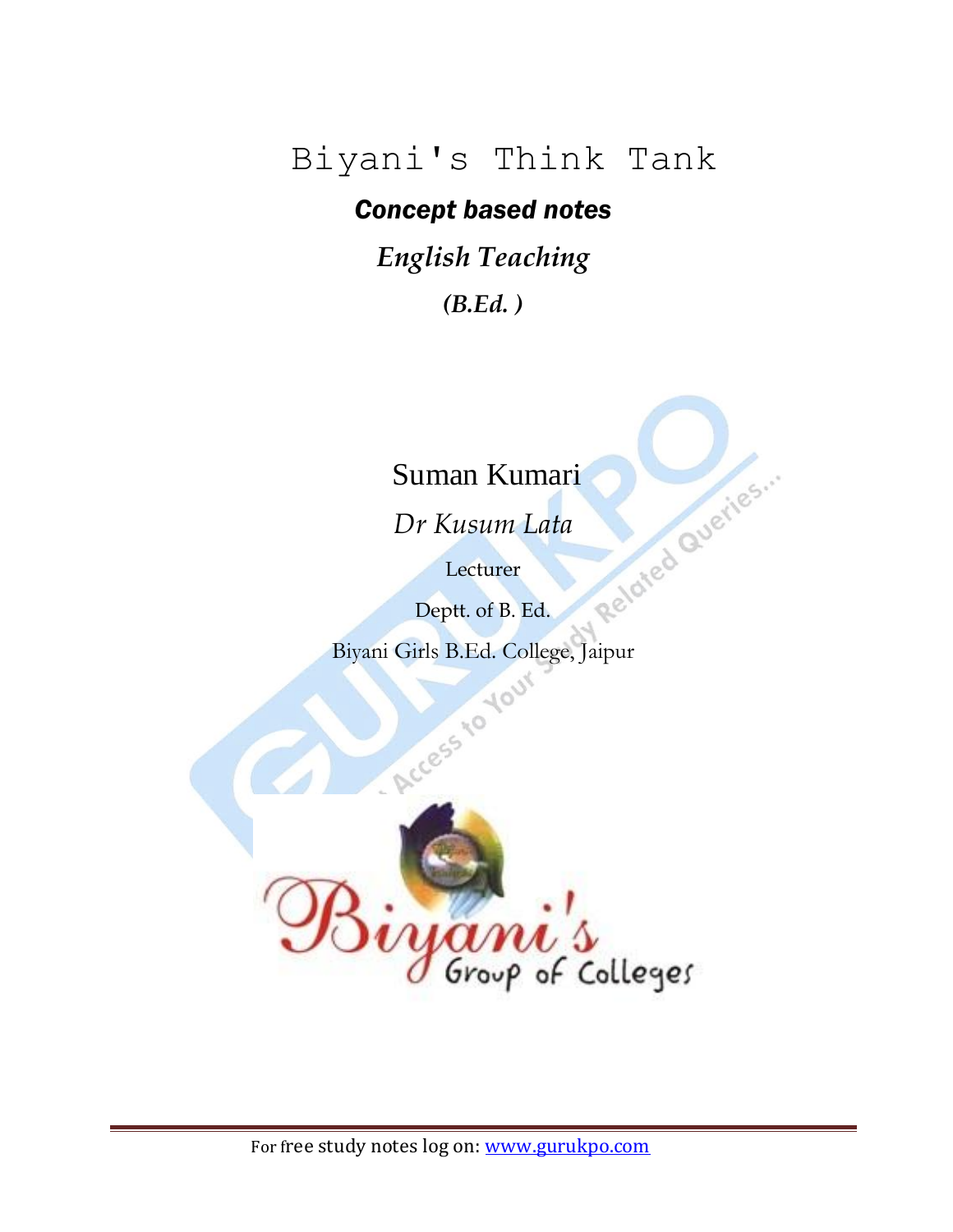*Published by :*

#### **Think Tanks**

#### **Biyani Group of Colleges**

*Concept & Copyright :*

#### **Biyani Shikshan Samiti**

Sector-3, Vidhyadhar Nagar,

Jaipur-302 023 (Rajasthan)

E-mail : acad@biyanicolleges.org

Website :www.gurukpo.com; www.biyanicolleges.org

**ISBN :** 

#### **Edition : 2013**

#### **Price :**

Ph : 0141-2338371, 2338591-95 • Fax : 0141-2338007<br>E-mail : acad@biyanicolleges.org<br>Website :www.gurukpo.com; www.biyanicolleges.org<br>ISBN :<br>Edition : 2013<br>Price : While every effort is taken to avoid errors or omissions in this Publication, any mistake or omission that may have crept in is not intentional. It may be taken note of that neither the publisher nor the author will be responsible for any damage or loss of any kind arising to anyone in any manner on account of such errors and omissions.

*Leaser Type Setted by :*

#### **Biyani College Printing Department**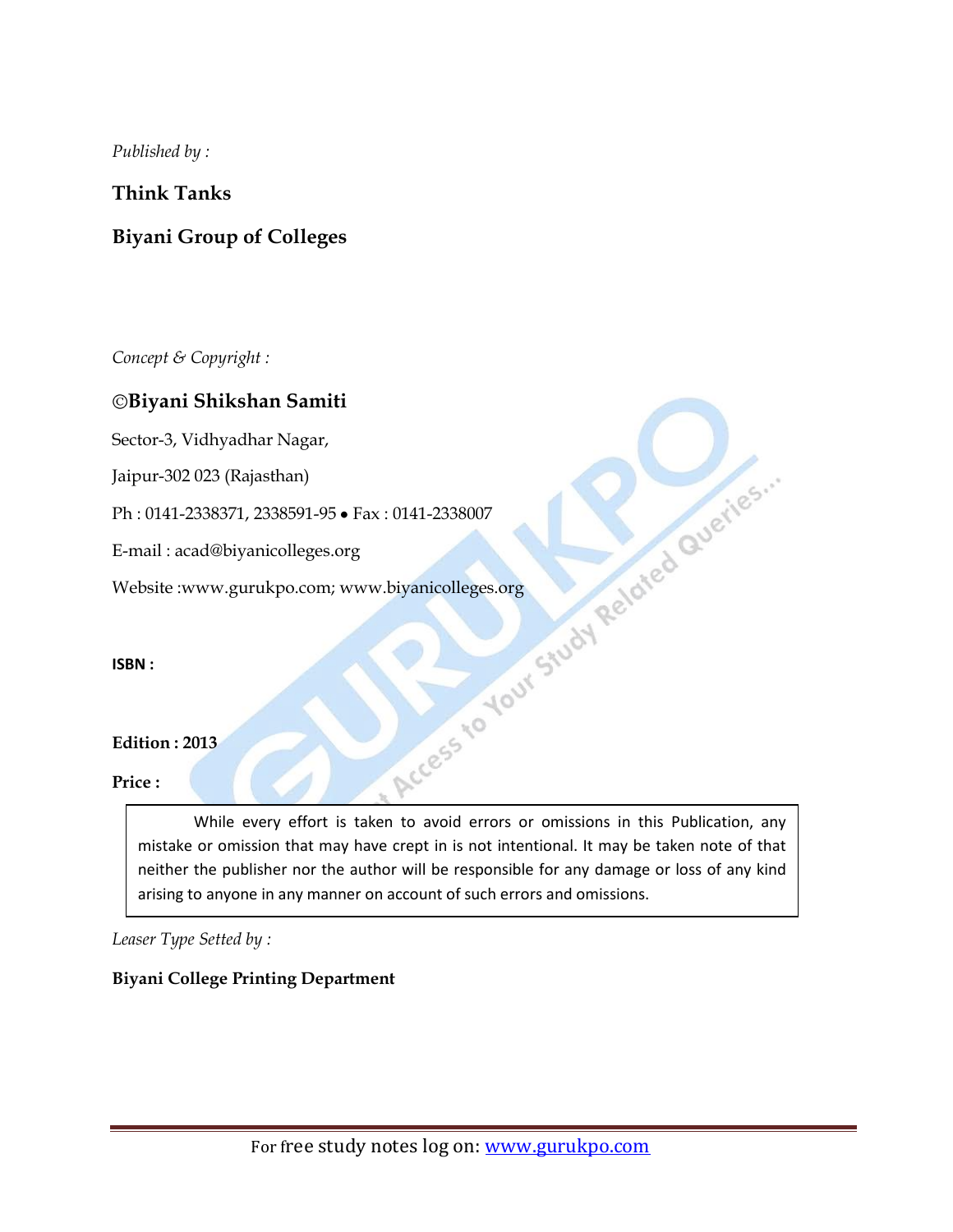## Preface

am glad to present this book, especially designed to serve the needs of the students.

The book has been written keeping in mind the general weakness in understanding the fundamental concepts of the topics. The book is self-explanatory and adopts the "Teach Yourself" style. It is based on question-answer pattern. The language of book is quite easy and understandable based on scientific approach.

Any further improvement in the contents of the book by making corrections, omission and inclusion is keen to be achieved based on suggestions from the readers for which the author shall be obliged.

I acknowledge special thanks to Mr. Rajeev Biyani, *Chairman* & Dr. Sanjay Biyani, *Director* (*Acad.*) Biyani Group of Colleges, who are the backbones and main concept provider and also have been constant source of motivation throughout this Endeavour. They played an active role in coordinating the various stages of this Endeavour and spearheaded the publishing work.

I look forward to receiving valuable suggestions from professors of various educational institutions, other faculty members and students for improvement of the quality of the book. The reader may feel free to send in their comments and suggestions to the under mentioned address. **Example 25 your conduct of the quality of the quality of the quality of the quality of the distribution of the quality of the Author**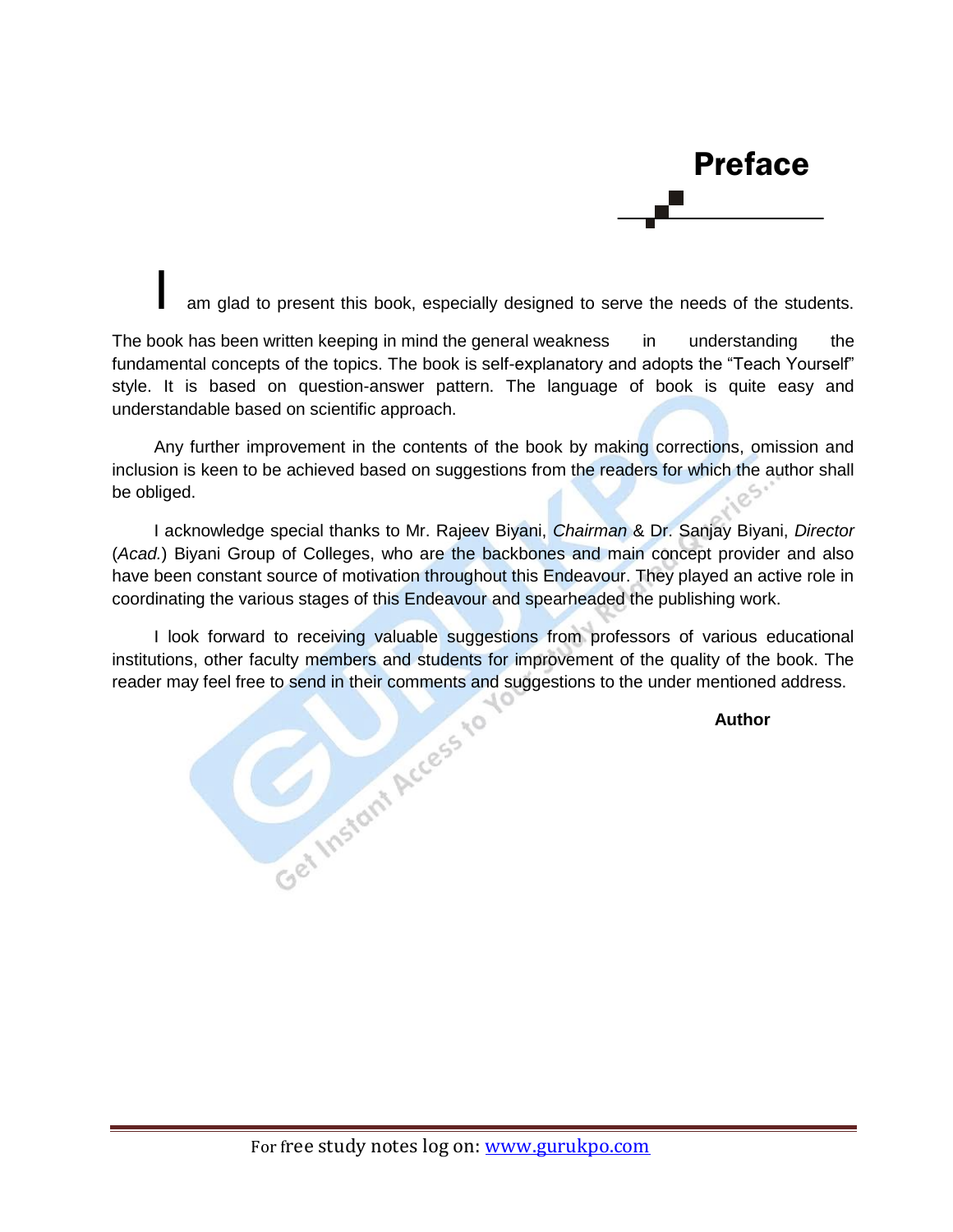## **Syllabus**

#### **METHODOLOGY OF TEACHING ENGLISH**

#### **Unit-1 Basic Concepts, Objectives,And Methods Of Teaching English As A Second Language**

#### **(A) Basic CONCEPT**

- 1. Mother-tongue
- 2. Second Language
- 3. Difference between teaching and language teaching
- 4. Principles of Second Language Teaching
- 5. Forms of English-Formal informal,Written,Sponken Global English
- 6. English as a Second Language (ESL) English as a Foreign Language (EFL) English for Specific Purpose.(ESP)

#### **(b) OBJECTIVES**

Objectives of Teaching English as a Second language (a) Skill based (LSRW) (b) Competence based: Linguistic Competence (LC) and Communicative Competence (CC) in reference of LSRW skills.

#### **(c) METHODS AND APPROACHES**

Introducation to methods of and approaches to teaching of english as a second language.

(1) (a) Direct Method (b) Structural Situational Approach (c) Audio-Lingual Method (d) Bilingual Method (e) Communicative Language Teaching (CLT)

(2) Role of Computer and Internet in Second Landuge Teaching-Computer Assisted Language Learning (CALL) Computer Assisted Language Teaching (CALT)

(3) Eclectic Approach to Second Language Teaching Study of the above methods and approacher in the light of :

- a. Psychology of second language learning.
- b. Nature of second language learning
- c. Classroom environment and conditions
- d. Language functions
- e. Aims of language teaching, role of mother-tongue role of teacher learners text-book and A.V. and language skills testing errors and remedial work.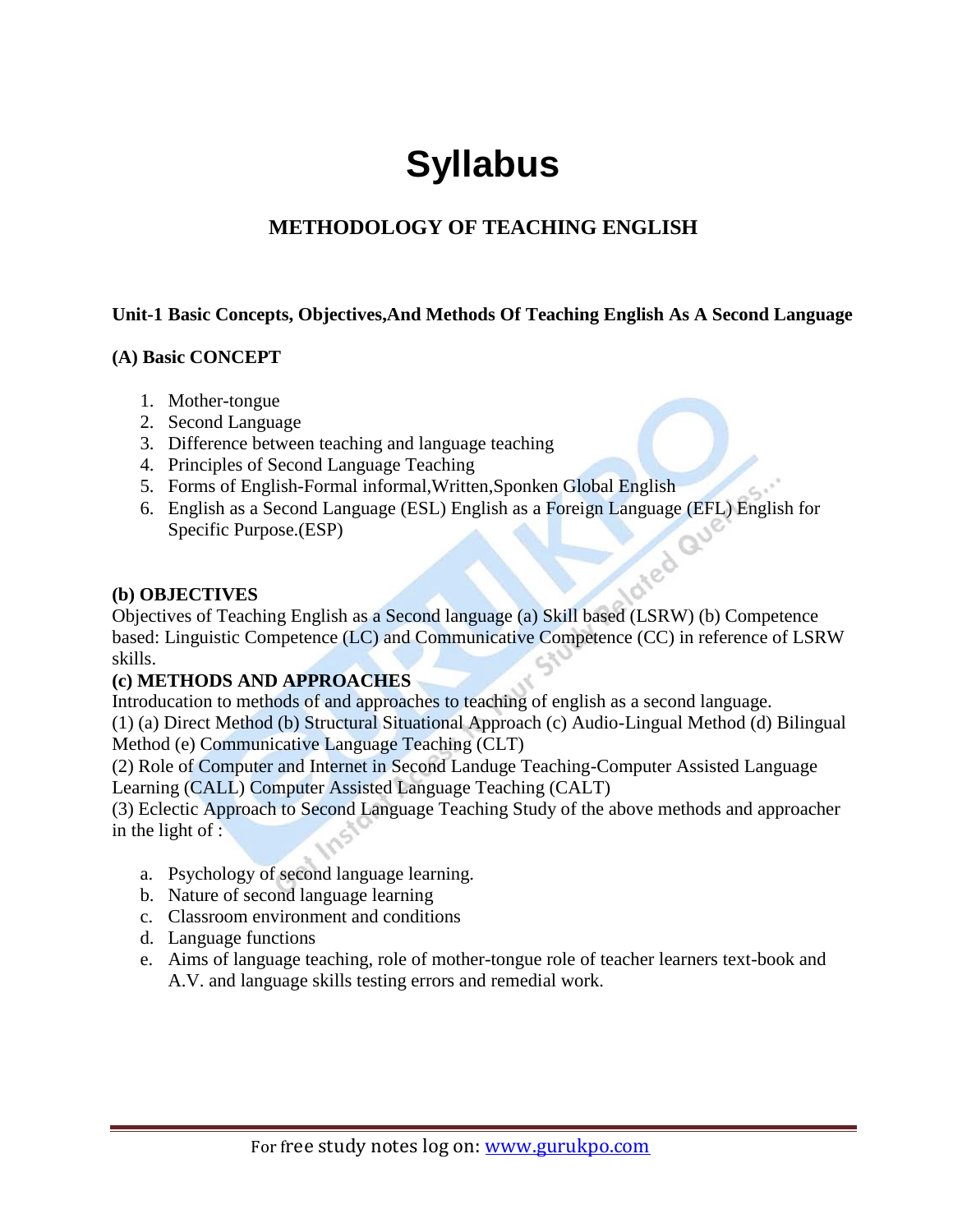#### **Unit-2 Teaching of listening and speaking skills**

(A) Listening:

- i. Concept of listening in second language;
- ii. The phonetic elements involved in listening at the receptive level.(Monothongs, diphthongs, consonansts, pause, juncture, stress, accent beat, intonation, rhythm);
- iii. Listening skills and their sab-skills;
- iv. Authentic listening vs Graded listening
- v. Techniques of teaching listening
- vi. Role of teaching aids in teaching listening skills
- vii. Note taking.

#### (b) **Speakings:**

- i. Concept of listening in second language;
- ii. The phonetic elements involved in listening at the receptive level (Monothongs, diphthongs, consonansts, pause, juncture stress, accent, beat, intonation, rhythm.)
- iii. The Stress System-Weak Forms and scheme
- iv. Use of pronouncing dictionary
- v. Phonetics transcription
- vi. Techniques of teaching speaking skills and pronunciation Pronuciation practice and drillsEar Training Repetition Dialogues and Converation
- vii. Role of A.V. aids in teaching speaking skills

#### **Unit-3 : Teaching Reading and Writing skills: READING SKILLS**

- i. Concept of Reading in second language;
- ii. Mechanics of Readings (Eype span,Pause,Fixations,Regression);
- iii. Types of Reading: Skimming,Scanning,Silent reading Reading aloud,Intensive Reading, Extensive reading, Local and Global Comprehension.
- iv. Role off speed and pace;
- v. Relating teaching of Reading to listening and speaking skills;
- vi. Teaching silent reading,intensive reading,extensive readings and genuine reading comprehenslon in terms of Inference Prediction Critical Reading, Interpretation,Judgement,Summarizing ,Central idea,etc.
- vii. Role of course reader and repid reader, Cloze procedure , Maza method, dictionary in teaching Reading skills.

#### **WRITING SKILLS:**

a. Written Skills;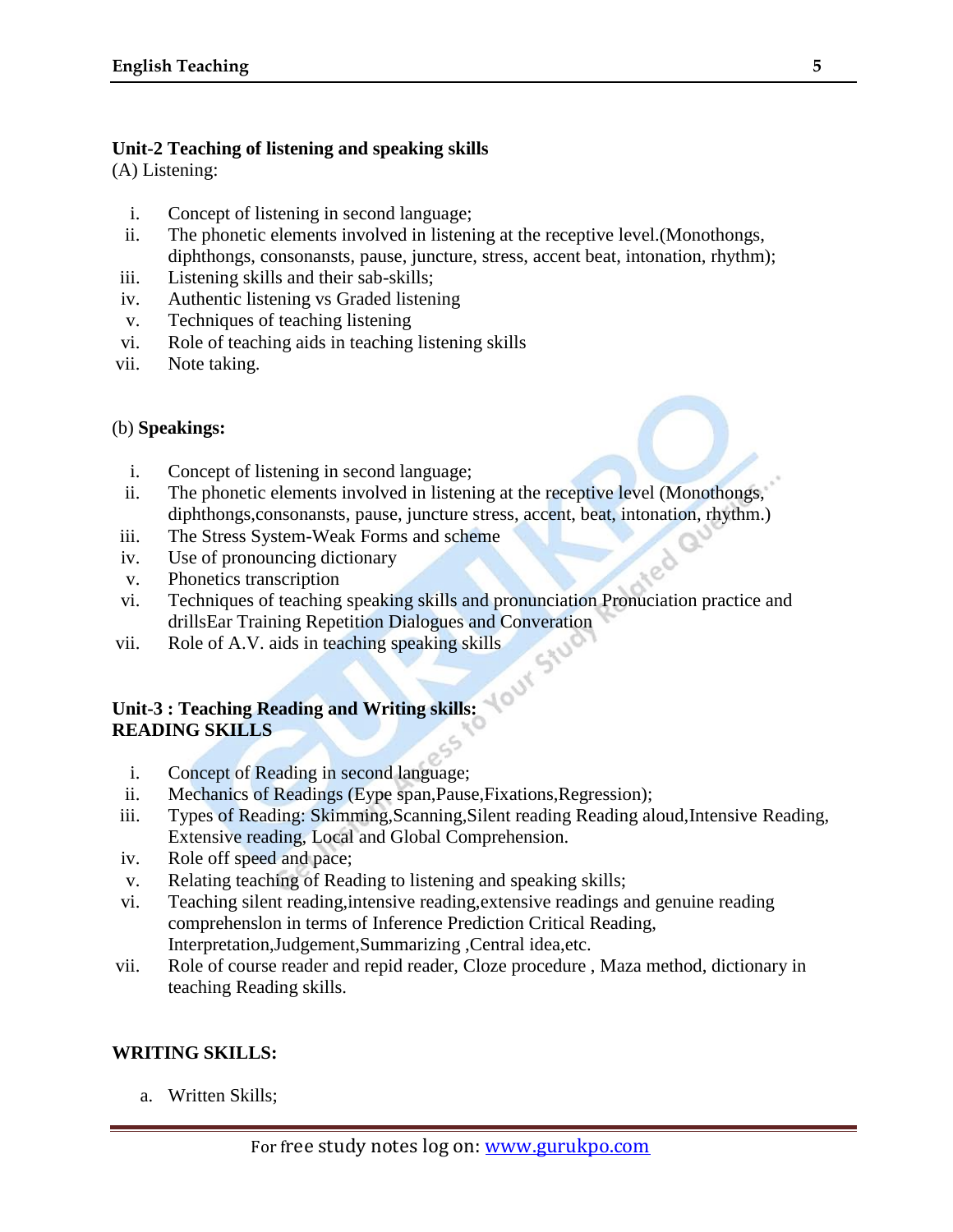- b. Concept of Writing in First Language and the Second language;
- c. Types of composition oral, written, controlled guided, contextulized and integrated composition;
- d. Teaching the following items keeping in view their style ingredients and mechanics Letters (formal and informal),Essays, Report, Telegram, E-mail, Notices, Precis, Paragraph, Developing stories,Note Making

#### **UNIT-4 : RESOURCES AND PLANING FOR ENGLISH LANGUAGE TEACHING (A) RESOURCES FOR ENGLISH LANGUAGE TEACHING**

- i. The Blackboard and the White Board
- ii. Blackboard drawings and sketches
- iii. The Overhead Project (OHP)
- iv. Flashcards, Posters and Flip Charts
- v. Songs, raps and chants
- vi. Video clips
- vii. Pictures,Photos,Postcards,and Advertisements
- viii. Newspapers, Magazines and Brochures
- ix. Mind Maps
- x. Radio Tape-recorder,T.V.
- xi. Language Laboratory
- xii. Realia
- xiii. Stories and anecdotes

# Exploration Contempt 25 with the state of the state of the state of the state of the state of the state of the state of the state of the state of the state of the state of the state of the state of the state of the state o Arcess **LANGUAGE**

*(B.1) : PROSE LESSONS:*

- i. Content Analysis:
	- a. Planning a Unit (Bases on a lesson in the Course Reader (text book)
	- b. Identifying and listing language material to be taught (New lexical and structural items, their usage and uses)
- ii. Planning for teaching the content and skills in the following order:
	- a. New lexical items (vocabulary)
	- b. New Structural items
	- c. Reading comprehension
	- d. Textual exercises
	- e. Writing/composition
	- f. Unit Test

*(B.2) : Poetry Lessons:*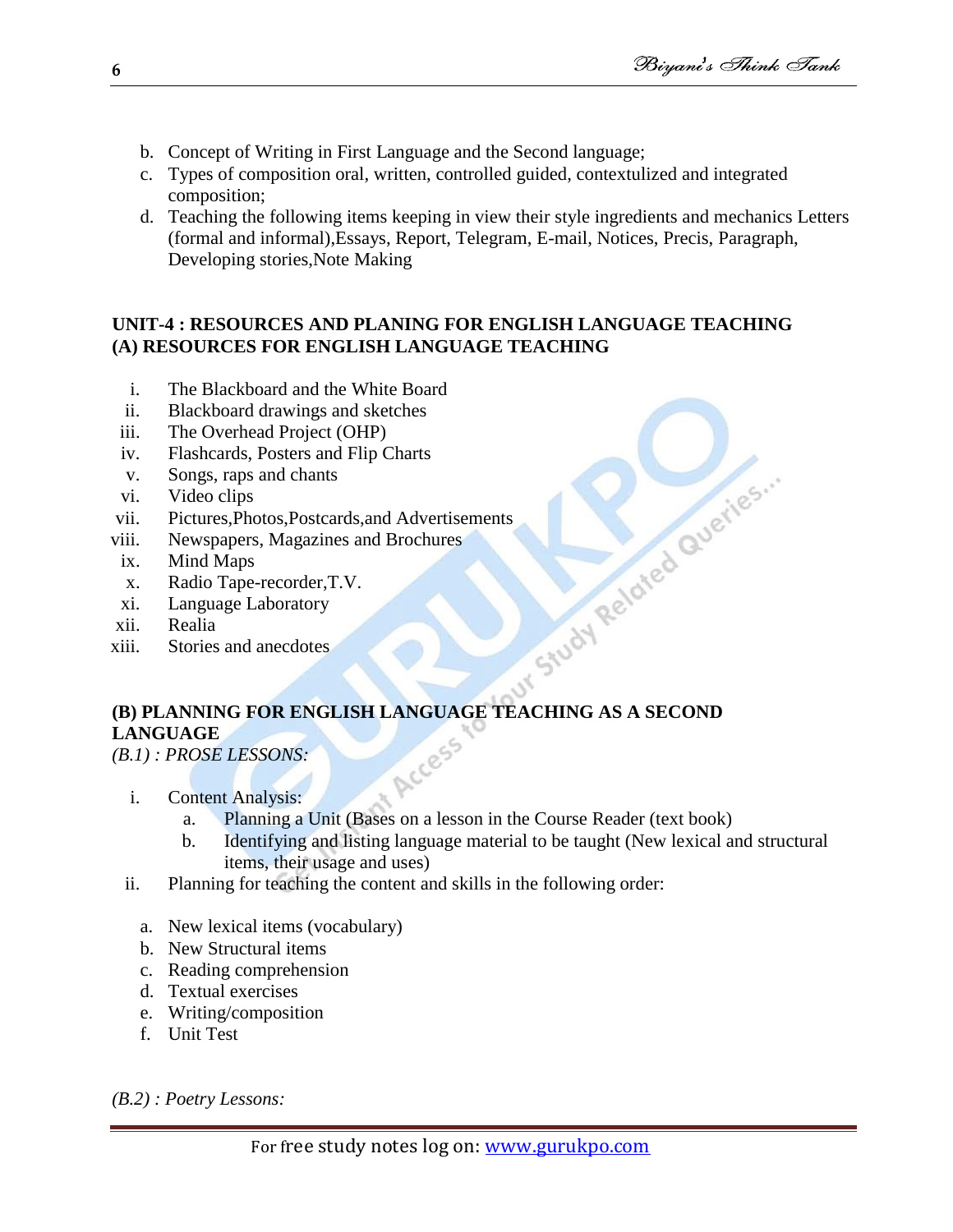- i. Components of Poetry
- ii. Concept aims and objectives of teaching Poetry in Second Language
- iii. Steps of teaching Poetry at the Secondary stage

#### **Unit 5: Testing and Evaluation in English**

Concept of testing and evaluation in English as a second language, Difference in Testing in content-subjects and skill-subjects;

- Testing language skills (LSRW) lexical and structural items and poetry.

- Type of test (Achievement test,Proficiency test,Diagnostic test, prognostic test, Formative and Summative Test).

- Preparation of unit and examination paper-their blue print and answer key;

- 
- Error analysis;

- Types and preparation of test-items'<br>- Error analysis;<br>- Concept and need of remedial teaching and remedial work.<br>- Concept and need of remedial teaching and remedial work.<br>- Analy Study Reddred Querre - Concept and need of remedial teaching and remedial work.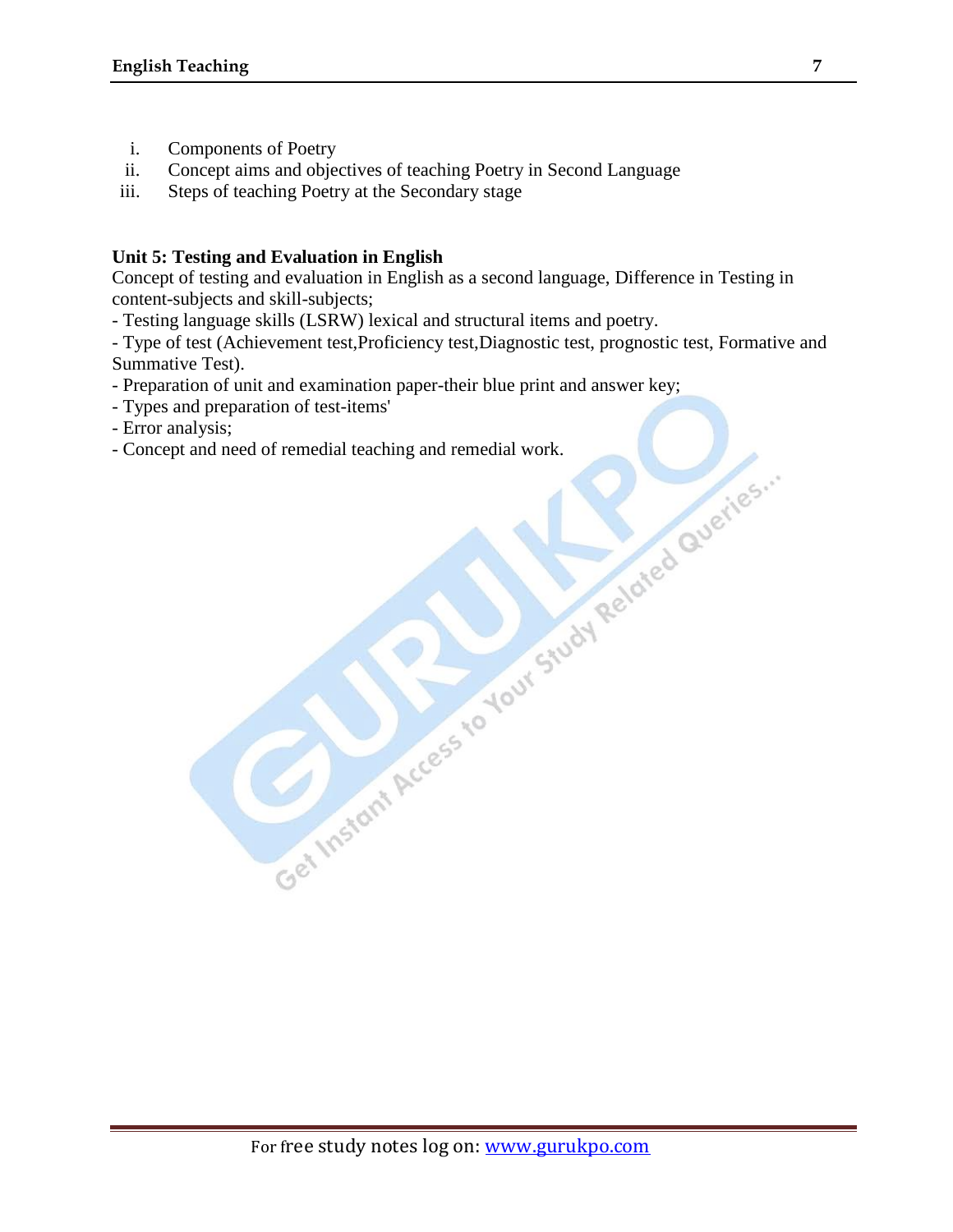## **Unit-I English as a Second Language**

#### **Q.1 Define the Principle of Second Language Teaching?**

- **Ans**. The term second language is used because it has become a lingua France between speakers of different languages of the world language is not a subject of factual information or a store house of contents, but a skill. There are different approaches for the teaching and learning process of languages such as psychological, linguistic and pedagogical principles.
	- **1. Principle of Habit-Formation: -** Language teaching is an art like all other arts, it needs sustained "practice and drill" so great stress should be laid on practice instead of cramming exercise. The English teacher should be armed at all fronts" like cultural. Social oral behaviorial and conversational approach language habits are formed – 1. Recognition, 2. Imitation, 3. Repetition, 4. Variation, 5. Selection
	- **2. Principle of Interest:** In the learning of English as a foreign language the principle of interest is to be kept in mind by the teacher because the children do not have an innate interest in the learning of this language. English period creates a sort of 'awe and terror' in their hearts which is reduce by unsympathetic teachers. The teacher, who creates interest among his pupils, not only wins over his own difficulties, pupil may come together and work in harmony with full enthusiasm.
	- **3. Principle of Concreteness:** It is a psychological fact that children learn more effectively when they can see and handle objects. A child picks up knowledge through various senses, where one sense reinforces the other. It enables the child to understand the vague and abstract part of the knowledge. In this way, audio-visual aids are the greatest modern aids of teaching because they show a concrete thing first and the abstract thing can follow afterwards with ease.
	- **4. Principle of Accuracy and Correctness:** This principle leads to correct pronunciation, intonation, spelling, structures and accurate or exact logical expression words having similar sounds with their different order e.g. 'S'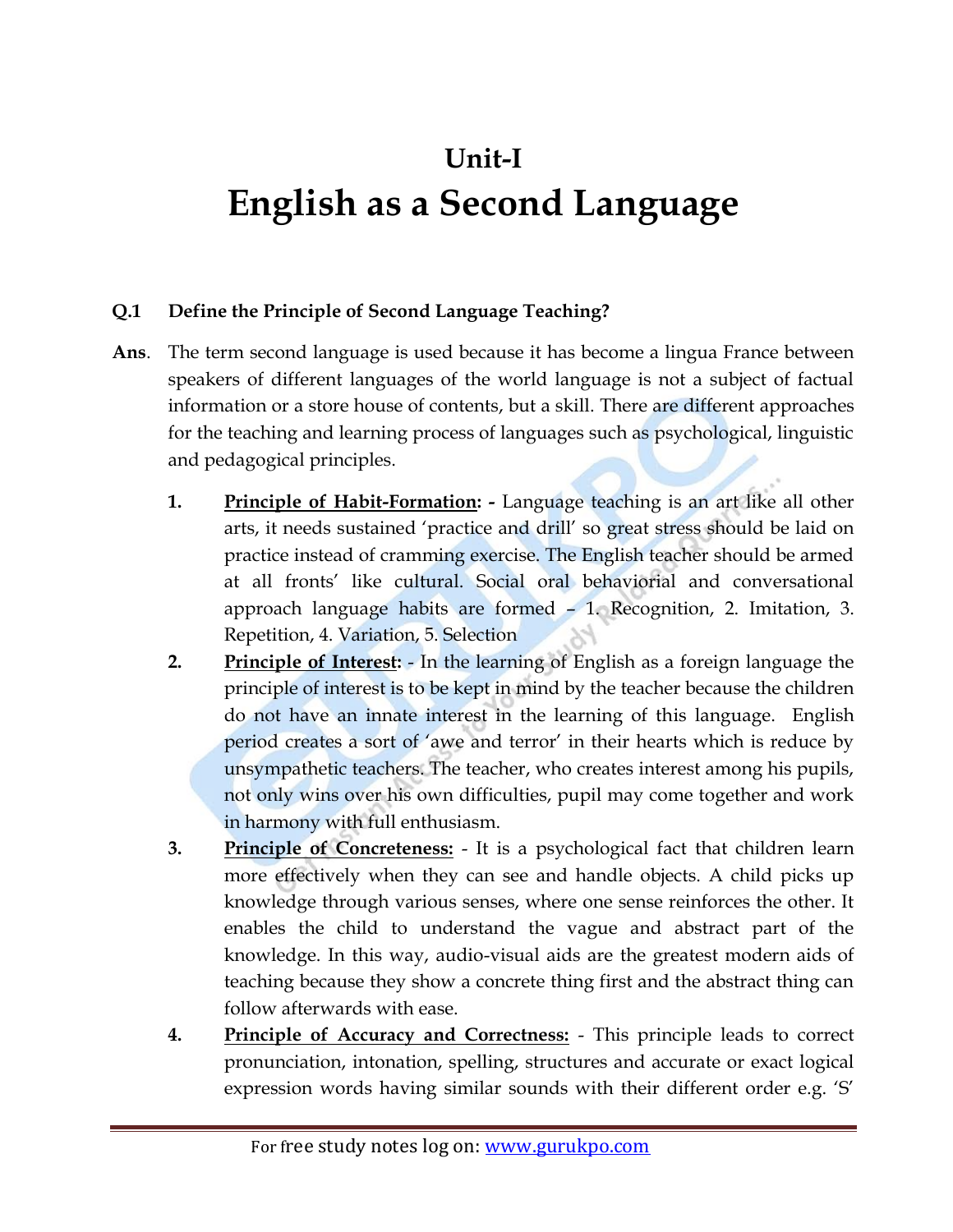"Sh" "Z" may form a regular part of practice. So "Accuracy and correctness" is the principle which must be followed.

- **5. Principle of Selection and Gradation**: Teacher has to select material for his teaching. It means putting language items in order of presentation. It involves
	- **a. Grouping, b. Sequencing Grouping concerns**-
	- **i.** System of language- Phonetic, lexical grammatical, semantic.
	- **ii.** Structures- How the selected items fit into each other. Sounds into words, words into phrases, phrase into sentences, and sentences into contexts.
	- **b.** Sequencing means grading or what comes after what. There should be sequence in arrangement of sounds, words, phrases and meaning. This principle involves further steps.
	- **1. Frequency** The number of times a particular structure is normally used.
	- **2. Teach ability**: Structures which are easy from teaching point of view.
	- **3. Applicability**: In how many contexts, particular structure is applicable or how far it is productive.
	- **4. Coverage**: How many different meaning, an item can convey.
	- **5. Learn ability**: How for an item is easy to learn.
	- **6. Principle of Motivation**: "Motivation is the super highway to learning". Learning English is a painful process and gives considerable mental strain to the learner. Teachers should try his best to reduce the strain by making use of pictures, models and objects in the classroom. Play way method can diminish/remove the dullness and monotony of the classroom. Correlation between lessons must be necessary. Introduction of the chapter should be abrupting and interesting. The inspiration should lead the learner to learn more and more with the zeal of an integral urge.
	- **7. Principle of Proportion**: Language is a system. It is an organic whole. Just as the system of our body is composed of the senses of hearing, seeing, heart, lungs and brain etc, so is the system of language composed of sounds, words and structures. Body work, when all organ of the body are in proper condition. So, an English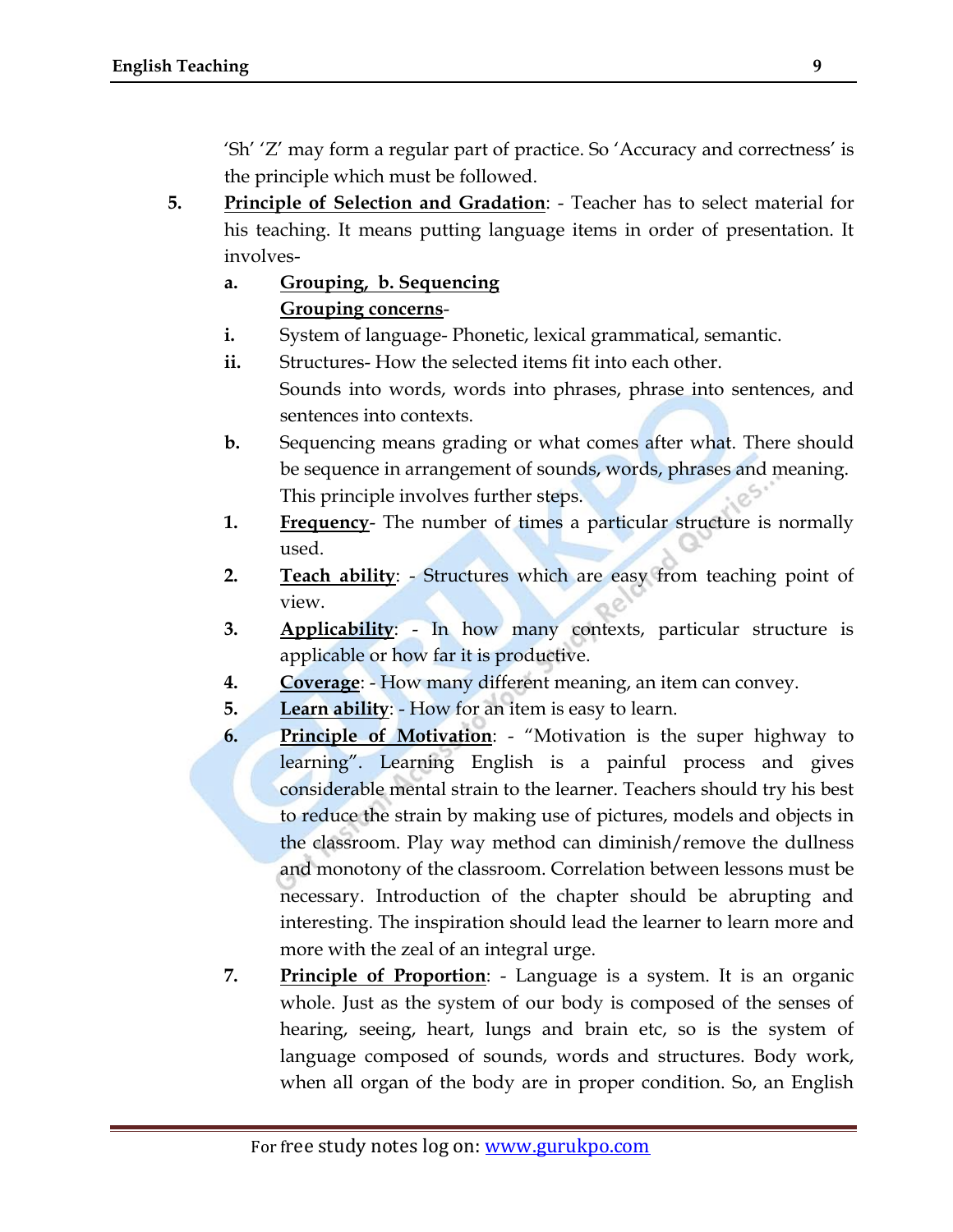teacher is expected to devote due time to each of four aspects of language study i.e. listening, speaking, reading and writing.

- **8. Principle of Natural process**: Mother-tongue is acquired by the children through a natural process. This process should be adopted in technical second language be kept in such a child should be an atmosphere which is necessary to learn a foreign language. Teacher should follow these steps
	- **i.** Due attention should be paid to pronunciation and accent.
	- **ii.** Formation of speech habit.
	- **iii.** Loud reading may be emphasized than silent reading.
	- **iv.** Knowledge of words related to daily, life, should be given.
	- **v.** Writing skill should be developed.
- **9. Principle of linking with life**: The process of language teaching should not be cut off from life. It should be a part and parcel of actual life and connected with the way of its living. There is not much difference between the vocabulary used by the pupils in the school and outside the school. English speaking is status symbols. It creates inspiration among the students and they frequently use it in their life situations.
- **10. Principle of purpose**: People may learn second or third language for different purpose e.g. commercial, social, scientific, academy etc. If the purpose is decided in the beginning it becomes easier to design a course suitable for that purpose. But in India, passing the examinations with goods marks is the main purpose of teacher as well as student. But in this process, many basic components are left and half knowledge is provided. So, purpose should be decided at early stage.
- **11. Mimicry as the key to language learning**: People who mimic easily have a great advantage in learning a foreign language. Mimicry is the key to learn a foreign language. It means notice carefully such as the position of lips, the quality of the sounds, the speed of utterance, the intonation of the voice, the swing of the sentence and even the characteristic gestures. Imitation or mimicry is the best ways of learning the articulation of foreign words.

Mimicry involves three aspects-

**(1)** Acute and constant observation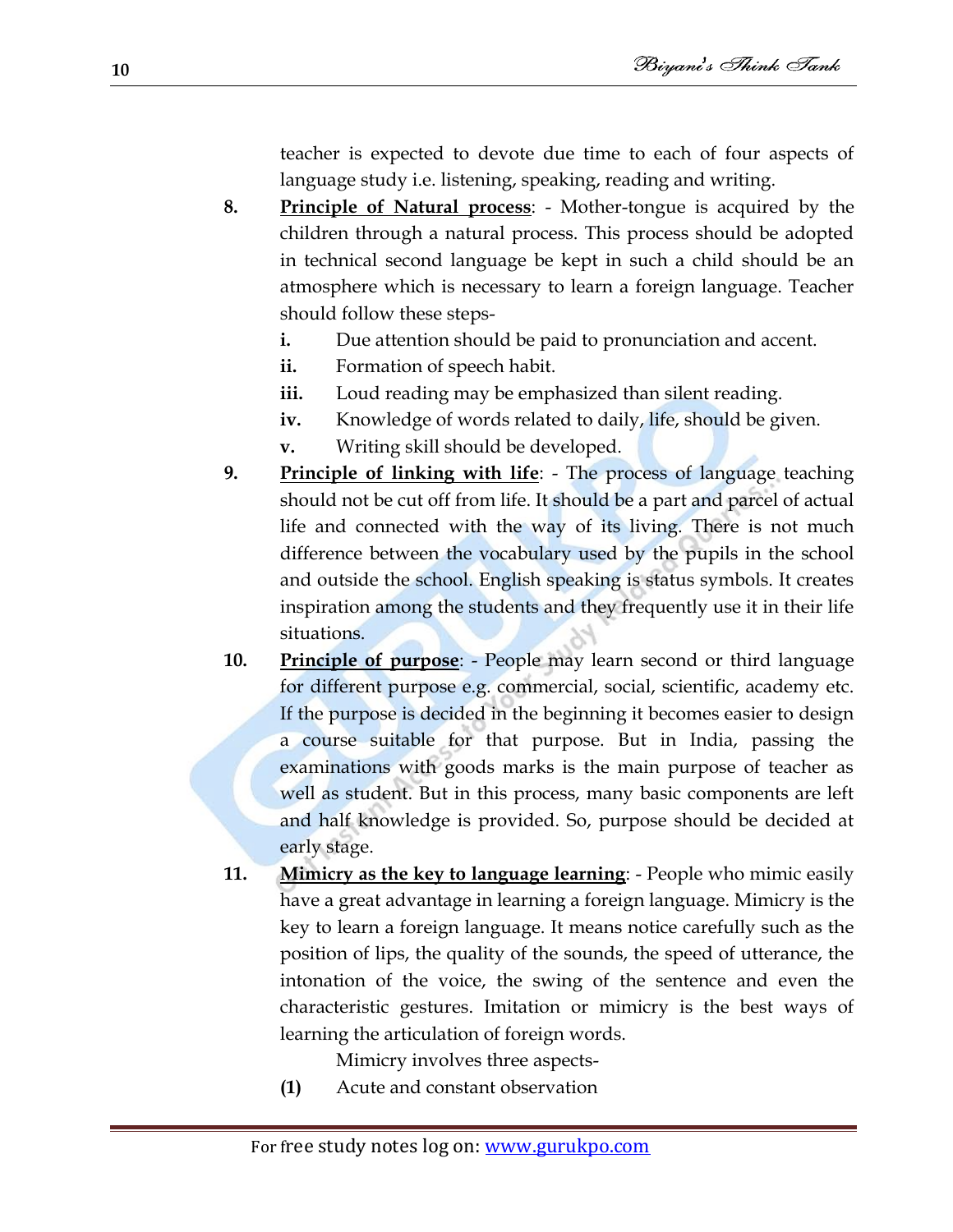- **(2)** Indulge oneself into it
- **(3)** Continual practice.

#### **Q.2 Explain the forms of English in detail?**

#### **Ans.**

**1. Formal English**: - Formal English is concerned with the ability to describe the language. It teaches the rules and regulations of different aspects of the language. In other words, it deals with the formation of words and sentences.

This type of English is known by various other names like old or traditional or theoretical English. It prescribes rigid rules and regulations which are followed while learning a language. It ignores the behavioral side of language.

It does not tell how language is speaking by the native people butt ells how language ought to be spoken.

**2. Informal English**: - Informal English is the language learnt by the student unconsciously and consciously in the course of his reading and speaking English. In it students are not required to memorize the rules and definition given in grammar. They are given ample drill in speaking by the teacher and thus they absorb unconsciously a sufficient amount of grammar which helps them to speak, read and write English correctly. It has been seen that a person who knows all the rules of language by heart tends to violate them in his own piece of composition. As a matter of fact rules and definitions are unreliable because they are faulty and not wholly applicable to a living language which is dynamic and not static.

The living language always imbibes new influences and changes. It cannot be bound forever within the frame work of rigid rules.

Now a day, both formal and informal English are used in India, formal English is used at written form and informal English apply in spoken form. In other words,

Formal English is the best example of British English and American English is the best example of informal English.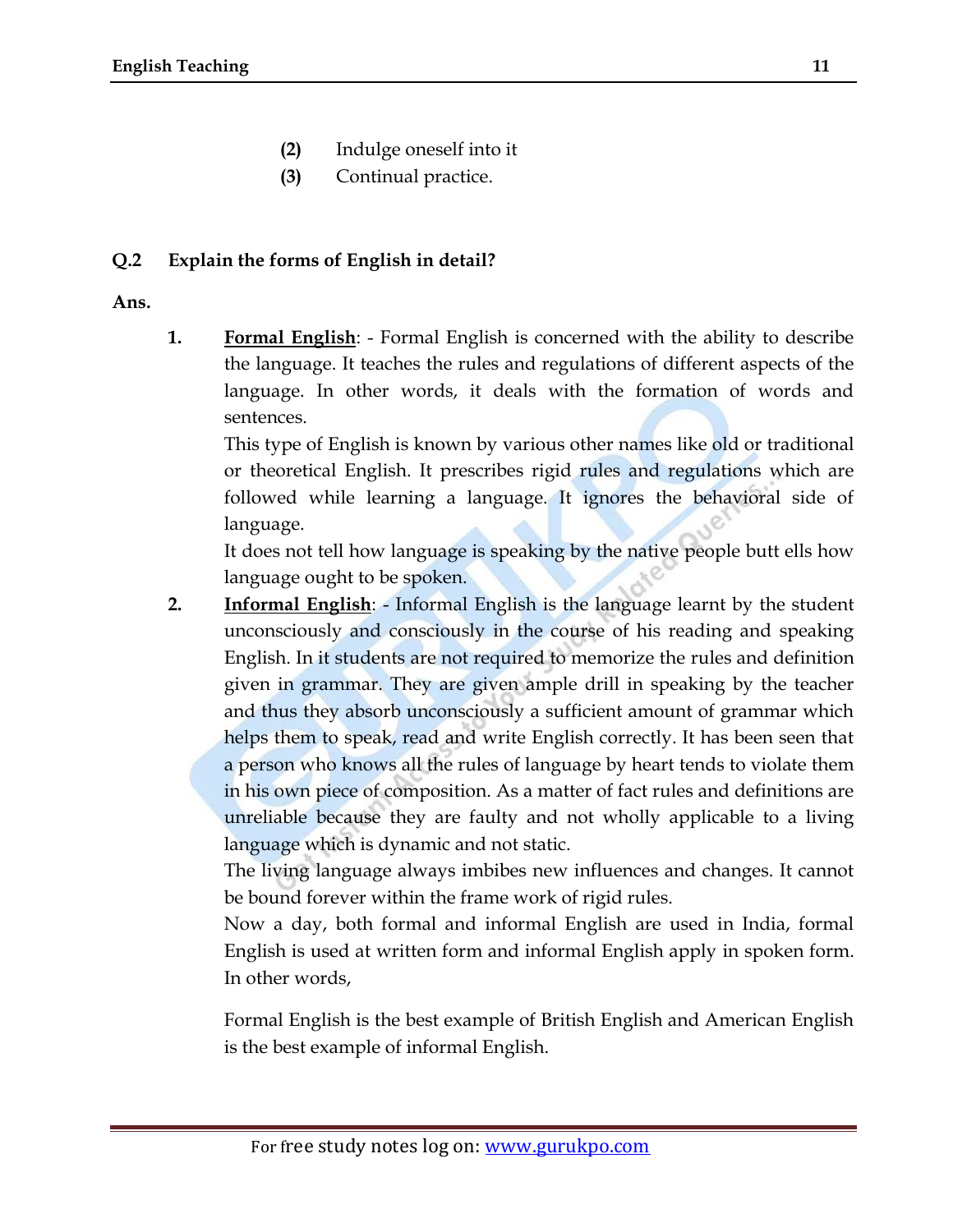**Global English**: - Global English indicates the international status of English language. English is a very rich language. Through the study of English, we can establish links with the outside world and know what is happening elsewhere student"s books on science, Engineering, Medicine and philosophy are available mostly in English. Much of world"s literature in various fields of knowledge is available mainly in English. It is the language of international trade and industry. English is the medium of expression for more than are half of mankind without English every aspect of international life would be poorer.

So, we can say, English is not only the language of Britisher but also gain the status of Global English.

## **Q.3 Define English as a Second Language? (ESL) OR** Ans. Though English in India get second language status but it occupied the most

#### **English as a Foreign Language (EFL)**

- prominent place in the educational system of India.
	- **1. Language of the Rulers**: Britishers rules over India more than 250 years. History explained that every subject nation wants to learn the language of its masters. When Muslims ruled over country, Indian tried to learn Persian and Arabic. In the same way, Indians have to learn it.
	- **2. Policy of the Britishers**: Britishers adopted the policy of "divide and rule". They wanted to create two class of persons in India – English – Speaking and Non English speaking.

Lord Maculay desired to produce through English education that, "A class of person, Indian in blood and colour but English in taste, in opinion, in moral and in intellect."

- **3. Language of the Court**: English was the language of the Court Judges and Magistrate wrote and announced their decisions in English. Lawyers plead their case in English. Even today, all the record of the high & supreme courts was kept in English.
- **4. English as a Library Language**: English is the key to the treasure house of knowledge. Reference books are found in English language. English is the language of science, medicine, law, and agriculture, Engineering and modern technology. No library is complete without English works like Shakespeare, Milten etc.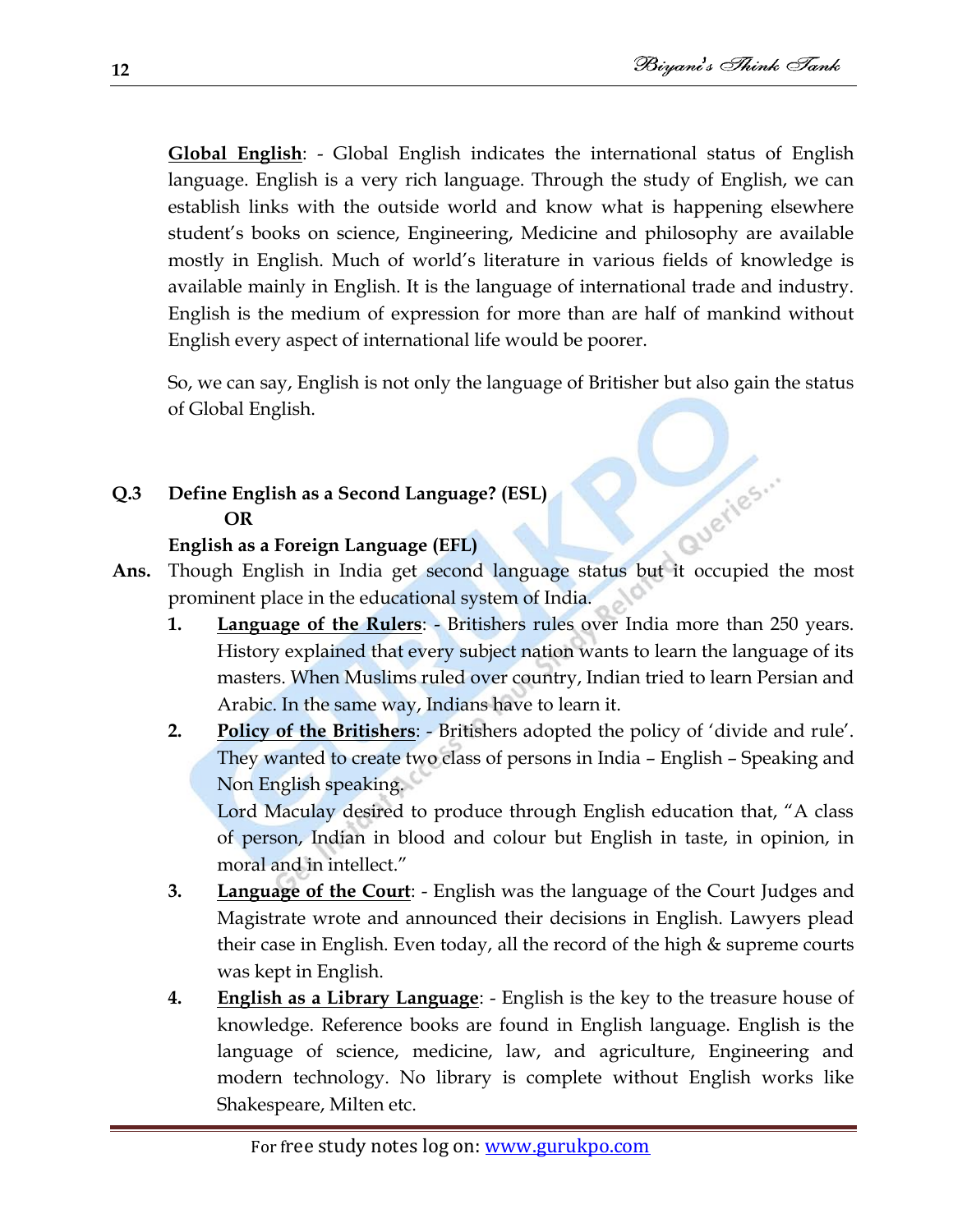Prof. Gokak, "It was in the English classroom that the Indian library Renaissance was born".

- **5. Language of Indian Unity**: It was English which united the people living in different parts of India. India is divided into different regions and people speak more than 36 languages like Punjabi, Rajasthani, and Oriya etc. Every region and every state claim that their language is best to all and they fight on this matter. But English is the only language which bind all Indian in unity.
- **6. Language of our literary Development**: The credit of developing the Indian languages goes to English. By reading English literature, Indian writers developed their own languages and stand a big class of "Indian writing in English'. Today, Indian writer like V.S. Naipaul who get first booker award in 1971, Arundhati Rai and Arvind Adiga flourish Indian literature in English language.
- **7. Language of Communication**: English is the language of the communication. To speak in English was considered a mark of greatness. No language becomes such popular as the English language. Through the study of English, we can establish links with the outside world. English is the medium of expression for more than one half of mankind. Without English every aspect of international life would be poorer.
- **8. English as a link language**: It is a link language, without its knowledge it is impossible for a Punjabi to enter a dialogue with a Tamil.

#### **Q.4 Describe English for Specific Purpose (ESP)**

- **Ans.**
- **Passport for employment**: Now a days, for every job, a good knowledge of English is considered essential. A person with good knowledge of English stands good chances of employment. A person knowing English can get appointment easily as compared with a person knowing one or the other regional language.
- **- English as a living language**: A living language is one that has developed through a continuous course of evolution incorporating within its fold the external and internal changes in the life of man vis-à-vis his society. Just as the flow of life force dashes ahead taking shapes so also the flexible nature of a living language expand scope according to the widening activities of life. Greak, Latin, Chinese were once powerful languages but now are "dead"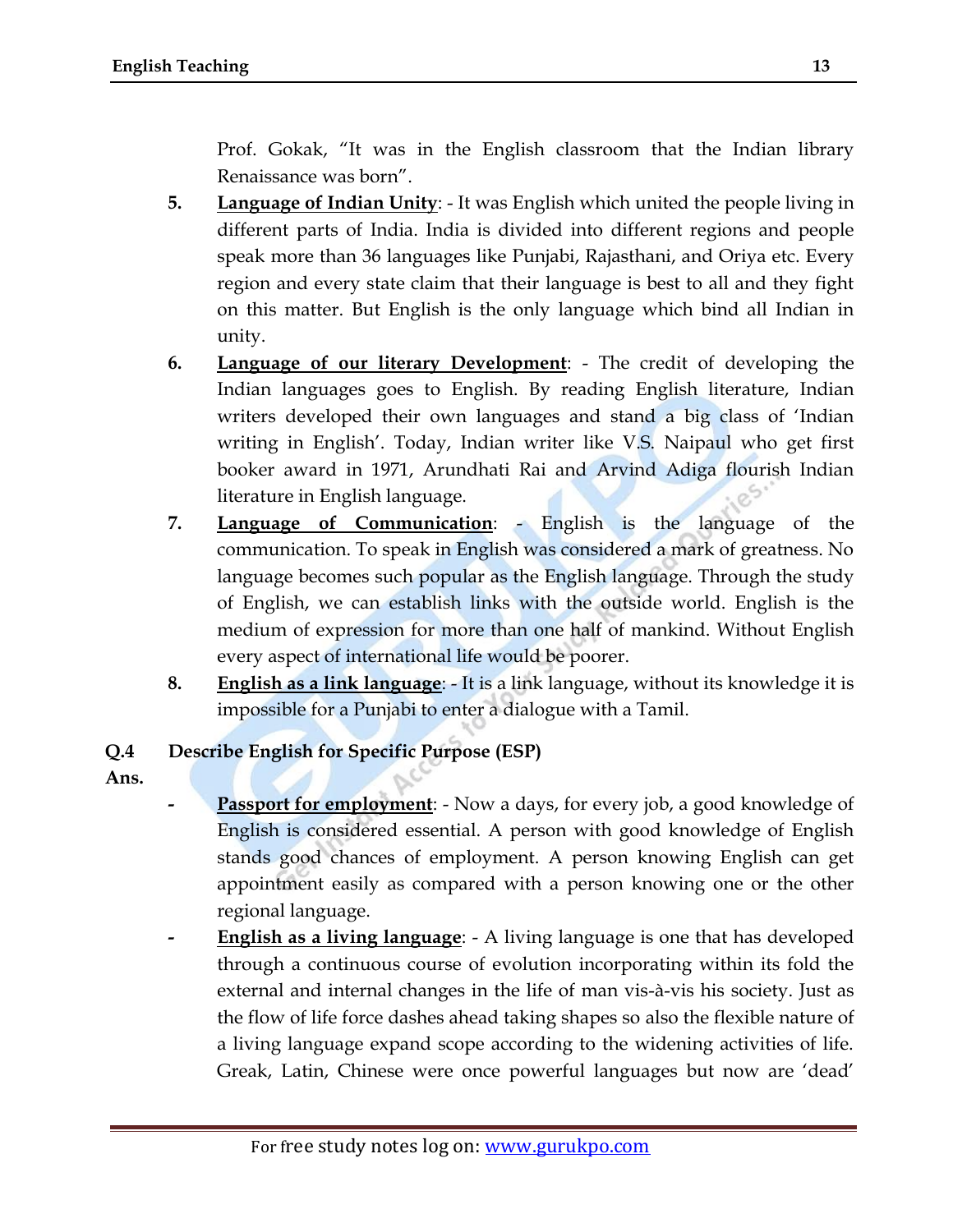because they are ceased to be vernaculars. But English adopt every change and shapes itself with changes.

- **- English as a progressive & dynamic language**: English is progressive in the sense that it has its past present and future. It is not "made" but "evolved". It is dynamic in the sense that nearly more than half of the world speaks and understand it. It is also a flexible language. For examples-It adopts sayings 'change is the law of nature'. That why
- **-** "You is used to say "Thou"
- **-** "Bucket is used to say "Pail"
- **-** "Fond is used to say "Foolish" but now it means "to like something/somebody very much.
- **-** "Cancer" is used to say "Fever/not well but now it is known as dangerous disease.
- **- International Importance**: English is known as a universal language. Its knowledge promotes international understanding. By extending the radius of a person's horizon, it overcomes his prejudices, intolerance and narrow mindedness, so, it is very helpful in fostering true internationalism and cooperation among the nations of the world. OC
- **- Cultural Importance**: English widens one"s cultural and intellectual horizon. It develops scientific, technical and commercial relations with other countries. It imparts knowledge of foreign nations and cultures.
- **- Disciplinary and Recreational importance**: The study of English enables a person to compare and contrast the good and bad things to his country with those of other nations. So, he trains his analytical and reflective faculties and acquires a new insight into resources of thought and expression. Persons knowing English can enjoy the best stories, drama, novels written into English.
- **- Social Importance**: English is beautifully woven in the texture of the social life of India"s teeming millions knowledge of English language in terms of fluency of speech and writing is considered to be a great social asset today, English is a unifying force a link, a unifying factor in the national life of country. It is the only language for interstate relationship and communication.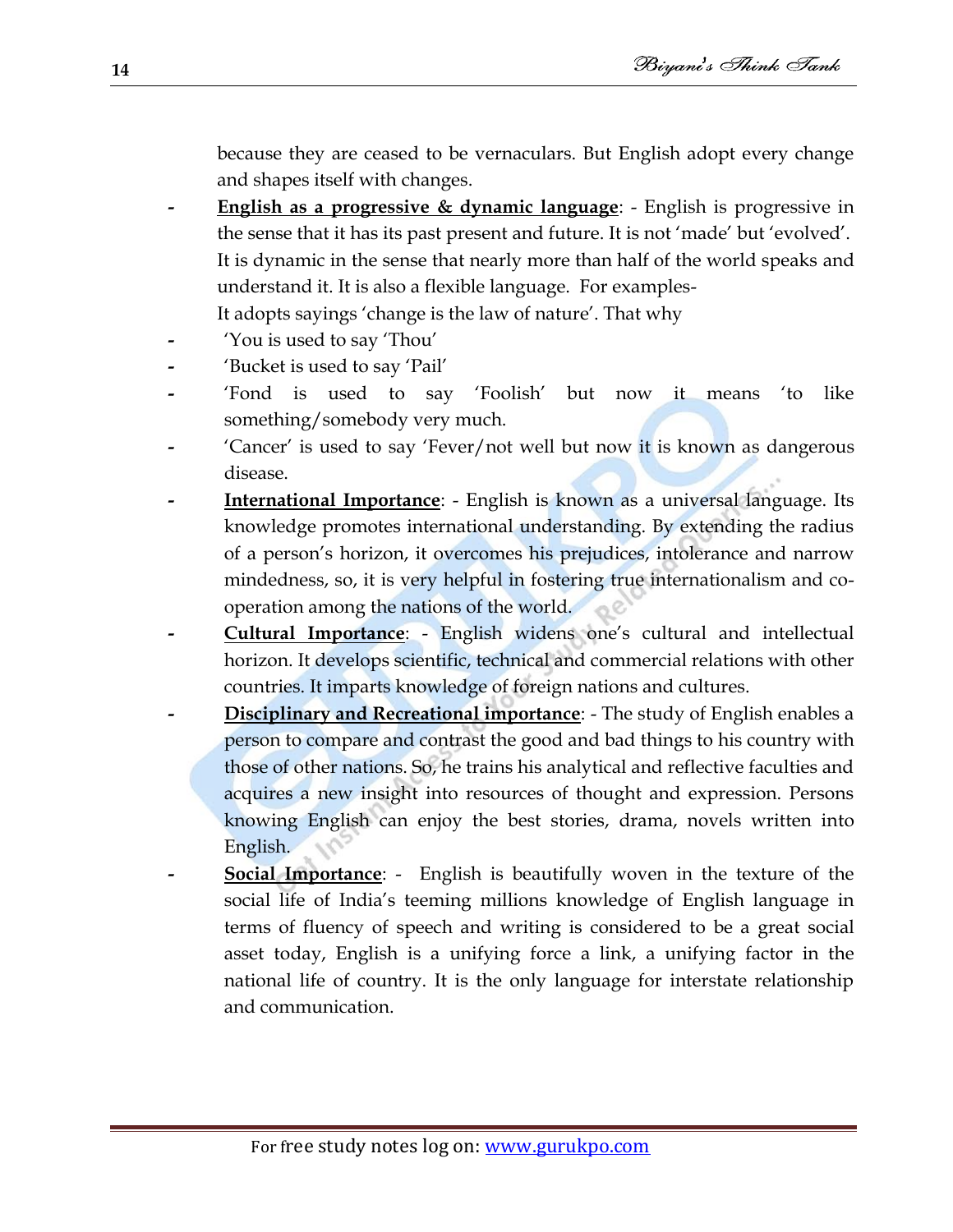#### **Q.5 Define direct method of English teaching, its characteristics, merits and demerits?**

#### **Ans. Methods and Approaches**

**Direct Method:** - The direct method of teaching English is the method of teaching English directly without use of students" mother- tongue, without translation and without the study of formal grammar. It seeks to establish a direct association between experience and expression.

In direct method of teaching, the emphasis is laid on fluency of speech.

"Learning to speak a language is always by far the shortest road to learning and to write" **- Kittson**

#### **Principle of Direct Method of teaching**-

- **Direct link between the word and its meaning:** The mother tongue does not come between the English words its meaning. It is an attempt to minimize the use of mother-tongue and translation method.
- **Inhabitation on the use of mother -tongue:** This method is also called natural method of teaching. Because it teaches the language in its natural forms not in translation form.
- **<u><b>Oral Training</u>**: It lays emphasis on oral training. It creates the direct bond</u> between language and thought. Audio-visual aids are used to explain the meaning, stress is given on speech.
- **- Using Sentence as the unit of speech**: Sentence is the unit of the language. It does not focus on individual word. Because words have no meaning whether they are not arranged in order. So, sentence is the basic unit of English teaching.
- **Inductive teaching of grammar**: It has no place for theoretical grammar. Grammar is taught indirectly and inductively. Rules of grammar are not taught directly. In this method language, proceeds grammar.

**Krikman, "**Learning of grammar is not a precondition of learning the language. Grammar is not an end in itself"

**Champion**, "In the direct method, grammar is not an end but a means to an end, as a guide to enable the student to correct errors of language".

- **-** Questionnaire technique is adopted.
- **-** Emphasis is given on pronunciation.
- **-** Vocabulary is taught on the basis of selection and gradation.
- **-** Two maxims of teachings are followed.
	- **(i)** Simple to complex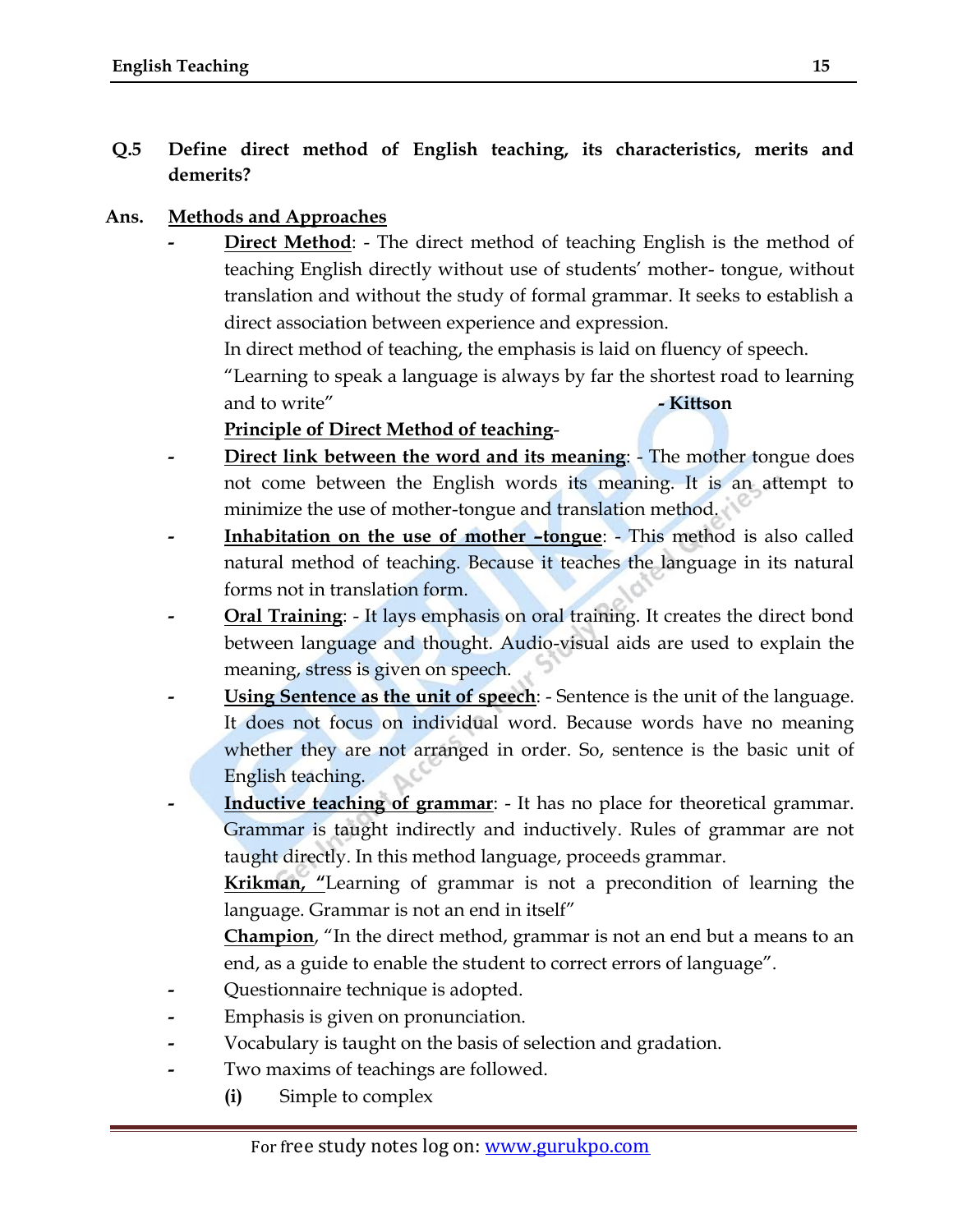**(ii)** Concrete to abstract.

#### **Advantages of Direct Method**

- **- Makes English Easier**: It makes easier the understanding of English by doing away with the intervention of mother-tongue and establishing direct link between the English words or phrases and concrete objects. The learner acquires the ability to understand directly what he hears or reads in English.
- **Develop Reading Habit-** The student taught through this method acquires a great love for reading English magazines and books. It encourages selfstudy in English. This method of teaching a foreign language was a sort of reaction against the traditional method.
- **Fluency of speech** Direct method aims to develop fluency in speech. It establishes a direct link between experience and expression. A direct association is established between the word a linguistic symbol and the thing symbolized by it. Their pronunciation is also better, as they are given free opportunity to speak English.
- **Based on Psychological principles** It lays emphasis on making sentence as the unit of the learning. It makes ample use of demonstration and audiovisual aids. These aids make the lesson interesting because it is based on sound psychological principal of teaching. It proceeds from the whole to the parts.
- **- Emphasis on written work** It leads to ease in writing as writing requires ability of expression. It is noticed that those who can speak fluently can also write easily.
	- **Disadvantages of Direct Method**
- **- Suitable teachers are not available** It can be successful only in the hands of able and experienced teachers. Most of Indian teachers have command of English. Pronunciation is not so good. They cannot make ample use of this method.
- **- Not a complete method** It lays great stress or emphasis on the oral aspect of language learning. It neglects all three aspect of language learning i.e. listening, reading and writing. Students who are good in speaking commit many mistakes i.e. grammatical and spellings.
- **Lack of atmosphere** The success of this method requires a proper atmosphere. But such type of atmosphere is not developed in India English

**16**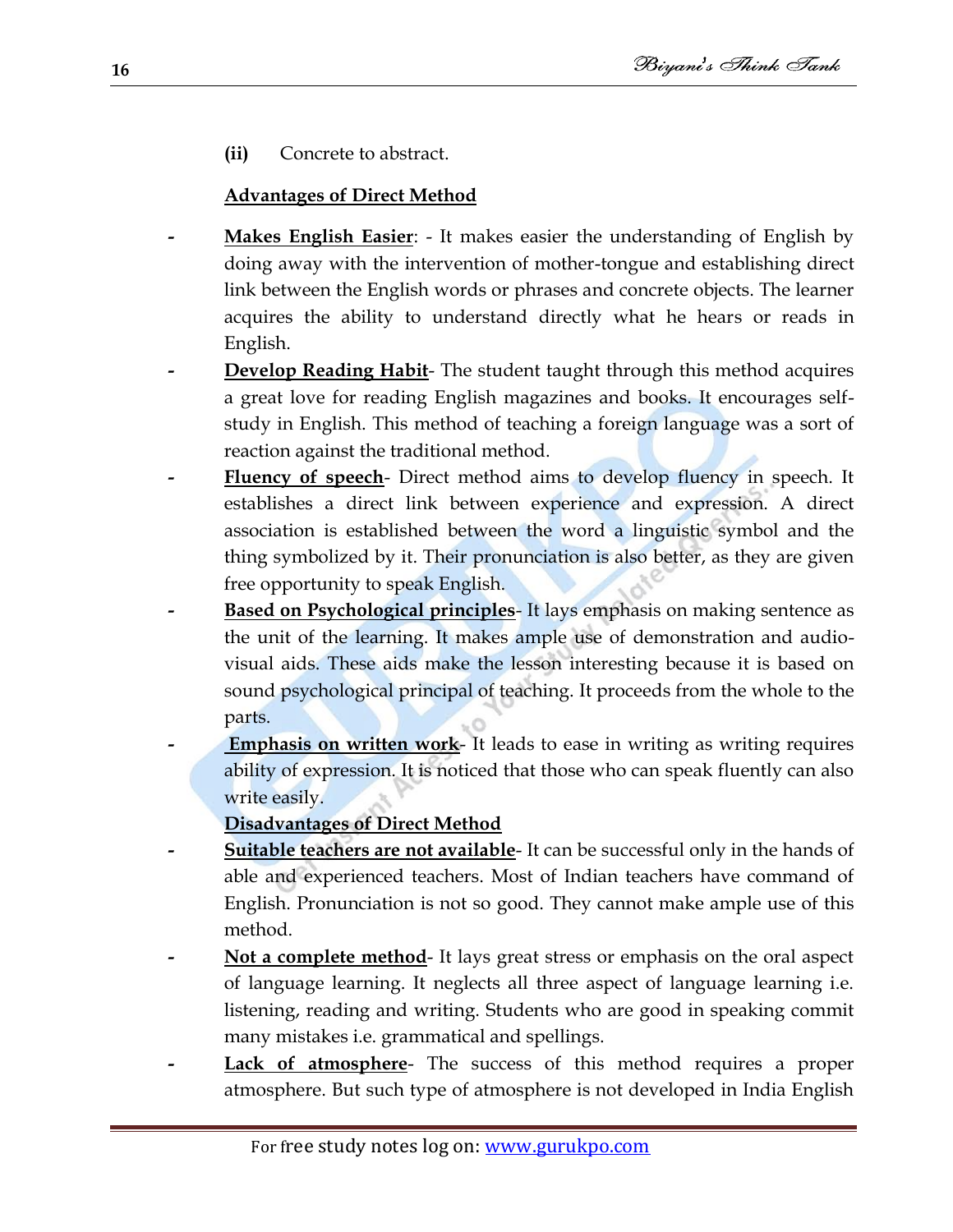atmosphere created by the teacher in his period will soon disappear and lose its significance and total effect. The pupils will find themselves translated from England to India with the ringing of the bell. It is also true that the greater number of Indians requires only a "passive knowledge of English'.

- **- Lack of facilities** It requires audio-visual aids like language laboratory. These facilities are lacking in India. Visual presentation is more effective than purely auditory or vocal. All children are not linguistic-minded.
- **- Words cannot have direct link with their meaning** only a limit number of words can be directly associated with their meanings or objects they represent. Some words phrases and idioms that bear abstract sense cannot be taught directly e.g. honesty, integrity, and truth, beautiful. The meaning of a word like, "organization" cannot be conveyed without defining it through the mother-tongue.

The difference in the meanings of 'tremble' and 'shiver', small and 'short' fat and thick "pretty and" "beautiful", Fetch" and "bring" will not be easily learnt in the Direct Method.

- **Difficult and Expensive-** Indian schools cannot provide for sufficient equipment and facilities for using this method successfully. Most of the schools have no buildings of their own. Classroom fall short of accommodation.
- **- Reason for failure in India** First, text books were not graded as regards grammar and composition. Second, a vast majority of English teachers did not possess sufficient command of the language and ability to practice it.

#### **Q.6 Define Structural Approach, with its principle, features, types and advantages or disadvantages of it in detail?**

#### **Ans. Structural Approach**

Structural approach is not a method of teaching but only an approach to the methods of teaching.

The structural approach is based on the belief that in the learning of a foreign language mastery of structures is more important than the learning of vocabulary.

Structural approach to teaching of English means teaching of basic structures of English to the students.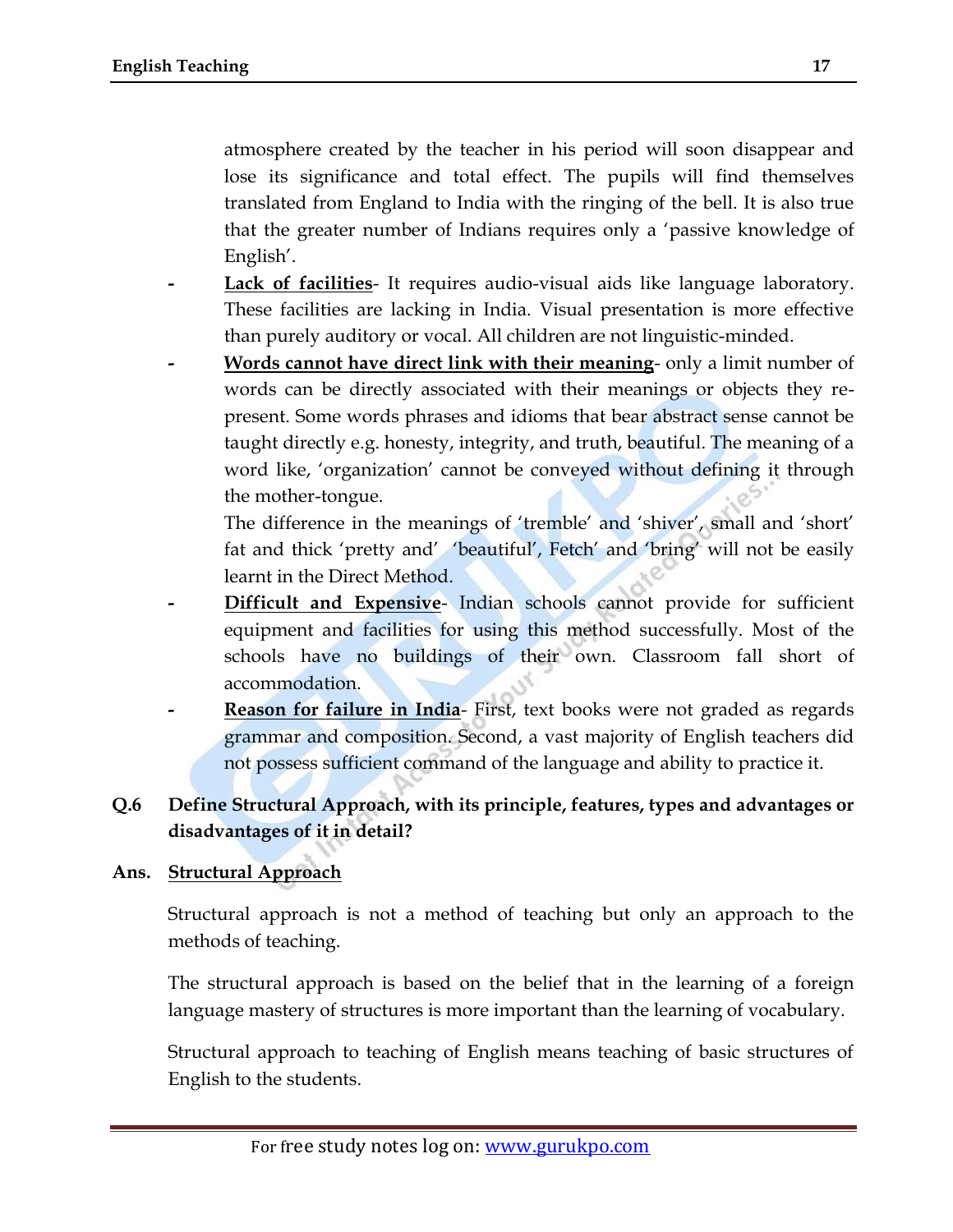Structures are selected and graded properly before, teaching them.

Infact, the 'method of teaching' is concerned with 'How to teach' but 'Approach' is concerned with "what to teach". It involves content of teaching, its selection and grading.

**- Menon and Patel**- "The structural approach is based on the belief that in the learning of a foreign language, mastery of structures is more important than the acquisition of vocabulary".

Structures may be defined as the tools of language.

#### **Basic Principal of Structural Approach**

- **-** The sentence pattern of English is quite different from the sentence pattern of our mother tongue. It can be taught not by telling them the rules of arrangement but by giving them ample practice of speaking.
- **-** Speech is the most important thing in learning a foreign language.
- **-** Pupil"s activity in learning the language is more important than the teacher's activity in teaching the language.
- **-** Importance of the child"s activity rather than the activity of the teacher.

#### **Aims of Structural Approach**

- **-** To lay the foundation of English by establishing through drill and repetition about 275 graded structures.
- **-** To enable the students to attain mastery over an essential vocabulary of about 3000 root words for active use.
- **-** To correlate the teaching of grammar and composition with the reading lessons.
- **-** To teach the four fundamental skills, namely understanding, speaking, reading and writing in the order named.
- **-** To lay proper emphasis on the aural-oral approach, active methods and the condemnation of formal grammar for its own sake.

#### **Main features of Structural Approach**

1. **Importance of forming language habits**- Much practice is given to the students in structures that their use becomes a habit with them. A number of language drills are given for this purpose. In this way, the students are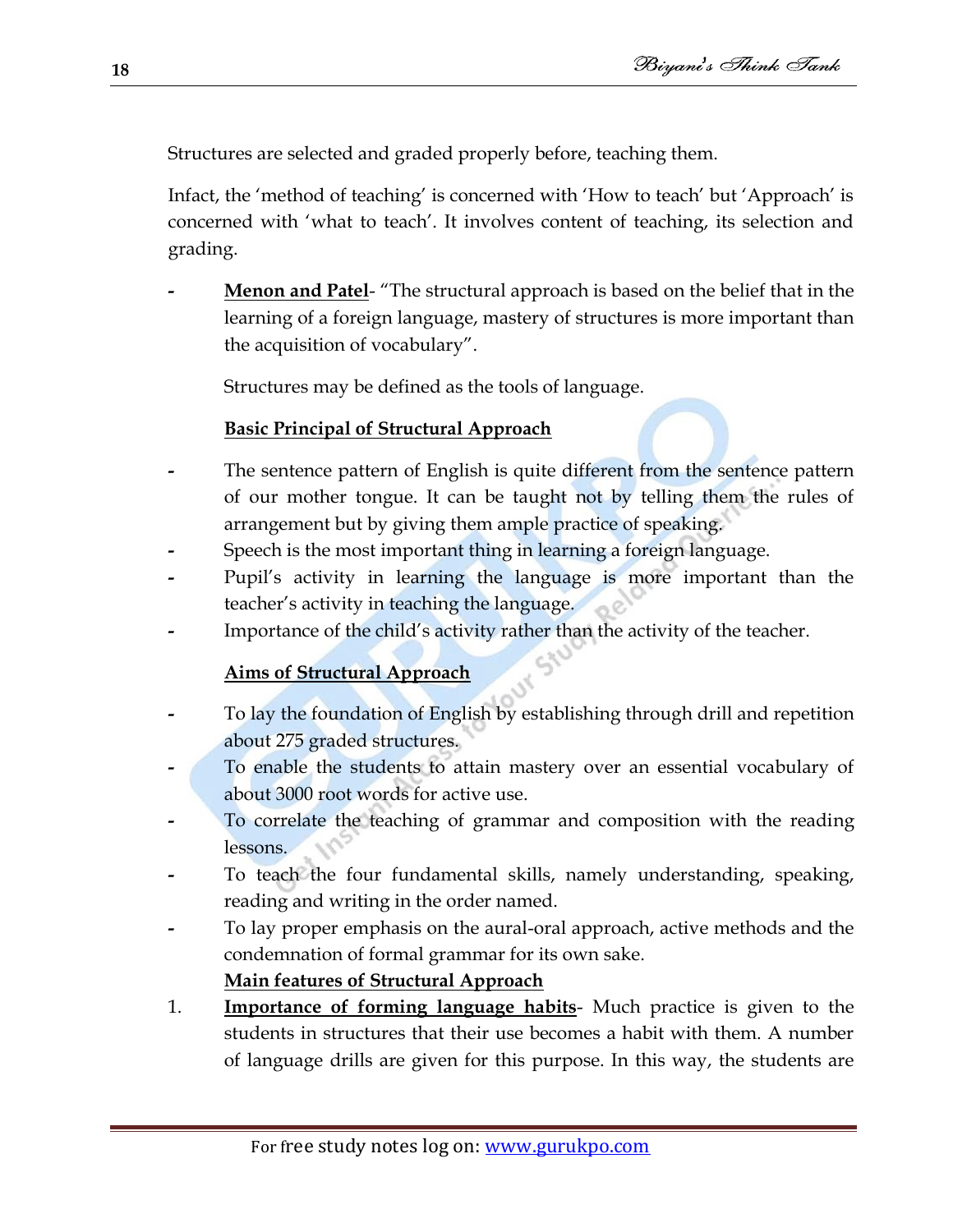enabled to use the basic structure for English unconsciously and automatically.

- 2. **Importance of speech** It considers speech as the most important step for learning the language. Structures are presented and practiced orally. Reading is introduced when the students have learnt a number of structures orally. The ability to speak English gives the students a sense of achievement.
- 3. **Importance of Pupils Activity** Students are made active learners and not passive listeners. They participate in a number of language games. So they learn through activity so, their learning of English becomes effective.
	- **- Situational Teaching-** It also makes use of situational teaching. The students learn English structures by associating them with the situations in which they are taught.
	- **- Selection and Gradation** It involves the selection and gradation of the structures to be taught. Structures are selected on the principles of fluency, frequency, simplicity and practicability. Structures which are quite common, simple and practical are taught first. Difficult and tough structures are taught after words.
		- **Multi Skill Approach** It gives due importance to all the four language skills i.e. listening. Reading, speaking and writing. In it no skill of learning is over used and no skill is neglected.

**Types of Structures-** The syntactic structures may be classified into four categories.

**-** Sentence structures- The essential parts of a sentence (subject, predicate) occupy fixed positions. If they are changed, they also change their meaning e.g. Ashok gave a book to Keshav. Keshave gave a book to Ashok.

In these two sentences, the same words are used but the meaning is quite opposite.

There may be three sentence structures

**-** Two part sentences having – subject + verb

Lion roars Birds fly **-** Three part sentences having- sub + predicate + object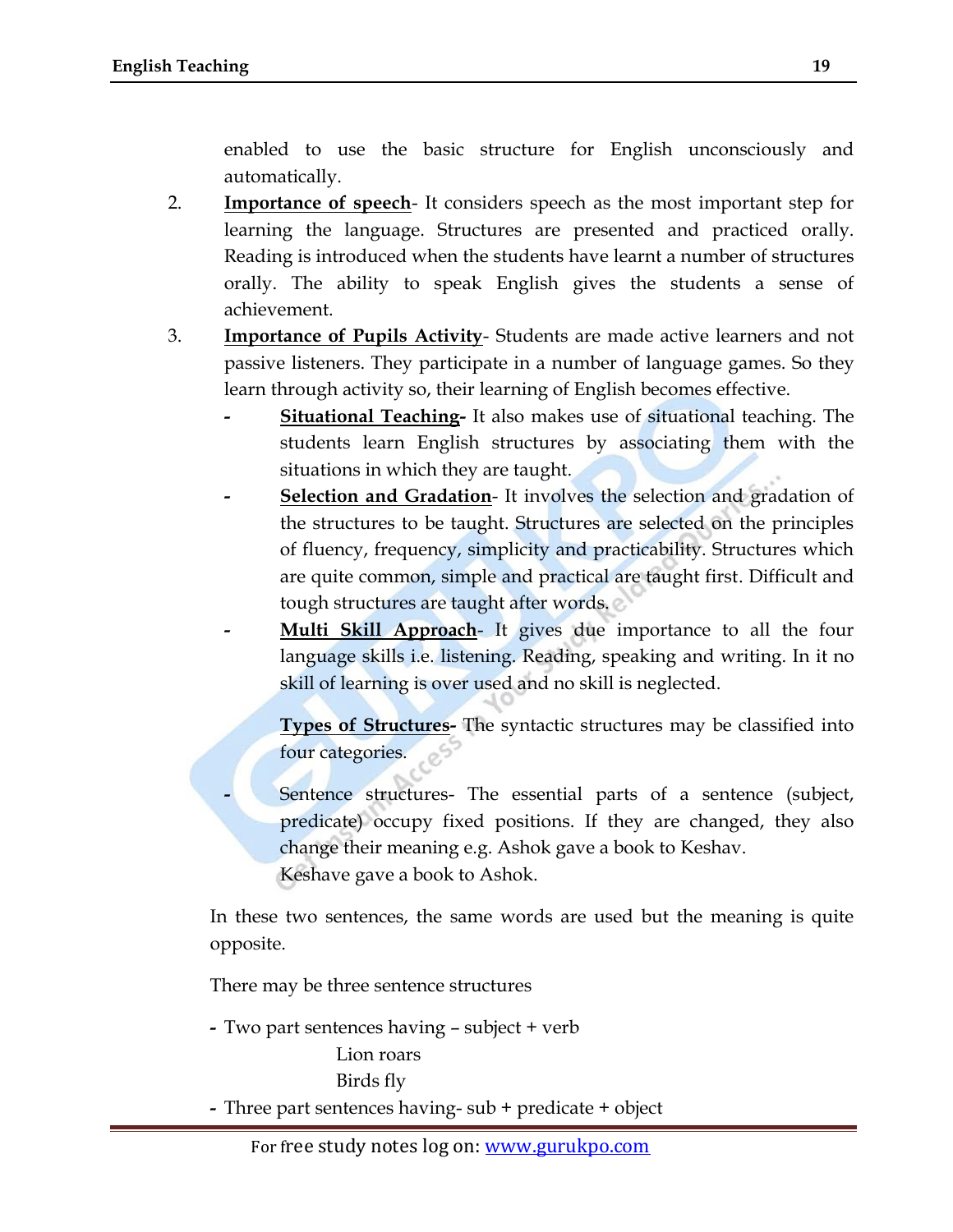He saw an eagle

#### **-** Four part sentences having- sub + predicate + object + composition I saw him happy

**Phrase Structures**- A phrase is a group of words which gives sense but not a complete sense. This type of structures also follows the order of words e.g. the red flag, the young man. The order of the structure is (determiner) + Adj. + noun. This order cannot be changed e.g. 'behind the wall in the dark' etc.

- **Idiomatic Structure-** These structures contain their own specific meanings e.g. 'All of sudden'. 'In black and white' in nut shell' etc. these structures need not have grammatical units. They are so composed that if they split, they loose their specific meaning because they stand in the unit form. They have to be learnt as a unit.
- **Formulae of Routine Structure** Routine structure consists of such groups of words which are used in day to day conversation or a certain occasion, e.g. Excuse me, Good night, 'How are you?" 'Sorry for the delay'. It must be noted that proper word order is maintained so that words cannot be dislodged from their respective fixed position.

#### **Advantages and Importance of Structural Approach**-

- **-** It facilitates the learning of English by imparting knowledge of its structures.
- **-** By the time, students leave the school; they acquire mastery over about the 275 basic structures and vocabulary.
- **-** By learning the structure of sentences, the child automatically learns grammar, word order and use of words.
- **-** It promotes the use of everyday English. That is why it is called English through play way.
- **-** It focuses on the basic four language skills. LSRW.
- **-** It enables children to speak English which is more important than to read or write it,

Shanti Swaroop writes, "The special virtue of the structure approach lies in the fact that at every stage the objectives of teaching of learning are very clearly defined and are attainable, producing a delightful sense of mastery and confidence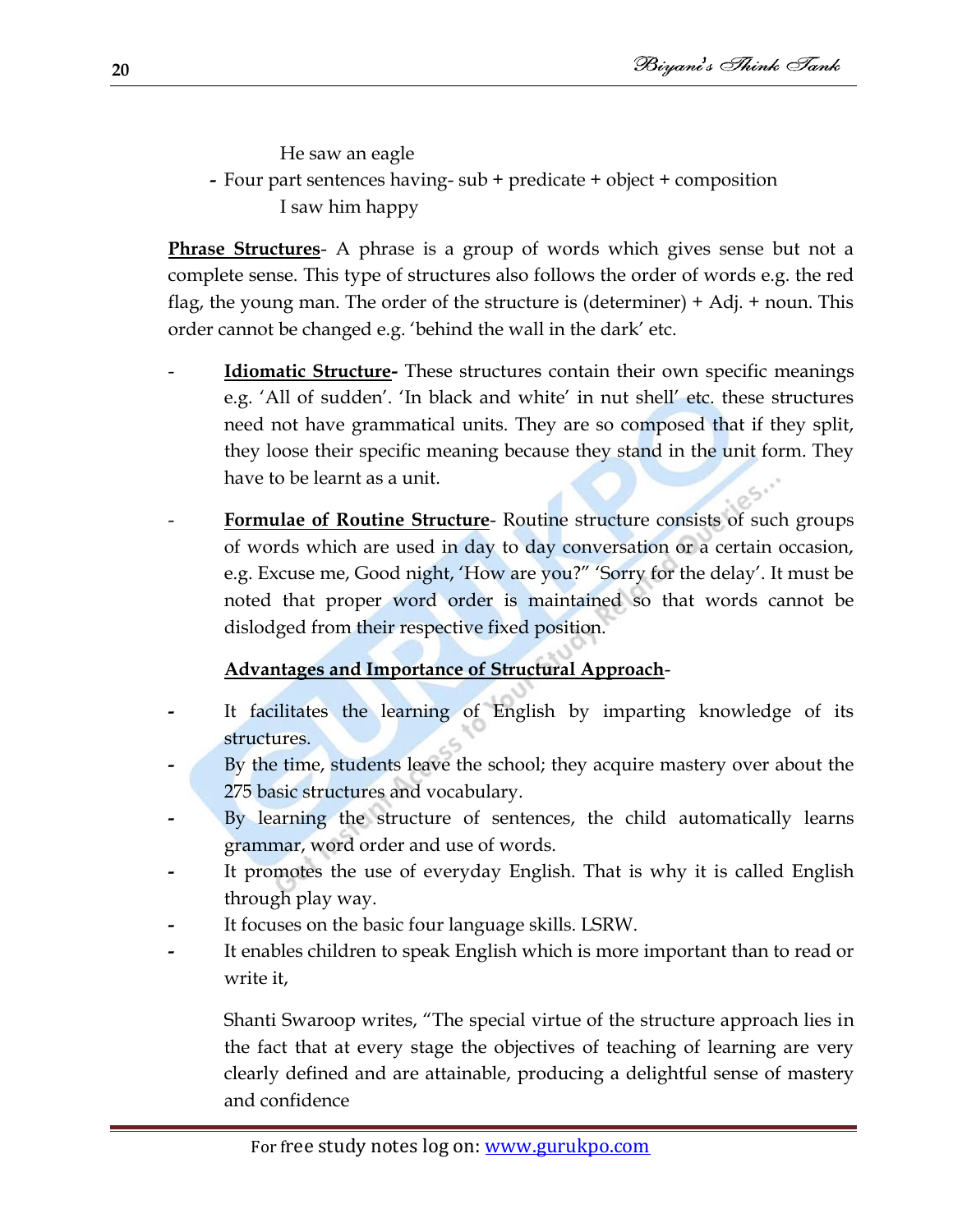#### **Limitations of the Structural Approach**-

- **-** The selection and gradation of structures does not solve the problem of teaching English. It only helps the teacher to know what he has taught and what he should teach next.
- **-** It does not take into consideration the fact that the pupil is a learner.
- **-** Continuous teaching of structures and their repetition by the pupils make the atmosphere of the class dull and teaching mechanical.
- **-** It is suitable for junior classes, not applicable to higher classes where many branches of the English language are taught.
- **-** This approach demand rigid methodology.
- **-** It is based on mechanical drilling of isolated items.
- **-** It leaves no freedom to the teachers to accommodate their teaching of living language to their individual preference.
- **-** It consumes much time and syllabus cannot be covered by adopting this approach.

#### **Q.7 How to teach "Structures" in easy and understanding way explain them?**

**Ans. The teaching of Structures: Ways & Mans**

- 1. **Start with oral work** Oral work is the sheet- anchor of the structural approach.
- 2. **Drill work follows oral work** Leaving a foreign language is mainly a matter of using it and practicing it. No new structure can be properly fixed in the mind of the learner unless sufficient drill is done on it.

Before a new structure is introduced the teacher should make sure that every child in the class has sufficiently grasped the meaning and mastered the usage of the last structure.

**Use of Substitution Table**: - With the help of a single table the teacher can build a large number of sentences.

| My  | Teacher |    |    | Indian     |
|-----|---------|----|----|------------|
|     |         |    | an |            |
| Our | Doctor  | is |    |            |
| His | Clerk   |    |    | Englishmen |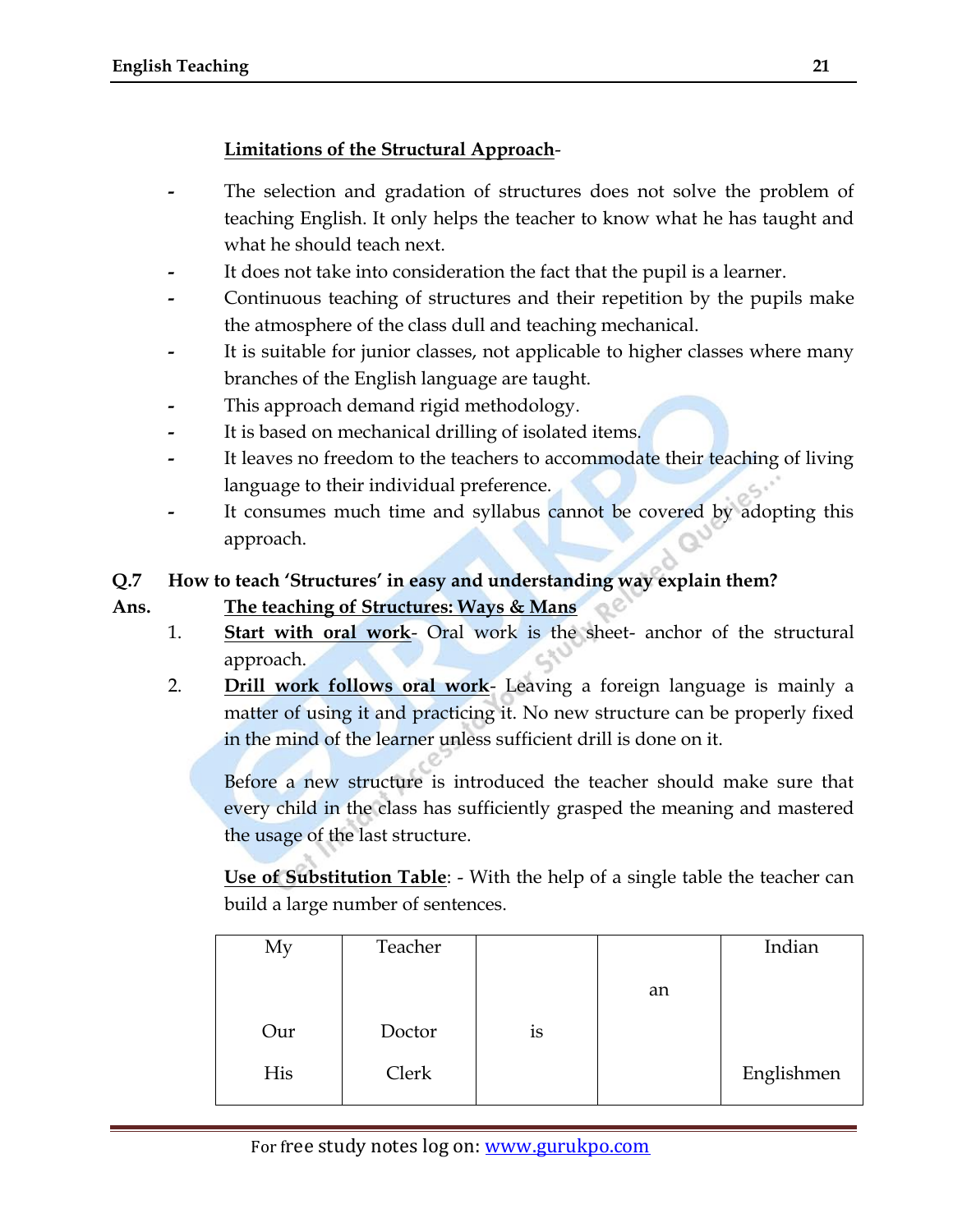| Her | Friend |  |  |
|-----|--------|--|--|
|     |        |  |  |
|     |        |  |  |

- **-** "Content words" should be taught in step by step words should be taught which can be demonstrated by means of visual aids or by doing action or by showing a picture. The used of mother-tongue should be avoided.
- **- Word-order** Word-order or the "pattern of forms" is of primary importance in learning English language. Language learning associates with mastering of the vocabulary which is only a question of memory.

#### **Presence of function words** -

- **-** I kill the snake.
- **-** I shall kill snake.
- **-** I shall be killing the snake.
- **-** I shall have killed the snake.

Queries... The word "shall" tells that the action is going to happen. The fourth sentences convey the meaning of future in different way. Have which tells that the action is now over.

The structural words which help the construction of utterances with content words-

- **-** The pronouns- me, he, hers, their, some any
- **-** The prepositions- in, on, of, under, at
- **-** The helping verb- do, have, be, will can, may
- **-** The adjectives & adverbs- this, that, all, each, convey, ago, again
- **- Use of inflections**-

In verbs- I play, he plays

I am playing

In nouns- one boy, that boy"s cap

#### **Principles**: -

- 1. **Range of usefulness** The usefulness of a structure should be determined partly by the frequency of its occurrence both in spoken and written language.
- 2. **Simplicity** Simplicity is decided from its form and meaning.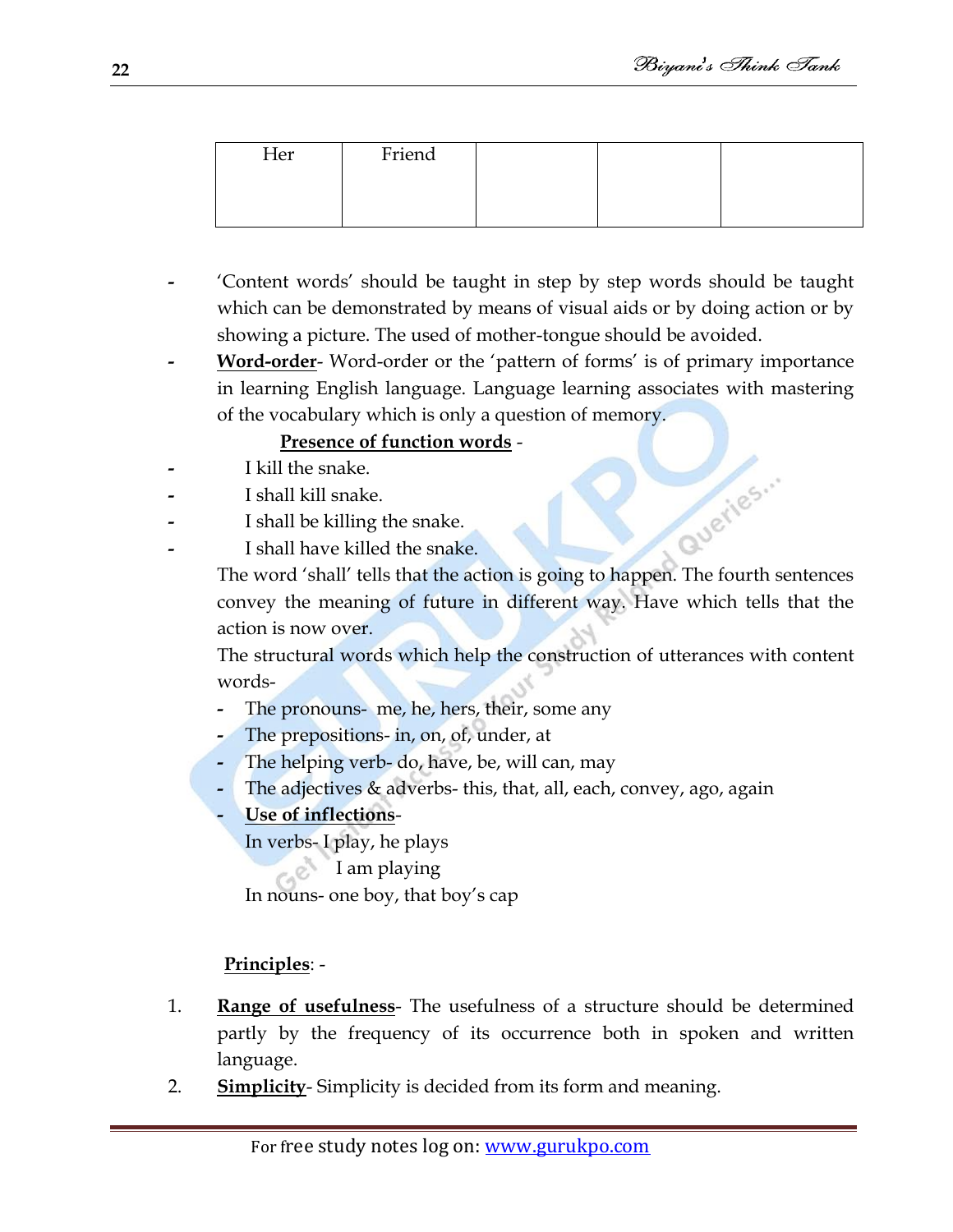- 3. **Teachability** A structure which is teachable can be easily demonstrated in a realistic situation.
- 4. **Productivity** The principle of productivity helps in introducing similar patterns without confusing the teaching process.

#### **Structures**: -

Negative, Interrogative

Questions beginning with an asking word

Command or request patterns, hidden subject

#### **Q.8 Describe Situational Approach with its types" characteristics and advantages?**

#### **Ans. Situational Approach**

The real and true meanings of words are known by the situation in which they are used by the speaker or the writer.

So correct comprehension of the situation is very essential in order to pick up the desired meaning of particular structure

In situational approach, the foreign language should be taught by forming links between the new language items and real situations in the class room

English teacher tries to create a life- like classroom situation to teach new words and sentence pattern of language items

#### **Types of situations**-

There are of two types-

#### **-Real situations**

- **-Artificial situations or contrived situations**
- **-Real situations** are those which can be experienced directly through sensory organs. These situations have maximum value in teaching a foreign language.

But every time, it is not possible to provide direct experiences in the classroom.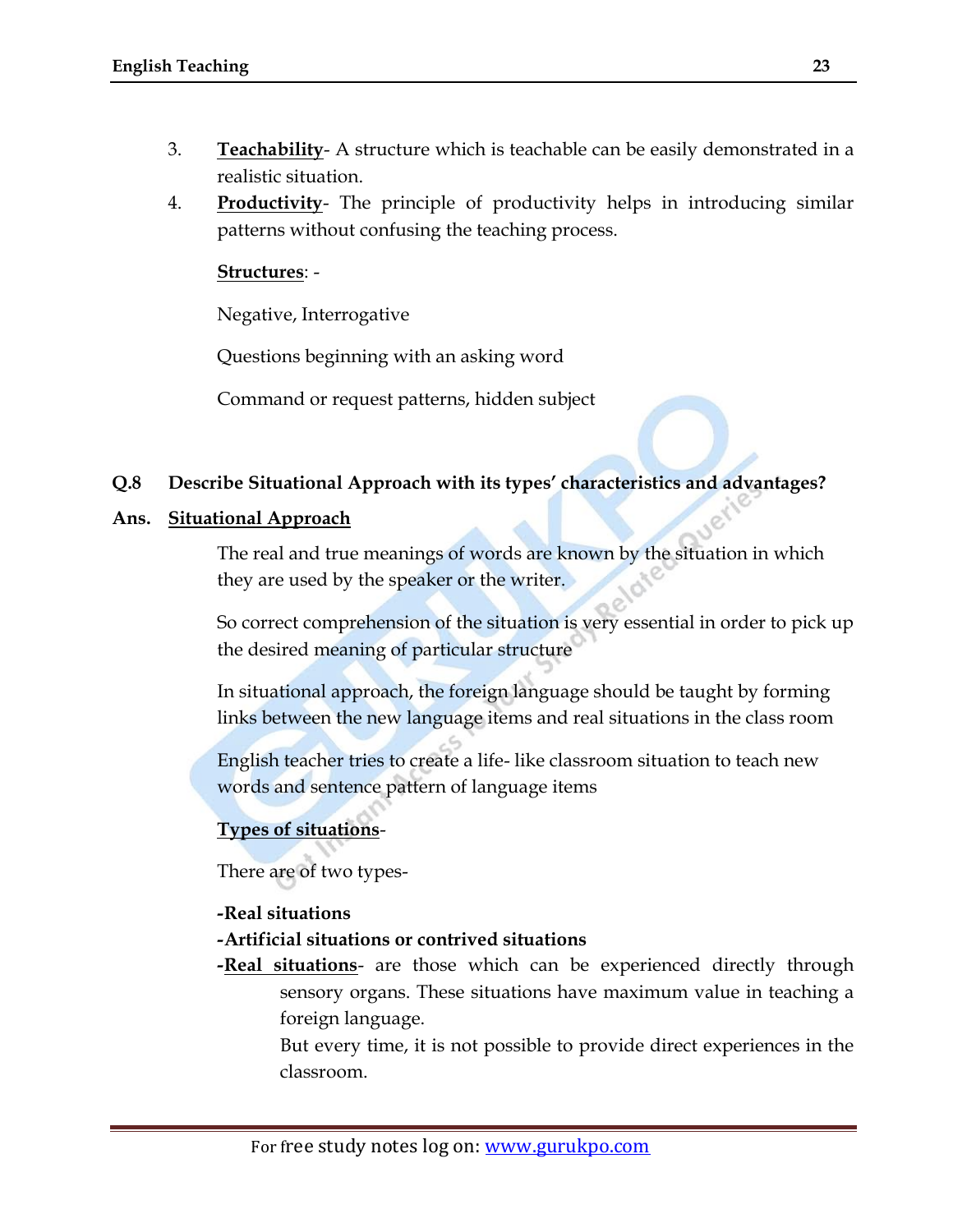**- Artificial situations**- Artificial situations include displaying of pictures, models and diagram. When these artificial items do not show real meaning then verbal situations can be created to make the meaning understand.

**Gestures** are also sometimes helpful to classify meaning of abstract idea.

**Prof. A.S. Hornby** "The situational approach makes great demand upon the teacher:.

#### **Main characteristics of Situation Approach**

- **-** English teacher creates the association with the language item and real situation.
- **-** Practice and drill are stressed.
- **-** Examples are given on one language material in different situation.
- **-** Questionnaire technique is adopted
- **-** Revision and repetition are stressed.
- **-** Presentation of new vocabulary or structure is emphasized.
- **-** The situation in language teaching: -

**Importance**- The situational teaching of a language makes the whole process useful and realistic situational teaching of a language is important because situations define our experience, they are associated with our experience.

It arouses in the students a desire to express them about it.

The new structures and new vocabulary items can be taught in a natural, meaningful and realistic manner.

#### **How to create situations**-

- **-** Objects in the class room or in the teacher"s bag
- **-** Objects outside the class room
- **-** Pictures and charts
- **-** Black board drawings
- **-** Gestures and action in the class room
- **-** Verbal background

**Class room object**- Table, chair, bench, desk, black board wall, door, window, floor, chalk, calendar, almirah

**From the teacher's bag-** toys, models, balls, cups, sancers, spoons, forks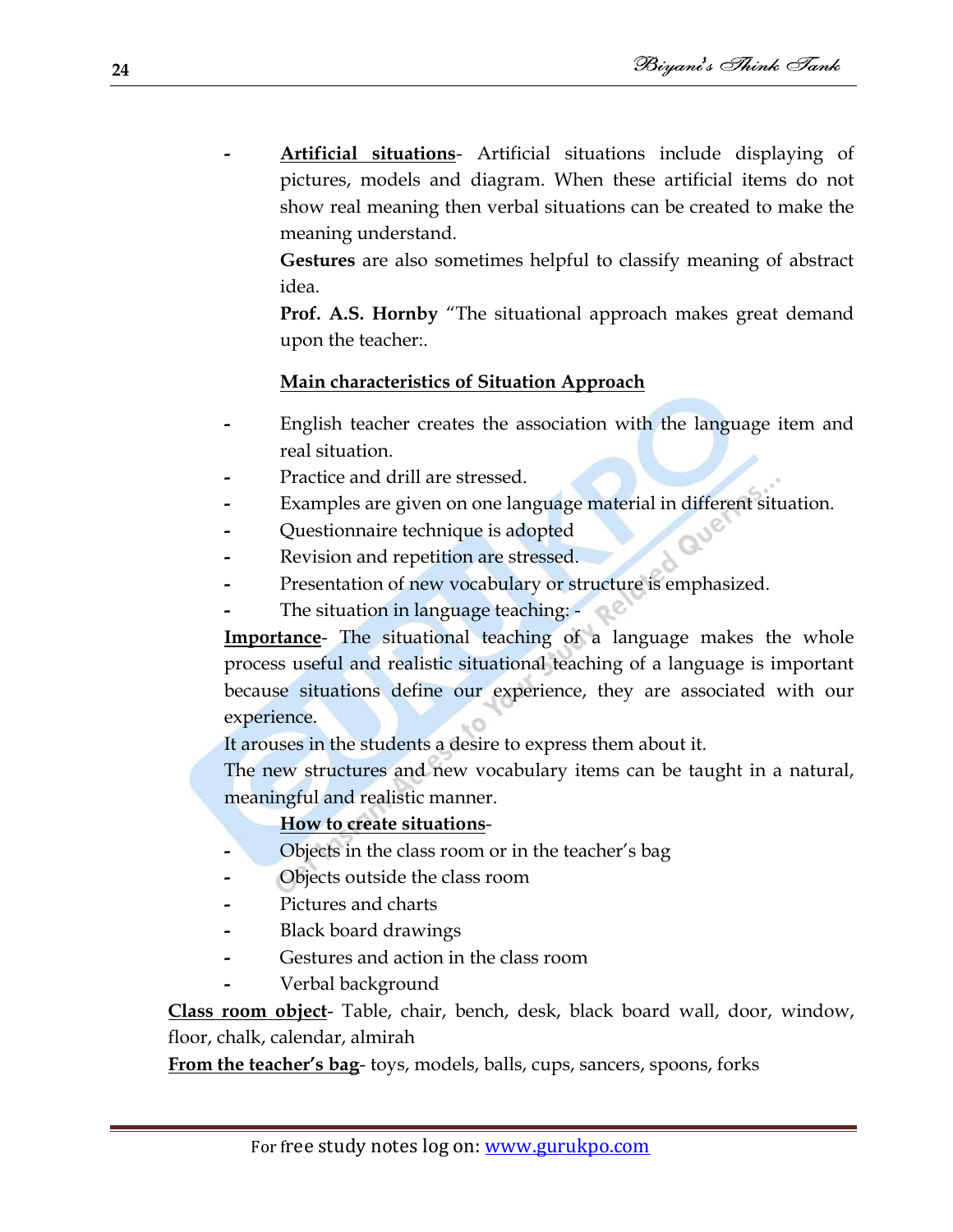**Object outside the class room**- The view from the window can be used to teach the context of interesting situations. Tree, flower, sky, clouds, bird, field, road are common objects.

**Picture and charts**- These are important aids to make successful use of situational teaching.

**Black-board drawing**- A language teacher can use it for preparing simple drawings and line sketches on it. Different actions like walking, running, throwing pushing, picking, sitting etc can be easily drawn on the black board.

**Actions and Gestures**- Action like stand up, sit down, look at the black-board, go to the door, close and open the door etc can be created in the class room by the teacher himself.

**Verbal background**- Verbal situations can be used to teach some common phrases. **Advantage of situational approach**-

- It is action based approach so it creates interest in teaching.
- **-** It is based upon psychological principle of learning by doing and joyful learning.
- **-** It emphasizes on listening and hearing skill of language.
- **-** Students behave like active learners.

#### **Disadvantage of Situation Approach**-

- **-** It is useful to the lower classes
- **-** A few vocabulary and sentence patterns can be taught through this method
- **-** It is not fit for teaching of prose, poetry and composition
- **-** Text books cannot be taught by this method
- **-** Due to excessive drill and repetition, the class room becomes monotonous. **Suggestions for improvement**
- **-** Text books should be written on situational approach.
- **-** Insurance workshops and seminars should be arranged to trained English teachers in this approach.
- **-** Language material and associated situations should be enlisted.

#### **Q.9 Bilingual Method, with its characteristics merits and demerits?**

#### **Ans. Bilingual Method**

Bilingual method is a recently developed and invented by **Prof. J Dodson of Wales.** Bilingual method means a method in which two languages i.e. the language to be learnt and mother tongue are used.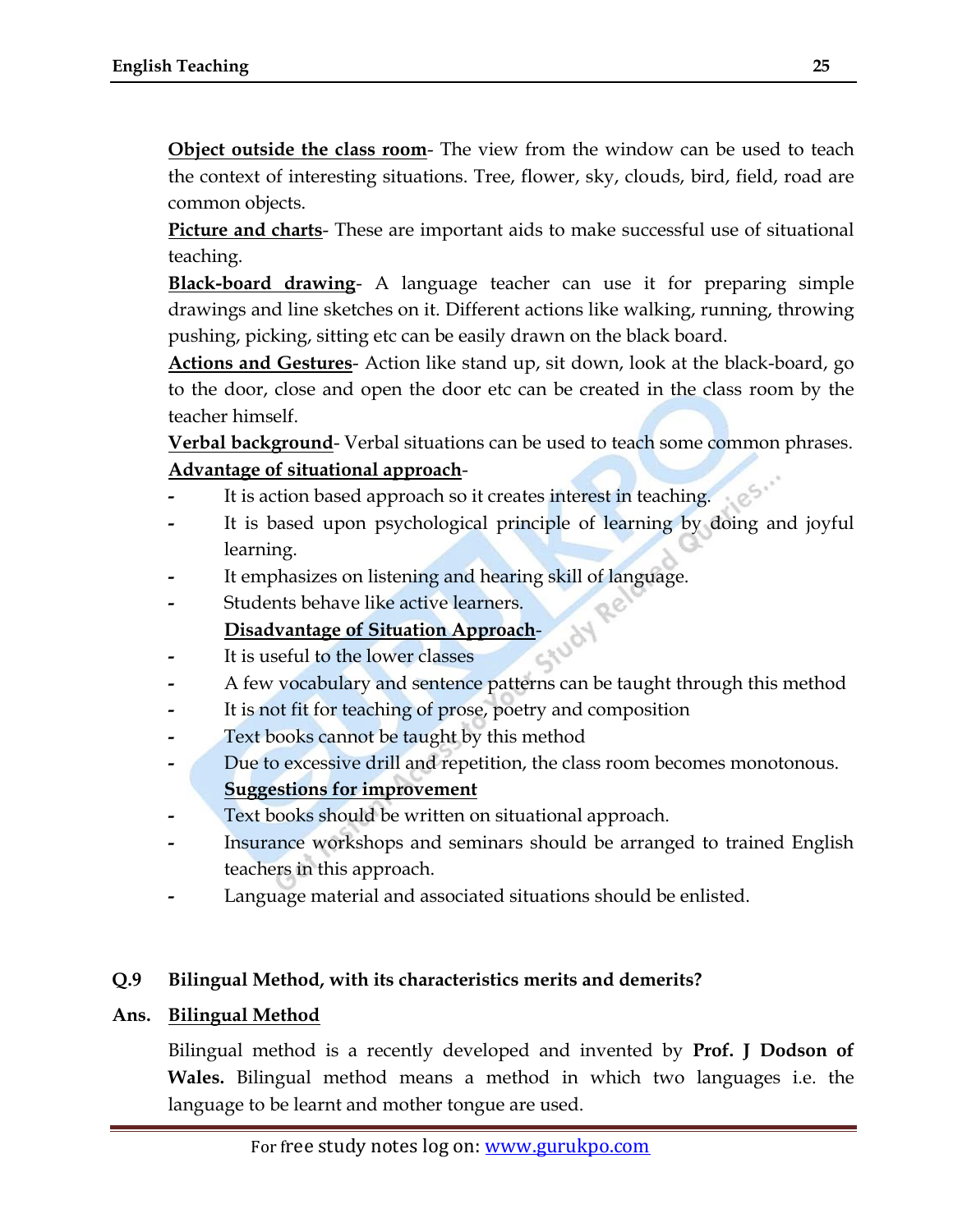In translation method, the some two languages are used. But there is great difference between these two methods.

It is a unique method which is a midway between two old methods translation cum grammar method and direct method.

The word "Bilingual" applies to a person who knows two languages- the mother tongue and the foreign or second language.

In bilingual method, the emphasis is on pattern practice. Mother tongue is only used to make the meanings of English words. Mother tongue has restricted use in Bilingual method.

#### **Principles of Bilingual Method**-

- **-** The meanings of words and phrases/sentences in a foreign language can be made clear by the use of mother tongue.
- **-** There is no need to create situations for making the meaning of English words and sentences.
- **-** Bilingual method is the improvement and combination of translation method and direct method. Study

#### **Characteristics of Bilingual Method**

- **-** "Sentences" is the unit of teaching.
- **-** It emphasizes on creating situation.
- **-** Mother tongue is used when it is necessary to explain the difficult area of language.
- **-** Rigorous practice is done in sentence
- **-** Rules of grammar are not taught separately as is done in grammar translation method.

#### **Merits of Bilingual Method**

- **-** Sentences is the unit of teaching
- **-** It emphasizes on creating situation
- **-** Mother-tongue is used when it is necessary to explain the difficult area of language
- **-** Rigorous practice is done in sentence
- **-** Rules of grammar are not taught separately as is done in grammar translation method.

**26**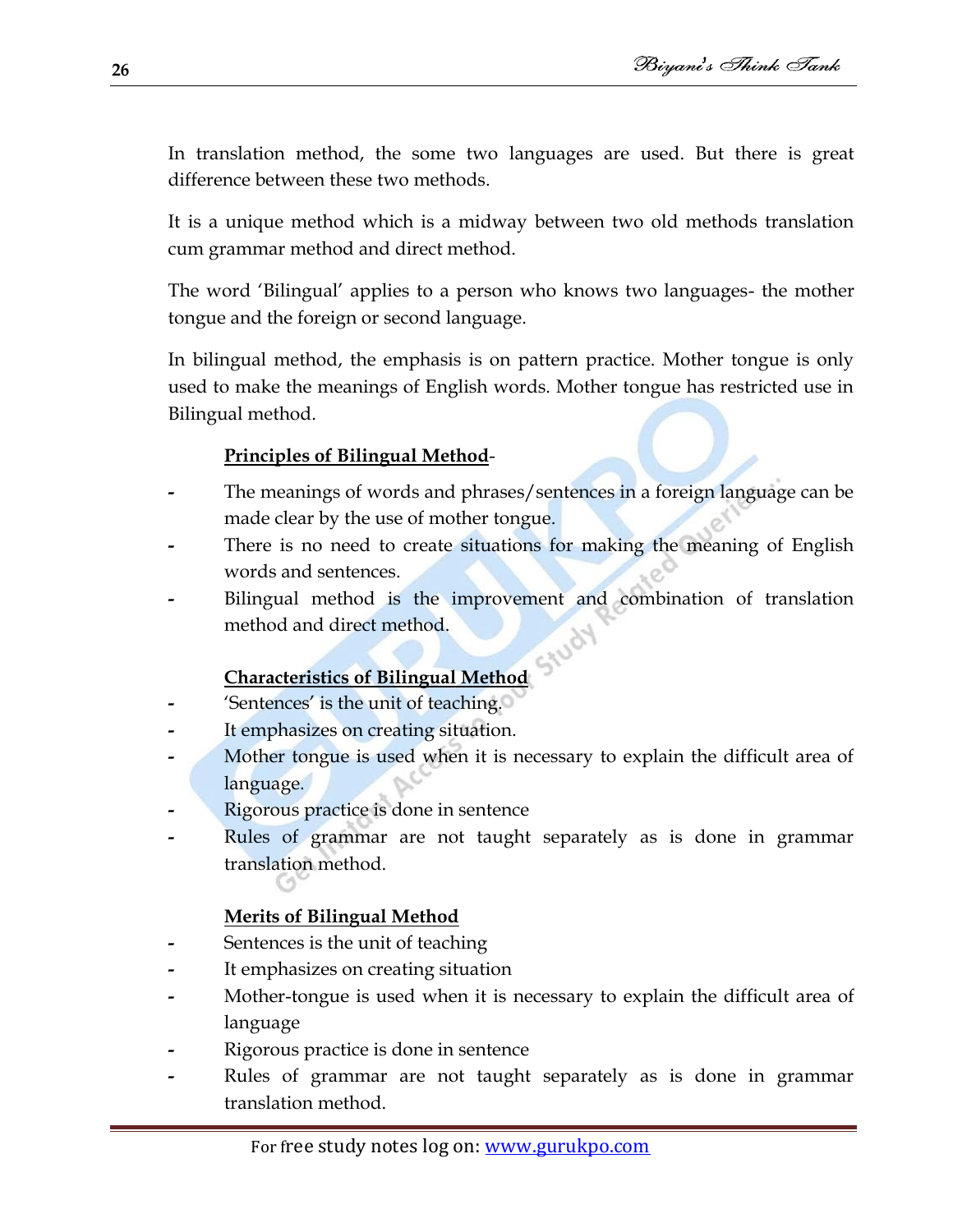#### **Merits of Bilingual Method**

- **-** The time and labour of the teacher is saved
- **-** It is less costly and suited to all types" schools in rural or urban.
- **-** It is helpful in creating linguistic habits.
- **-** This method does not need trained teachers
- **-** Much audio-visual aids are not needed.
- It also stresses speech practice.
- **-** An average teacher of English can teach the lesson successfully through this method
- **- It ensures accuracy** The meanings of English words and sentences are made quite clear to the students. It is free from the defects of Direct Method in which meanings of English words and sentences remain vague and pattern practice is given on vague grounds.
- **It ensures fluency in speaking English** The students taught through Bilingual method were quite superior to the student taught by any other method in speaking English fluency.

**Less costly than direct method**- In direct method, a lot of illustrative material in the form of audio-visual aids, is needed. In direct method, it involves a lot of expenditure, which schools cannot afford.

**It suits majority of Indian teachers**- Direct method only suits a few able and bright teachers who have a good command over English but this method suits the majority of Indian teachers who have an average knowledge of English.

#### **Demerits of bilingual method of teaching** -

- **-** This method is still in an experimental stage.
- **-** It is not so useful in teaching secondary and senior secondary classes.
- **-** It is sometimes rather impossible to provide a correct mother tongue equivalent.
- **-** It may create confusion among students due to the contrast between the features of two languages.
- **-** Students are likely to develop an undesirable, habit of language.

#### **Q.10 Explain the communicative approach, its characteristics, its merits and demerits?**

#### **Ans. The Communicative Approach**

**-** The communicative approach is the recent and latest approach of teaching English. It enables the students to communicate his ideas in a better way.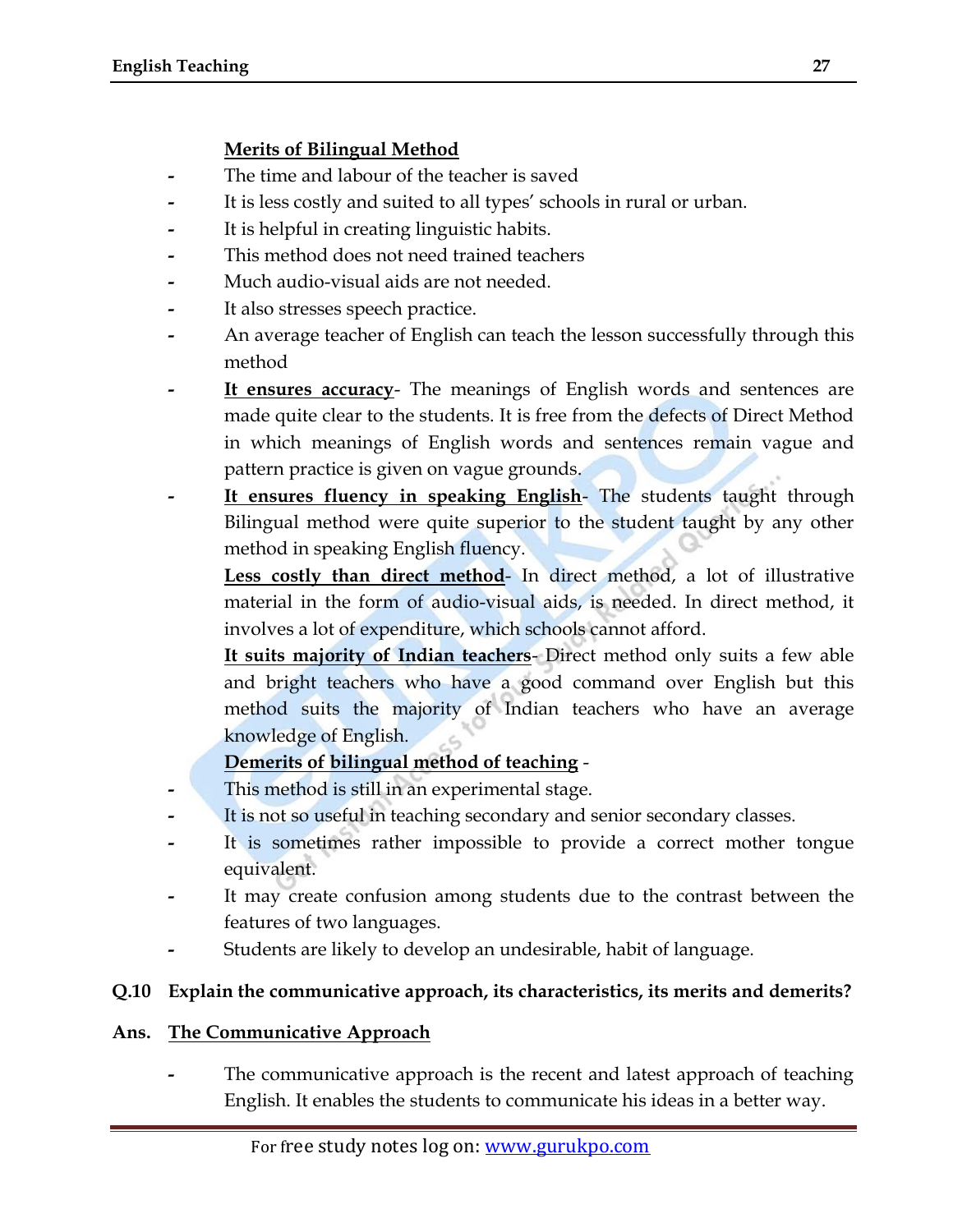The socio-linguists **Dell Hymes** propagates this approach.

**Trim, David and Henny** has developed this approach as National Functionalism and the communicative approach.

**Characteristics of Communicative Approach of English teaching**-

- **1.** The communicative approach is based upon need analysis and planning to prepare communicative curriculum and syllabus.
- **2.** It is based upon the concept of how language is used and what is functional utility of language.
- **3.** It lays less stress on grammar.
- **4.** It is based upon the concept of how language is used and what is functional utility of language.
- **5.** It lays emphasis on language in use rather than language as structure.
- **6.** It gives emphasis on the semantic objective of the language which means the meaning of language in real life situations and contexts.
- **7.** The skills of speaking and writing are included in communicative approach.
- **8.** It provides the communicative opportunities where the students may be able to communicate their ideas through dialogue, discussions, and debate literary and cultural activities of the school.

#### **Merits of communicative Approach**-

- **-** It develops the speech ability among the students.
- **-** It teaches different ways of expression.
- **-** This approach is based on the practical utility.
- **-** It lays more stress on the functional value of the language.
- **-** It enables the students to communicate their ideas both inside and outside the class room

#### **Demerits of Communicative Approach**-

- **-** This approach ignores grammar and structures.
- **-** It is not properly and scientifically developed.
- **-** It is a new approach and it is to be used and tested in our schools for language teaching.
- **-** Practical utility of this approach is yet to be confirmed.
- **-** Trained teachers are not available in this approach to teach English language.

#### **Suggestions**-

**-** A systematic theory of this approach should be developed.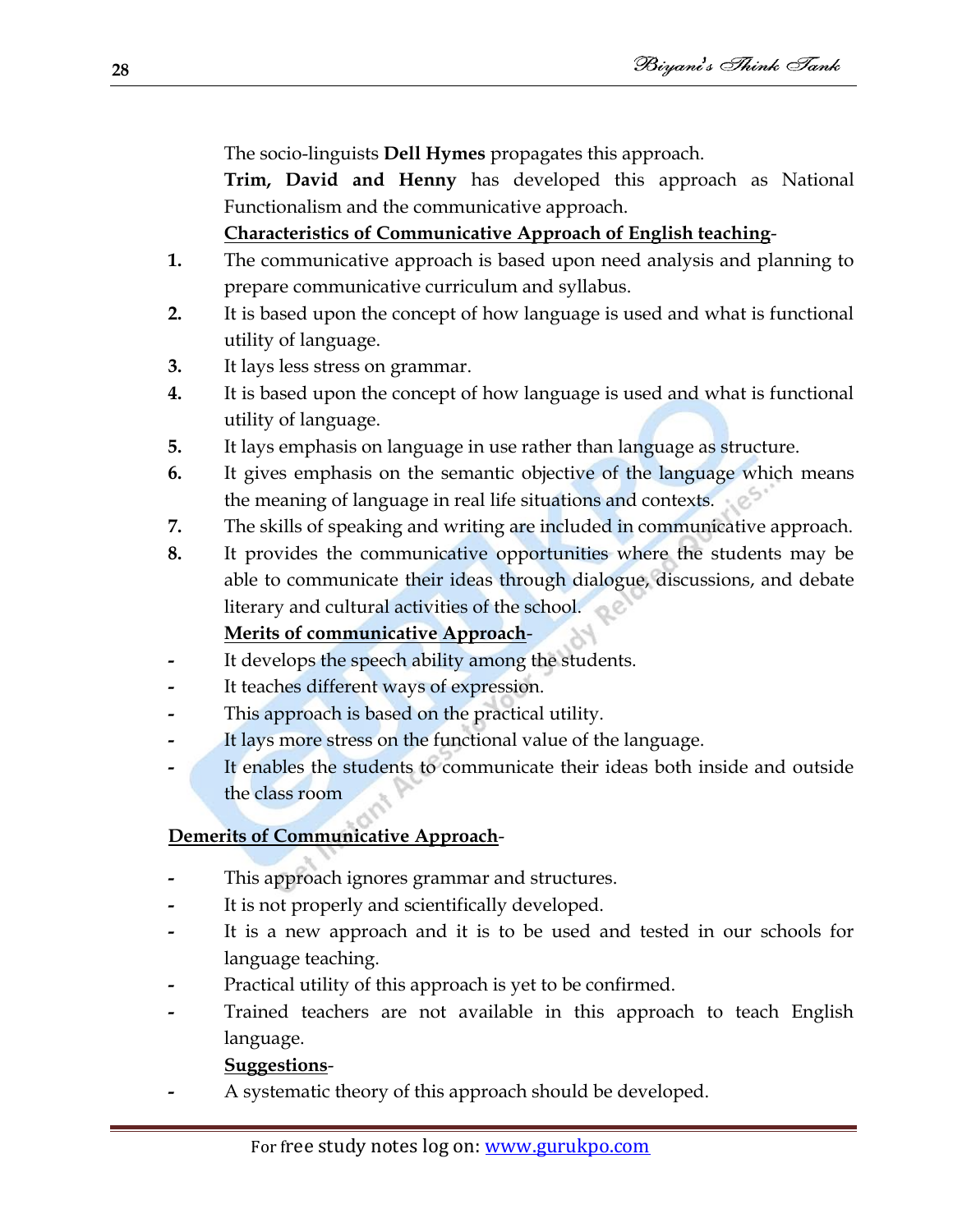- **-** Re-orientation program for the English teachers should be organized by the concerning agencies time and again.
- **-** Teaching learning material should be developed



88 E B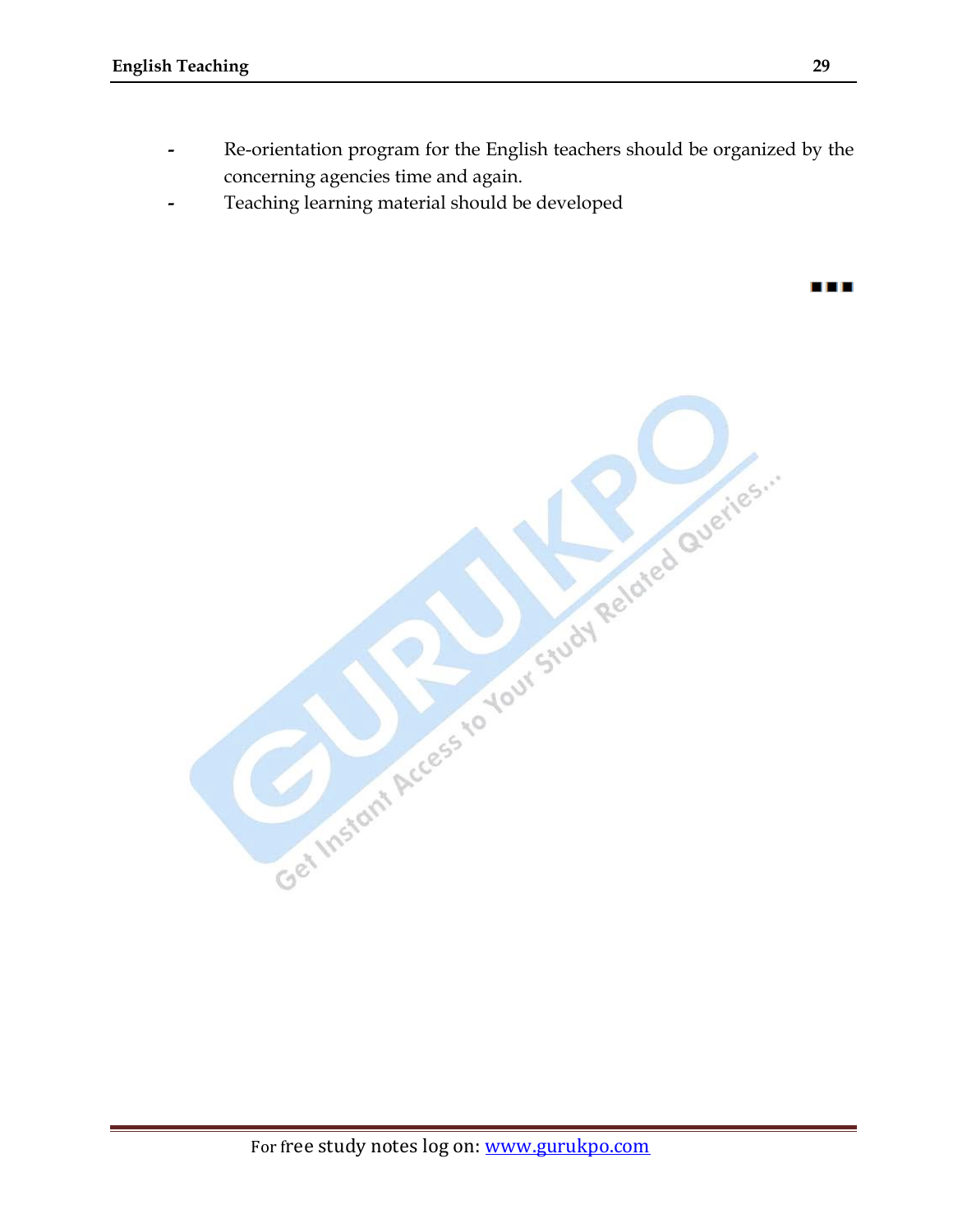## **Unit-II Speaking Skill**

"Speech is the ground work, all the rest are built upon it. Through speech, the pupils learn to make the direct connections between the English words or phrase and the subject, action and idea it bears. He learns the habit of using words in the correct sentence pattern and phrase patterns and he can learn this in no other way."

#### **– F.G. French**

It is true to say that the faculty of speech is a natural gift, we get it polished and improved through education in our schools providing various opportunities for its natural development. An English teacher should be very careful to his own pronunciation for lying down the correct speech habits of his students.

#### **Aim of Teaching of Speaking**-

- **1.** Cultivation of audible and intelligible pronunciation.
- **2.** Production of correct sounds, stress, intonation, rhythm, fluency and pause.
- **3.** Cultivation of the habit of speaking long sentences.
- **4.** Developing good speech manner.
- **5.** Expressing ideas, thoughts and feelings of others.
- **6.** Understanding ideas, thoughts and emotional feelings of others.

#### **Causes of Defective Pronunciation in India**-

- **1. Substituting sound from mother-tongue:-** Sound of Indian language differ from English language. In India pronunciation is different from region to region and it is marked by regionalism.
- **2. Lack of knowledge of phonetics** Most of English teachers do not know about phonetics or phonology. Therefore, they do not impart good training of speech to their students. Students learn the defective pronunciation from their teachers. This process goes on. When the students become teacher they also impart the training of defective speech habit.
- **3. Mother tongue speech habit** A child develops the speech habit of his mother tongue. He thinks in his mother tongue and then translates his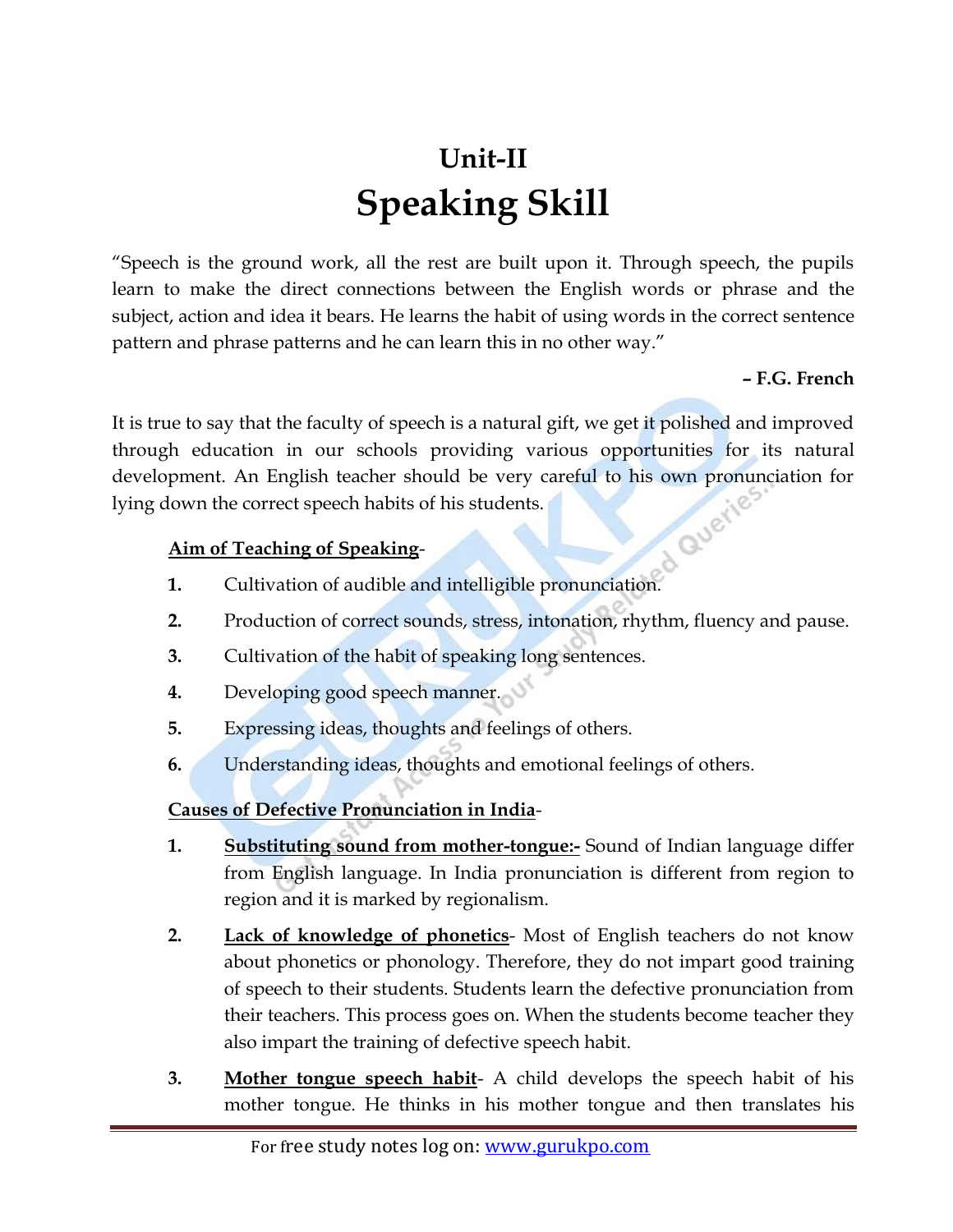thought in English. Regional speech habits also influenced spoken English and regionalized it.

- **4. Lack of speaking opportunity** Speaking opportunity is not provided by the English teacher in the classroom. Oral drill or practice is not done. Oral aspect of language is totally neglected.
- **5. Lack of attention to English pronunciation:-** Proper attention is not paid to English pronunciation. Most of the teachers have got their poor pronunciation and that is why they are unable to improve the pronunciation of their students.
- **6. Physical disability of the child** The physical disability and disformity of a child may become the cause of his defective pronunciation. The defect of speech organs may cause poor pronunciation of a child. It is a cause of retardation in pronunciation.
- **7. Dearth of books or phonetics** The books on phonetics can help the English teachers and their students. But, there is dearth of the books of phonetics written in a simple language.
- **8. No firm rules for pronunciation** There is no permanent rules for the pronunciation of English language. No firm rules are applied in all the situations of words and sentences.
- **Q1 Explain the various aspects of speech.**

**Ans**

Suggestions to improve the speaking ability of English language-

- **1. Oral training** One half of the period time devoted to English teaching should be given to the oral practice.
- **2. Teaching of various aspects of pronunciation** The English teacher should to his students. These include vowels and consonants and their sound, stress intonation and pause etc.
- **3. Uses of appropriate audio-visual aids:** Audio visual aids are very useful in teaching English speech. The service rendered by linguaphone, gramophone tape-records, radio, sound-film cannot be underestimated.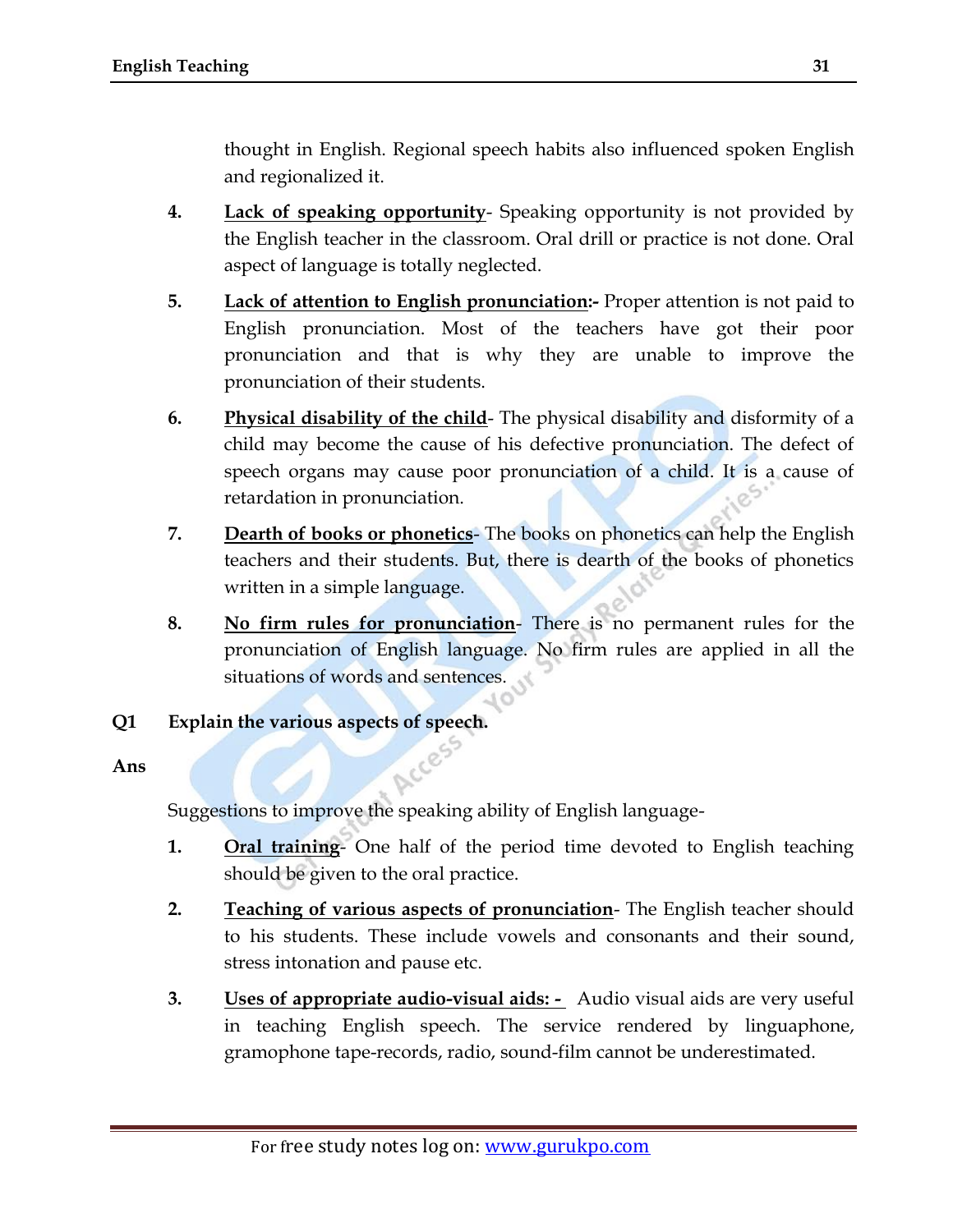- **4. Opportunities for language games and activities** Teacher should give importance to such activities as debates, dramatization recitation and language games through play way method of teaching.
- **5. Quality of an English Teacher** Infact good pronunciation is largely learnt through imitation. It is very important for the teacher to have a good pronunciation. In order to be a good model to his pupils the teacher"s pronunciation should be clear, audible and intelligible.
- **6. Comparison and contrast between the sounds of mother-tongue and English language-** Teacher should be in the position to contrast and compare the qualification of sounds between mother-tongue and English language. The students should be made aware of difference in stress and intonation patterns of two languages.
- **Q.3 Describe the different methods of teaching English pronunciation.**
- **Ans**

#### **Methods of teaching English pronunciation-**

There are three methods of teaching pronunciation of English.<br>
1. Imitation method<br>
2. Phonetic method<br>
3. Subsidiary method

- **1.** Imitation method
- **2.** Phonetic method
- **3.** Subsidiary method

Imitation Method- Imitation by the students is most fruitful method of teaching English pronunciation. The method of imitation has four steps-

 $O_{\mathcal{F}}$ 

- **1. Perception** The English teacher writes the words or sentence on the blackboard and he presents a model of pronunciation. The students perceive this pronunciation. It perception stage.
- **2. Imitation** At the imitation stage the student tries to pronounce the words or sentences as the teacher has pronounced. This is the imitation stage.
- **3. Feed-back** During English teaching of speech the English teacher corrects the pronunciation of the students. He gives feedback to the students for the correction of pronunciation.
- **4. Oral drill and practice** Oral drill and practice is of great importance to improve pronunciation of a language. The last stage of imitation it is two types-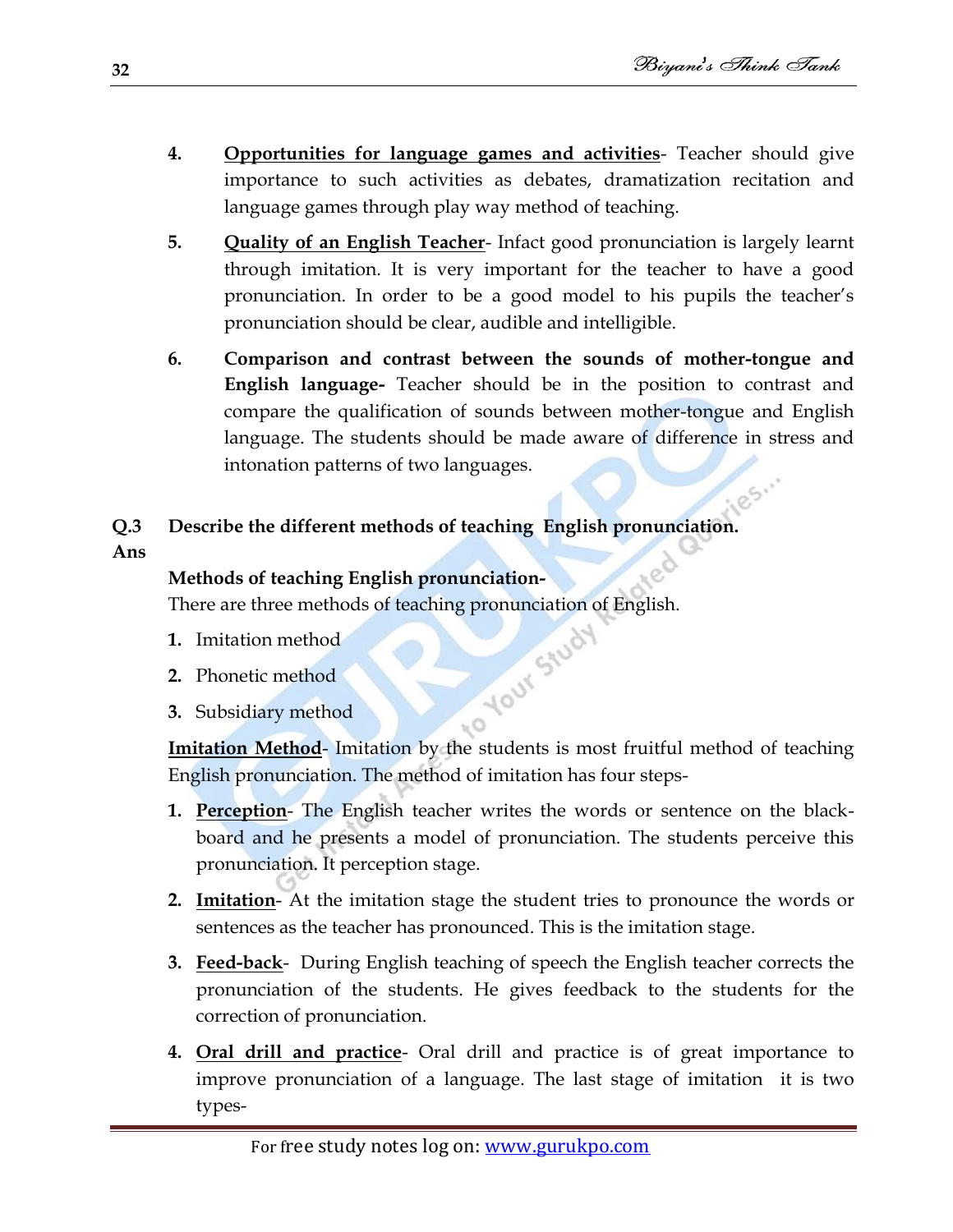- **i.** Individual Drill
- **ii.** Group Drill

The different aspects of phonetics or pronunciation i.e. sound system, stress, rhythm, intonation, fluency and pause can be taught by the imitation method.

#### **Merits of imitation method**-

- **1.** It is a natural method
- **2.** It is psychological method.
- **3.** It is time saving method.
- **4.** It emphasizes on drill and practice.
- **5.** All students are benefitted by this method.

#### **Demerits of Imitation Method**.

- **1.** Imitation of Teacher"s pronunciation which may be incorrect.
- **2.** In group drills pronunciation cannot be caught and correct.
- **3.** Pronunciation of every word is impossible.
- **4.** The teacher is not trained in pronunciation.

Phonetic Symbols

Rela

English Language

Written in 26 Letters (A to Z)<br>Speaking in 44 Sounds

Speaking in 44 Sounds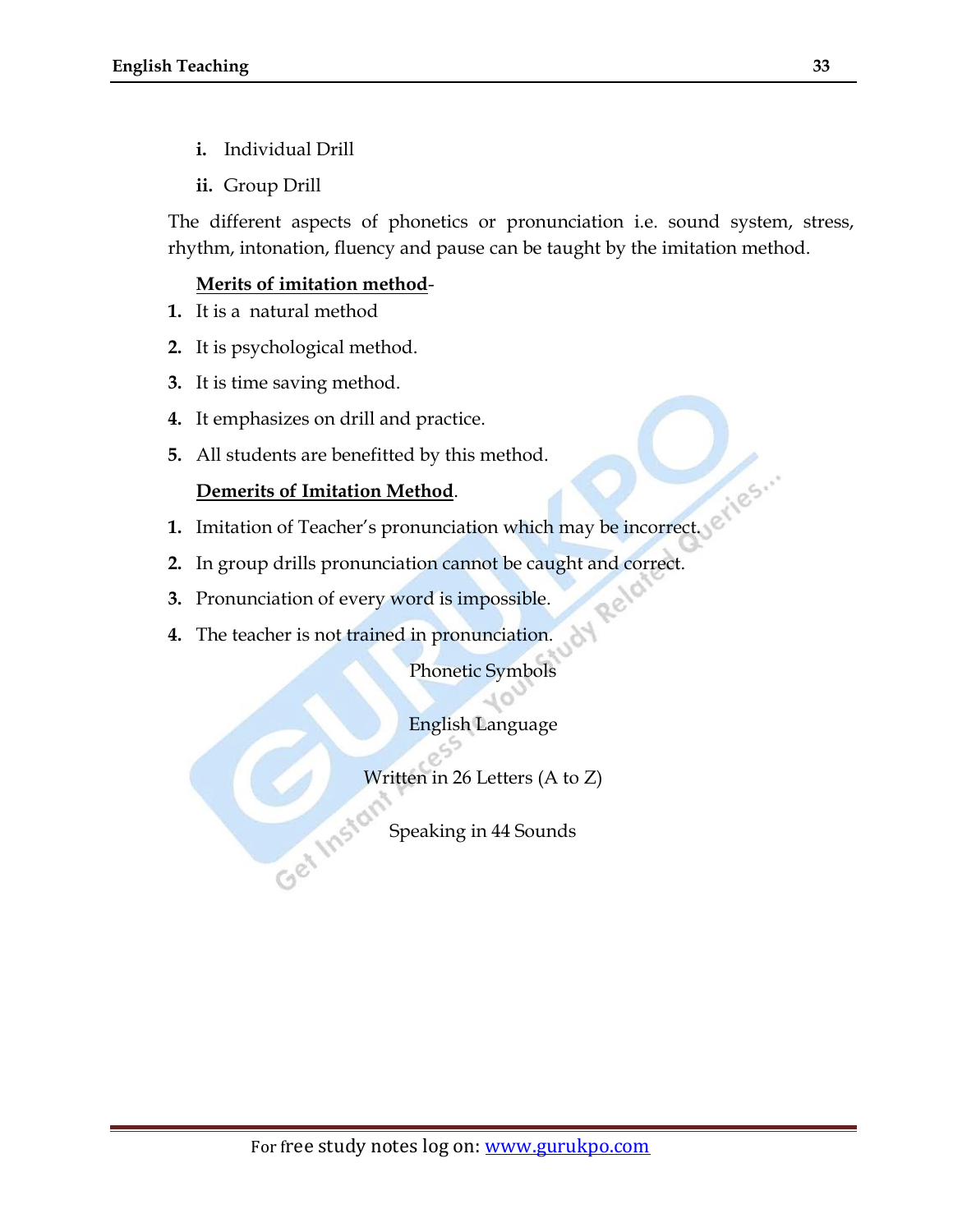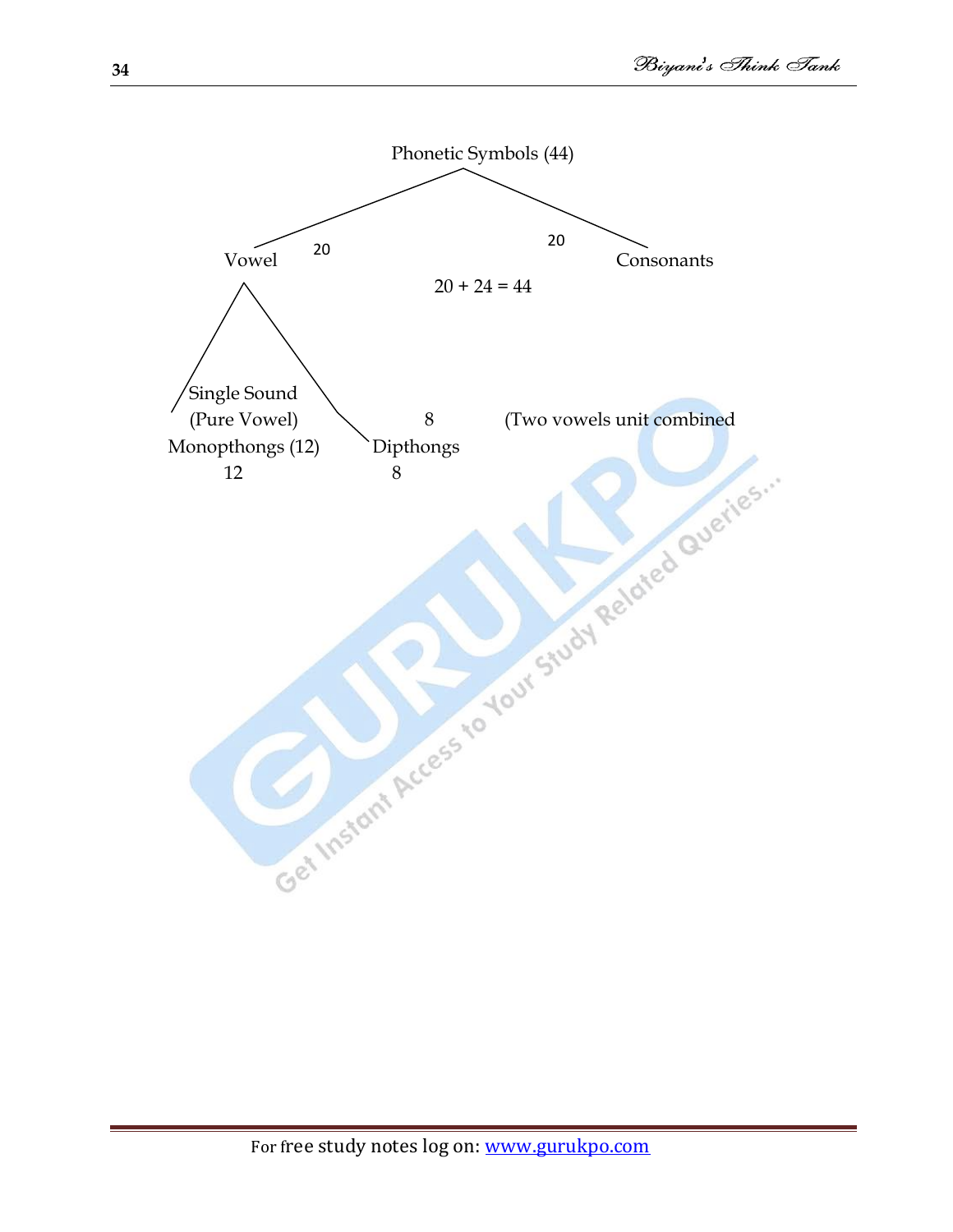## **Unit-III Reading and Writing Skills**

#### **Q.1 Explain Reading skills.**

Ans. To read well is a noble exercise; reading is the process of looking carefully at written or printed symbols and translating them into the spoken symbols.

#### **Reading consist of three elements**

- **i.** The written or printed symbol
- **ii.** The spoken symbols
- **iii.** The Sense

#### **In teaching children to read, three main objects are in view-**

**1.** Firstly, children should gain (have) full control over the words and patterns, which they first come-across during the process of speaking.

1185.

- **2.** Secondly, they can attain the power of gaining pleasure and profit from the printed page.
- **3.** Thirdly, they became able to make audible the beauty of words and their emotional significance.

Reading skill should be given the key place in the total scheme of teaching English.

- We can also say that reading is the ability to extract from the written or printed page, the thoughts, facts and information required.
- The success of Children in reading depends on their readiness to read.
- Linguists are of the opinion that beginning to read is nothing but transfer stage form auditory signs to visual signs. This means that oral background is a necessary adjust to the reading stage.

#### **So, I reading should be introduced-**

- **1.** When the public have gained sufficient knowledge of the auditory signs.
- **2.** When the public can recognise shapes of printed words and can associate them with spoken words and their meanings.
- **3.** When the pupils can understand and carry out simple oral instruction related to class-work.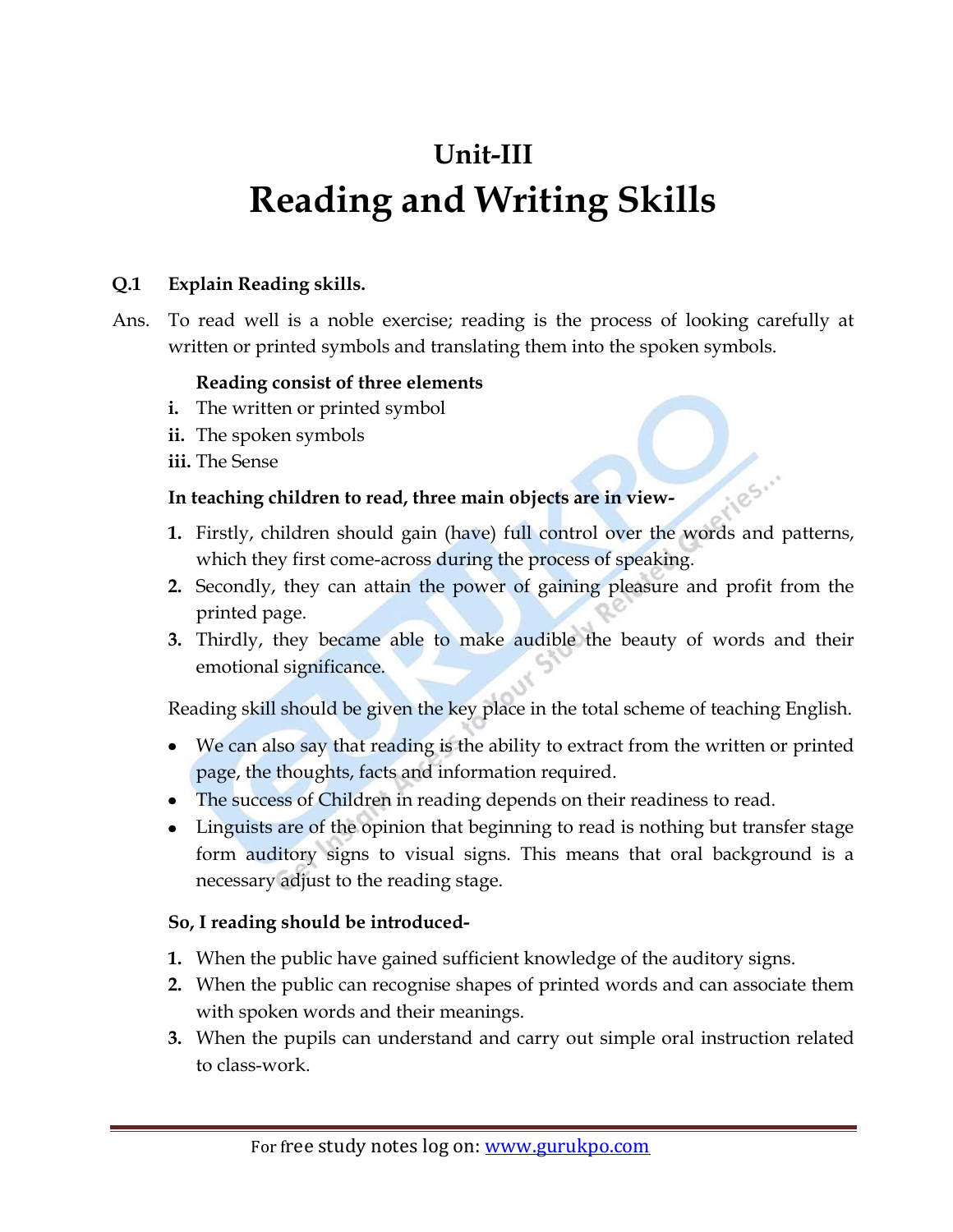- **4.** When they can ask questions and enquire about the surrounding environment including even the printed word.
- **5.** When they can memorise some material and recite it.
- **6.** When, the pupils are fully motivated for the new experience.

#### **Q.2 Describe the mechanics of reading skill?**

**Ans**. It refers to the way of handling, reading skills.

#### **The nature of the Reading- process:-**

Reading does not involve "a process of learning new or other language signals than those the child has already learned."

In 'talk' the message is conveyed by the language signals that "make their Contact" by means of sound waves received by ear."

In 'reading' the message is conveyed by the same language signals which "consist" of graphic shapes that make their contact with his nervous system through light waves received by the eye."

The meaning of the printed symbol is comprehended not through the eye gate but through the vocal organs which stir-up the vibration reaching the brain to enable it to interpret and convey the meaning.

In loud reading, the speech organs produce audible sounds while in silent reading no such thing happens.

#### **Q.2 Describe the Essential factors in the Reading Process?**

**Ans.** There are a few essential factors in the process of reading. There are movements of the eyes, there is word recognition, there process works and then there is understanding of the material that is read.

**Eye movements:-**Eyes play an important role in the reading process. Eye movements are steady or smooth along the lines of the print. A series of jumps or jerks are visible. It is during these fixations the eyes get to recognise the word or phrases.

**Perception-Span:-**The number of words taken in one pause is known as the"perception-spam".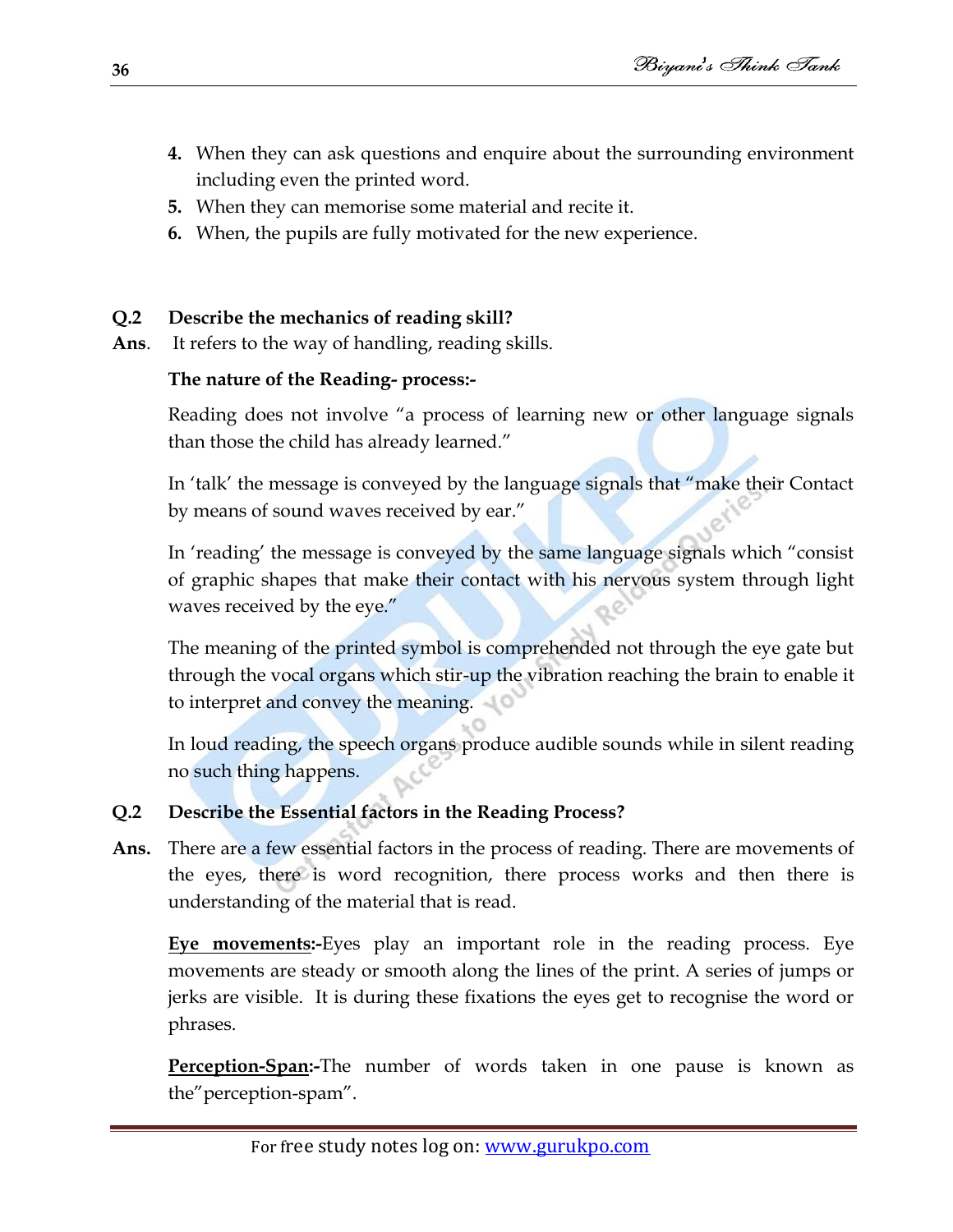**Eye–Span**: - If we divide the number of letters in the live just read by the number of process. we get the number of letters read in each pause. This is known as the eye-span.

It varies with the size of the print – the bigger the letters in size, the smaller the eye span.

Moreover, different readers see different number of letters in one pause.

Besides, the number of fixations or pauses per line depends on the difficulties of the material that is given for reading age and the maturity of the reader.

**Word-recognition:-**Good reading involves the ability in recognition words and **extracting meaning form them. The ability in recognizing words depends upon.**

**The type of letter:-** Projecting word like (t,p,f,t,d) and non-projecting like(a,o,u). Words containing the former types of letters are more easily recognized than words containing non-projecting letters.

- **1. The shape of words: -** Words similar in shape like receive deceive, bid did, etc. often confuse the beginner.
- **2. The range of learner"s experience: -** words which are associated with objects and ideas within the learner"s experience and words which the child has already heard or practiced in speech are easily recognised.
- **3. Reading Speed: -** Speed is an important factor in reading. A slow reader is usually considered to be a bad reader. Speed also depends upon age and maturity of the learner.
- **4. Comprehension or understanding: -** The whole reading activity is useless if the material read is not understood by reader of course, general intelligence interest in a particular subject, previous knowledge of the subjects discussed in the reading comprehension. Still the teacher should carefully help the child in over. Coming soon of the common reading faults which inhibit the reading process. These faults are faulty eye-movements, slow speed, headmovements, poor-word. Recognition, back-word eye movements etc.

### **Q.3 Explain the Types of Reading?/Define the types of reading?**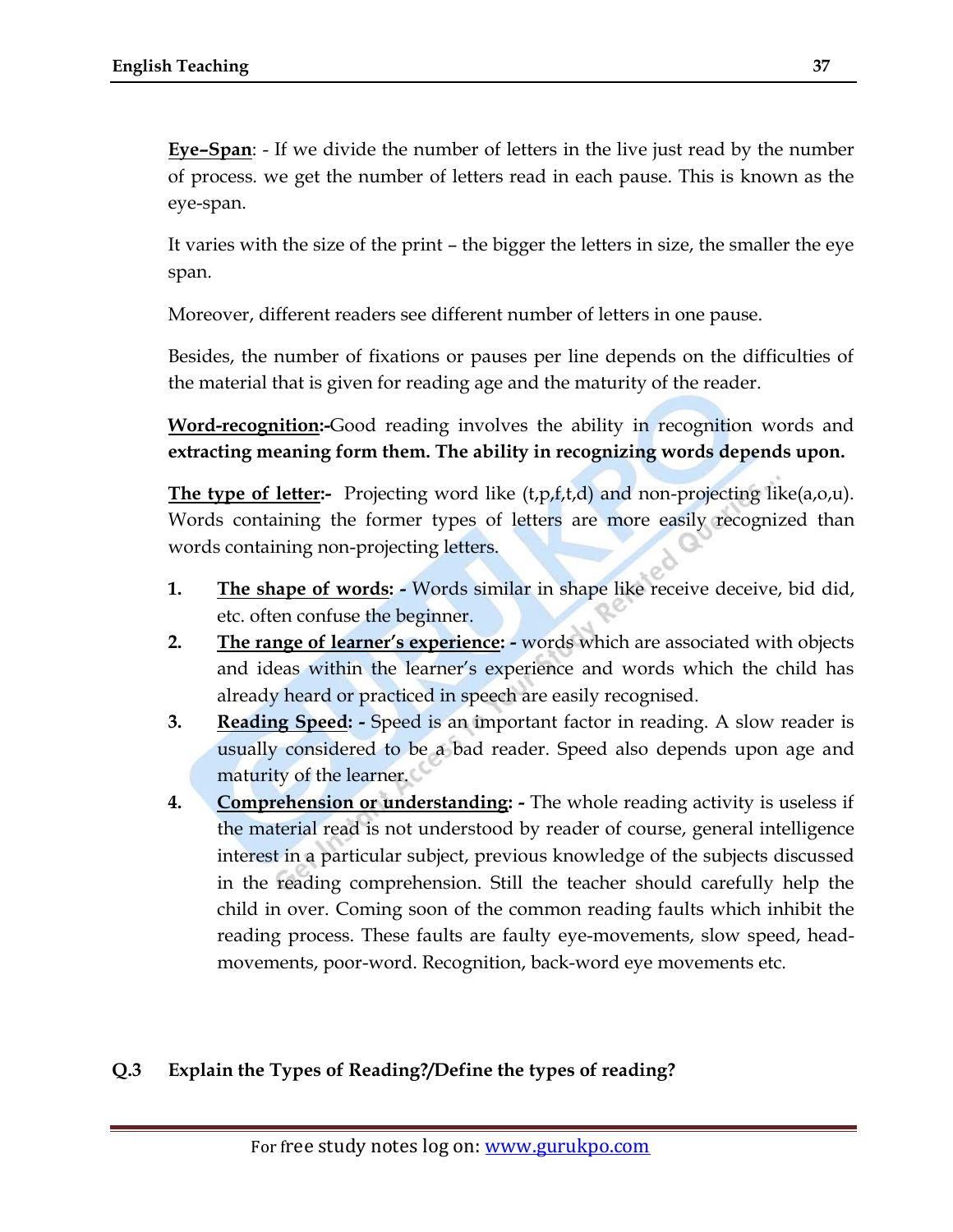Queries...

**Ans** The main purpose of reading is comprehension i.e. understanding the meaning of \_\_\_\_\_\_\_\_\_ 1. Words 2. The relationship between ideas

There are different types of reading which lead to comprehension.

- **1.** Land Reading
- **2.** Silent Reading
- **3.** Oral Reading
- **4.** Intensive Reading
- **5.** Extensive Reading
- **6.** Skimming
- **7.** Scanning
- **8.** Supplementary Reading
- **9.** Library Reading

**Q.4 Describe Land Reading in detail?**

- **Ans**
- **1. Land Reading: -** A.W. firstly calls loud reading "a necessary evil". It is necessary for two reasons.

First, it ensures that the reading process is going on and helps the teacher to improve it.

Second, it gives practice in the manipulation of sounds and practice in speech and pronunciation. 10

Reading aloud is often helpful in developing a sense of appreciation for the language as a whole and prose and poetry in particular. Reading aloud gives the pupils a sense of pleasure, power and mastery over the language. It teaches the student to read with correct pronunciation articulation, intonation stress and rhythm.

# **Advantage:-**

- **i.** The student learns to read correctly.
- **ii.** He develops the skill of speech and can learn elocution.
- iii. Mistakes in pronunciation, articulation, stress are corrects are corrected at an early stage.
- **iv.** The various ensure organs such as ears, eyes, and mouths are trained simultaneously.
- **v.** Student learns by imitation, which is a natural method of learning.

# **Disadvantage:-**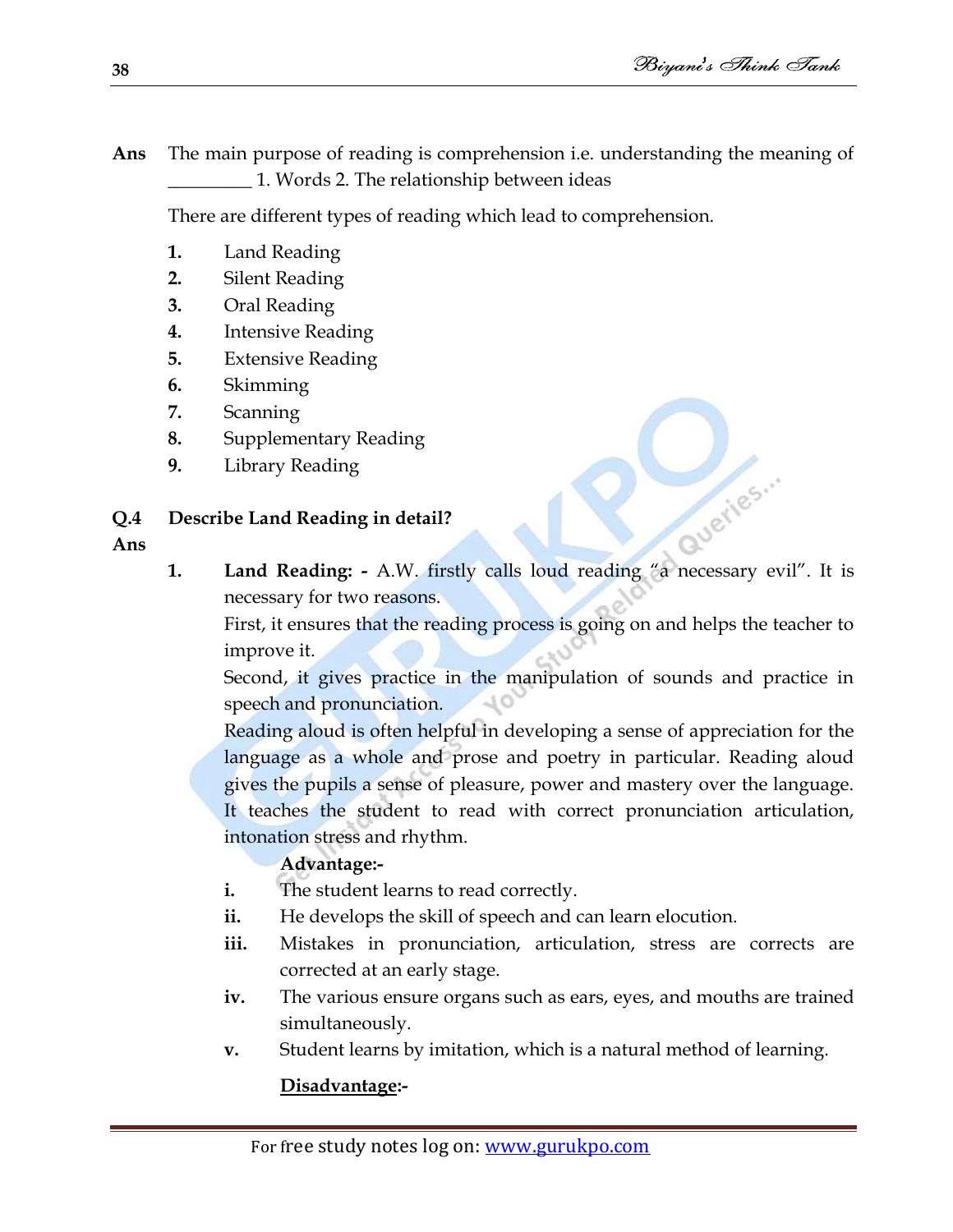- **i.** Student may not enjoy reading aloud.
- **ii.** It does not help deep understanding of the text.
- iii. Silent reading is prepared, if a student becomes used to reading aloud. He cannot become an extensive reader.

#### **Q.5 Describe silent reading with its steps and merits?**

**Ans. Silent Reading: -** Training in silent reading is, infact, equivalent to training students how to study. It inculcates love for reading. It facilitates acquisition of language, mastery. In silent reading, there is no movement of the lips or the tounge.

#### **Steps-**

- **i.** Train the pupil's eye to move from one group of words to another and go on increasing the number of words in each group.
- **ii.** Train the pupils not to indulge in lip-movement.
- iii. Train the pupils to improve their speed of reading by practice.

#### **Merits-**

- **i.** Silent reading is time saving and quick.
- ii. It initiates self duration and deep study.
- iii. It also helps to appreciate the language as well as to study it from a linguistic point of view.
- **iv.** It helps the student to concentrate on the meaning and result in greater assimilation of information.
- **v.** It is also useful to make a quick survey of the material to be studied and to look through indexes, chapter headings and outlines.
- **vi.** The aims of silent reading are pleasure and profitable to read for interest and to get information.

### **Q.6 Describe intensive Reading in details?**

- **Ans Intensive Reading-** Intensive reading means the detailed study of the prescribed prose-text. This involves language information and understanding the sense. It requires concentration on the subject-matter .it includes
	- **i.** Assimilation of language: study of words, phrases and sentence structures.
	- **ii.** Study of word, order and syntax.
	- iii. Grasping the meaning of the sentences
	- **iv.** Getting information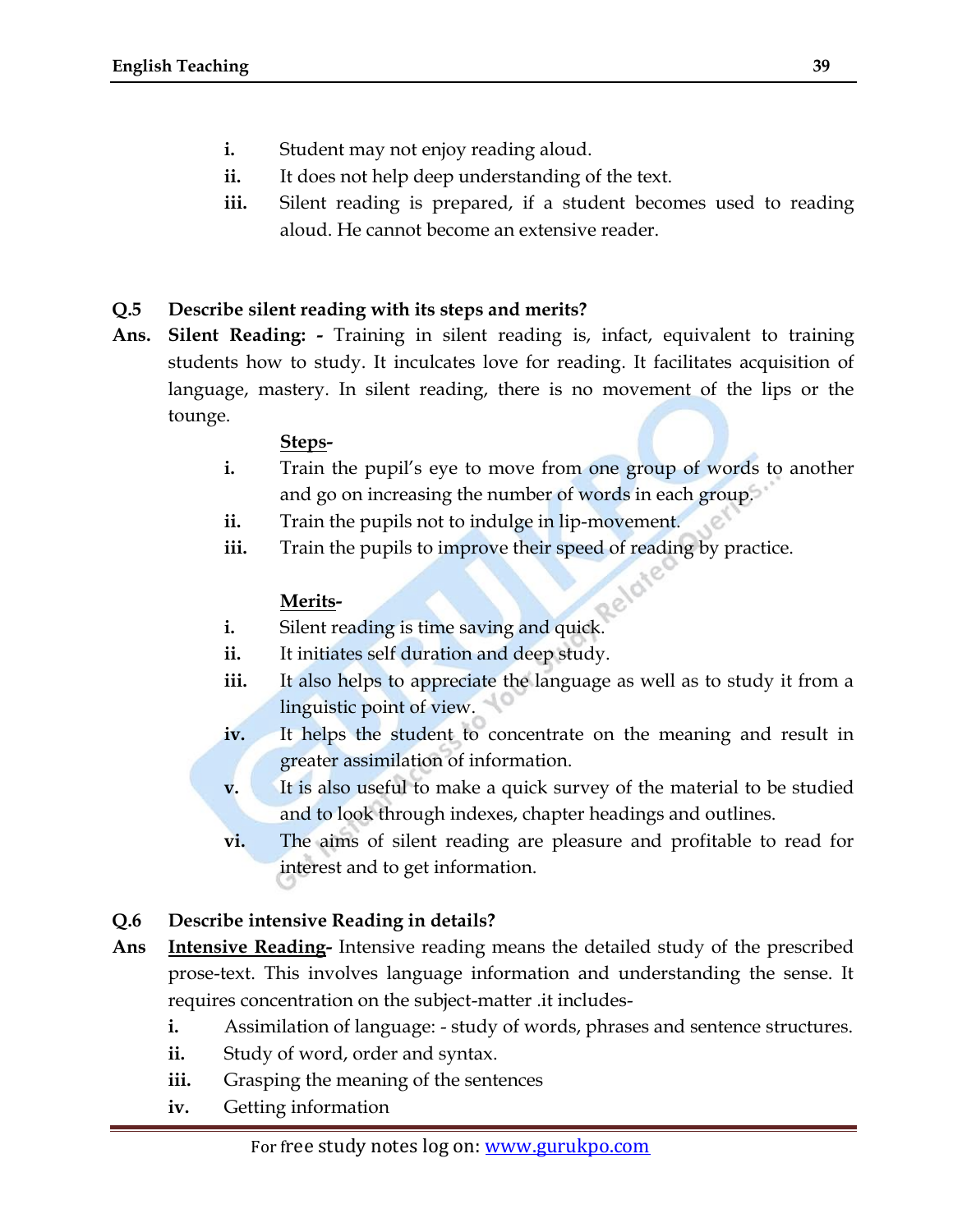It is also known as detailed study.

**Steps-**

- **i.** Introduction- First of all, a teacher gives the overall summary of the subject matter and also search out student"s previous knowledge related to particular subject. Train the pupil"s eye to move from one word to another.
- **ii.** Presentation-Teacher reads a paragraph with correct pronunciation, stress intonation rhythm and pause.
- **iii.** Pupil's Reading-Pupil read the passage and teacher correct their mistake at this stage. During this stage, the teacher should not discourage the students who could not read well.
- **iv. Explanation** The teacher explains the words phrases, and sentences etc. several things e.g. part of speech, Verb, tense, clauses etc. are also explained.
- **v. Recapitulation** The entire passage is revised. The teacher asks certain questions and student answers them.<br> **Advantage of Incentive Reading-**<br> **i.** It increases the section of the section of the section of the sect questions and student answers them.

# **Advantage of Incentive Reading-**

- **i.** It increases the vocabulary of the pupils.
- **ii.** It improves the power of expression of the students.
- iii. It helps in developing the expression and understands skills.
- iv. The aim of intensive reading is the full understanding of the text. It's symbolic, emotional and social overtones, the attitudes and the purposes of the author and the linguistic and literacy means used by the author to achieve his purpose.
- **v.** It extends his vocabulary and fosters a taste for the study or the language.

# **Limitations-**

- **i.** It does not provide joy and interest to pupils.
- ii. It lays great emphasis on the anatomy of the language.
- iii. It is of very limited utility in forming an active vocabulary.
- **iv.** The procedure being long is boaring and uninteresting.
- **v.** This led only to a sort of meal illiteracy and narrowness in thinking and ideas.

# **Q.7 Explain the concept of Extensive Reading?**

**Ans Extensive Reading -** It is also known as rapid or Independent Silent reading. Pupils read without the help of the teacher. Extensive reading means-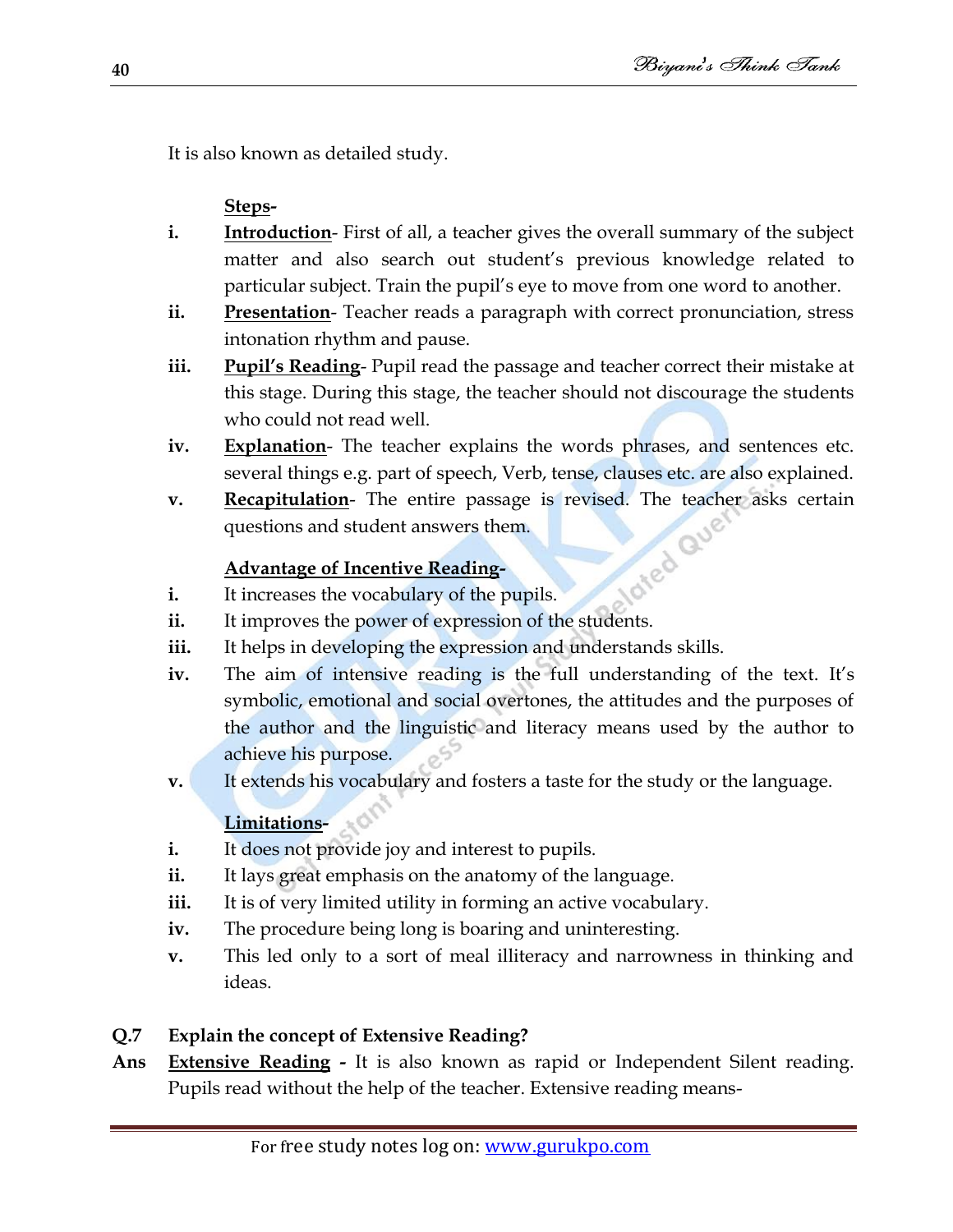- **i.** To read saliently.
- **ii.** To read quickly
- **iii.** To read without the help of the teacher
- **iv.** To understand the subject matter.

#### **Aims-**

**Recreational**-The main purpose of extensive reading is the cultivation of a taste for reading g among the students.

**Intellectuals**- To train the pupils to understand the subject matter quickly.

**Literacy**- To develop a taste for reading so that students gain pleasure, information and entertainment.

**Linguistic**- To increase passive vocabulary. To encourage visualizing what is read<br>so that reading becomes a form of visual instruction.<br>Advantages-<br>It aids assimilation of : so that reading becomes a form of visual instruction.

#### **Advantages**-

- **-** It aids assimilation of ideas.
- **-** It develops the habit of self reading among the students.
- It keeps the whole class busy and active.
- **-** It has a greater transfer of learning value as it prepares students for serious study and makes them active to do their own work with understanding.
- It perhaps students for library learning.

# **Disadvantages**-

- **-** The words, phrases and expression are not studied in detail, during the cause of extensive reading.
- **-** The pupils are only able to understand the common words, known to them and not to the different ones and their use.
- **-** It neglects other relevant, background knowledge of subject-matter.

### **Suggestions to make teaching of Reading effective**-

**-** In the beginning only those words should be read which the students have already learnt.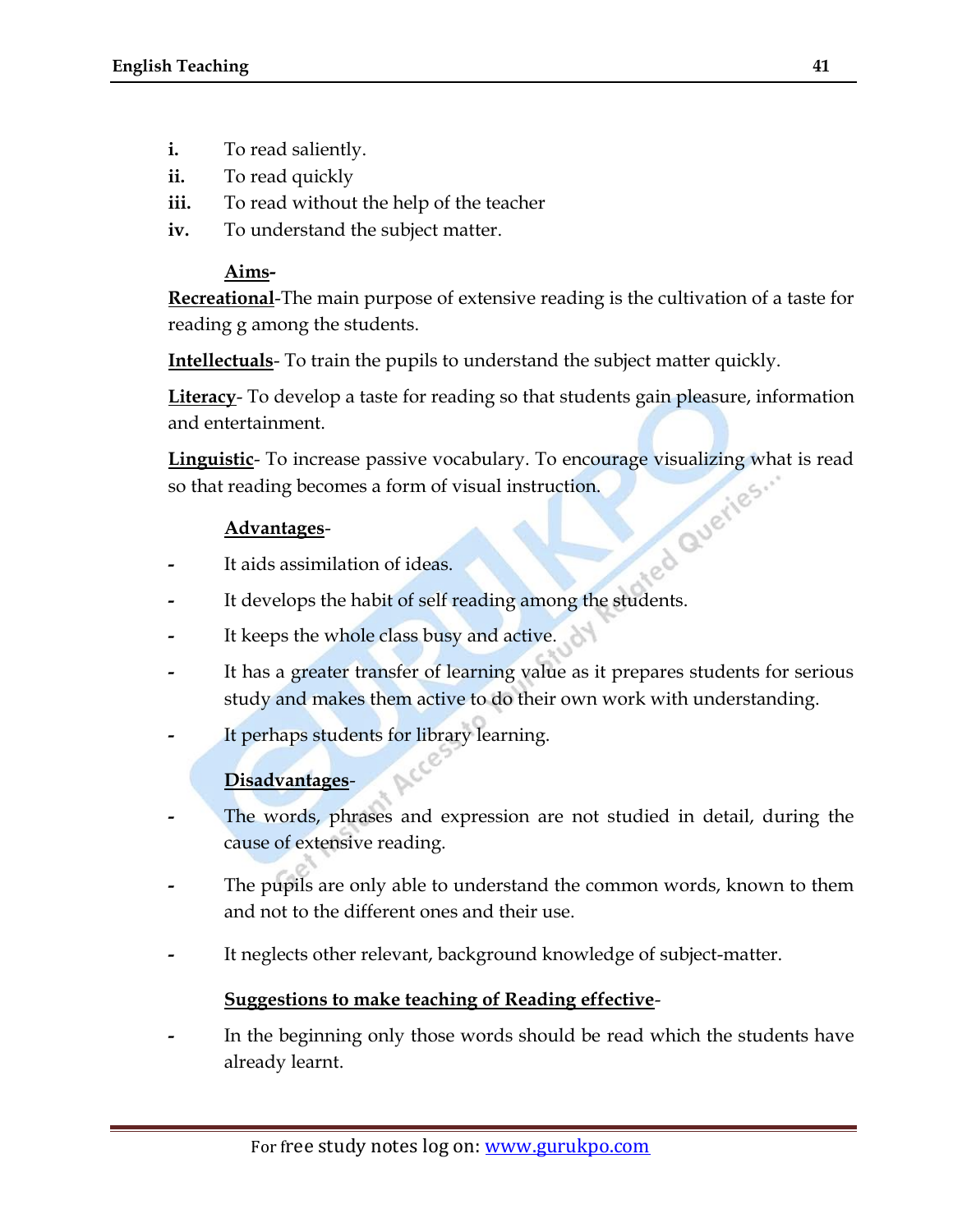- **-** Reading should never be started with text-book. It should always start from black board.
- **-** Proper atmosphere for reading should be created in the classroom.
- **-** Material aids must be used.
- **-** Emphasis should be made for recognizing the words.

# **Q.8 Describe the meaning of Skimming reading?**

**Ans. Skimming-** Skimming is a reading of one"s fastest speed. It is used to achieve more significant information out of a lot of material. When skimming, reader goes through the material quickly in order to get the gist of it, to know how it is organized or to get an idea of the tone or the intention of the writer.

**How to skim**- After noting the titles and subtitles which identify the topic, read paragraph fully.

- **-** Read at the fastest speed to get the idea of the stage, the setting, style tone or mood.
- **-** Reader reads only key sentence and tries to get the main idea.
- **-** The reader lets his eyes jump down through the paragraph picking up one or two important words, phrases.

### **Significance**-

- **1.** It is useful for students and professional.
- **2.** It gives general idea of the matter.
- **3.** It is useful in building up a fund of reference information.

# **Q.9 Explain the meaning of Scanning?**

**Ans. Scanning: -** In scanning, reader means darting over much of a text to reach for a specific item or piece of information that he wishes to discover.

# **How to scan**-

- **1.** To fix clearly in mind what he is looking for.
- **2.** To plan how the required information can be obtained.
- **3.** Floating approach (moring back or forth) is applied.
- **4.** Reads as much as he required.

# **Significance**-

It has great importance to exclusives, administrators, professors, researchers, to get required information in a short time.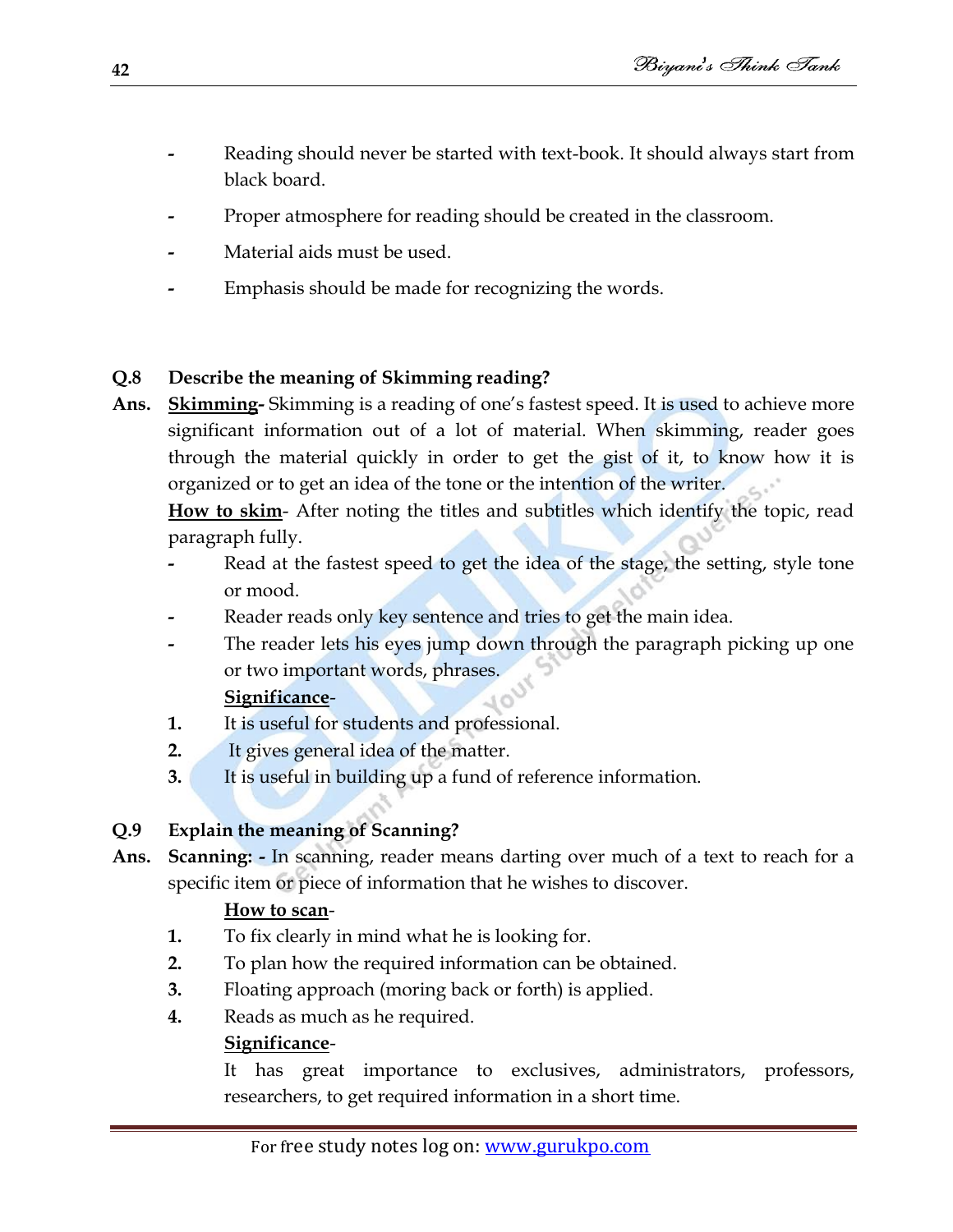For dictionary use, it is very useful.

For phone directory, it is applied.

- **2. Supplementary Reading: -** This is similar to extensive reading but its chief aim is to supplement the intensive reading of a detailed prose-lesson.
- **3. Library Reading: -** It is done in the formal setup of a classroom and is done during specific periods.

# **Q.4 What are the stages to develop Reading Skill?**

**Ans**

- **The Primary stage-I** It will pave the way for formal reading. The work may be accomplished with the help of certain aids in which the black – board, flash –cards, reading cards etc.
- **The use of illustrative Cards** The Cards may be Word Card or sentence cards. On one card is written the word to be read or taught and on the other appears the picture of the object for which the word stands.
- **The reading from Word**-Cards may be followed by reading from sentence Cards containing only those structures or pattern which have been learnt by Your Str the pupils in oral lessons.
- **-** The use of Black-board-
- **-** The use of Word-building and sentence building cards.

**The Preliminary stage-II**- Learning the symbols First stroke letters-

# I, T,L,F,E,H,A,N,M,K,Z,V,W,X,Y

Second – Combination of 'Strokes' and parts of 'Circles'

D, B, P, R, U, J

Third 'Circles' or parts of 'Circles'

O, Q, G, C, S

The Preliminary Stage III- Learning the Spelling Patterns

The Second Stage of "Productive "Reading-

This is the stage when the good reading habits are formed. It is here the feature of intonation and stress should be brought into play and learnt by the pupils.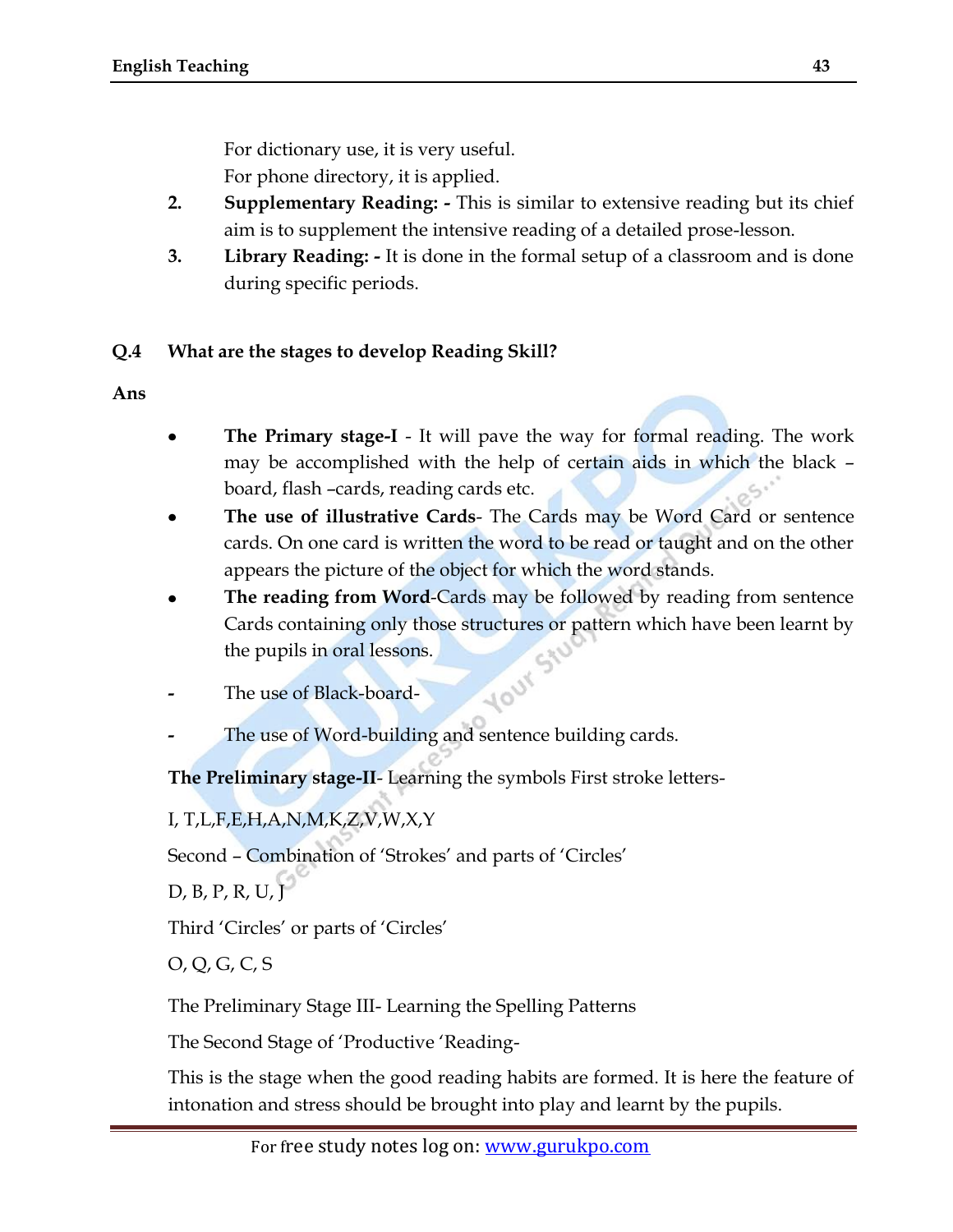The third stage of "Vivid Imaginative Realization"-

The third and the last stage in developing the reading ability, begins when the pupil uses reading more fully than ever in acquiring and assimilating new experience. Reading at this level stimulates a "vivid imaginative relisation of vicarious experience. Reading responses of this kind fulfill the "Literary purpose."

# **Q.5 Describe the method of Reading skill?**

**Ans** There are some methods which are applied-

**The Alphabetic Method**- This method begins with the parts and reaches the whole. Every letter in the word is taken as an independent unit quite significant in constituting the word itself. So, pupils are taught first the names of the letters in the alphabetic order of the language. Then, they join these letters to from the complete word.

C-A-T= CAT

In this way, he goes from word to word and finishes the sentence.

### **Deficiencies/Demerits**

- **-** It is unscientific because it goes against the basic scientific fact that a language has unity.
- It is based on wrong assumption that the letters of the alphabet in themselves have meaning.
- **-** It is unreal and wasteful, because the pupils do not show and interest in the individual letters. They have to be taught words and word-groups, not letters.
- **-** It gives a wrong idea to the pupils that there is one to one correspondence between letter and sound C/Si
- **-** It is unpsychological. We never see letters but words.
- **-** Pupils learn to read without understanding, because they are lost in deciphering the word in letters.

# **Q.6 Explain the essential step of Phonic Method?**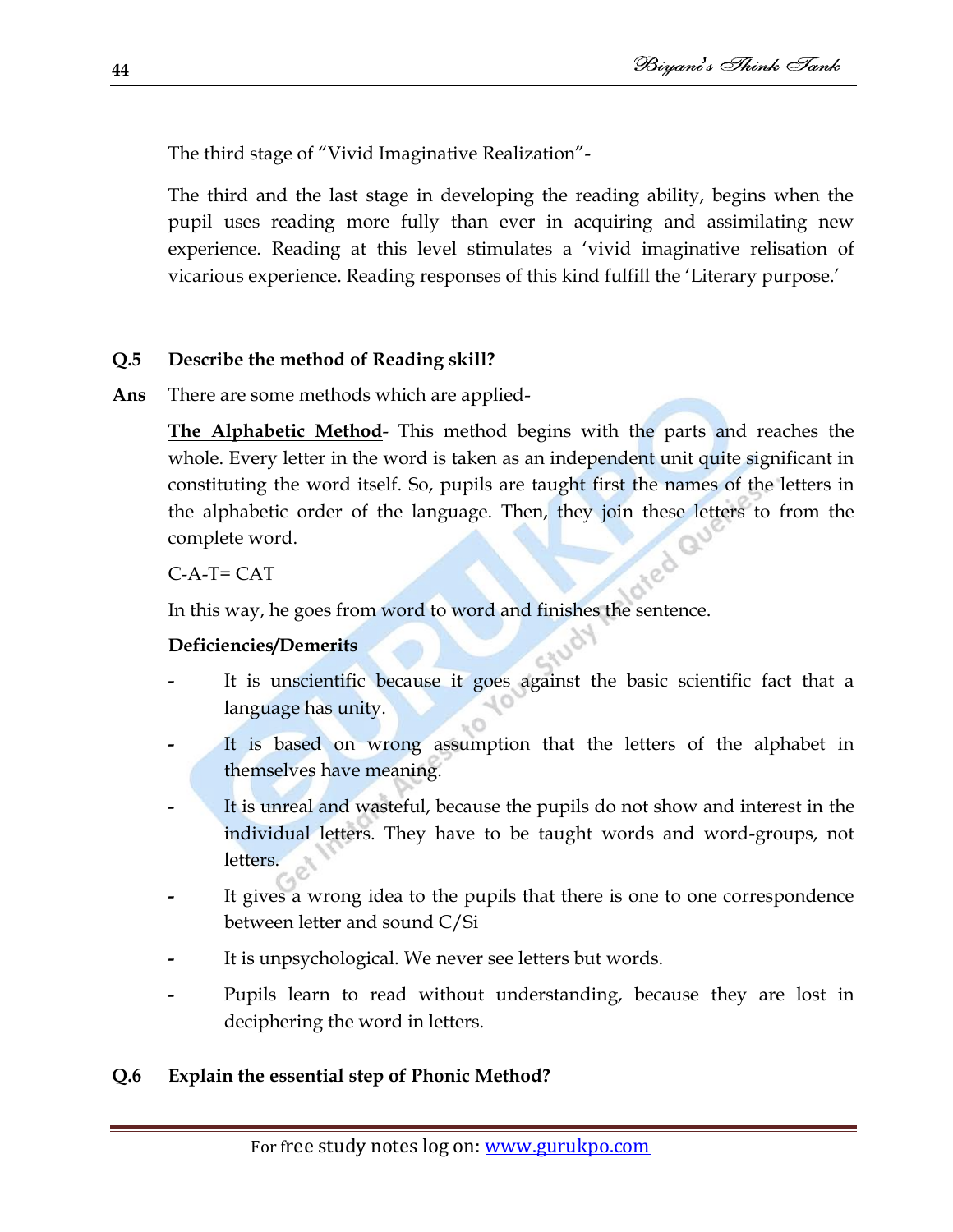**Ans The Phonic Method**- This method is the result of the feeling of inconsistency between the letters and their sounds.

This method consists in teaching the sounds rather than the letters.

So, from the very beginning the child is acquainted with the sound and soundpattern.

"A good feature of this method is its rationalization of the approach to the symbols of the language through pertinent sounds."

Cat-Rat-Hat-Bat

#### **Demerits**-

- **-** We do not have the same sound for each letter always.
- **-** Different sounds for the same vowel or consonant is misleading.
- **-** It goes against the principle of language unity.
- **-** The unit of thoughts is complete sentence, not individual word. It encourage reading one word at a time.
- **-** It encourages the bad habit of reading one word at a time.
- **-** It breaks the unit of the language.
- **-** A large number of words cannot be taught with the help of this method because their spelling is irregular.

#### **Q.7 Define look & say Method & Phrase and Sentence Method?**

- **Ans. Look and Say Method** This method is also known as word method.
	- **-** The unit of teaching is word. It is best brought into action with the help of Flash cards.

**Demerits**- It breaks the unit of the language

- **-** Individual words do not convey proper meaning. Meaning has to be taught in Context.
- **-** This Method involves unnecessary jumps and jerks which are harmful in acquiring good reading habit.

#### **Phrase Method-**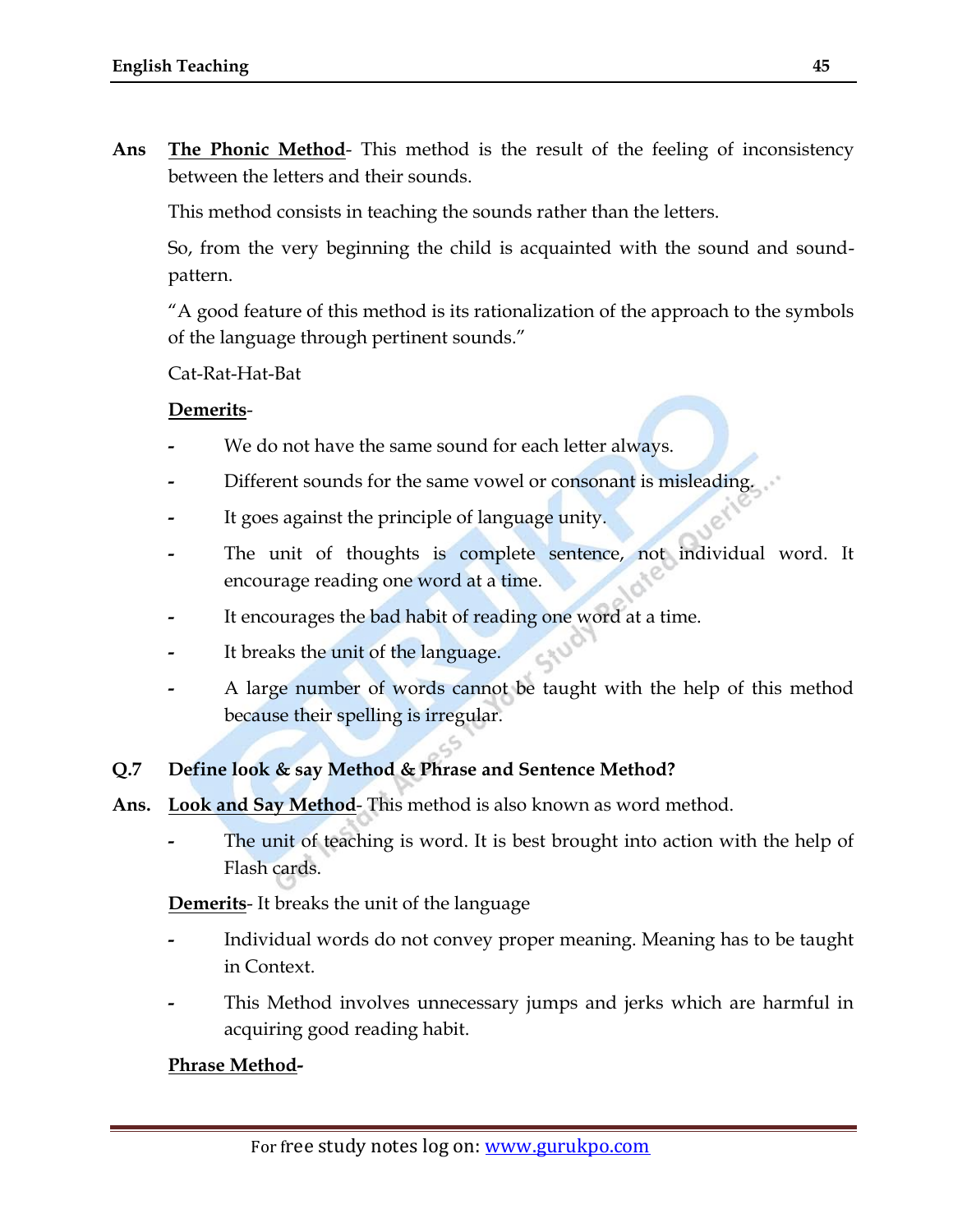The phrases no doubt create more interest and words become better meaningful when put together.

It helps to recognize more words in one perception span.

Well-set, phrases are taught like "to the door" 'on the bench'. 'To the windows. On the black-board etc, not single words.

Unnecessary jumps are avoided

### **The Sentences Method-**

- **-** This method is based on the psychological principle of language teaching.
- **-** The sentences are the unit of thought.
- **-** It is the best method of teaching.
- **-** To encourage the student to follow this method.

### **Q.11 Describe writing skill, with its mechanics and forms?**

**Ans.** Speech come to man as a gift from nature. Oral work is the back bone of language teaching. Oral work supplies material for written work.

Fair and legible handwriting makes a man perfect.

According to **Becon,** "Reading maketh a full man, conference a ready man and writing an exact man".

Writing is a product of development. The real test of their knowledge of the language is their ability to express their ideas in a written from.

# **Teaching Mechanics of writing**

- 1. Controlling the small muxles of the fingers and wrist.
- 2. Securing Co-ordination of the hand and the eye write betters of the correct shape and size.
- 3. Giving proper spacing between letters, words and line.
- 4. Using capital letters where required and putting punctuation marks.

### **Forms of writings:** -

**Earlier form (Picture writing)-** the earlier kind of writing was 'picture writing'. It was not easy. It presented difficulties because everything, a person cannot record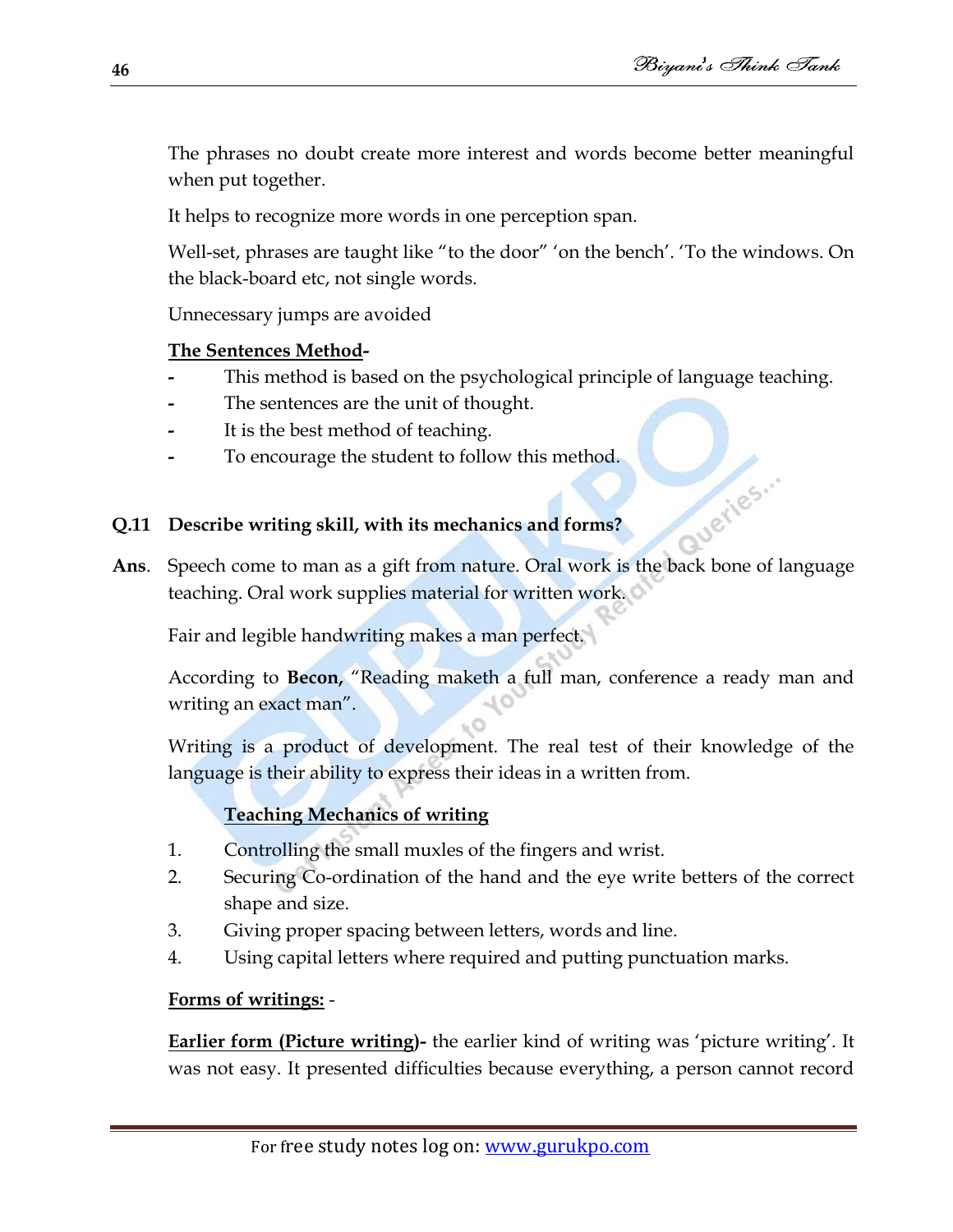in pictures. It was difficult to learn and read because thousands of objects and ideas needed different sign to express.

The script of the Chinese language is based upon picture script and one has to learn hundred of symbols in order to understand spark, read and write this language.

**The alphabetic form**- in this form, each letter or symbol represents a different sound. It was first used by the Phoenicians of solomen. The Romans copied this method and the present script of writing of English is also called "Roman script".

So, the linguistic activities may be compared to the four pillars supporting the magnificent structure of language. Writing is just like pasting and plastering. The teacher like a conscientious artist, places not only bricks and mortar and other material required for his fine creation, but also paster and plasters it and gives it a<br>finishing touch.<br>What are the essential step of writing skill?<br>Essentials of Teaching  $\cdots$ finishing touch.

#### **Q.12 What are the essential step of writing skill?**

#### **Ans. Essentials of Teaching Writin** -

- 1. **The choice of script**: Script is the written of strokes, circles, dots etc. These scripts are of your kind.
- **(1) Print Script** In this type, the letters appears in words which are not joined to gather. The common practice in teaching writing is to start with print script. It is the simple form of writing. It is straight and clear in shapes of letters, and it is not confusing in anyway.
- **(2) Cursive writing** In this type, the letters are joined together with strokes or loops. This is the running type of writing. Cursive script is useful because it makes writing fluent and facile, developed speed.

**Marion Richardseon Script**- In this type, all the letters are not joined together. This script is also called rounded cursive. The basis of this type of writing is a system of rhythmic pattern movements. This script found wide favour with the teachers all over the world. It is infect, a development of print script with certain requirements of cursive script.

**1. Italic**- This kind of writing was used in Italian manuscript in the Middle Ages. It is a kind of cursive script but more pointed. Though it can be written very quickly, yet its major drawback is its being difficult to read.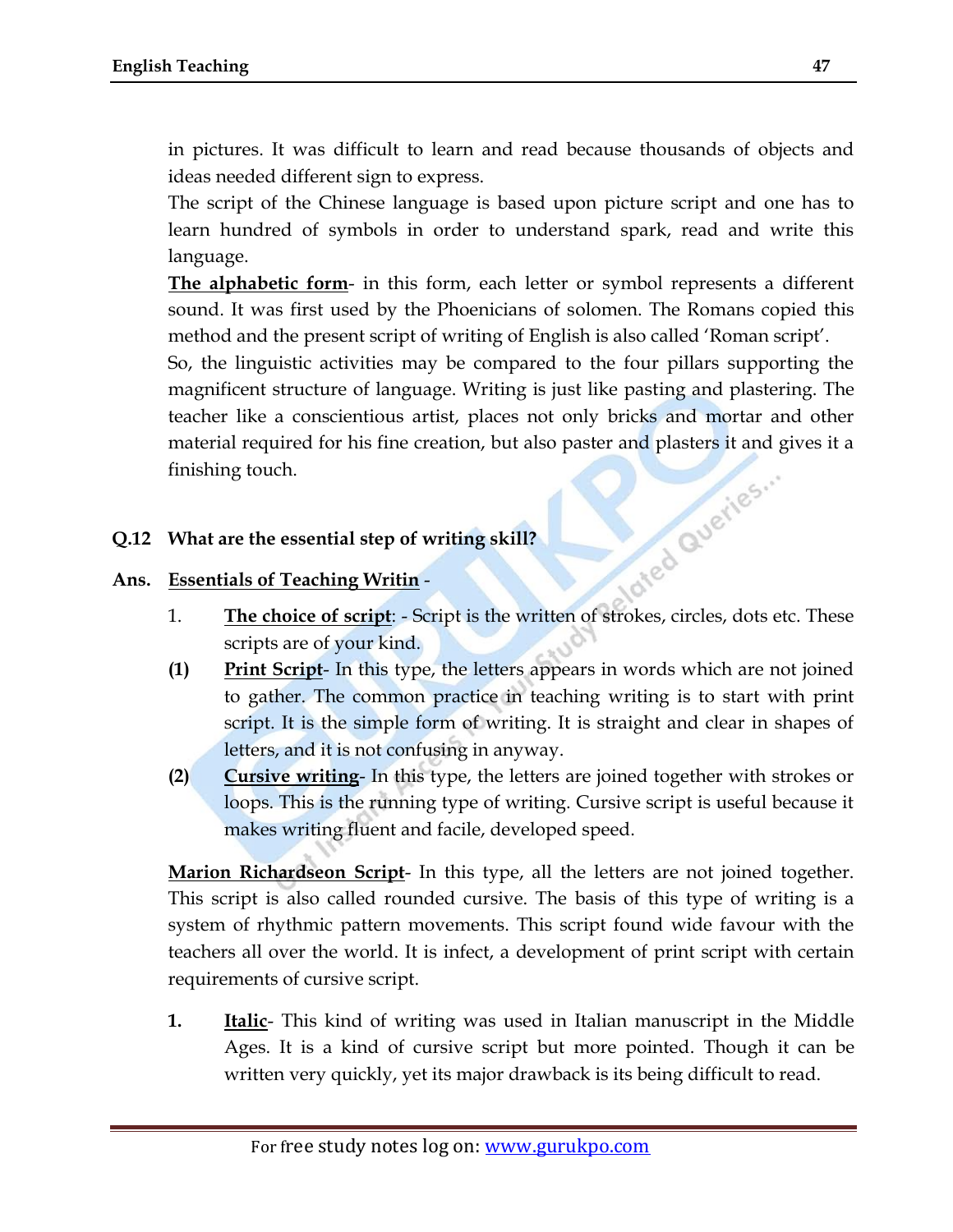At early stage, it is not very much encouraged.

- **2. The choice of style** Another essential of good writing is the choice of proper style. There are two types of styles –
	- **- Vertical and slanting**

Vertical style is easy to follow and may be encouraged. Slanting style, there are two options-

- 1. Forward slanting
- 2. Backward slanting- The choice of style depends upon individual different, but there should be uniformity in the pupils writing.
- 3. **Choice of material** In the beginning, the student should be taught to write on a rough surface with soft chalk, or the very first lesson should start with the pupils" finger movement on sand. Writing on a rough surface will regulate the movements of pupil"s fingers and muscles and eye coordination. The surface on which to write should be rough but pencil or chalk should be quite soft. It should be followed by writing in ink.
- 4. **Postures** Right posture is an important factor in teaching writing. It consists in the position of the body, arm, head and paper etc. At their desks, students should sit comfortably in correct position; his head should be held high so that his eyes are about a foot away from the paper. The body should learn slightly forward from the hips, but should not touch the desk. Both arms should be within two or three inches of the elbows.

The teacher should also pay attention to left handed children. It should be discouraged F.G. French points out that the written work should be considered from two points of new.

- **(1) Penmanship or Simple hand writing** Training in penmanship should proceed by easy steps. The writing of the English letters and writing them in combinations are mattes of training.
	- **1.** Fairly large movements, using the finger in a tray of sand or chalk on paper, lines of various lengths and directions.

$$
\begin{array}{c}\n\left|\right|_{1} = \frac{1}{2} \\
\left|\right|_{1} = \frac{1}{2} \\
\left|\right|_{1} = \frac{1}{2} \\
\left|\right|_{1} = \frac{1}{2} \\
\left|\right|_{1} = \frac{1}{2} \\
\left|\right|_{1} = \frac{1}{2} \\
\left|\right|_{1} = \frac{1}{2} \\
\left|\right|_{1} = \frac{1}{2} \\
\left|\right|_{1} = \frac{1}{2} \\
\left|\right|_{1} = \frac{1}{2} \\
\left|\right|_{1} = \frac{1}{2} \\
\left|\right|_{1} = \frac{1}{2} \\
\left|\right|_{1} = \frac{1}{2} \\
\left|\right|_{1} = \frac{1}{2} \\
\left|\right|_{1} = \frac{1}{2} \\
\left|\right|_{1} = \frac{1}{2} \\
\left|\right|_{1} = \frac{1}{2} \\
\left|\right|_{1} = \frac{1}{2} \\
\left|\right|_{1} = \frac{1}{2} \\
\left|\right|_{1} = \frac{1}{2} \\
\left|\right|_{1} = \frac{1}{2} \\
\left|\right|_{1} = \frac{1}{2} \\
\left|\right|_{1} = \frac{1}{2} \\
\left|\right|_{1} = \frac{1}{2} \\
\left|\right|_{1} = \frac{1}{2} \\
\left|\right|_{1} = \frac{1}{2} \\
\left|\right|_{1} = \frac{1}{2} \\
\left|\right|_{1} = \frac{1}{2} \\
\left|\right|_{1} = \frac{1}{2} \\
\left|\right|_{1} = \frac{1}{2} \\
\left|\right|_{1} = \frac{1}{2} \\
\left|\right|_{1} = \frac{1}{2} \\
\left|\right|_{1} = \frac{1}{2} \\
\left|\right|_{1} = \frac{1}{2} \\
\left|\right|_{1} = \frac{1}{2} \\
\left|\right|_{1} = \frac{1}{2} \\
\left|\right|_{1} = \frac{1}{2} \\
\left|\right|_{1} = \frac{1}{2} \\
\left|\right|_{1} = \frac{1}{2} \\
\left|\right|_{1} = \frac{1}{2} \\
\left|\right|_{1} = \frac{1}{2} \\
\left|\right|_{1} = \frac{1}{2} \\
\left|\right|_{1} = \frac{1}{2} \\
\left|\right|_{1} = \frac{1}{2} \\
\left|\right
$$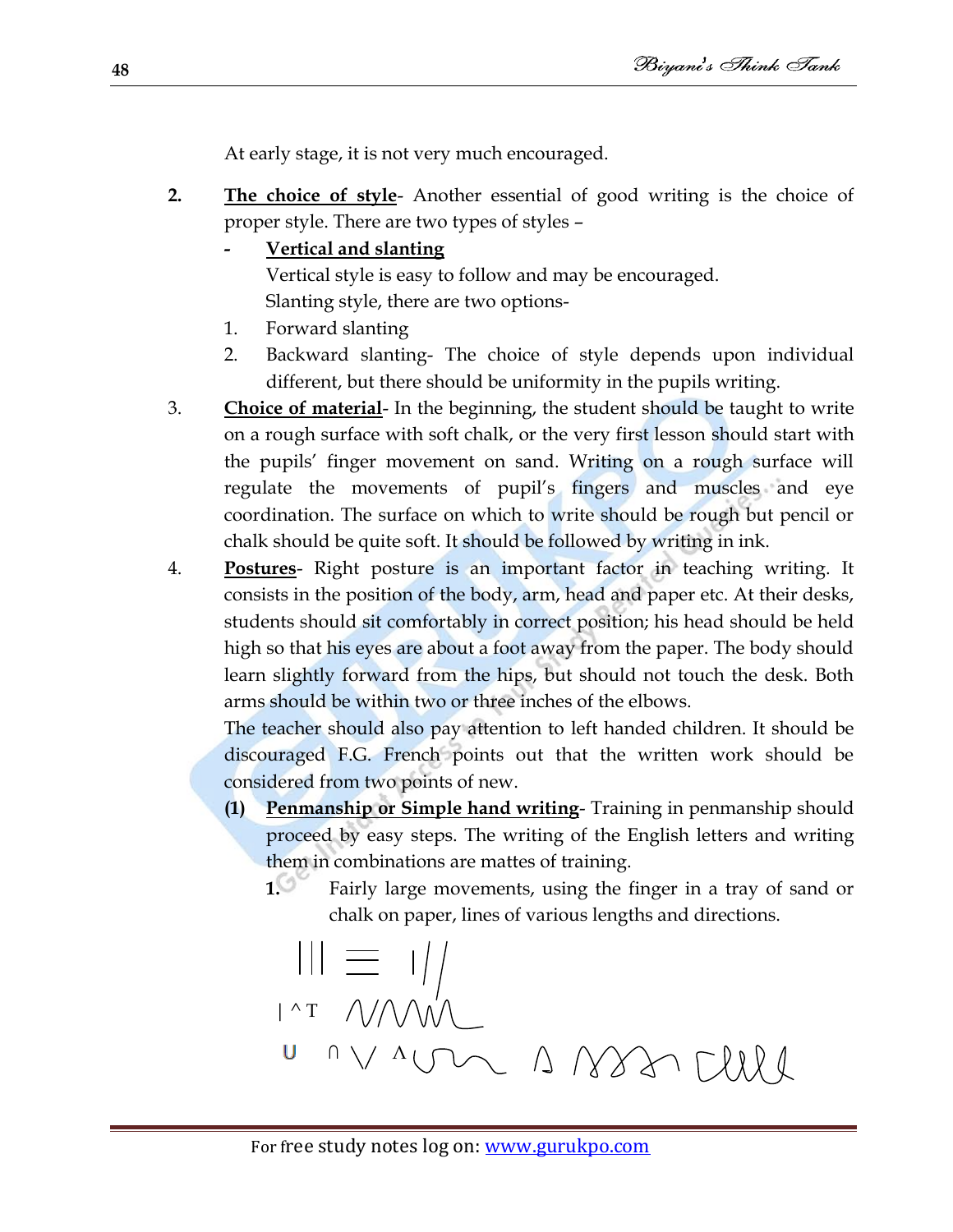**2. Script writing**- Small letters but large in size arranged in groups similar in shape.

Group-I letters made by strokes drawn in free hand

 $|||||$   $\wedge$   $\wedge$  ///  $\times$   $\times$   $\times$ 

Leading to letters

 $-K$  V W  $+$  I

Group-II The second group consists of letters formed in the circle

O O C C e e

Group-III circles and strokes

O1 d b q p

Group-IV strokes and curves

h u f n m

- **-** With the exception "f" each of the letters is written without lifting the hand or pencil
- Fig. 2.1 The letters should be properly spaced. The rules should be <br>
Tetters close, words apart".<br>
Letters should be given.<br>
<u>I letters</u> "Letters close, words apart".

Sufficient practice should be given.

# III **Capital letters**-

- **1.** Round capitals based on the circle O, C, Q, G
- **2.** Capitals formed by strokes- I L E F M N V W M V X Z K A
- **3.** Capital formed with strokes and curves D P R B J Y S
- **4.** Group numbers 0 1 2 3 4 5 6 7 8 9
- **-** In order to achieve better results, pupils may be taught to write between the lines rather than on lines.
- **-** The use of four ruled copy books will be of great utility in this case.
- **-** Teacher can use flash cards for words and sentences.

How to teach writing the alphabets to the Beginners

Three methods are commonly used-

1. **Use of Kinder Garten Apparatus**- under this method pupils are given practice in constructing the alphabets by joining the piece of wood in different shapes. It is suitable only for infants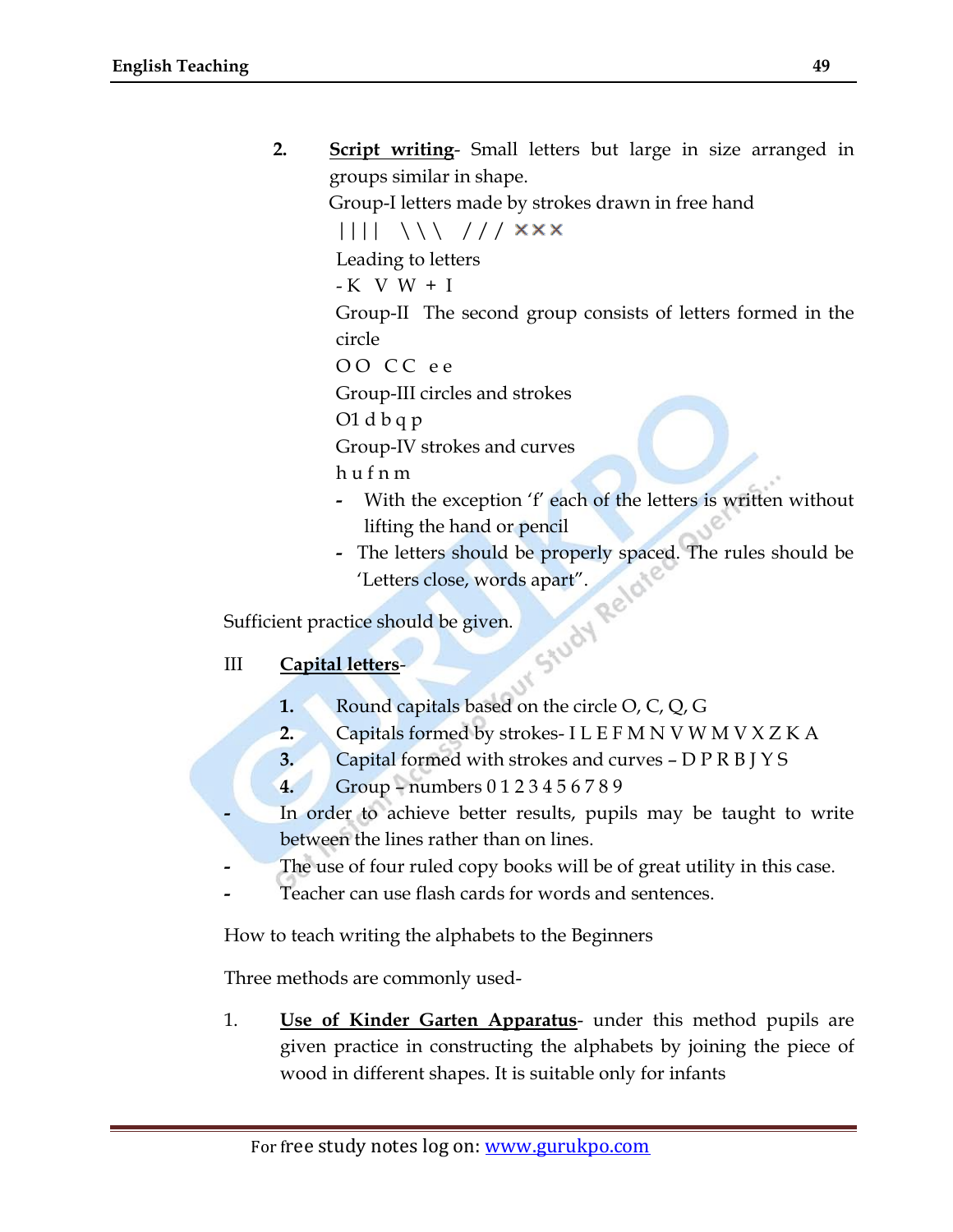ed Queries...

- 2. **Tracing Method** under this method, the learner is required to make movements of the pen or pencil held in his hand over the printed letters. The letters are generally printed in dotted lines or they are written with a soft pencil. This method is neither very effective nor pedagogically sound.
- 3. **Free hand imitation** under this method pupils imitate the printed letters in their note-books or they imitate the form or movements from teachers writing on the black board.
- 4. **F.G. French"s Method** the beginners should be taught to write the letters in vertical style and they should be taught first small letters after that capital letters.

**Q.13 Describe/explain writing as a form of exercise? Which are the stages that are helpful in developing the writing-skill?** Study

**Ans.** 

- **Writing as a form of exercise** writing is a slower process than either speaking or reading. While writing, the child gets time to think over what he is doing. "The written language- bricks require the essential straw the vocabulary and the sentence- patterns. The conversation and reading lessons supply this straw".
- **- Stages in developing the writing-skill** I. Moris has given seven distinct stages in developing the writing skill.
	- **1. The preliminary stage** This stage of writing is the training in the formation of letters. At this stage, the teacher"s main task is to familiarize the pupils with the mechanics of writing. At this stage, transcription should be the main exercise by which to terch. Transcription should be carried on throughout the whole of the first year, with the introduction of fresh features.
	- **2. The second stage** Sentence construction The shapes of letters and few letters are put together is taught already. Now pupils should be given such exercises so that they can frame sentences and structures.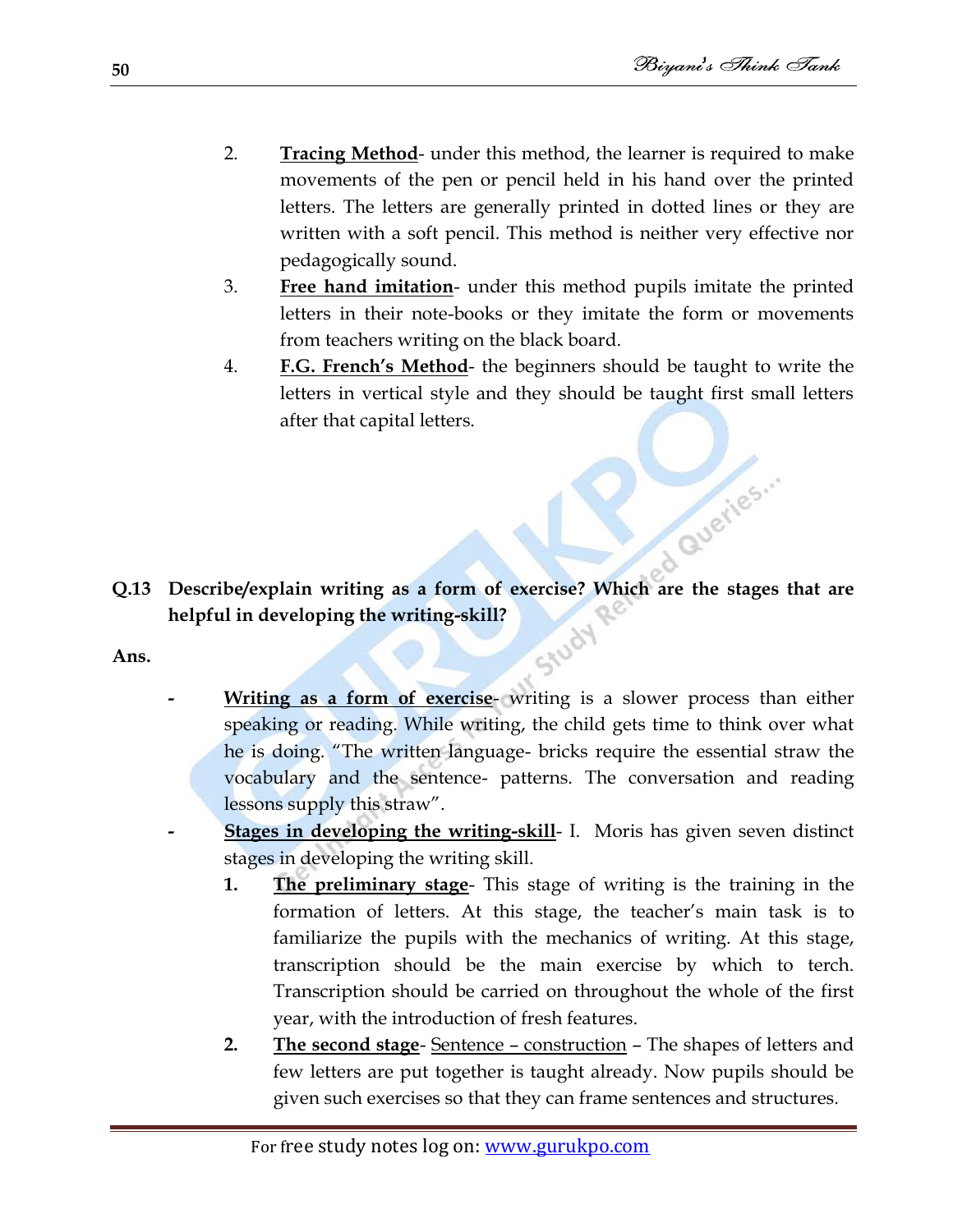Moris says "The first step towards sentence composition is simply a modification of transcription. Practice may also be given in functional grammar by means of simple exercises. Calling for conversion from first to third person, from singular to plural from positive to negative

e.g. your book is lying ………….



**3. Third Stage**- Answering Questions- The pupils are now familiar with simple structures. They are in a position to answer questions that help them both with words and with the pattern required for the answer. The answer to questions calls merely for a re-arrangement of the words. The questions for the written work should be based strictly on the patterns used in oral work or reading matter. e

Question Answer What is this? This is a crow.

What is the crow doing? It is flying

**4. The fourth stage**- Continuous writing- Pupils may be prepared for writing sentences in sequence and given practice in continuous composition by getting them to write out a simple story, in incident which they have learnt in oral work.

They may also be required to write about a person with whom they are quite familiar. This type of composition may be given in the 2nd year of teaching English.

Guide words, charts and pictures should be used to create variety and interest in the written work. The chief errors, the pupils are to commit shall be grammatical and orthographical. They should be removed by teacher time to time. So, that they acquire confidence and fluency.

**5. The fifth stage**- Preparing short summaries- Having practiced continuous writing, the pupils are familiar with simple devices of arranging material in proper sets of sentences. Preparing short summaries of the reading matter is a valuable exercise both mentally and linguistically.

Moris says, "It is an excellent introduction to free expression as it supplies the mater and much of the vocabulary and allows the pupils to concentrate on form. At this stage, pupils select appropriate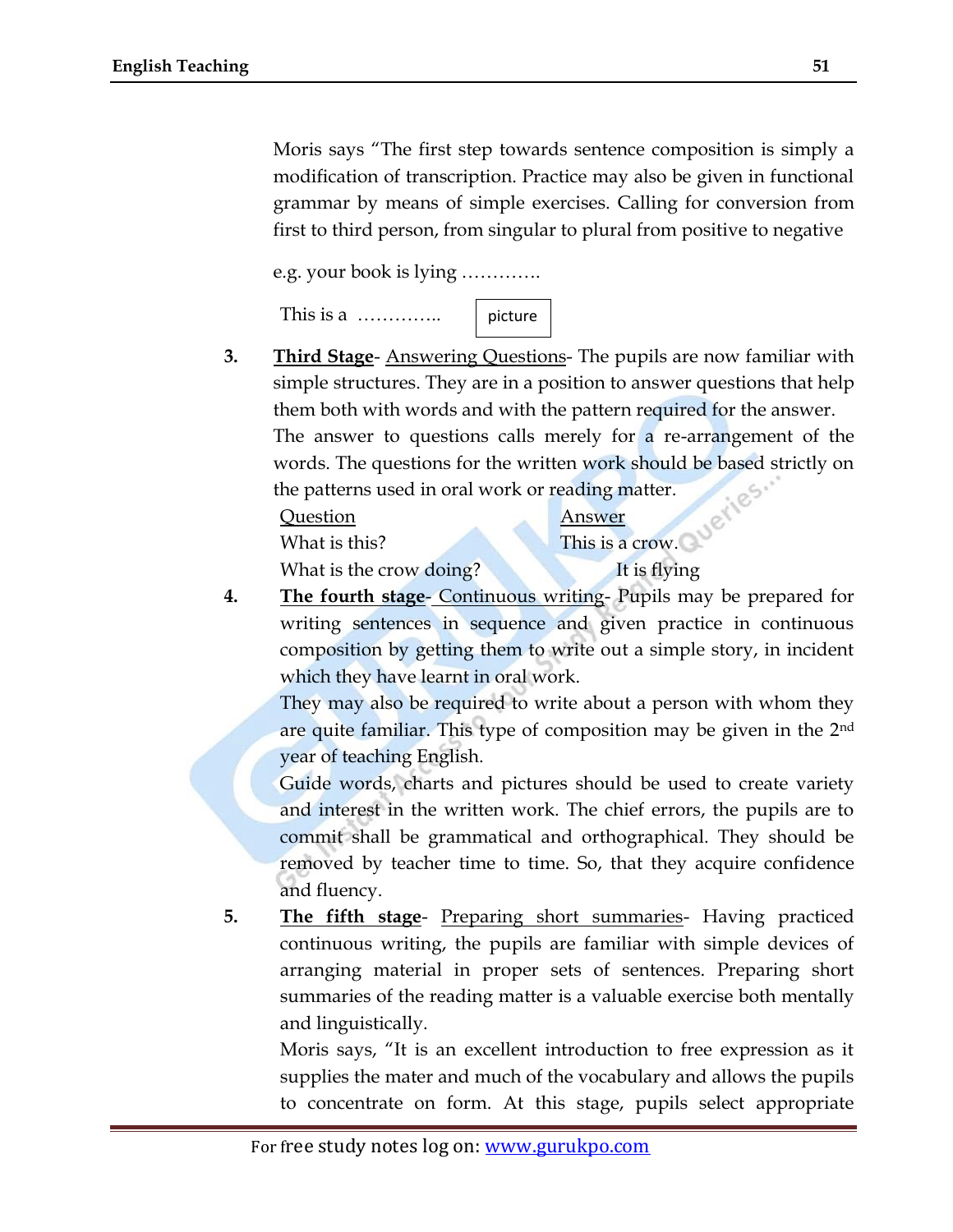sentences from the text and links them together, he is engaging himself in a valuable exercise as the transcribed sentences form a model composition".

- **6. The Sixth Stage** Writing out a given Story- They may also be given simple outline of the story or description to be developed into full length composition. They can be expected that they are masters of the techniques of writing.
- **7. The Seventh Stage** Free Composition on Set Subjects- The Seventh stage coincides with the high school or secondary stage. Free composition on set subjects is a written exercise suited to the pupils of this stage.

Free composition is therefore an exercise in very difficult translation. The mistakes occur because the translation is too difficult for them

#### **Q.14 Describe the Characteristics of Good-Handwriting in detail?**

**Ans.**

**1. Distinctiveness**- This means "each letter should have a characteristic form of its own'. It means 'a' should resemble 'a' and not 'e', 'E' should resemble 'e' not 'f' etc. The letters should not be distorted.

**Legibility**- A legible handwriting is easy to read and causes no confusion. It

is also a reflection of mind. Letters should possess all the fine aspect of legibility i.e. letter-formation, regularity of slant, quality of line or stroke, alignment and spacing,

e.g. Difficulty in dotting (i)

Difficulty in crossing  $'+$ 

Top stroke short as in 'h'

Pupils do not write properly-Five letters- a, e, r, t, f. the teacher should pay special attention to these letters which the students do not write properly.

**2. Uniformity**- Whatever style the students adopt, should be uniform in size, spacing and alignment. It means that all the words should be written either in a vertical style or slanting style. If they are written in a slanting style, it should be either forward slant or backward slant throughout.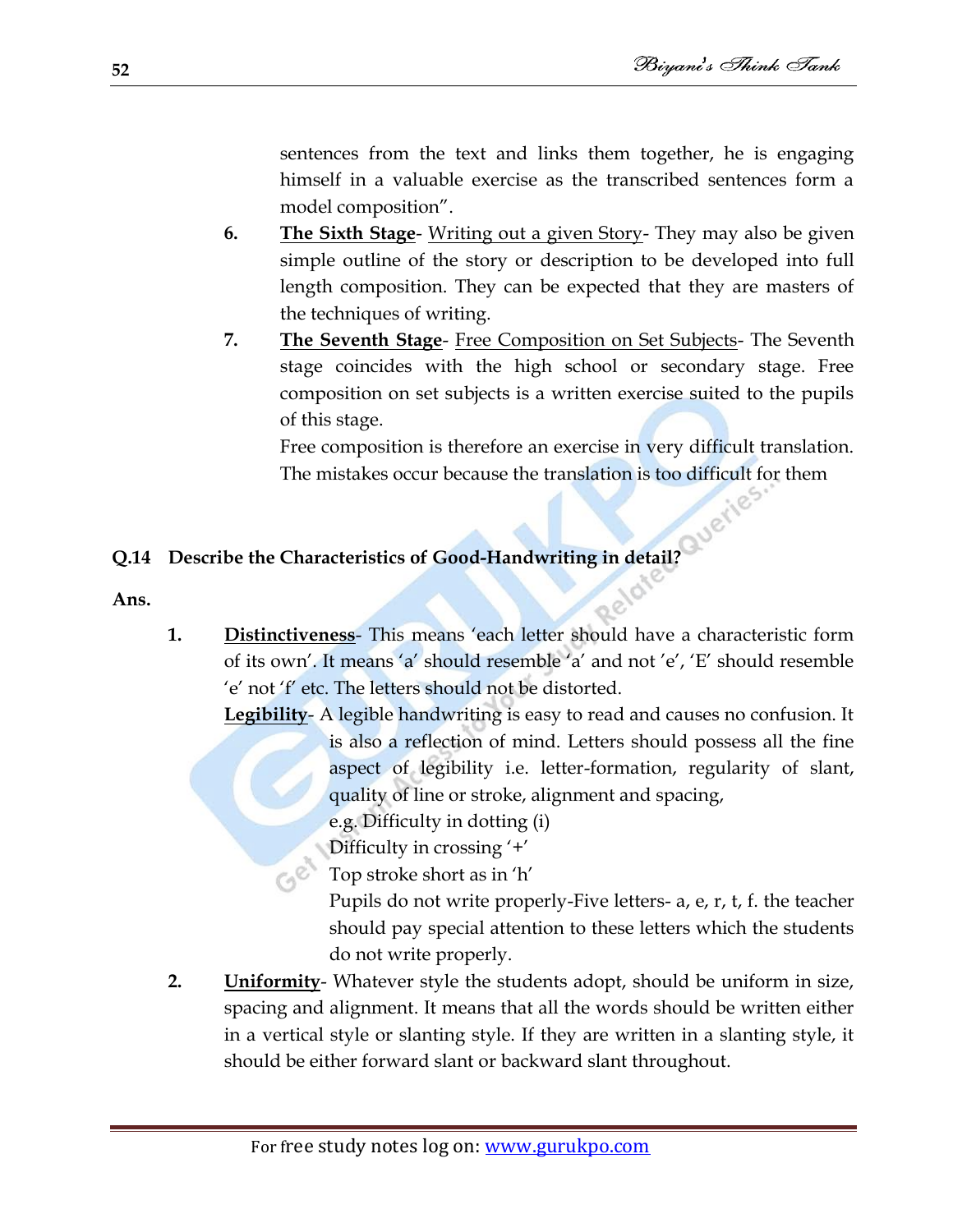**Appropriate size of letters**- The size of the letters should be neither too big nor too small. These should be proportion between the sizes of letters. Margin between two letters should be appropriate.

**Spacing**- Proper spacing adds beauty to the style. The letters and words should be properly spaced. There should also be proper spacing between lines.

Spacing the letters in a word, the words in line and the lines in a page should not be crowded too closely together. This will avoid over writing.

**Simplicity**- Handwriting should be always simple. It should have no unnecessary tails or simple letter shape had good appeal, unnecessary strokes should be avoided.

**Speed**- **A.W. Frisly**, "the writing should not be labored but done at a reasonable speed". Speed combined with practice. Good handwriting is carried out at a reasonable speed.

**Attractiveness**- Handwriting which is attractive and nice to look at is a great asset. A beautiful handwriting is one in which the letters are well framed even in size & spaced which is upright or slopes slightly forward and in which the lines of writing are parallel to the top of sheet of a paper. So, handwriting must be 'nice to look at'.

**Q.15 What are the Techniques of Improve Handwriting? Describe it.**

**Ans.**

- **1. Calligraphy**
- **2. Transcription**
- **1. Calligraphy**: A type of good handwriting which is learnt with the help of a special type of brush or pen.
- **2. Transcription and Dictation** Transcription and dictation are interrelated. Transcription aims at neatness and care and promotes accuracy which are also required in dictation and composition.

Dictation is an exercise in hearing and correct spelling.

Transcription is a sort of reproduction exercise which enables the pupils to see words or sentences and then write on their copy books. This exercise is not only useful but also pleasure giving to the children. For a beginner, transcription may be done for the sake of handwriting. The teacher should ask the pupils to transcribe words involving the types of letters that may be troublesome in some way.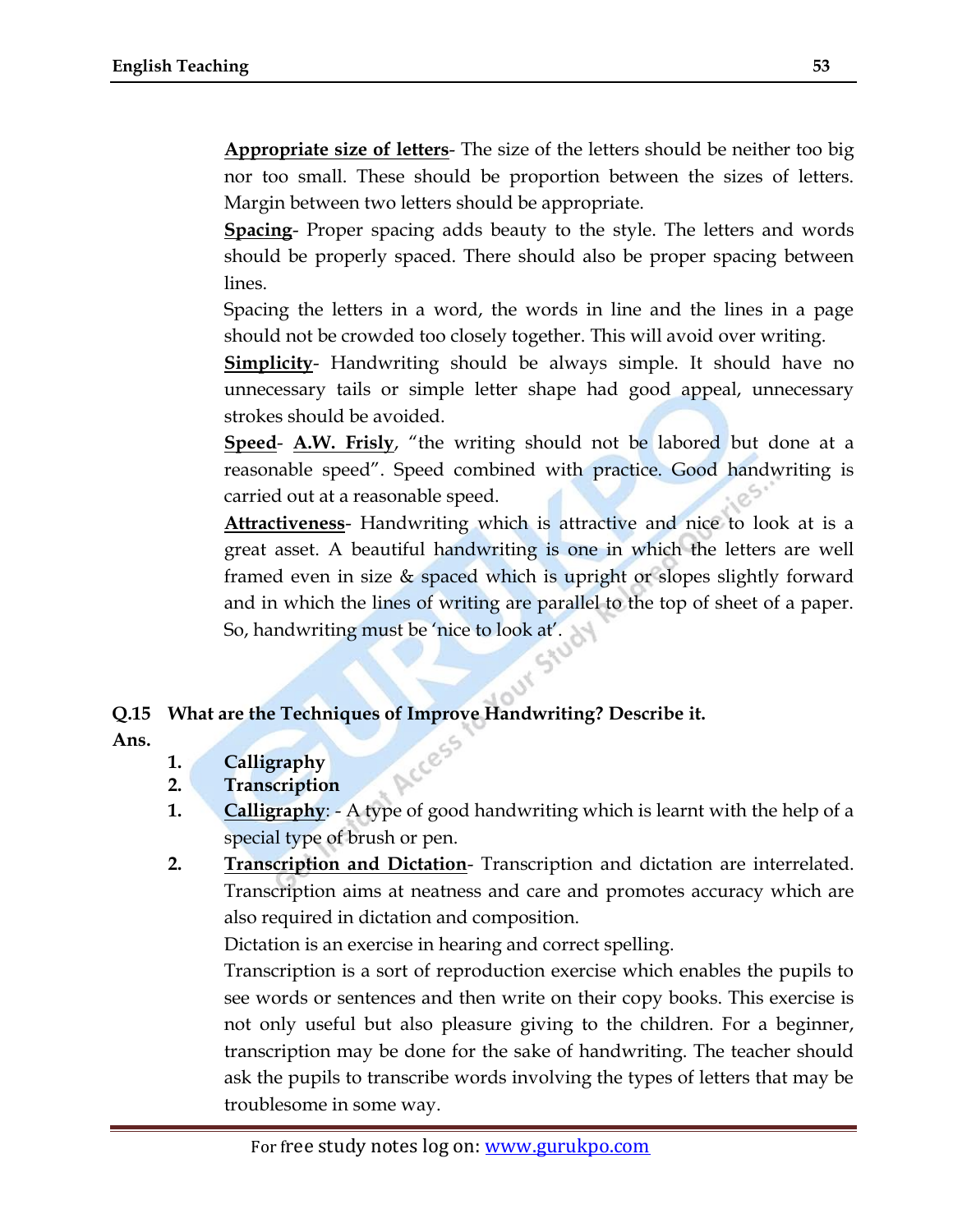- **-** Transcription should be given only after the pupils are familiar with the scripts.
- It may also be done for spelling observation.
- **-** Words, the spellings of which are likely to pose difficult should be given for transcription.
- **-** Language patterns can also be practiced by transcript.
- **-** Specific language construction based on the use of article prepositions, adverbs etc, can be conveniently framed to give models for transcription.
- **-** Transcription should become a productive activity leading to extension work. This will require the pupils to keep a special eye on the meaning.

### **Q.16 What do you understand by Dictation and its process?**

- **Ans. Dictation** Dictation is a good aid to writing but it should not be introduced too early.
	- **-** It is a means of fixing what is already known, not as a puzzle in which the teacher tries to defect the pupil.
	- **-** A beginner should never be allowed to see or to write or to have time to think about a mistake.

### **Process of Dictation**

- **1.** Ear Training
- **2.** Correct Orthography
- **3.** Punctuation
	- **1.** The child will be able to catch the right word and put it on the page of his exercise book only if the ears are to the spoken English sounds.
		- **-** It helps both listening and speaking.
		- **-** Words should be presented as speech, not as detached words.
		- **-** Dictation is to serve as a means of ear training. The passage is to be dictated with proper pause, in word groups.
	- **2.** Dictation gives practice in orthography in the sease that the pupils tend to spell the words correctly in written form. The pupils are obliged to distinguish word sound and respective spellings.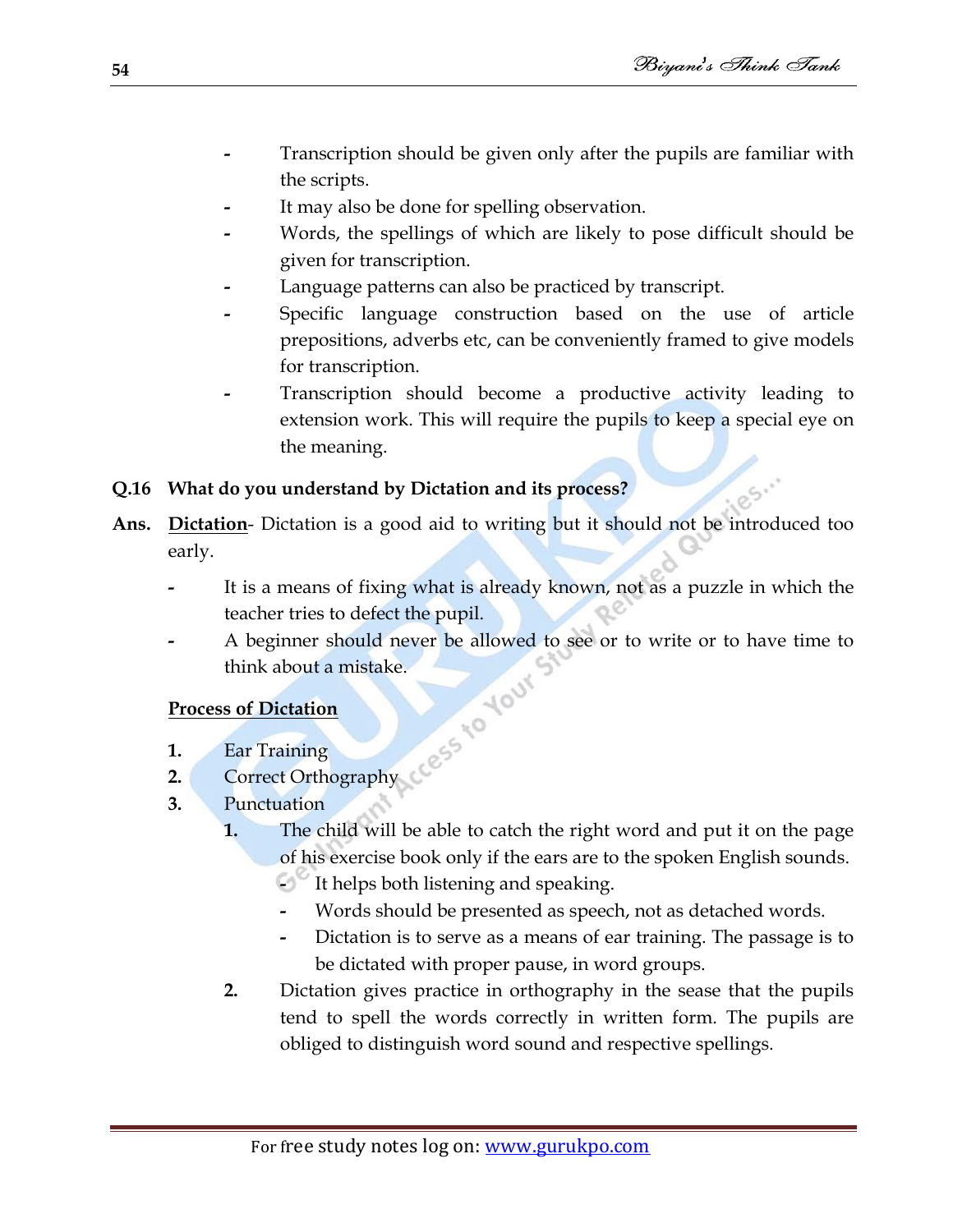**-** Dictation gives practice in punctuation. It is not good for the teacher to name a stop like comma, full stop etc. the act of prompting should be avoided.

Punctuation must be dealt with systematically throughout the course.

**Writing exhibitions**- Writing exhibitions may be arranged to encourage pupils at all stages. The handwriting exhibition will be an unusual feature in the school at the time of annual function.

Copies of good handwriting may also be placed in the school libraries to provide incentive to other students.

#### **Reasons of bad writing**-

1. **Bad specimen**- Bad handwriting often results from bad examples. As the students learn by imitation. They try to imitate the formation of the letters as their teacher.

Good examples and good habits bear their good impression upon the young minds.

- 2. **Over-crowded class-room** Generally, the rooms which were meant for 70 pupils today are to provide rooms for 60 pupils. Children do not have sufficient space to sit on comfortably when they begin writing; they do not have free movement of their limbs. The teacher cannot supervise their writing work.
	- **Lack of proper furniture** Rooms are usually short of furniture, it is defective for writing for a free movement of the hands we require individual desks and stools, long desks and benches may be economical. It results in faulty postures of sitting causing fatigue insufficient and inefficient work.
	- **- Tools of writing** Tools of writing are defective children begin writing with fountain pens or ball pencils which are responsible for an irregular or illegible handwriting.

Beginning must be done with soft pencils.

Writing with pen holders with a nib is to be used when sufficient practice has been done.

**- Use of best paper quality**- The size of the paper must be large. It is better to have brown paper or sugar paper. Letters written are written on the lines. If blank paper is used, lines should go parallel to the top of the paper.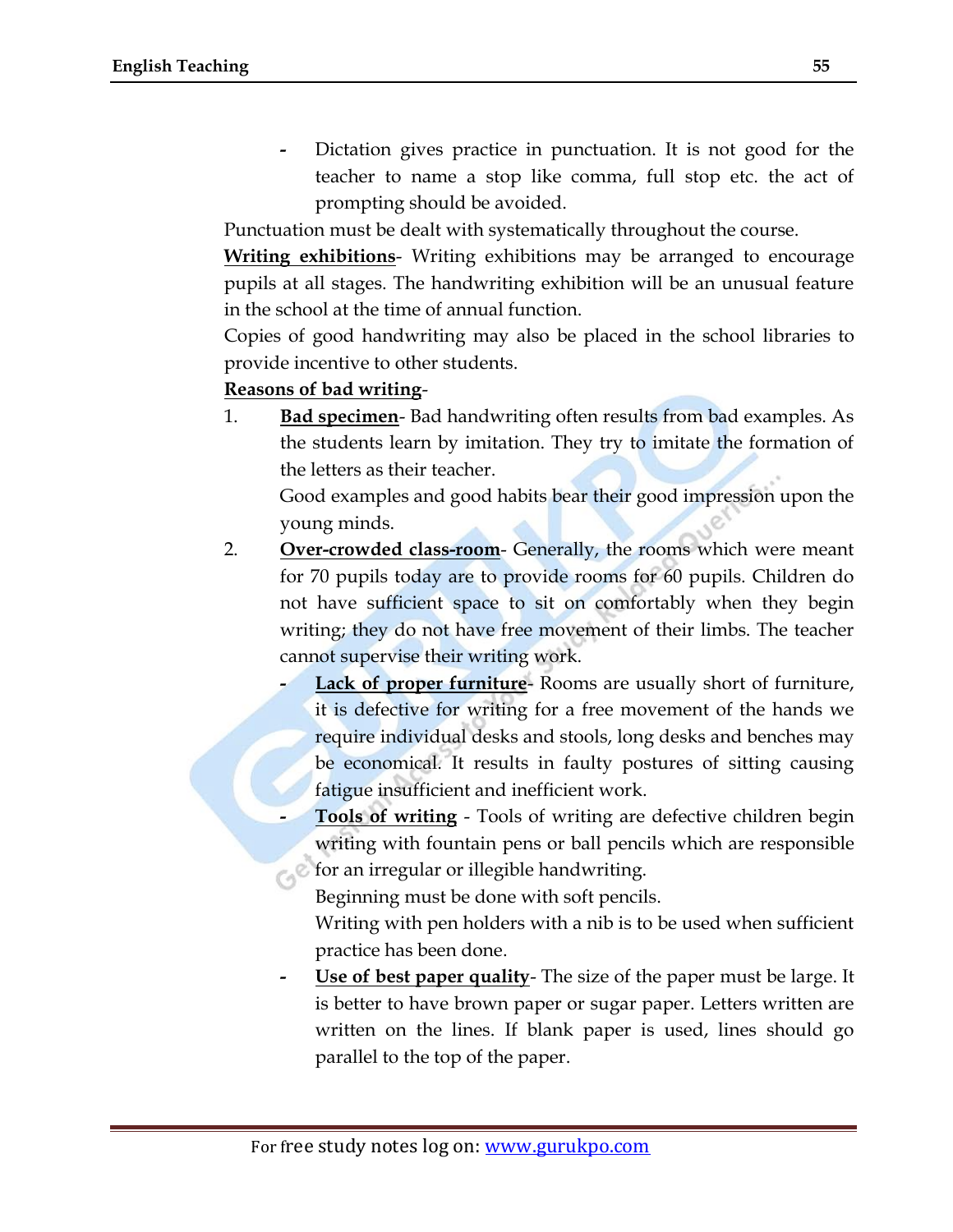- **Sitting posture** Defective sitting postures result in bad writing habits. Physical disable also create bad hand writing.
- **-** Too tight or too light holds on the pen also create bad hand writing.

So, writing has the instrumental value-

Get Instant Access for Jour Study Related Queries.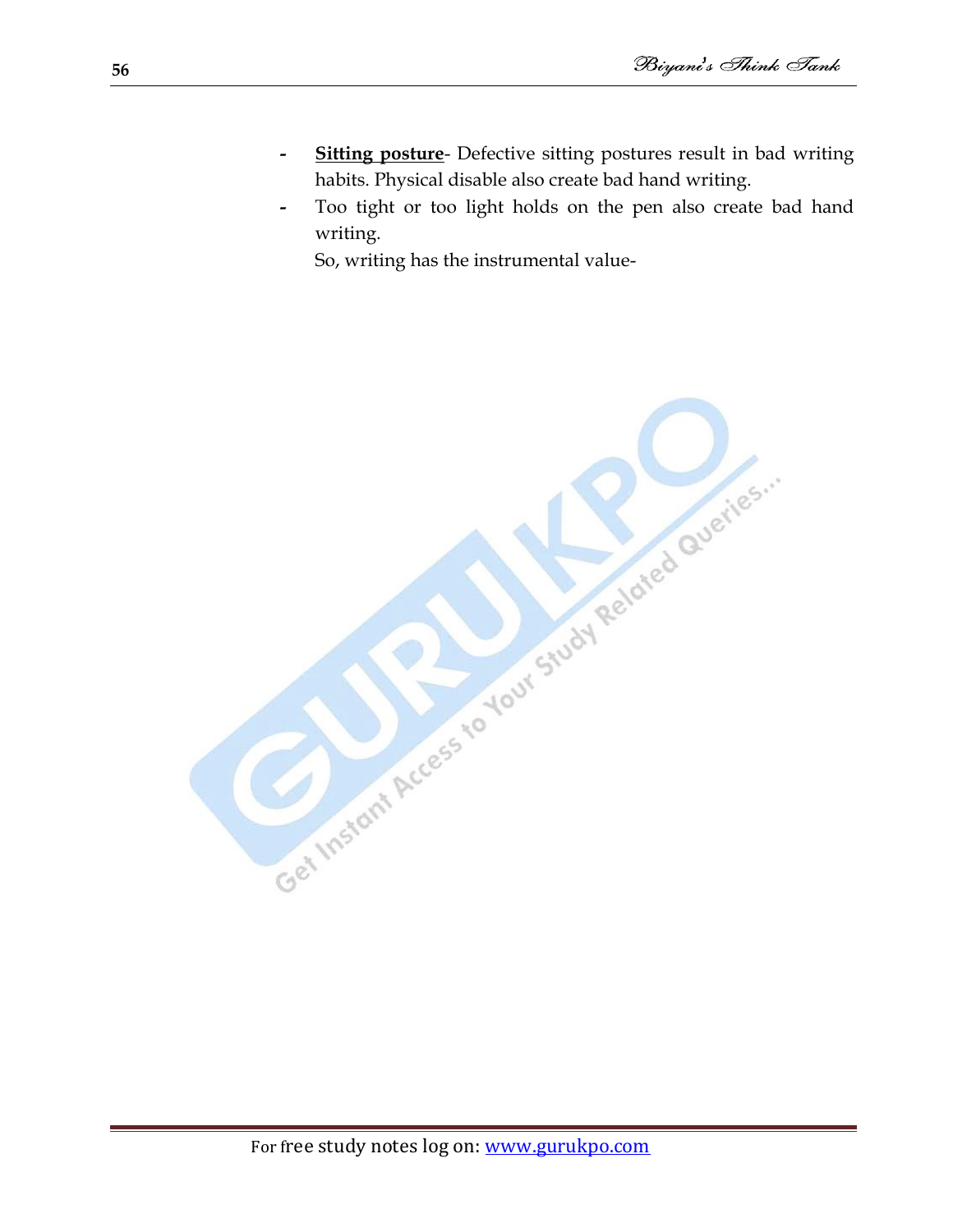# **Unit-IV Teaching Aids**

#### **Q.1 Describe the Concept of teaching aids? Explain its types.**

#### **Ans Audio-Visual aids-**

- **1.** Teaching aids are of great help in the teaching-learning process.
- **2.** "A room without pictures is like a house without windows."

It is rightly believed that much of language learning is the learning of complicated skills.

- **3.** In the past the teachers choose to develops these skills 'by word of mouth' using only a few aids. But the situation available today is different.
- **4.** Undoubtedly, instructional aids are the devices which are used in the classroom to encourage learning interesting.
- **5.** The material like charts, maps, models, concrete objects, film strips, projector, radio, television etc which help a teacher in good communication, healthy class-room interaction and effective realization of the teaching objectives may be called aids in the field by teaching learning.

In this regard, Albert Duret rightly said, "It is easier to believe you see than what you hear; but if you both see and hear, then you can understand more readily and retain more lastingly."

Thus the process of teaching-learning depends upon the different types of equipment available in the class-room. In the absence of these equipments, the class-room will be considered as traditional ones.

An English teacher is different from the teachers of other subjects English being a foreign language; he has to take the help of a number of aids. The different aids make his teaching meaningful and effective.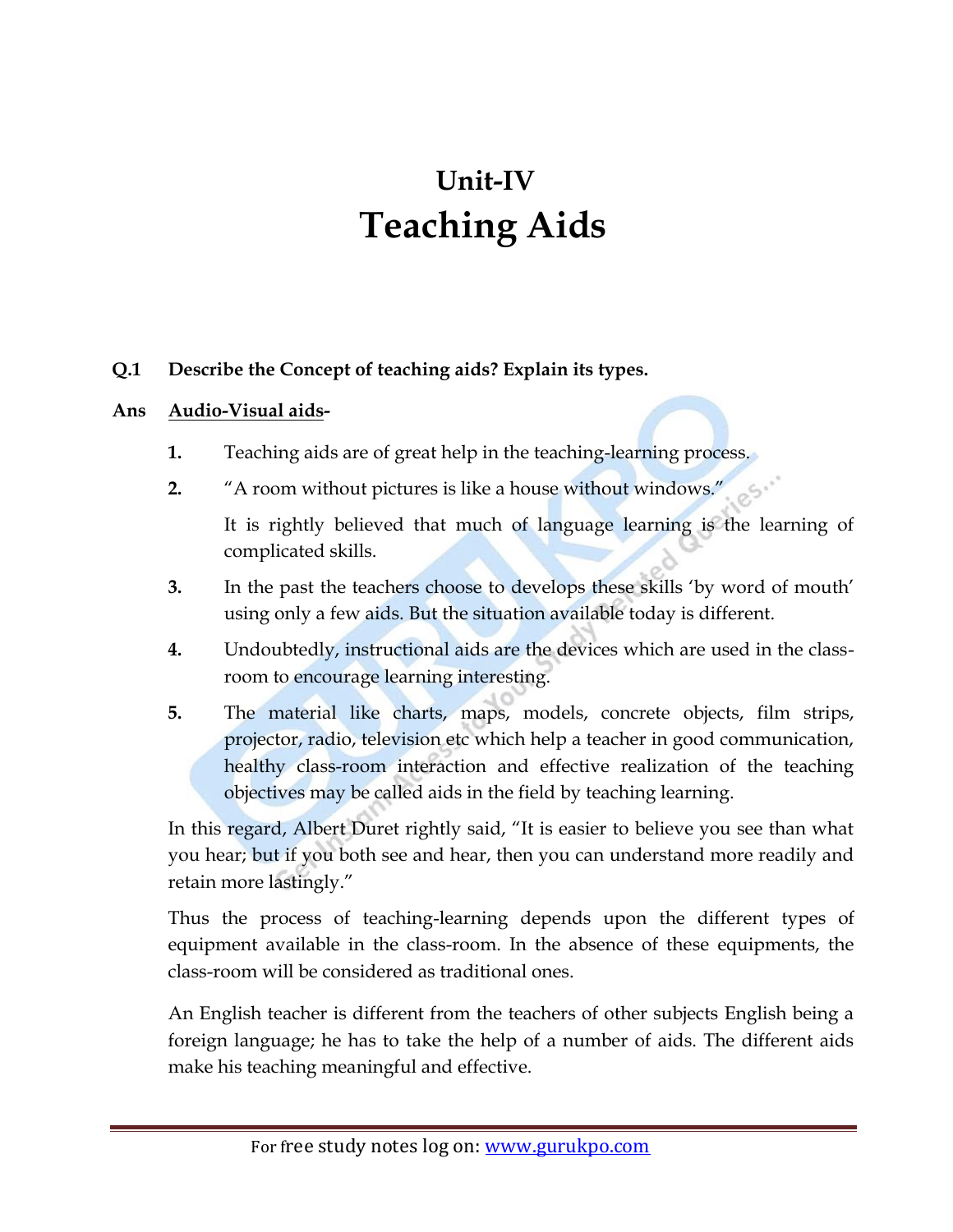Language can be learnt effectively only when the learner listens to the sounds again and again. Only a highly trained teacher can be expected to set a good model in the production of correct and natural sounds in English. In the absence of such teachers, good model can be presented before the students with the help of an effective use of the audio-visual aids to teaching.

#### **Meaning of Audio-Visual aids**-

The word "audio" refers to hearing and the word "visual" to seeing. Thus, teaching aids which affect our organs of audibility and sight are called "Audio Visual Aids."

- **1. Carter V. Good** "Audio-Visual aids are those aids which help in completing the triangular process of learning i.e. motivation, classification and stimulation."
- **2. Edgar Dale** "Audio-Visual aids are those devices by the use of which communication of ideas between persons and groups in various teaching and learning situation is helped. There are also termed as multi-sensory materials."
- **3. Kothari Education Commission (1964-66)** "The supply of teaching aids to every school is essential for the improvement of the quality of teaching. It should indeed bring about an educational revolution in the country."

### **Types of aids**-

**1. Audio-aids**- The aids involving the sense of hearing are called audio-aids. **E.g**.- Radio, tape-recorder, record-player, gramophone, linguaphone etc.

- 0

- **2. Visual-aids** The aids which use sense of vision are called visual aids. **E.g.**.- Black board, pictures, charts, models, objects, flash cards, film strips, slides etc.
- **3. Audio-Visual aids** The aids which involve the sense of vision as well as hearing are called audio-visual aids.

**E.g.**- Television, film projector, film-strips, cinema, computer etc.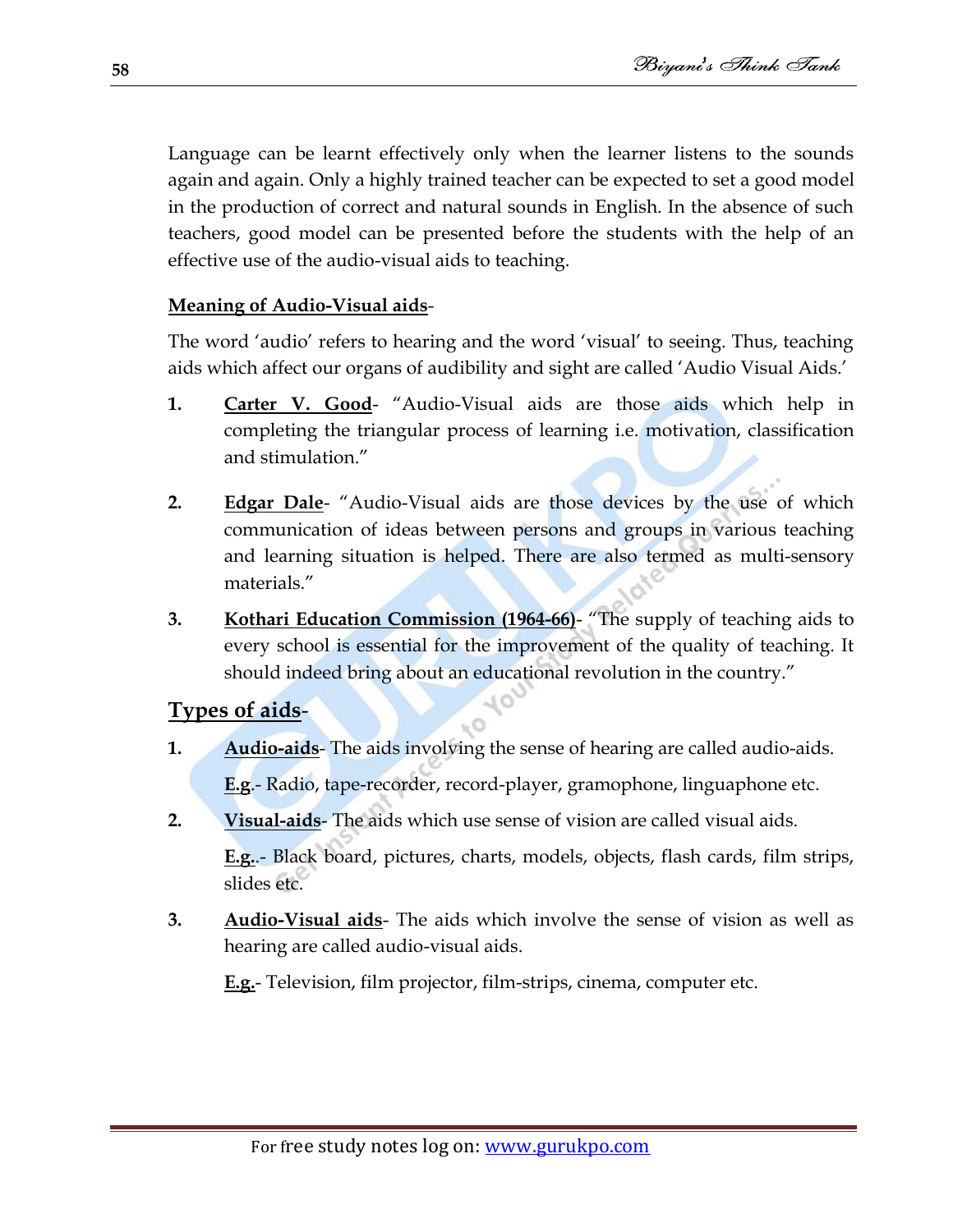# **Q.2 Explain the Importance/Uses/Advantages/Role of Audio-Visual Aids ?**

#### **Ans**

Every language is born out of a particular culture belonging to a particular society. There is a vast difference between the cultures of two social groups. It becomes very difficult to understand them even if one has same knowledge of that language.

In the words of Dev Singh, "These aids help to acquire indirect experience of the subject matter. The vocabulary and the subject matter are well grasped …….. phraseology is elucidated and effective command of the language is gained."

**Rousseau** says**- "**Give your scholar no verbal lessons, he should be taught by experience only."

Our lessons ought to start from the concrete and end in the abstract."<sup>2</sup>

There are many roles which audio-visual aids are play in teaching of English.

- **1. To make teaching and learning more effective** Audio-visual aids can be used to create situations to make the meaning situations. This aid not only makes the teaching effective and reinforces memory but also makes the process of teaching and learning interesting and absolving.
- **2. Provide variety in teaching** Aids can break the monotony of practice work by creating variety. Just lectures of the teachers are full of verbalism but the use of chalks, blackboard and other charts, pictures, models etc produce an atmosphere of change which help to reduce verbalism and thus make the learning language effective.
- **3. Provide reality to the learning situation** The ideas and images which can"t be brought in the class-room. They are made clear to the students through Audio-visual aids.

**E.g**- By seeing a film-show exhibiting the life of the Tundas. Students can have the knowledge of the concept without teaching. Many objects cannot be brought in the class-rooms. In those situation picture and charts fulfill the purpose.

**E-g**. Animal like elephant, lion, jackal etc can be explained only through audio-visual aids.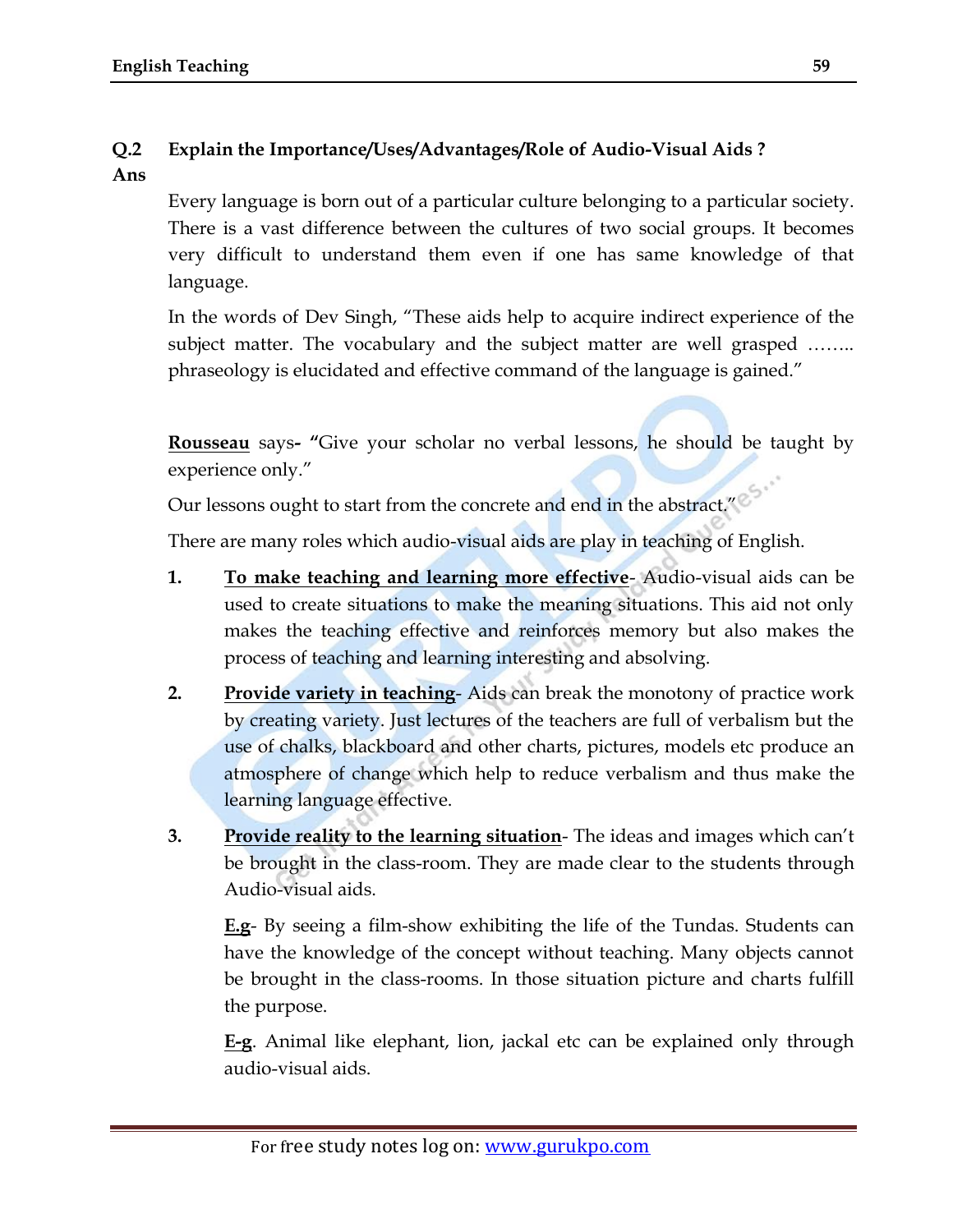**4. Provide vividness and clarity to the lessons**- The use of book is not enough to explain the subject matter. The audio-visual aids bring cavity and understanding to the various difficult and abstract concepts in language.

**E.g**.- we want to know about the Mughals. The films on it provide vividness parallel to which is difficult by the study of books.

- **5. Arouse interest and inspiration** The aids motivate the child and arouse his feelings of curiosity. Thus motivation keeps the child fully absorbed and he tries to learn more and more.
- **6. Reduce over-dependence on mother-tongue** Most teachers use the mother-tongue in the teaching of English. The use of audio-visual aids in teaching English help the teacher to reduce over dependence on child"s mother-tongue.
- **7. Develops the scientific attitude** Use of audio-visual aids helps in developing scientific attitude among students instead of agreeing to the listened facts, they resort to observe or use them practically with help of audio-visual aids; they develop the habit of generalization through actual observation and experiments.
- **8. Grammar teaching becomes easy** Through audio-visual aids the teachers can make highly theoretical and technical lesson in grammer, interesting and undertaken able. The more knowledge of grammar enriches the students with formal grammar only. But the actual i.e. functional grammar can be learnt through Audio-visual aids; more effectively and quickly.
- **9. Reduce teacher"s talking** Teaching aids reduced teacher"s talking in the class. A concept which taken two hours to be get completed can be accomplished in the class very effectively through audio-visual aids. The aids make the concept more concrete and fixed in the mind of the students.

### **Q. 4 Explain the characteristics of Good Aids.**

### **Ans Characteristics of Good Aids**-

- **1.** They are large enough to be seen by the students for whom they are used.
- **2.** They are meaningful and they always stand to serve a useful purpose.
- **3.** They are up to mark and up to date in every respect.
- **4.** They are simple, cheap and may be improvised. They are not very costly.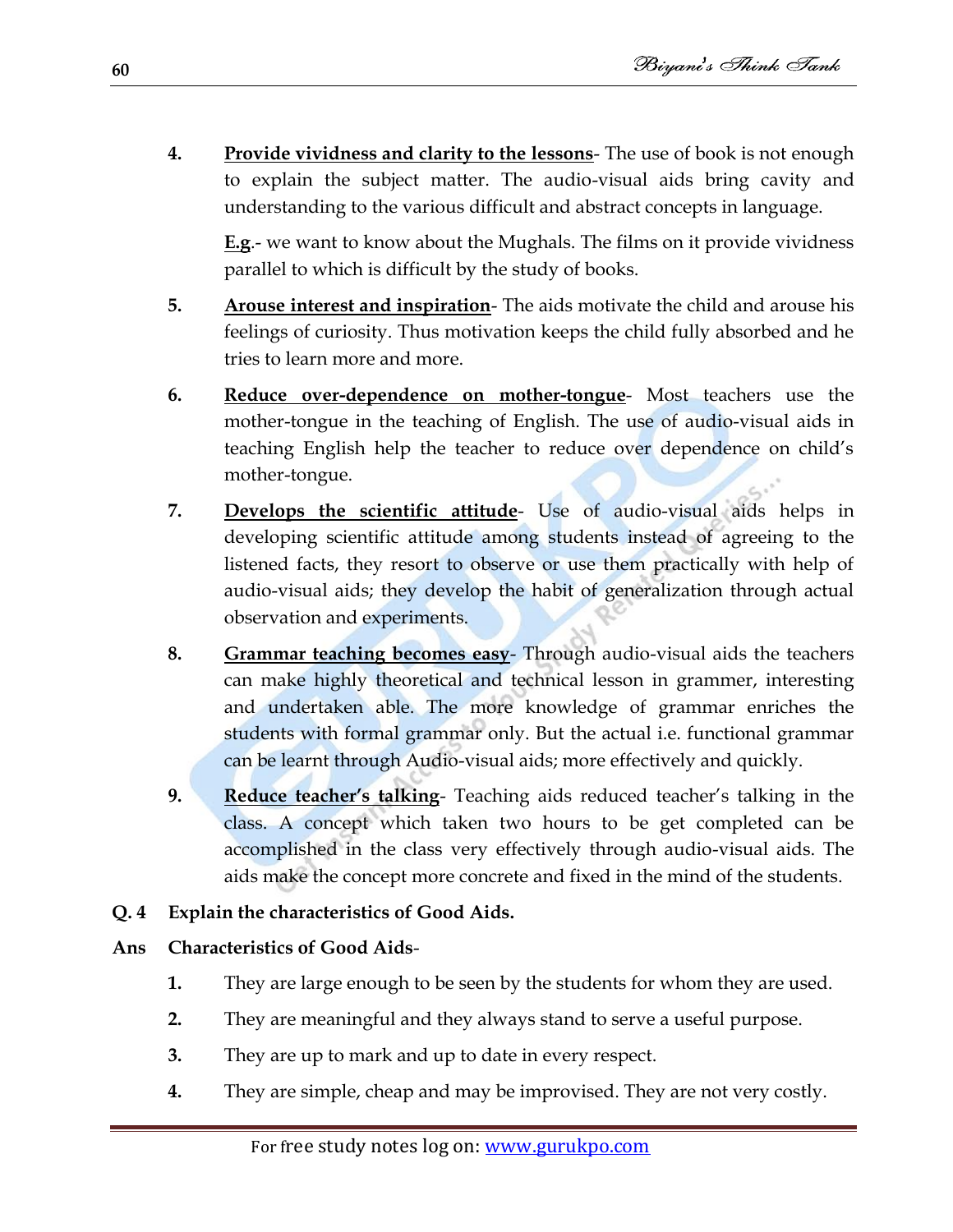- **5.** They are handy and easily portable.
- **6.** They are accurate.
- **7.** They are realistic.
- **8.** They are according to the mental level f the learners.
- **9.** Their purpose may be informative but it is not just entertainment.
- **10.** They motivate the learners. They capture the attention of the pupils.
- **11.** The help in the realization of stimulated learning objectives.
- **12.** They are really very useful and can be used in many lessons and at different class levels.
- **13.** They are useful for supplementing the teaching-learning process but they cannot replace the teacher.
- **Q.5** Name Visual aids and Explain Black Board with its advantages & Disadvantages.<br>
Ans Visual Aids-<br>
1. Models<br>
2. Charts<br>
3. Chalk-Board: **Disadvantages.**
- **Ans Visual Aids**-
	- **1.** Models
	- **2.** Charts
	- **3.** Chalk-Board/Black Board

### **I. Black-Board**-

- **1.** Black-Board is the never failing friend of a teacher.
- **2.** It is an easily available type of visual aid and is always present in the classroom.
- **3.** It is the traditional symbol of the class-room.
- **4.** Its proper use in the class-room by the teacher can work wonders.
- **5.** It can be used to explain word meaning, to draw explanatory sketches in neat and legible hand writing.
- **6.** The use of black-board breaks the monotony of lecturing in the class and drives the teacher and the taught to the practical side of learning.
- **7.** Infect, it is quite safe to call it the "symbol of the class-room".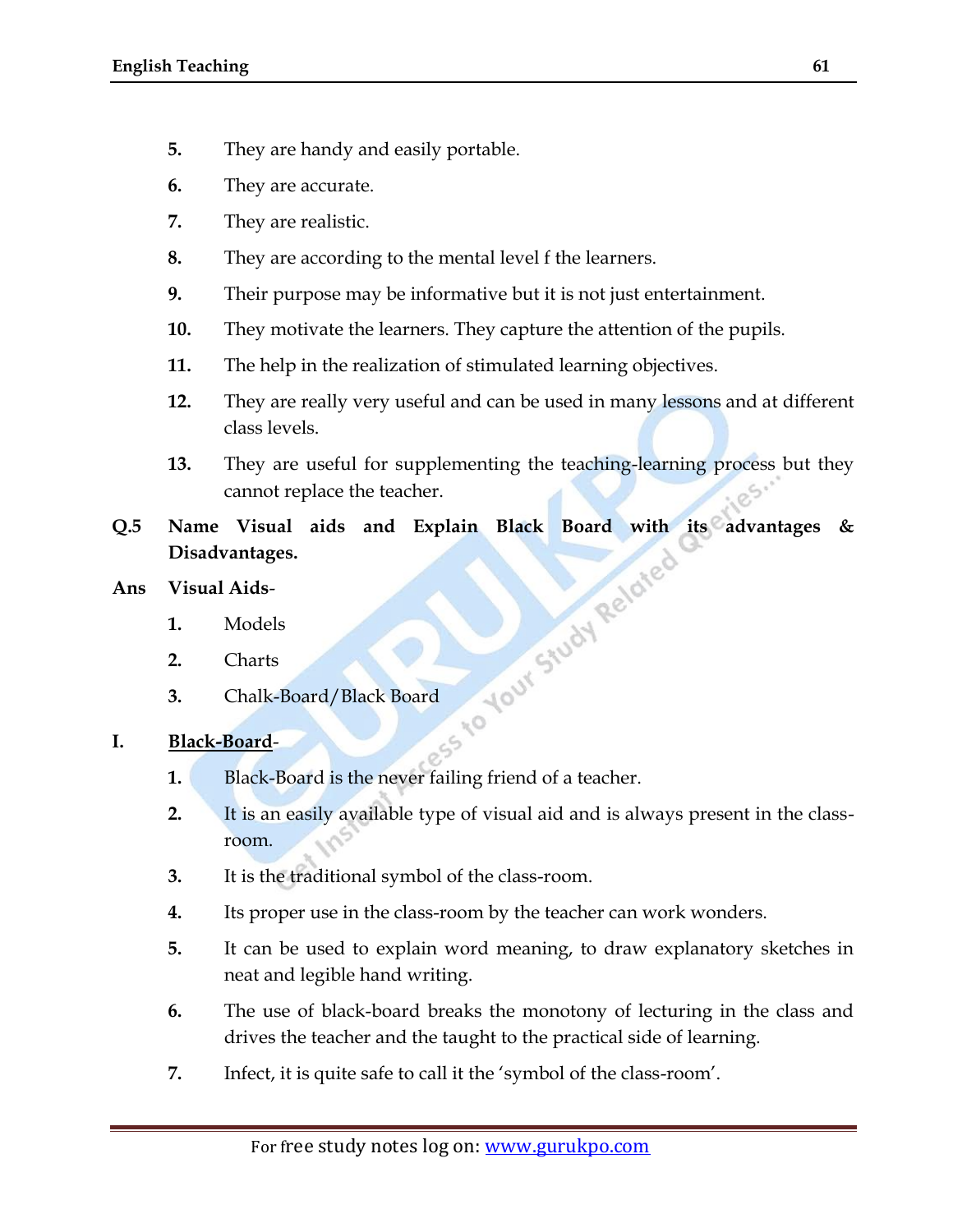**8.** It is the most 'versatile visual aids'.

# **How to use the Black-Board**-

- **1.** While writing on the black-board, the teacher should start from the top left hand comer and continue uniform writing till the lower end is reached. The systematic and uniform writing captures the attention of the students.
- **2.** Black-Board writing should be clear and bold enough to be visible to the whole class.
- **3.** The teacher should stand in a correct pasture and should write in straight lines.
- **4.** The teacher should write "hints" to denote the purpose of his exercise on the black-board.
- **5.** Whenever a new lesson is started, it should be rubbed off and start a fresh.
- **6.** The teacher should make use of pointer for drawing attention of the pupils to the written maternal on the black-board.
- **7.** The chalk used should be soft. It should not be scratched.
- **8.** The uses of coloured chalks make the writing more appealing and distinct. If can highlight trouble spots in spelling and sounds.
- **9.** The use of black-board should not be over-done.
- **10.** The teacher should avoid crowding of information on the board.
- **11.** While writing, the teacher should stand aside on the board should not be any obstruction for the learners.
- **12.** Sometimes a part of the chalk-board is not visible to the class because of the reflection of light. That should not be used by the teacher.

# **Advantages of Black-Board**-

- **1.** If a teacher goes an speaking in the class and finishing up the syllabus, his teaching becomes dull and monotonous. The use of chalk-board adds variety to the teaching on one side and on the other hand it makes the lesson more clearly to the students.
- **2.** Especially, in a language period, spellings of the words when written on the chalk-board simplify things.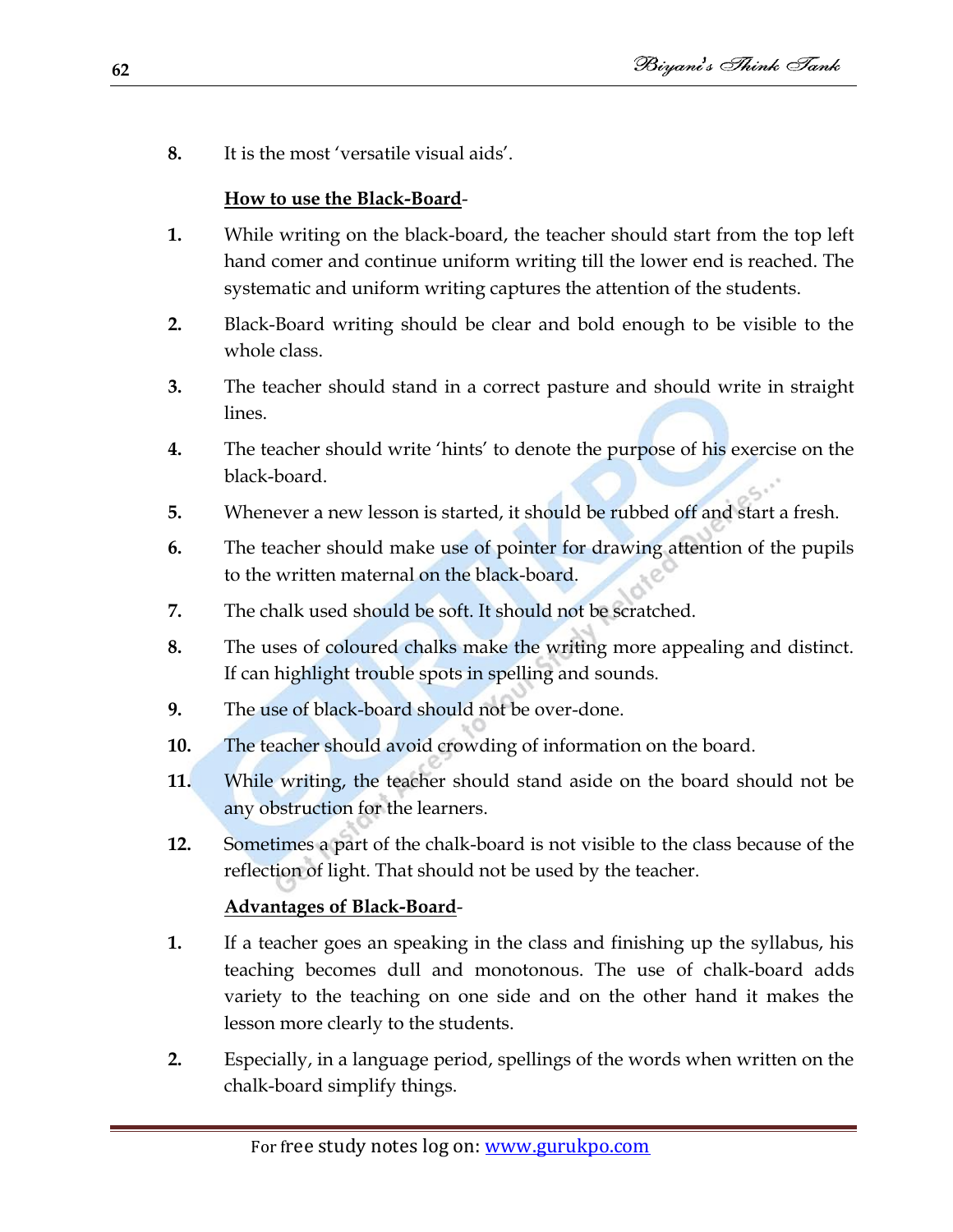- **3.** A black-board is the heart and soul of teaching English to the weakstudents.
- **4.** It is quite economical and can be used again and again.
- **5.** It is very convenient teaching aid for group teaching.
- **6.** It can be used as a good visual aid for drill and revision.
- **7.** It is a convenient aid for giving lesson notes to the students.
- **8.** It is one of the most valuable supplementary teaching aids.

#### **Precautions for using Black-board**-

- **1.** Write legibly and briefly on the black-board.
- **2.** Do not the black-board while writing.
- **3.** Write on the black-board when children are free from other work, to look at it.
- **4.** In lower classes-speak out loudly, what you write on the black-board? In higher classes read out loudly, after writing on the black-board.
- **5.** A black-board can be used for the improvement of hand-writing of the children.
- **6.** Occasionally, have a look at the pupils, while writing on the black-board.
- **7.** Do not write for a long time on the black-board.
- **Q.5 How chart is used as teaching aids. Describe its merits & demerits.**
- **Ans** A chart is a combination of pictorial, graphic, numerical or vertical material which presents a clear visual summary.

Edger Dale defines a chart as "A visual symbol summarizing other helpful services in explaining the subject matter."

The main function of the chart is always to show relationships such as compressions, relative amdents developments, processes, classification and organization.

Learning process can be made effective with the use of chart. Interest of student is increased in the lesson. They become more active, knowledge becomes interesting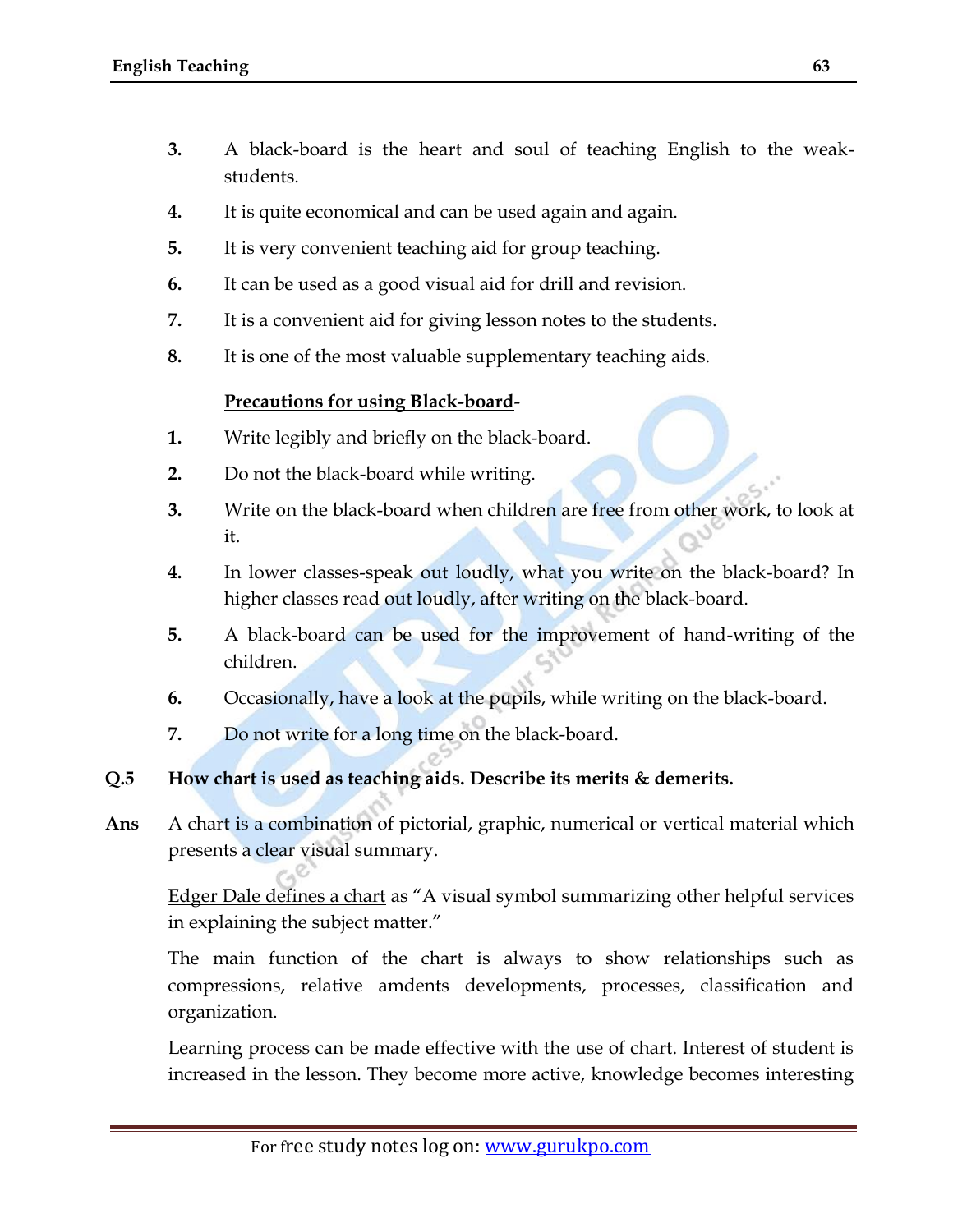and appropriate charts present the material in brief. They prove a constant source of information and means of imparting self-education to the students.

# **Criteria of a good chart**-

- **1.** It should be large enough to be even by all the students in the class.
- **2.** It should be clear.
- **3.** It should be suitable for providing the necessary language practice.
- **4.** Charts should give only the essential details.

The chart should be used for presenting and practicing structures and teaching vocabulary and grammar. Quetles...

#### **Q.6 What are the types of Charts?**

#### **Ans Types of Charts**-

- **i.** Picture Chart- In pictorial charts, various pictures are collected and shown. **E.g**.- Means of transportation, means of communication, postal system etc.
- **ii. Time Charts** Time charts are in the form of table. They are used to describe the historical dates and events of various rulers and wars chronologically.
- **iii. Table Charts** Table charts are indispensable in many teaching situation, pertaining to history, geography, civics and economic etc. In table charts, there is left to right, top to bottom, arrangement of facts and idea for expression.
- **iv. Graphic Charts** With the help of graphic charts, statistical date.

**E.g.**- Increasing and decreasing birth rate, death rate, population, price rise and fall etc.

- **v. Flow Charts** Flow charts represent the systematic arrangements showing trends, movement and organization and classification of plant or animal.
- **vi. Tree Chats** In tree charts, the material is presented in the form of symbolic representation through roots, stems, branches and leaves of a tree. In botany the development of plants and in Zoology the development of various animals are the example of tree-chart.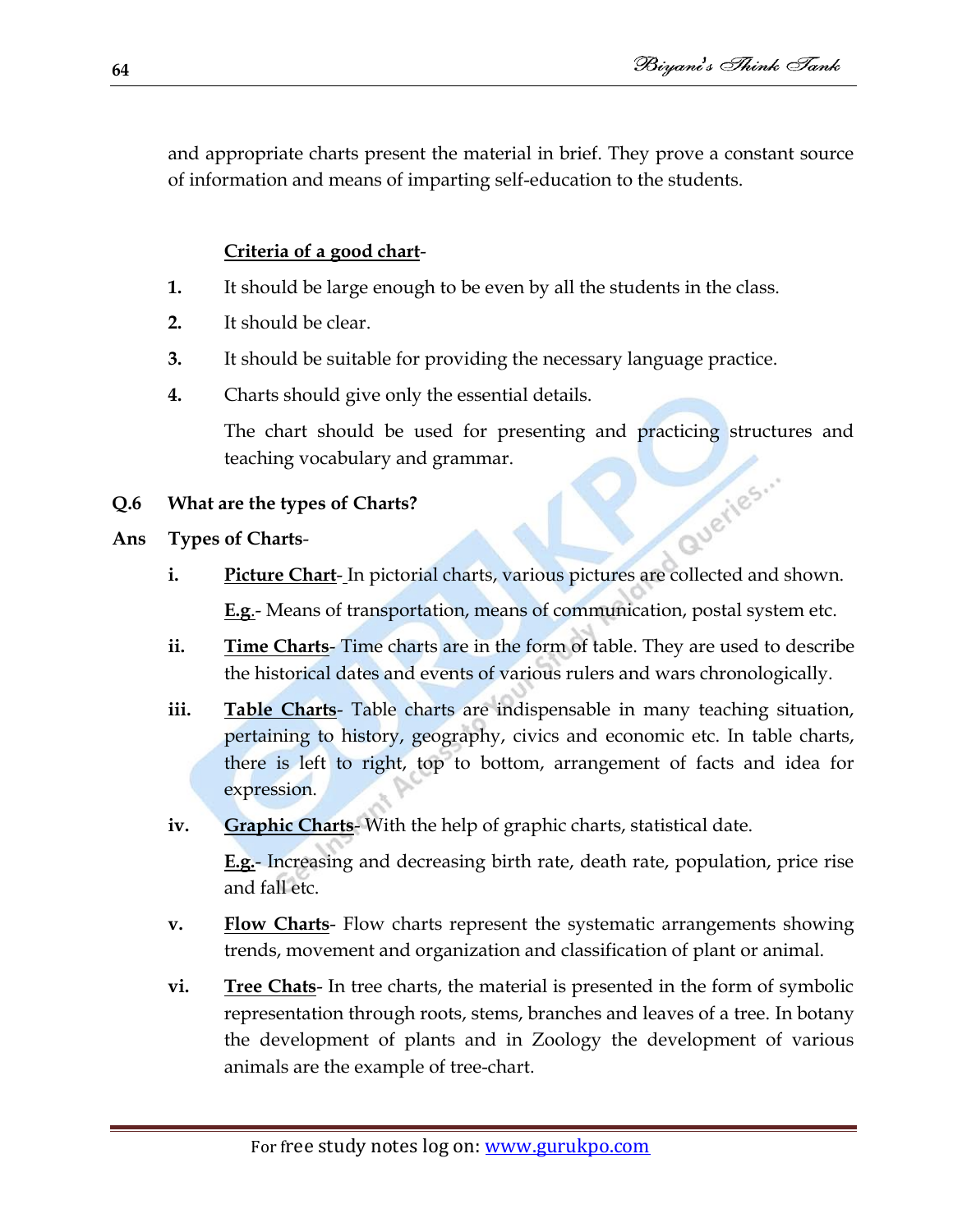**vii. Pie Charts**- Pie charts are also called pie-graphs, pie-diagram or circle charts. In pie-chart, a circle is divided into segments to represents the relative size of component in aggregate, pie-charts are always drawn on percentage basis.

#### **Uses of Charts**-

- **1.** The teacher can write a poem or a stanza of a poem on a chart. It may be displayed in the class-room. It is also useful when the student do not have books.
- **2.** The idea contained in the poem, may be depicted on the chart. The poem can be taught in an effective way.

**E.g**.- A picture of Rainbow filled with colours may be drawn on a chart for the poem. The Rainbow.'

- **3.** Any praise lesson can be taught in a better way by preparing charts.
- **4.** A chart can be used for teaching the meanings of difficult words contained in the poem. The meanings of difficult words are covered with strips of paper and should be removed tum by tum.
- **5.** A chart or a set of charts may be used for developing a story orally or in written form. The story can be developed in stages and can be illustrated in a sequence.
- **6.** A chart can also be used for teaching, paragraph writing or short composition.

**E.g**.- We can prepare a chart on which a horse is drawn. The students can be asked to speak or write few lines on the topic a horse.

**7.** An outline of a story may be written on the chart and the chart may be hanged in the class-room. The students can be asked to develop the complete story by consulting the charts.

#### **Q.6 How Model is useful for English teaching? Explain its types?**

**Ans**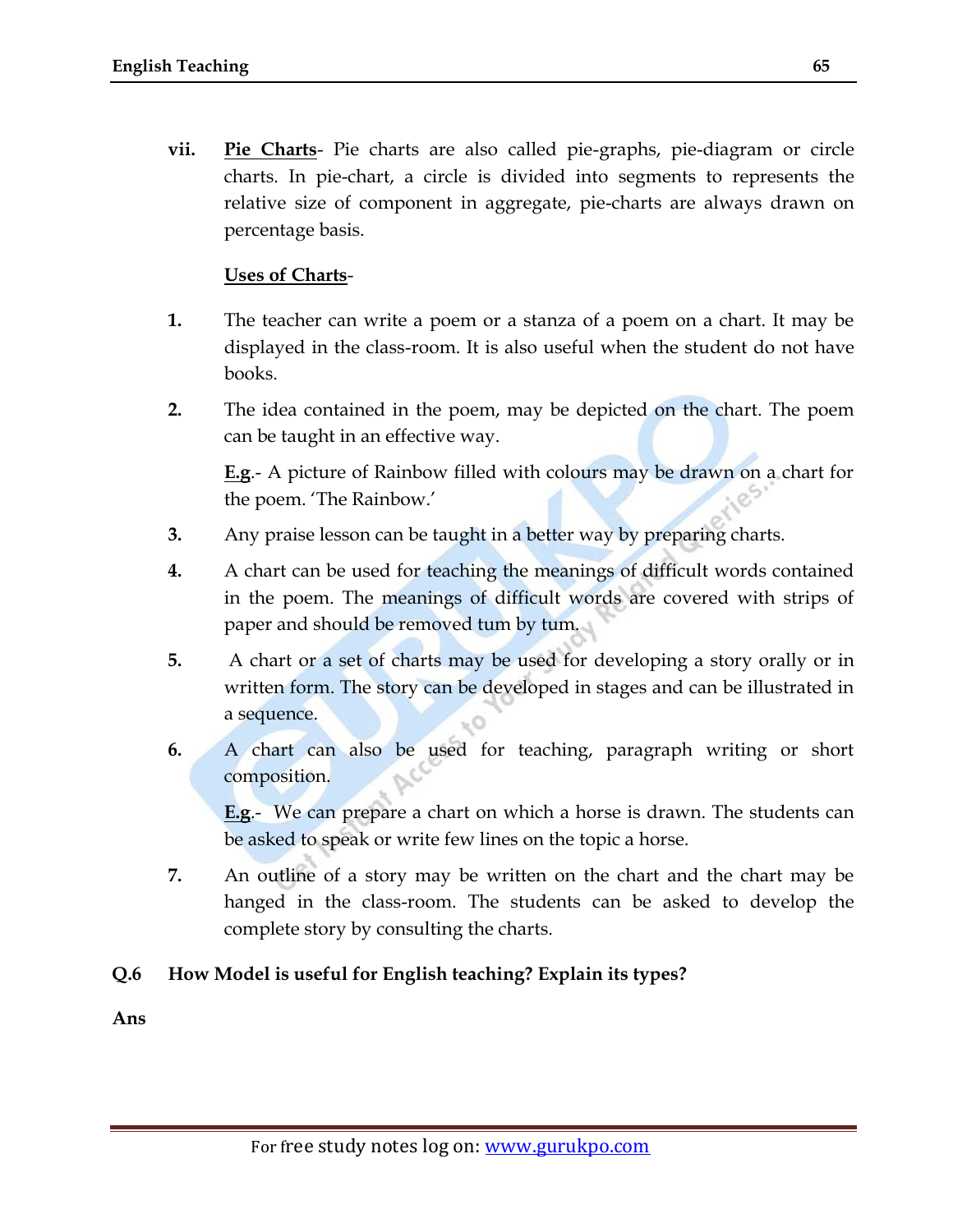Models are quite useful in the teaching of a language. Sometimes the actual or live objects which are not available or we cannot bring those objects to the class for teaching. In that case, models serve the purpose. These models fulfill the purpose very efficiently in the hands of a skilled teacher.

**E.g**.- We cannot bring a camel, a dog, a horse or an elephant in the class. Thus, a model is the miniature structure of the original objects. It shows almost all the details of the original thing it represents. It is a three dimensional recognizable imitation of an object.

### **Types of Models**-

- **1. Scale Models** This type of models represents the things through exactness of scale. In certain learning situation, we need correct representation of the things. These are useful for students learning engineering.
- **2. Simplified Models** This type of models show regularity, the external form of object. The teacher can show to the small children, the models of elephant, parrot, horse etc. These models are very important in teaching of English to beginners.

A Model is generally the miniatures structure of original thing. It shows almost all details of the real thing. It may be of same size or smaller or longer than the original thing it represents.

**Edger Dale** - defines- A model is the recognizable imitation of the real thing with an increase or decrease in size as chief difference."

### **Q.7 Describe film strips. How it is used as teaching aids?**

**Ans** A simpler and cheaper aid is the aid of film strips. A film strips is a series of related still photographs on a single roll of processed film. A film strip can be exhibited in a compact and economical form. Film strips are strips of film that show a sequence of action or events. Taken together, the separate pictures present some product or process of learning in a step fashion. It can be used on a slide projector or a film strip projector. The action shown in the strip can be projected on wall or screen.

### **Merits of Film Strips**-

- **1.** Film strips are of light weight and easy to transport.
- **2.** These are not inflammable; hence there is no danger in carrying then anywhere.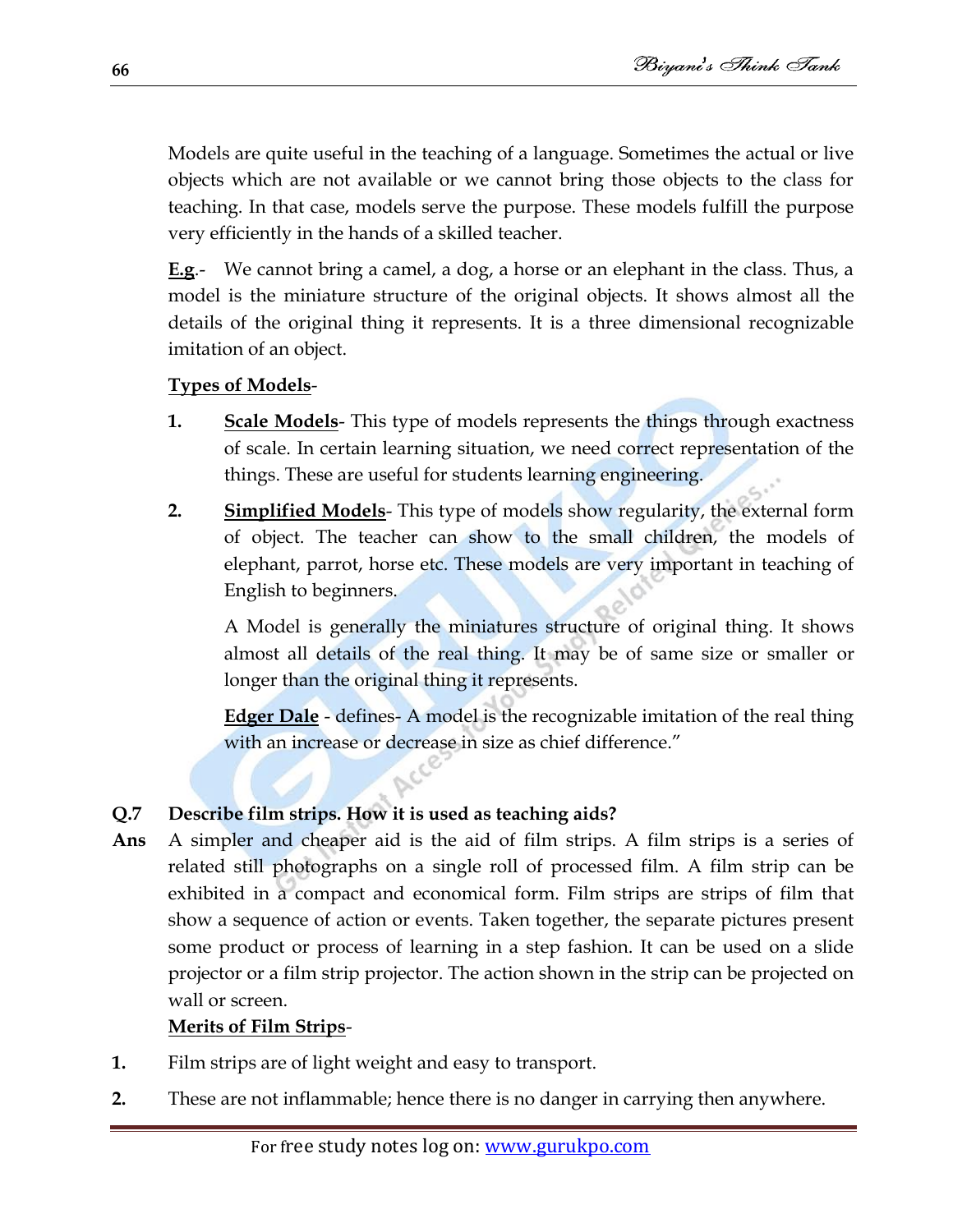- **3.** Cost of preparation of film strips is not that high.
- **4.** Verities of information may be given, in cooperating maps, drawings, photographs etc in the film strips,
- **5.** Complete darkening of a room is not a must while making use of film strips.
- **6.** They are very much useful in review, practice, evaluation and detailed study of a piece of instruction.
- **7.** The machinery of presentation of film strips is simple and easy to operate.

# **Advantages of Film Strips**-

- **1.** It is simple and cheap.
- **2.** Moreover, a teacher interested in photography can easily make his own film strips during his rest periods.
- **3.** Film strips can be very useful for conversation, composition lessons, tenses, sentences-simple and complexes various actions expressing even some of the vague ideas in an economical manner.
- **4.** Sometimes, A recorded speech to be played on the tape recorder and a film strip to be projected can be used side by side. Film strips should follow the commentary of the teachers.
- **5.** In the presentation of film strip the picture itself provides clues to the pupils.
- **6.** Pages from books and other illustrations from encyclopedias can be shown by enlarging them with the help of film strips.
- **7.** It provides a logical sequence of the teaching.

# **Limitations of Film Strips**-

- **1. Still Medium** The film strip is a still medium. It cannot portray effectively and it is not intended to do so.
- **2. Low flexibility** The film strips, because of the fixed sequence is not as flexible for individual still as are slides.
- **3. Easily damaged** The film strip is easily damaged and is not easy to repair.
- **4.** Film strips being a still medium of instruction in teaching of English.
- **5.** They are liable to be damaged easily in the courses of their use for instructional purposes.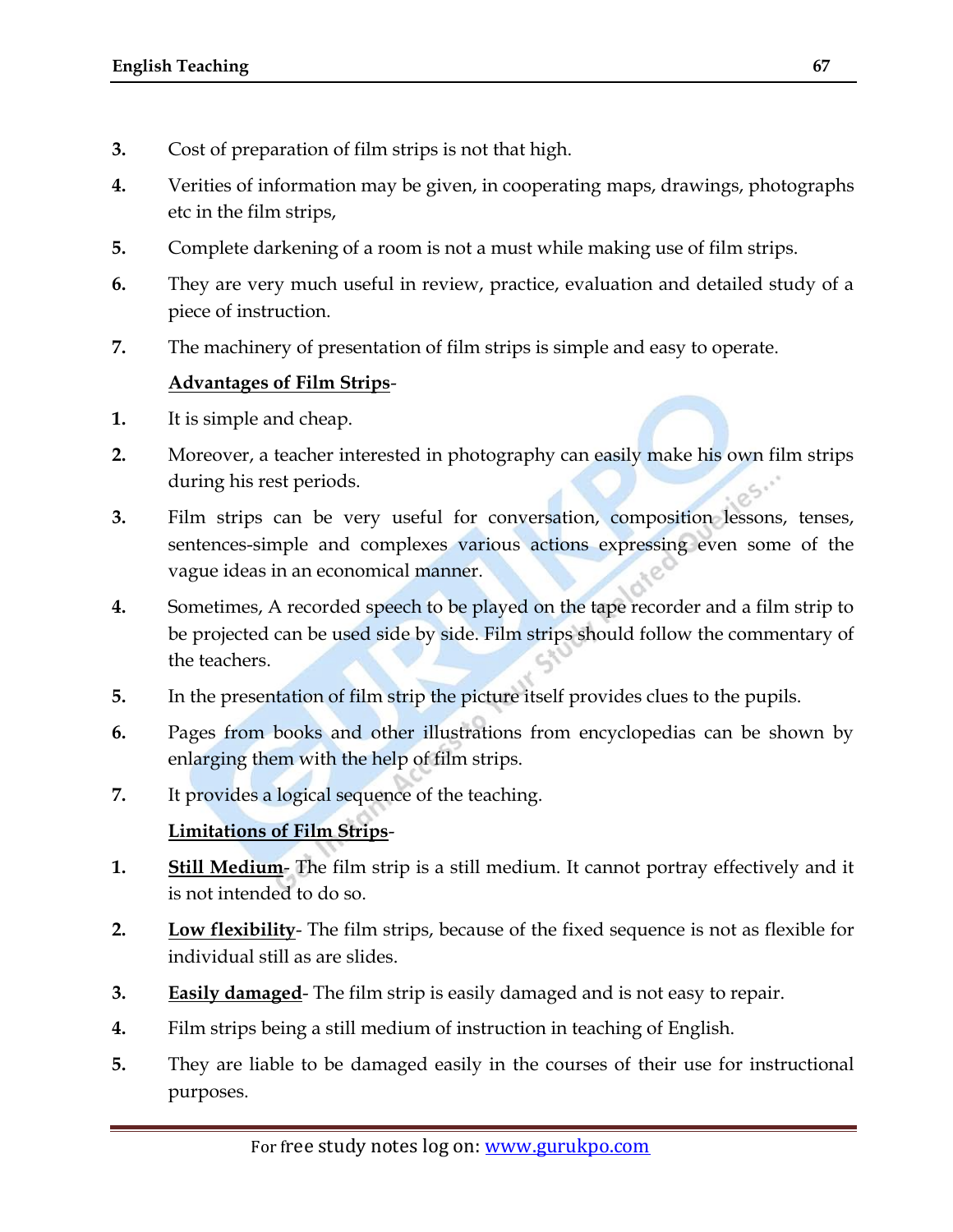#### **Q.8 What is audio- Aids? How Tape-Recorder is used in English classroom?**

**Ans** Tape recorder is a very useful type of audio-aid. No doubt, it is expensive but now it is becoming popular. It can serve many useful purposes in the teaching of English.

#### **Advantages of Tape-Recorder**-

- **1.** It can be used to improve pronunciation and recitation, prose reading stress, intonation etc.
- **2.** A series of recorded tapes on English pronunciation, conversation, speech and other language exercise are available. These can be used for giving required training to the students.
- **3.** The great advantage of a tape recorder is that the habitual mistake maker can hear his speech and can improve it.
- **4.** It records the voices of pupils and it before him reproduces. Then teacher tells him where he has committed a mistake.
- **5.** Even the best speech models can also be recorded and preserved in a tape and reproduced at will. A tape recorder thus serves a linguistic refrigerator.
- **6.** A tape recorder can be used record a story, a talk, a song or a play from the radio.
- **7.** Moreover, the same tape can be used indefinitely, if the recording is not meant to be permanent for any material, can simply be erased by recording again on it.
- **8.** It can also be used for giving drills to the students.
- **9.** Tape-recorder can also be used for learning spellings of the words. In the classroom, the students may be ear-minded.
- **10.** It can be sent from one place to another.

Thus, a tape recorder has many uses as an essential language tool. It is a very useful aid for self examination, self criticism and self-education.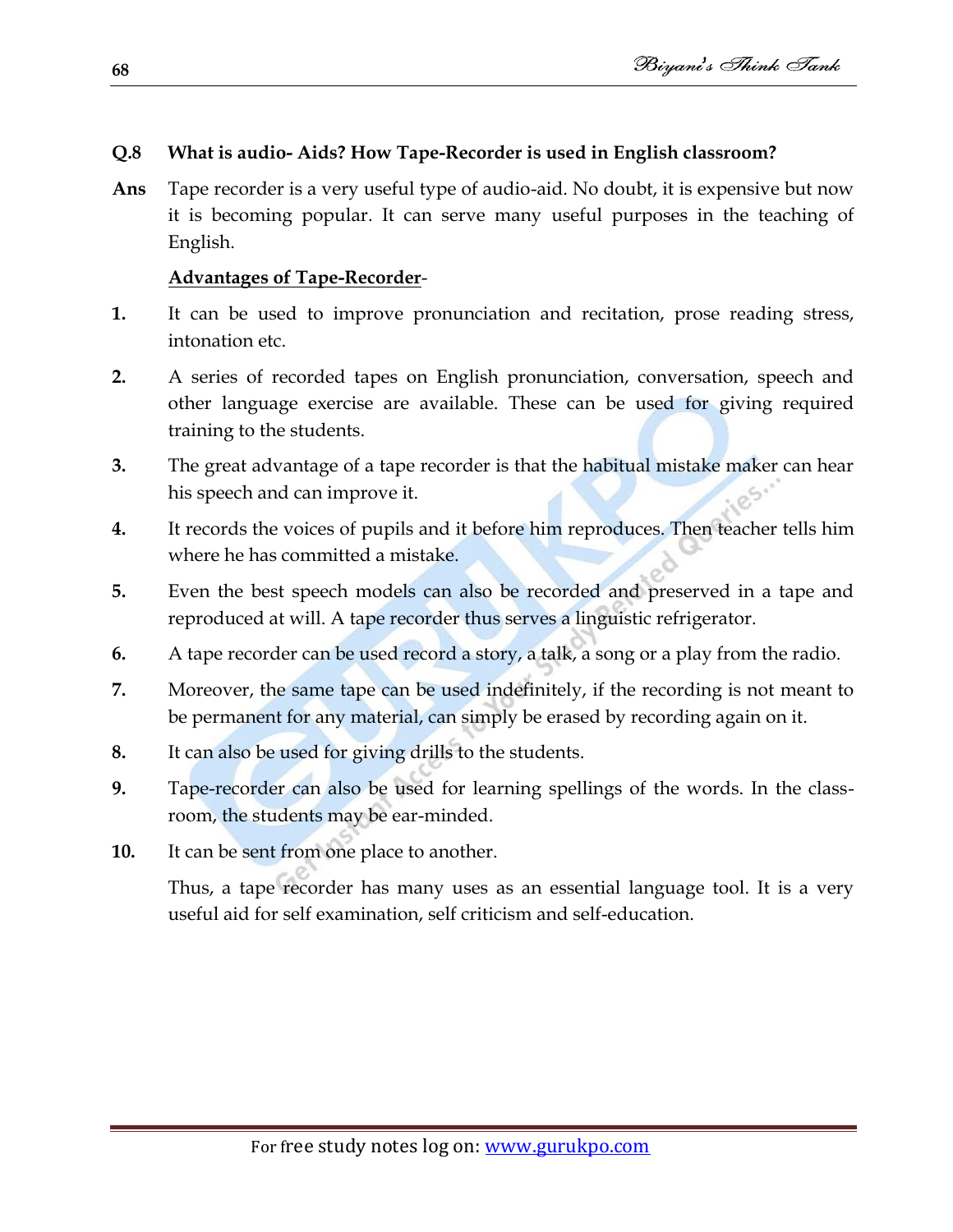### **Q.9 Explain VCR in detail with its merit and demerits?**

**Ans** The use of electronic media helps the learners to overcome various barriers, in picking up the roots of learning in different subjects. This recording media has not only the capability to record various programmes, but can store them as well and then play at different times according to the needs of the learners at different places.

Video tape recorded is plugged into T.V. set for recording from it and playing monitor with micro-phone facilities for recording and playing both the video and audio elements of a programme. In video recording, the magnetic tape bears recording on both the edges.

On one edge, there are sound recording and along the other, picture recordings. Both picture and sound recording goes on simultaneously. Video recording can be done anywhere in laboratory, class-room or playground etc.

Video recording machines are capable of playing back not only their own recording but recording made by other machines of the same format.

V. C. R. is now a domestic thing and is frequently put to use to reproduce events, information, lesions talks, music, drama etc for the youngsters everywhere in and outside.

#### **Advantages of Video Cassette Recorder**-

- 1. A VCR can be used for recording television programmes, for speech correction, work, reading, recording speech and dramatic activities.
- 2. When students see other speaking English on the film, they are stimulated and encouraged to speak English. This helps them to get over the "nervousness barrier". They are more likely to practice speaking English even outside the class-room.
- 3. VCR has another advantage, you may stop the video film when you want to and go backward and forward, this is invaluable for vivid correction.
- 4. A video helps to preserve desirable learning experiences to be used at later date and various places.
- 5. The class-room becomes a centre of great activities and events while belong to other world.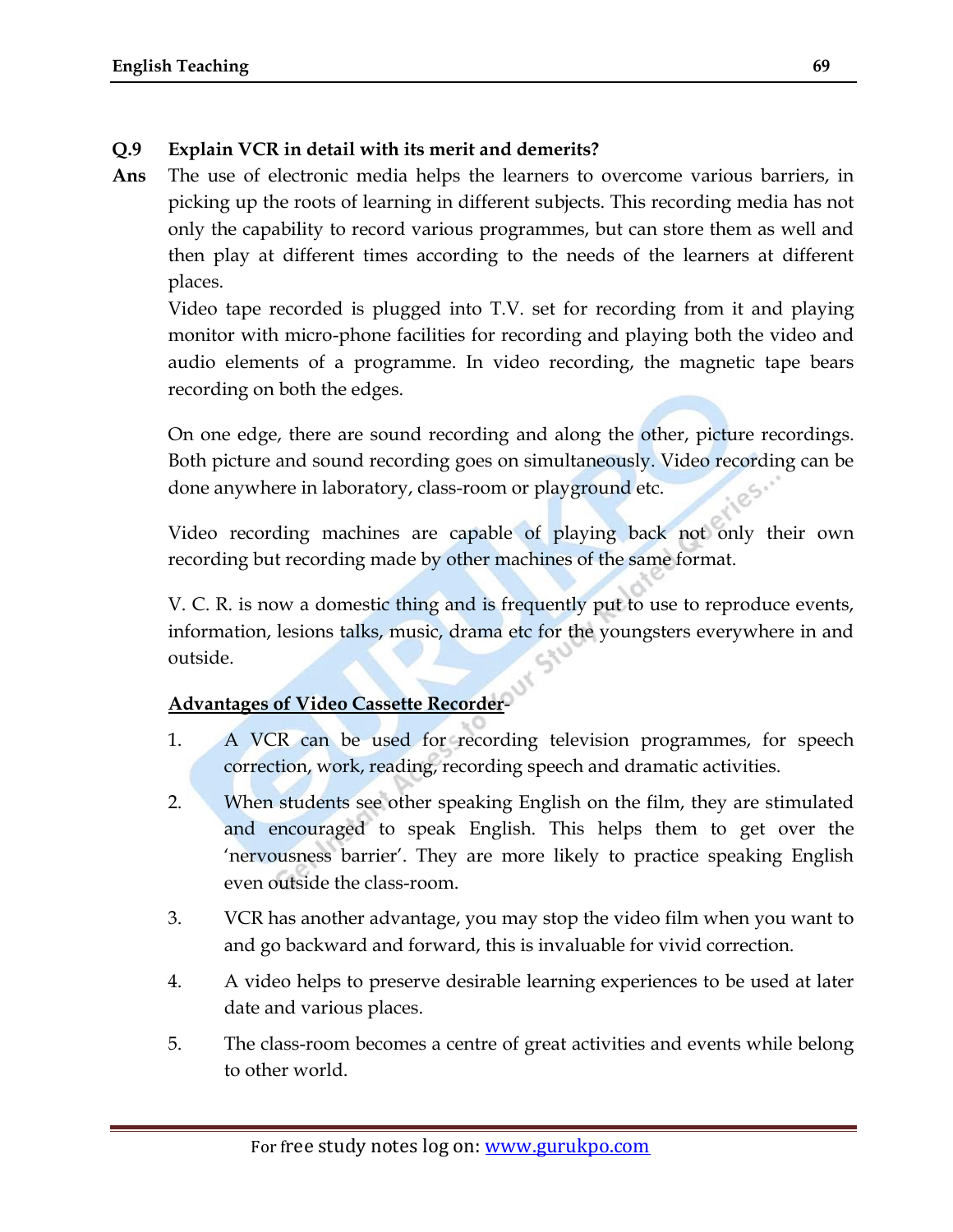- 6. The information stored reaches the eyes and ears of students who improve their learning.
- 7. The lessons recorded on video reaches a larger section of student population then it could be possible in normal situations.
- 8. Objects which are too big, can be seen by students very easily.
- 9. Here knowledge provided is gainful than it is possible from another medium.
- 10. It is a way of recording performances producers and behavior of students to be evaluated or to be displayed for the information of other students.
- 11. It helps to change the attitudes of learners in due course of time.

# **Points to be kept in mind while filing for VCR**-

- **1.** Only those things should be displayed on video which are within the reach of learners in different classes.
- **2.** A video film for the learners should be based on real situations and the characters involved should be identifiable from day-to-day life of the learners.
- **3.** We should avoid putting too much information in a film as it is difficult for the youngsters to absorb it with their limited vision and surroundings.
- **4.** The knowledge of human nature and perspective views is a must for those who are involved in the preparation of video films.
- **5.** A personal touch in the video programme boost the morale of learners.
- **6.** It must be kept in mind that developmental film provides greater awareness to the student population.

# **Limitation of V. C. R.**-

- **1.** It is quiet expensive.
- **2.** It cannot be played without T.V.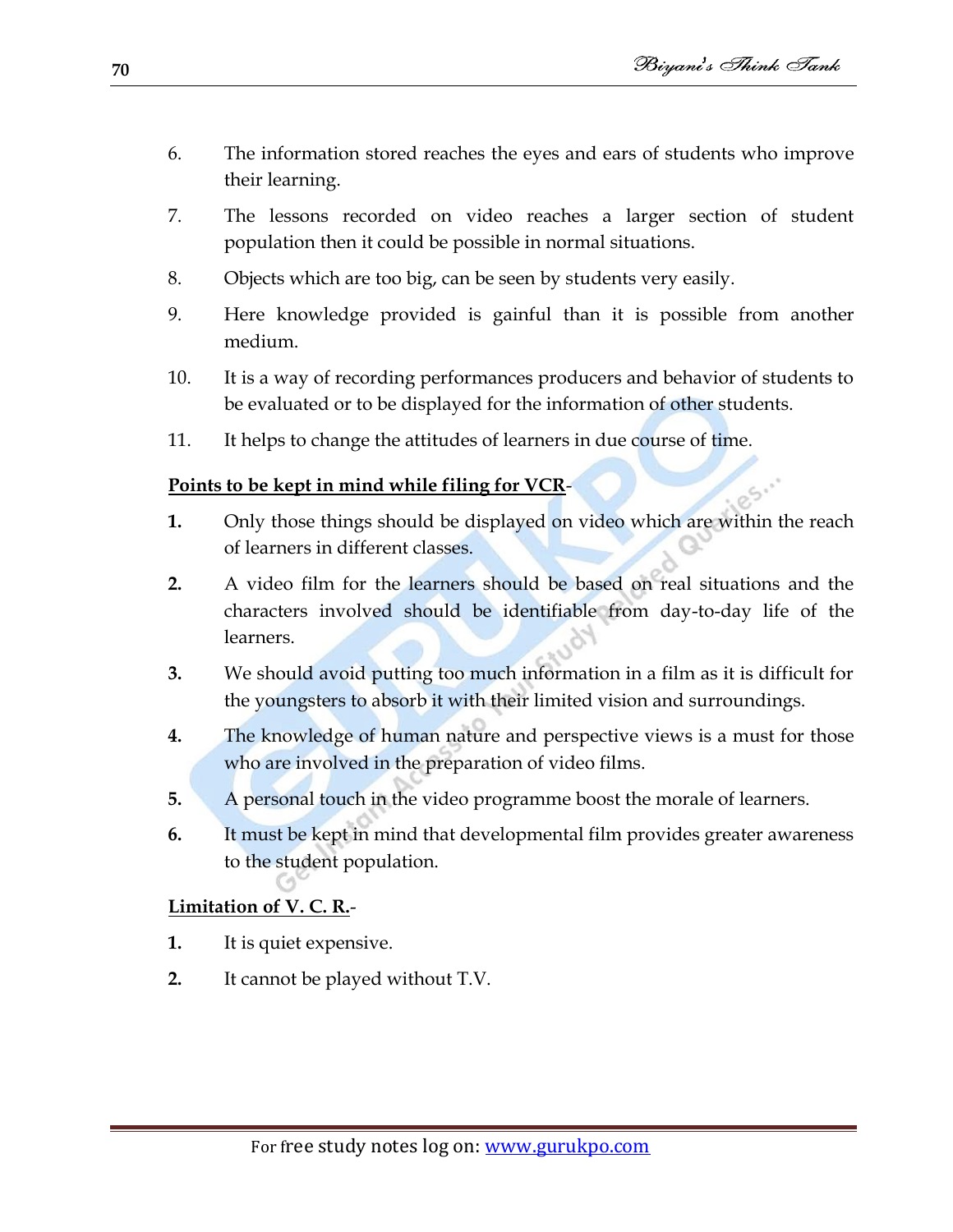### **Q.9 How television is used as Audio Visual aids? What are the advantages and disadvantages of it?**

**Ans** It is an important audio-visual aid which appeals to be the both senses that of eyes and the ears. It is called. "**The queen of Audio-Visual Aids**." It is also called as the

"Electronic black-board of the future."

At present, it is used as a powerful means of communication all over the world. Now, it is used for teaching purposes, all over in India, in big cities like, Mumbai, Chennai, Kolkata, Delhi, etc. The teacher"s inculcator among the pupils good viewing habits, critical and attentive listening. It combines the best elements of the radio and the potentialities of the film.

#### **Kinds of Educational T.V**. –

- **1. Open Circuit Television-** It is the usual type of telecast by commercial or non-commercial stations
- **2. Closed Circuit Television** It is the selective telecasts which can be turned in only by specially equipped receivers.

#### **Types of Educational Programmes**-

- **1. Demonstration Type** It can be commercial as well as education. Some outstanding class-room activity of a school is made known to others through television.
- **2. Supplementary Type** In some subjects, there are a few problem area. The supplementary types of programmes assist the schools in supplementing their knowledge in these specific areas. This is called enrichment programme.
- **3. Direct teaching programme** This type of programme is telecast for direct teaching in different types of schools. It is used in elementary schools; It has been done in a few selected cities only.

#### **Advantages of T.V**.-

- **1.** With the help of Television, a large number of students can be given information at a time.
- **2.** Television helps in improving the pronunciation of the students. Listening speaking and understanding abilities of the learners can be improved.
- **3.** On the Television, modal type of hand writing can be shown. The students may look at it and they can improve their own hand writing.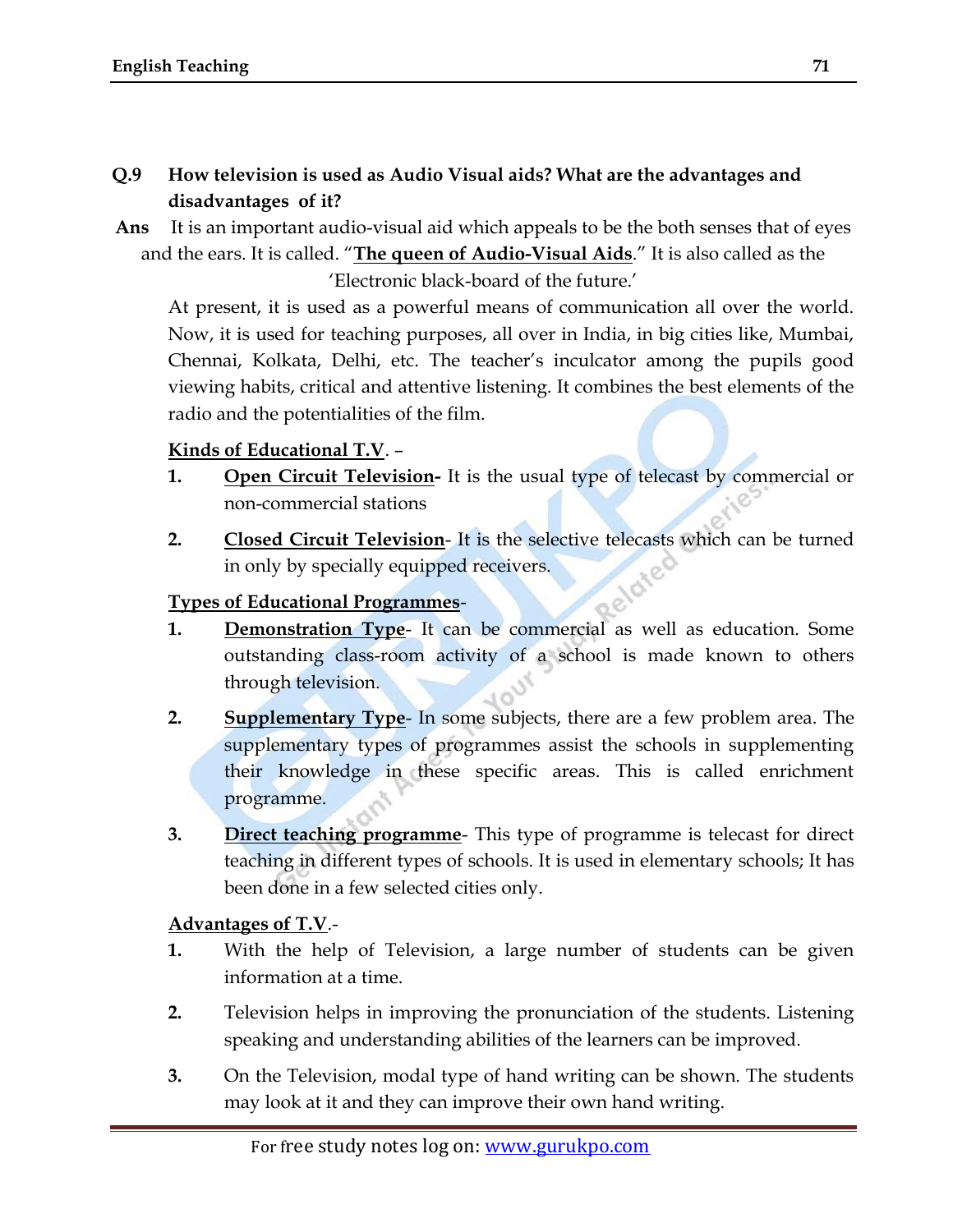- **4.** The students with slow sped of writing may be asked to listen to the news and they may write it down in their note books Thus their speed of writing can be improved.
- **5.** The gifted children can be benefited because they can do some work of advanced nature which is usually not available to them in their class-rooms.
- **6.** With the help of television, the ablest and the most capable teachers are brought to the T.V. screen. Thus, teaching improves considerably in the class-rooms.
- **7.** The use of different types of audio-visual aids by the teachers in their classroom is expensive on the T.V. such lessons involving the use of many aids may be telecast. It will reduce the expenditure of on teaching.
- **8.** Television is a time saving device more of syllabus may be covered in less time because everything on the lesson will be carefully planned without any sort of deviations.
- **9.** The students who are not able to attend the class due to some reason can watch the T.V. lesson at their homes.

### **Limitations of T.V**.-

- **1.** One way communication
- **2.** Un psychological treatment
- **3.** In convenient time
- **4.** Positivity
- **5.** Inflexibility
- **6.** Financial difficulty

# **Q.10 What is Language Laboratory? How does it functions? Explain its advantage and disadvantages.**

### **Ans**

**In the words of A.S. Hayas**- ""A language laboratory is a class-room containing equipment designed and arranged to make foreign language learning more effective than is usually possible without it"

Language can be best learnt through the practice and drill only a practical approach to language teaching can serve useful purpose. Technological aids in language teaching can help lot in this field and language laboratory may be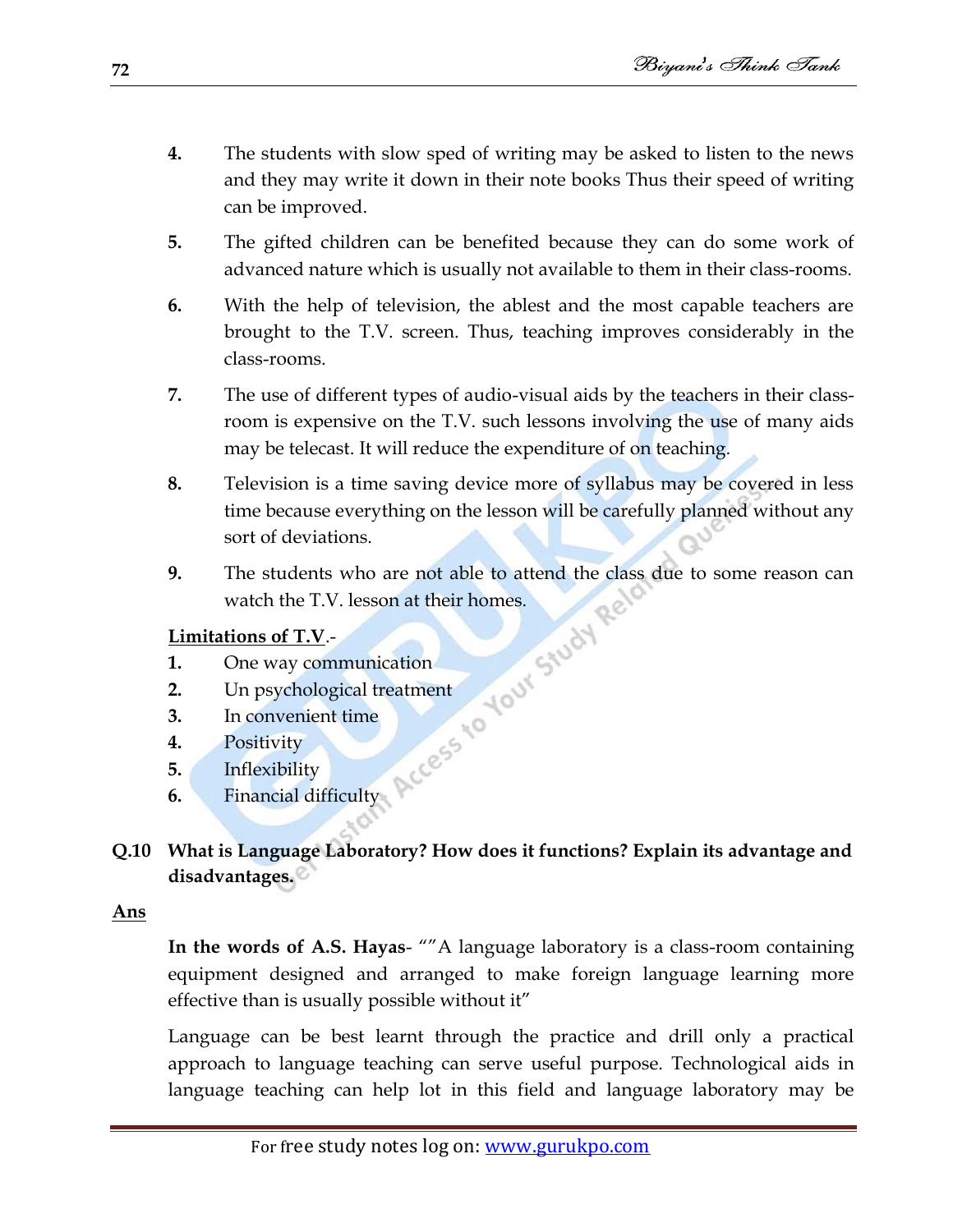considered as an effective technological aid. It is one of the recent innovations. Though origin in the U.S.A. language laboratory rapidly gained ground in the U.K. Essentially, the language laboratory is a self learning device. The language laboratory is not a place where a learner performs language experiments, as they do in physics, chemistry etc class. It is a special room where students may practice speaking and listening with the help of sound equipment. The sound equipments include tape-recorders, earphone, microphone etc. It concentrates on listening and speaking, while speaking, it aims at the development of correct pronunciations, intonation and accent. It enables the use of same material by a group of about 20 learners at a time.

A language laboratory is generally an air conditioned room. There are cabins for the learners and the different cabins are connected with the cabin of the monitorhead.

A language laboratory allows much time on oral and auditory experiences. In traditional teaching, very little time is provided for oral and auditory experiences and from this point of view the language laboratory is a popular technical<br>innovation.<br>Equipments or process of Language Lab-<br>Language laboratory has three sections innovation.

#### **Equipments or process of Language Lab**-

Language laboratory has three sections-

- **1.** Hearing booth.
- **2.** Console or advisor's booth or room.
- **3.** Control room.
- **1. Hearing Booth** A language laboratory has usually 16 or 20 hearing booths. In each hearing booth, there is a chair and a table at which a student can sit and work. It is provided with a telephone, connected to the advisor"s booth, earphones and switches for selecting the tape from the central room for playing and hearing the same, for rewinding and replaying the tape. Each booth has 4 feet high walls or portions, so that each student works without disturbing others.
- **2. The console or advisor's booth or room** The console or advisor's room has one or more tapes and special equipments to monitor any student and thereby two ways communication is ensured.

#### **The console has five switches**-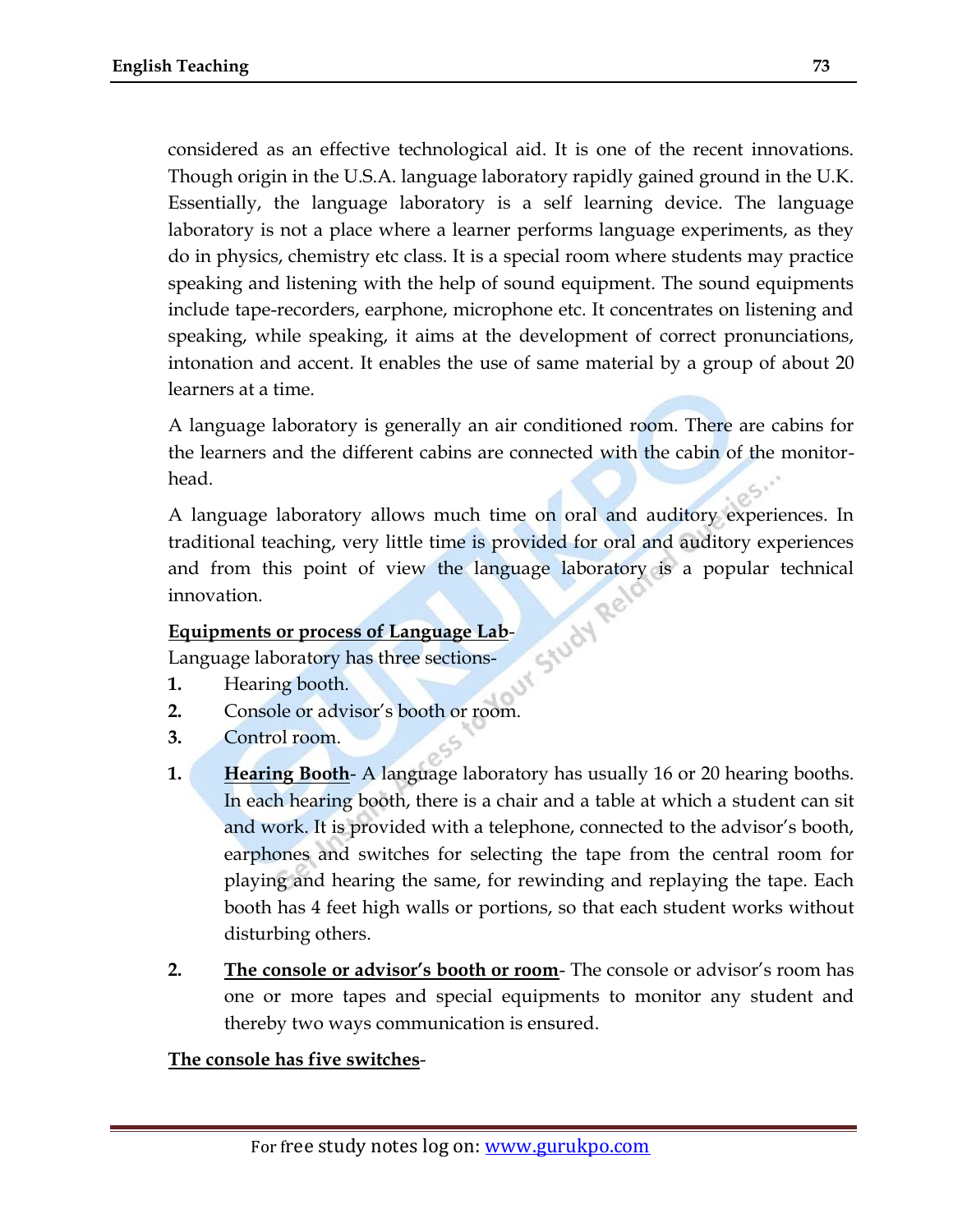- **i. Distribution switches** for directing the recorded programme (master tapes) to the students sitting in different booths.
- **ii. Monitoring switches** for enabling the teachers to any student as he works on the tape. This is done for correcting errors in procedures. Correcting and grading the students.
- **iii. Intercom switches** for making ways conversation with any individual student.
- **iv. Group- call switch**-for making announcement to all students who are listening for as particular tape from console source.
- **v. All-call switches** for making announcement to all students in the laboratory regardless of the programme.
- **3. Control Room** This has all the tapes records and other equipments of the language laboratory properly indexed and stored so that it is reading his request.

A language laboratory is generally air-conditioned room.

#### **Procedure followed in language lab**-

- **1.** The teacher first plays a master tape. The sounds are picked up and recorded on the separate tape recorder kept in each booth.
- **2.** The student listen to his copy of the tape and at specified stages make oral response to it. Those responses are recorded by recording the equipment in his own booth. Each student can go back over his copy of the tape as many as times as he requires listening to both the pre-recorded material from the master tape and also to his own responses.

# **Advantages of language laboratory**-

- **1.** The language laboratory can provide good models of speech which the teacher can follow himself and thus correct his own speech habit.
- **2.** It relives the teacher of the task of providing linguistic models of speech himself, this work is done by the language laboratory through tape recorders and earphones etc.
- **3.** The students initiate and practice good models of speech presented to them in the language laboratory. In a single period they have enough listening and speaking practice which they cannot have in an ordinary class-room.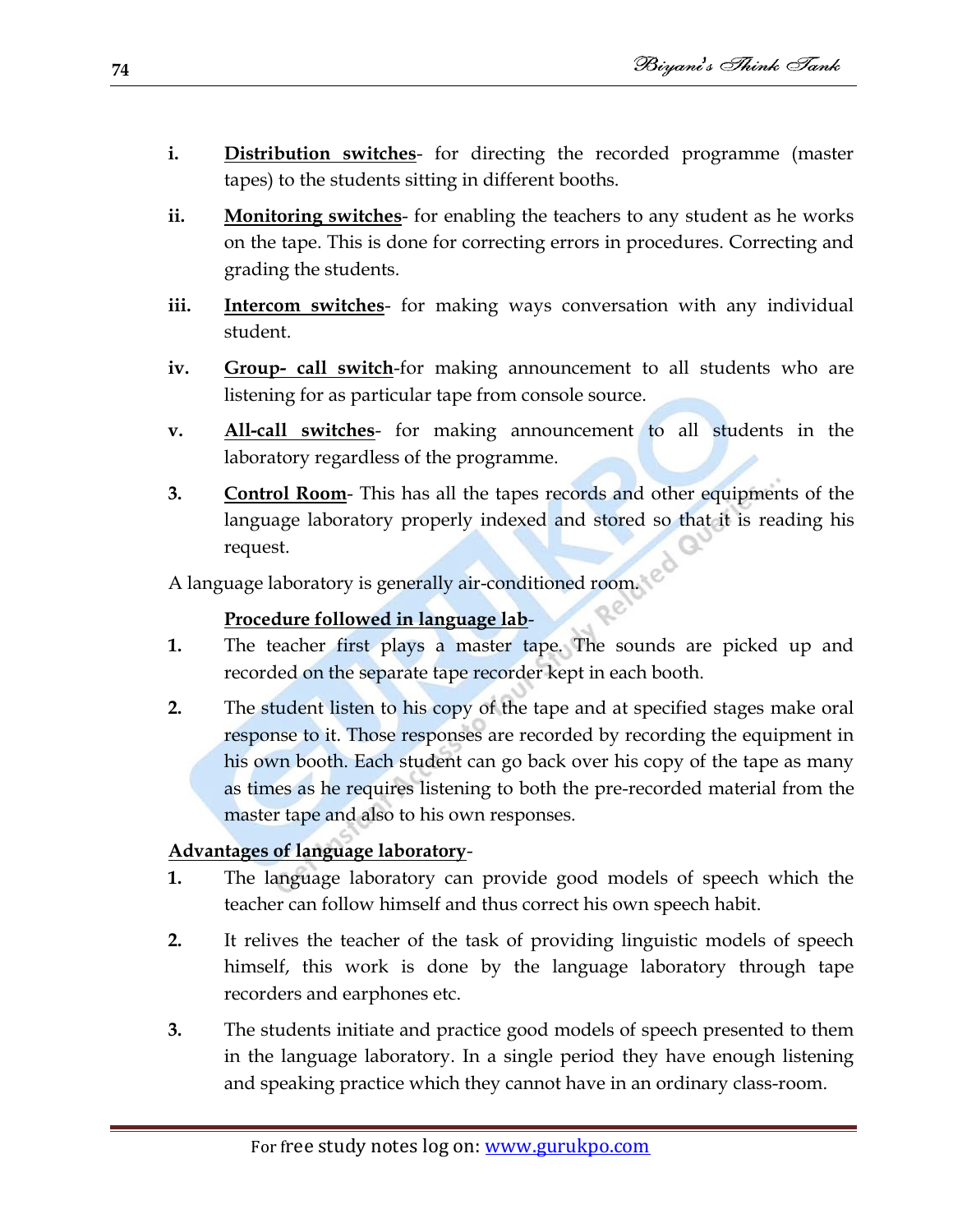- **4.** The students can correct themselves by listening to the correct responses on the tape.
- **5.** It provides individualized instruction as it allows each individual to select a particular exercise and work at his own pace. Thus, it provides for individual differences.
- **6.** Language laboratory also permits audio lingual practice outside the class.
- **7.** It helps the students to learn pronunciation, self correction and self examination. They acquire fluency in spoken English.
- Very good models of language laboratory can be seen at Central Institute of English and foreign languages, Hyderabad (CIFEL), Chandigarh (RIE) etc.

#### **Limitations of language laboratory**-

- **1.** It cannot be used in learning reading and writing, it is limited to learning and speaking of language.
- **2.** Not more than 16 to 20 students can learn at a time.
- **3.** It becomes difficult to obtain the services of competent native speakers.
- **4.** A language laboratory is both expensive to setup and costly to run effectively.

#### **Disadvantages of Audio-visual aids**-

- **1.** It cannot be used in learning reading and writing, it is limited to learning and speaking of language.
- **2.** Not more than 16 to 20 students can learn at a time.
- **3.** It becomes difficult to obtain the services of competent native speakers.
- **4.** A language laboratory is both expensive to setup and costly to run effectively.

#### **Disadvantages of Audio-Visual aids**-

Different Audio-visual aids have a number of advantages if they are used rightly and meaningfully. On the other hand, they can also hinder in the teachinglearning process. A few instances are given below-

1. Suppose the teacher has prepared same aids for teaching purpose and he has brought all those aids in the class-room. The teacher starts teaching and then he is in a mood to teach. In such a situation, the use of aid will hinder the process of teaching.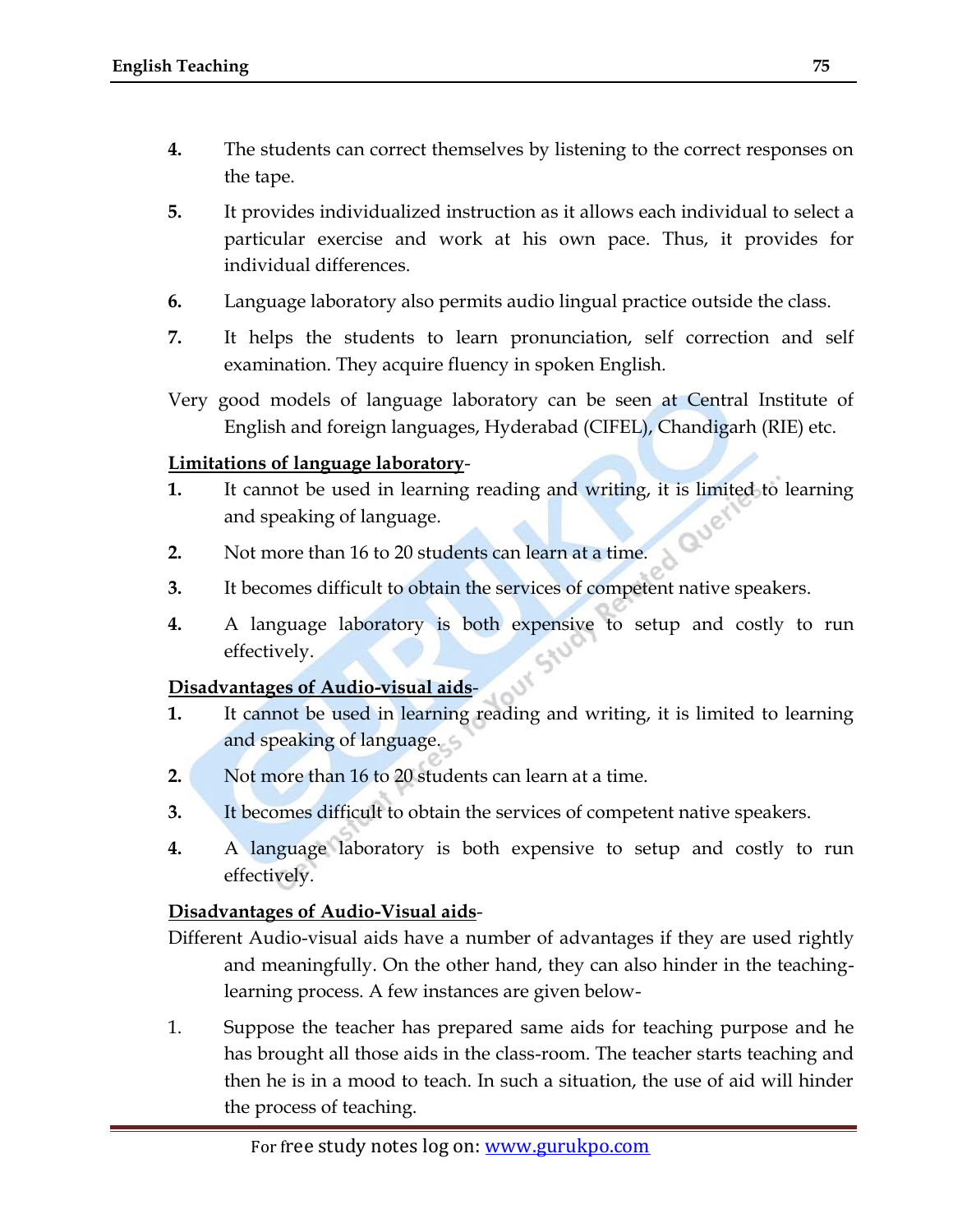- 2. The use of too many aids by the teacher to make the process of learning more effective also spoils the teaching-learning environment.
- 3. Every teaching aid is meaningful and effective only if it is used at the appropriate moment. Whenever the teaching aids are not used rightly or are mishandled by inexperienced teacher, they may become a stumbling block in the teaching-learning process.
- 4. The different types of teaching aids should be kept unknown to the students. In case the students come to know about them their significance is lost.
- Thus, we find that different type of aids can work wonders in the teachinglearning process. A beginner teacher is able to teach with confidence.

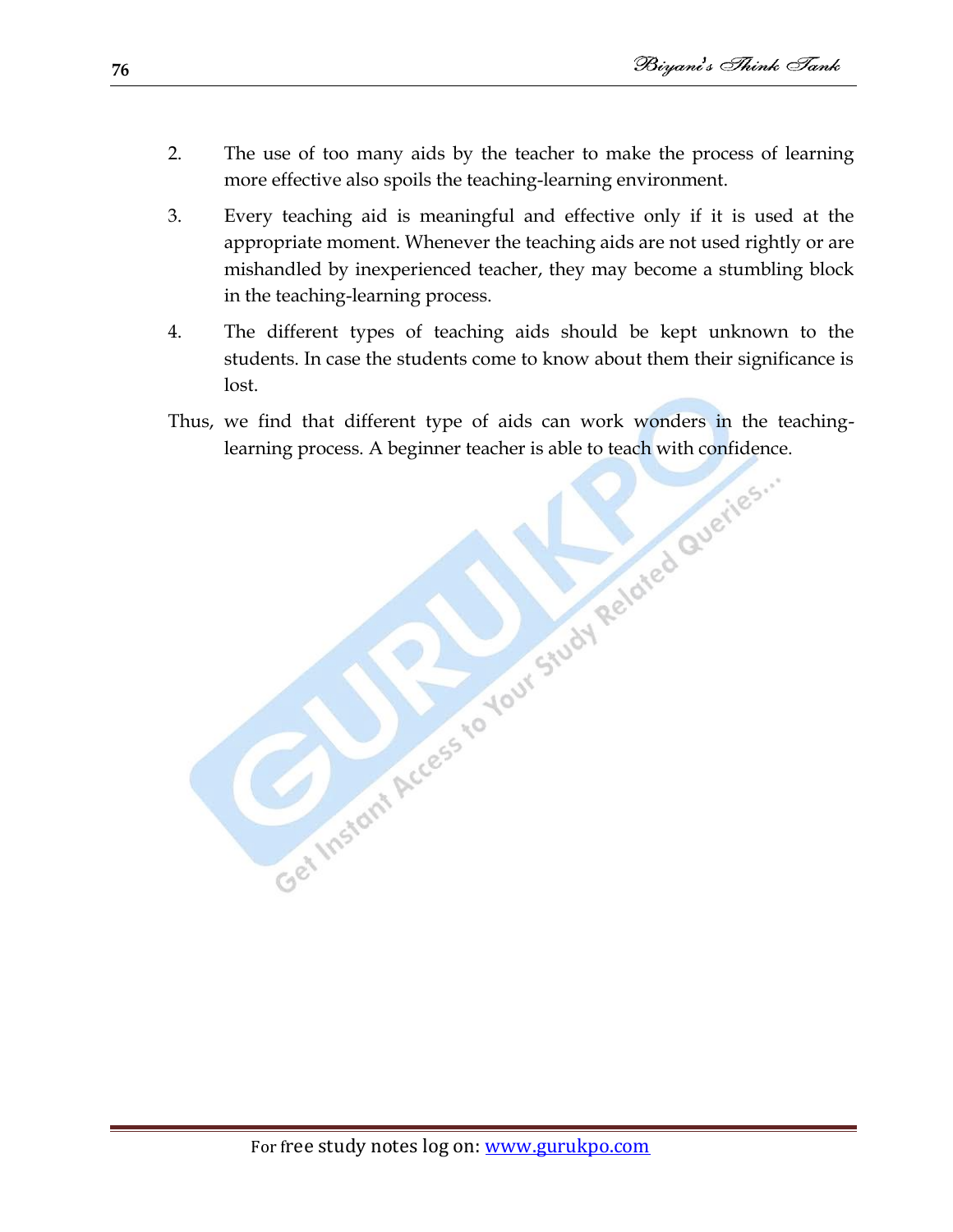# **Unit-V**

# **Testing and Evaluation in English**

#### **Q.1 Explain the concept of testing and evaluation in English as a second language?**

**Ans**. Evaluation is the essential part of teaching. Tests and examinations are very important in the teaching and learning of English. A planned programme of evaluation is essential for the measurement of the results of teaching in English.

Tests make it possible to know whether the aims of teaching a subject have been fulfilled or not.

Testing, examining and evaluating are the three popularly used words to signify the process of marking or grading the pupils in their-examinations.<br>In terms of educational technology, it is known as  $\left($ the process of marking or grading the pupils in their-examinations.

In terms of educational technology, it is known as 'controlling'.

In Latin 'examen' (examine) means the tongue of a balance

"Testum" is another Latin word. It stood for an earthen-pot meant to "test" the mixture of minerals that was put into it in order to find out whether there was any gold in it by melting the mixture.<br>
Test' is derived from 'testum'.<br>
Aims of the Mineral is gold in it by melting the mixture.

'Test' is derived from 'testum'.

# **Aims of teaching English**-

**1.** To enable the students to understand spoken English.

 $-0$ 

- **2.** To enable the students to speak English.
- **3.** To enable the students to understand written English.

**The concept of Evaluation**- has been developed by Dr. B.S. Bloom, the famous educationist of Chicago. He brought this concept to India in 1958.

Evaluation is a social and psychological activity. It has gone deep into the human life in every spheres of life.

**-** According to J.W. Wrightstone- "Evaluation is a new technical term introduced to design a more comprehensive concept of measurement."

#### **Q.2. Explain the difference in testing between content subjects and skill subjects.**

#### **Ans. Difference in testing between**

**(1) Content-subjects (Examination)**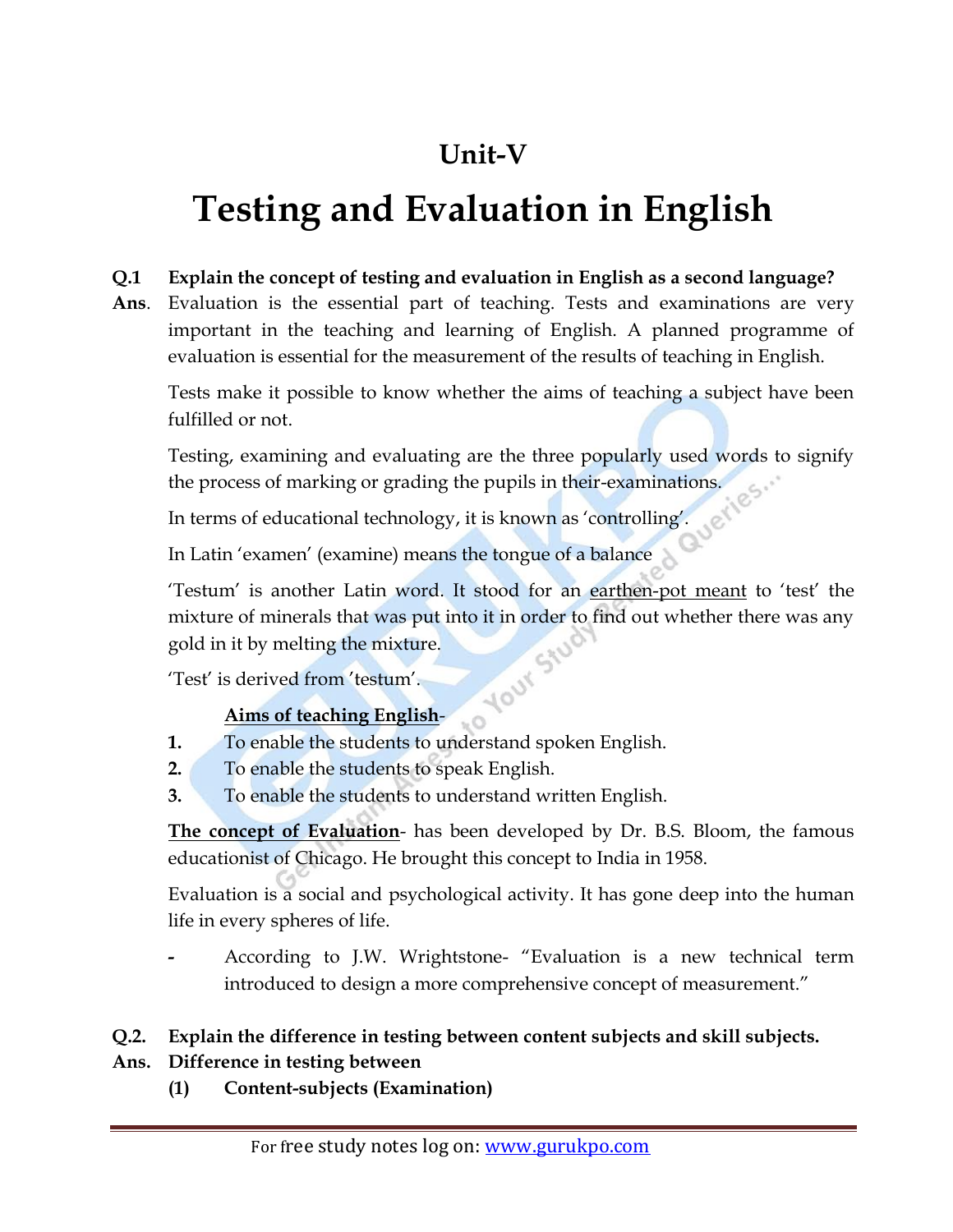iles...

- **1.** It represents old and traditional ideas.
- **2.** It comes at the end of the teaching programme.
- **3.** It demands standards of performance.
- **4.** It is not a continuous process. There is not so much relation between one unit to another unit. It lacks unity of the subject matter.
- **5.** It examines the external performance.
- **6.** It is different from teaching-learning process.
- **7.** It is least reliable and valid in technique.
- **8.** Chances for the transfer of learning are minimized.
- **9.** It tests the cramming power of the students.
- **10.** The crammed material is forgotten very soon.

# **(2) Skill subjects (Evaluation)**

- **1.** It is a modern concept.
- **2.** It goes on with the teaching process.
- **3.** It is based on the objectives of teaching and relates their results to behavioral lifestyle.
- **4.** It is a continuous process. It includes both theoretical and practical part of subject.
- **5.** It includes both external as well as internal performance.
- **6.** It is a part of teaching learning process.
- **7.** It is more reliable and valid in its technique.
- **8.** Chances for the transfer of learning are more than content subject.
- **9.** It amounts the learning with understanding interest and imaginative power of the learner.
- **10.** The knowledge of skill subject is applicable in day to day life. So, it is not forgetful.

# **Q.3 Explain the Achievement Test in detail.**

**Ans.** Achievement is directly related to pupil"s growth and development. In educational system focus is laid upon children performance and achievement, learning outcomes, behavioural change and mental development of student is the main aim to be measured, the test that does so is called Achievement test.

In the school situation, on achievement test is used as a tool for measuring the nature and extent of students learning a particular subject.

**According to Freeman, "Achievement test is one designed to measure knowledge understanding or skills in a specified subject or a group of subjects."**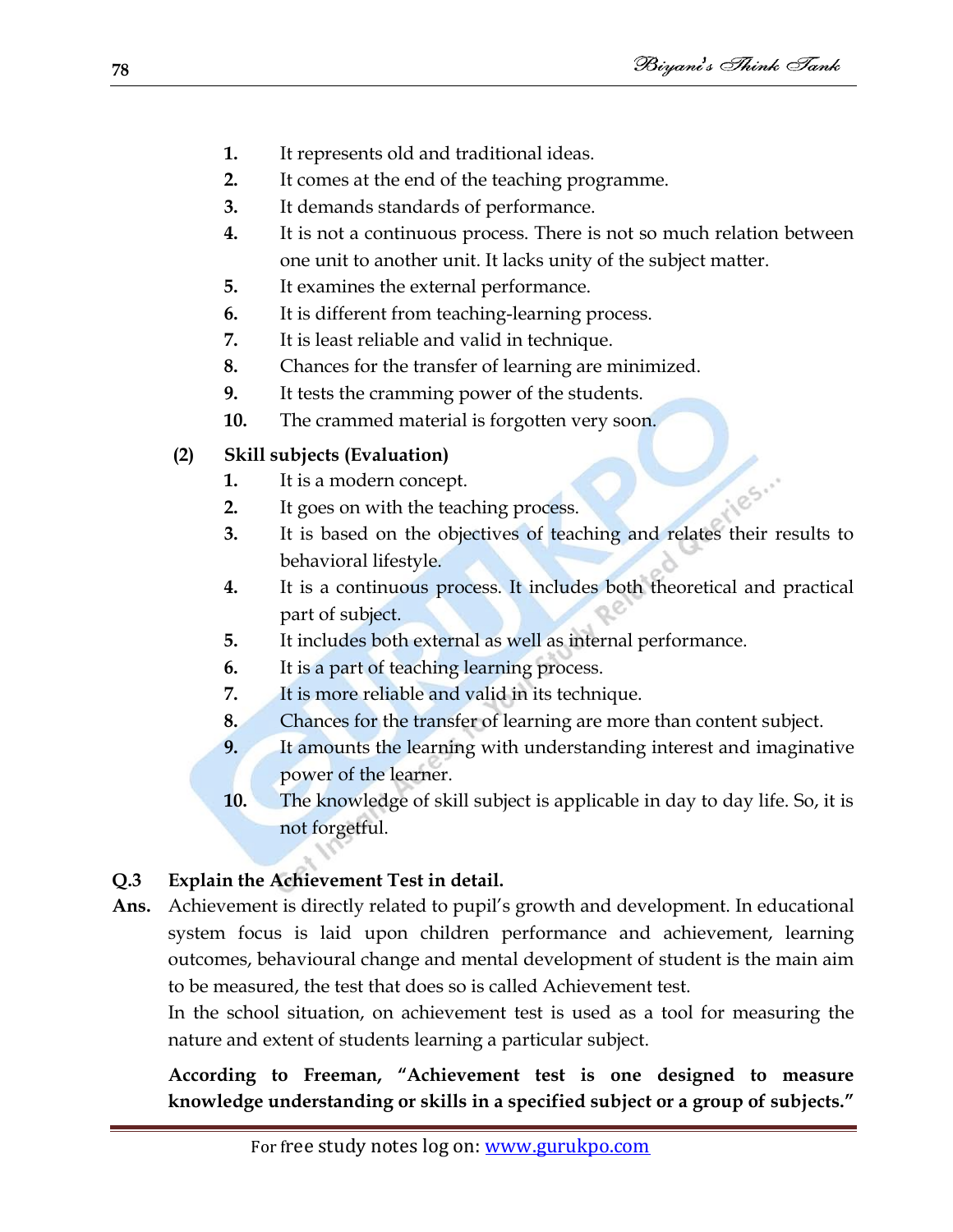It is of two-categories.

- **1.** General achievement tests.
- **2.** Diagnostic Test

**According to Lindquist and Mann**, "A general achievement is one designed to express in term of single score, pupil"s relative achievement on a given field of achievement."

**According to Ebel**, "An achievement test is one designed to measure student"s group of knowledge or his proficiency in certain skills."

- **1.** It is controlling process for teaching and learning activities.
- **2.** It provides feedback for both to the teacher and the students.
- **3.** It focuses on objective of teaching learning.
- **4.** It emphasizes on content coverage or course.
- **5.** It is constructed to know the effect of specific educational instructions or training.

#### **Functions of Achievement Test**-

These tests are necessary in every walk of life.

- **1.** To find out at the beginning of a year where each student stands in the various areas.
- **2.** To develop various skill in child.
- **3.** To detect how much and what knowledge has the child received
- **4.** To motivate students before a new assignment is taken up.
	- **-** To classify the student according to course.
	- **-** To assign course trade in special programme.
	- **-** To promote a child to next class on the basis of achievement.
	- **-** To know individual"s difficulties in particular subject.
	- **-** To excite or promote a child to learn.
	- **-** To bring the necessary change in syllabus.

#### **Steps of an Achievement Test**

- **1.** Planning of the test
- **2.** Designing of the test- It is the most important steps in the test construction.
	- **1.** Nature of the test
	- **2.** Purpose of the test Duration of the test
	- **3.** Types of items in the test.
	- **4.** Content and objectives.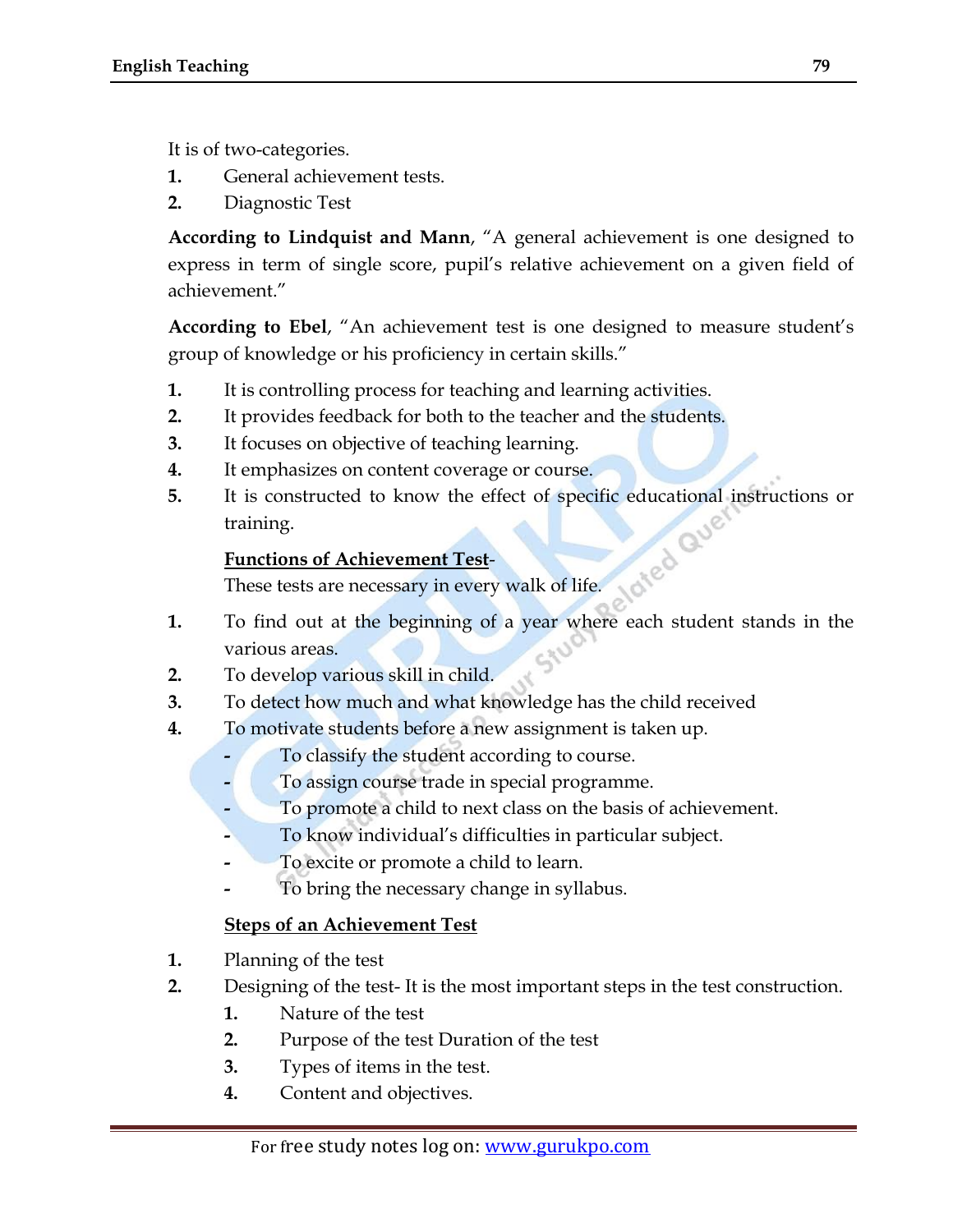- **3. Blue-Print** It contains the following dimensions.
	- **-** Objectives
	- **-** Content
	- **-** Forms of question
	- **-** Level of difficulty of questions.

**Objectives**- For a classroom test all the relevant instructional objective should be taken into consideration and given due weightage in the test. Generally the classroom teacher takes objectives from cognitive domain like knowledge, understanding, application and skill.

**Content**- The content from different areas is taught to the students during instructions.

**Forms of questions**- In classroom test, generally essay type, short answer type and objective type items are used.

**Levels of difficulty- Since in a classroom three type of students are** found such as above average, average and below average. The classroom test should include the questions of different difficulty level such as essay, average, difficult. According to each category of questions should be given.

# **Diagnostic Test**

Just as a doctor diagnoses a patient and then given the medicine. In the same way, the teachers diagnose the particular strength and weakness of students.

The teacher diagnoses the student previous as well as recent knowledge. It is effective tool of teachers that helps in planning and organizing remedial teaching.

In diagnostic test both background and performance of students are needed. Diagnostic test are qualitative not the quantitative.

# **Definitions**-

**Anne Anastari**- "Diagnostic tests measure the individual"s capacity or potentiality for learning subjects"

# **Characteristics of Diagnostic Test**-

- **1.** It finds the weakness and strength of the students.
- **2.** It is quantitative not qualitative.
- **3.** It is used to predict the future performance.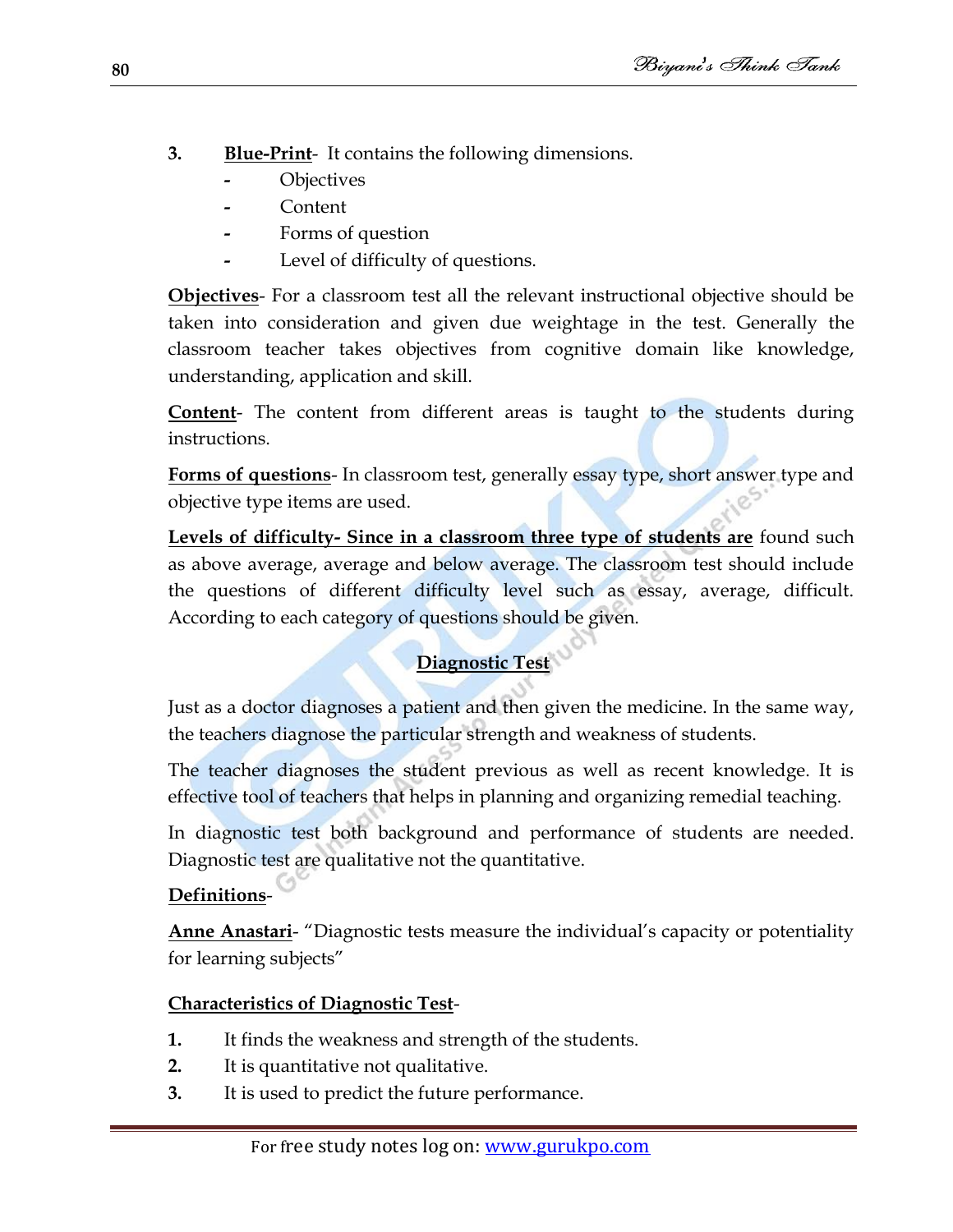- **4.** It is tested both background and performance of the students.
- **5.** It is fully emphasize on all learning and teaching points.
- **6.** It needs expert or specialist to identify the causes for wrong answer.
- **7.** It is an effective tool for a teacher that helps in planning and organizing remedial teaching.
- **8.** It arranges the items in learning sequence so as to help the transfer of learning position.
- **9.** It adopts objective type test only.
- **10.** In diagnostic test no scores is made for correct answers. Only wrong responses are taken into view in the sequences of contents.

#### **Type of Diagnostic Test**- It is of two types.

- **1.** Educational
- **2.** Physical or clinical.
- **1. Educational Diagnostic Test** It is related to subject matter or study material designed for special level or standard of educations, These tests diagnoses disorder of material according to level of classes.
- **2. Physical or clinical diagnostic test** It is related to hearing, vision and other things that cause hindrance in the course of child"s learning. Four ways are given below which helps to determine for diagnostic test.
	- **- Case History or interview**
	- **- Clinical observation**
	- **- Informal testing**
	- **- Formal standardized test**

# **Function of Diagnostic Test**-

- **1. Classification of**
	- **-** Intellectual level
	- **-** Vocational level
	- **-** Aptitude or Musical level

#### **2. Assessment of specific ability-**

- **-** Level of adjustment
- **-** Level of abnormality
- **-** Level of depression and anxiety
- **3. Etology** Refers to the study of diagnosis

# **4. Remediation**-

- **-** Clinical treatment for physical ailments
- **-** Counseling for mental ailments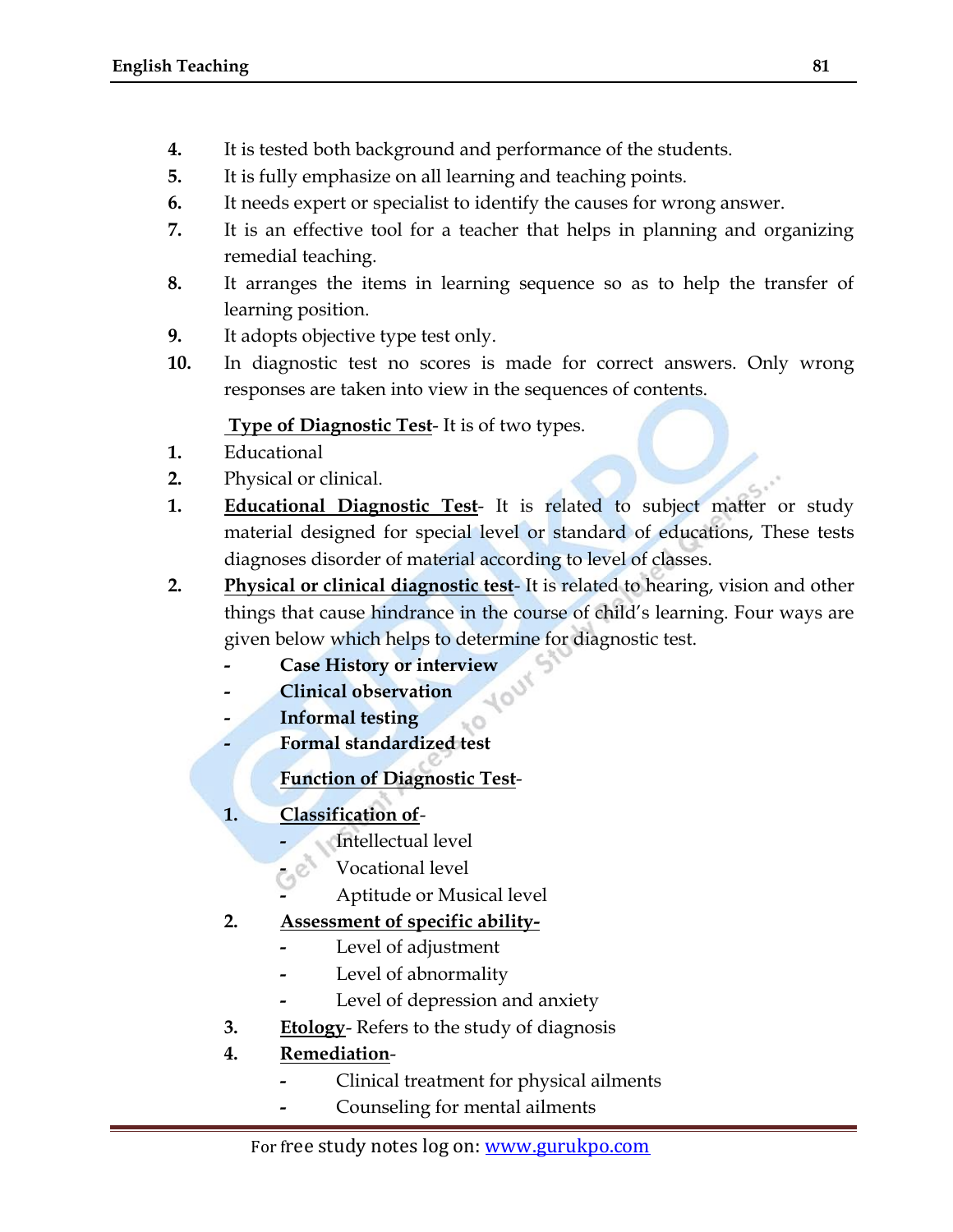- **-** Remedial teaching for learning weakness
- **-** Special education for handicapped

#### **Uses of Diagnostic Test**-

- **-** It helps to detect the following types of errors committed by the students during study.
- **-** It helps in all learning and teaching points.
- **-** These develop right attitude to work.
- **-** The achievement of one test can be compare with the achievement of other subject through these tests.
- **-** These serve as effective tools for the teacher and make all insight available for research.
- **-** These tests help to identify specific deficiency in a particular area in teaching and learning.
- **-** These are valid, reliable and objective i.e. having no subjectivity.
- **-** These test aim to measure memory for th4e facts application of formulae, ability to apply knowledge gained to practical problems.

#### **3. Describe the concept of formative test?**

- **Ans.** <u>Michael Seriven</u> while discussing the role of evaluation in 1967, he also classified evaluation in two categories.<br>
i.e. Formative Summative Summative Evaluation in 1967, he also classified evaluation in two catego evaluation in two categories.
	- i.e. Formative **Summative**

# **Formative Evaluation**-

It is the assessment made during the instructional phase to let the teacher know about learner"s progress in learning and what more is to be done. Therefore, the purpose of formative evaluation is to monitor the instructional process to know that learning process is taking place or not.

It is designed only to enhance the teaching learning process and not designed to make final judgment.

The process works upon in a long term.

It is called continuous evaluation in which unit test, class tests and assignments are essential components.

It provides the feedback to both the teacher and children also.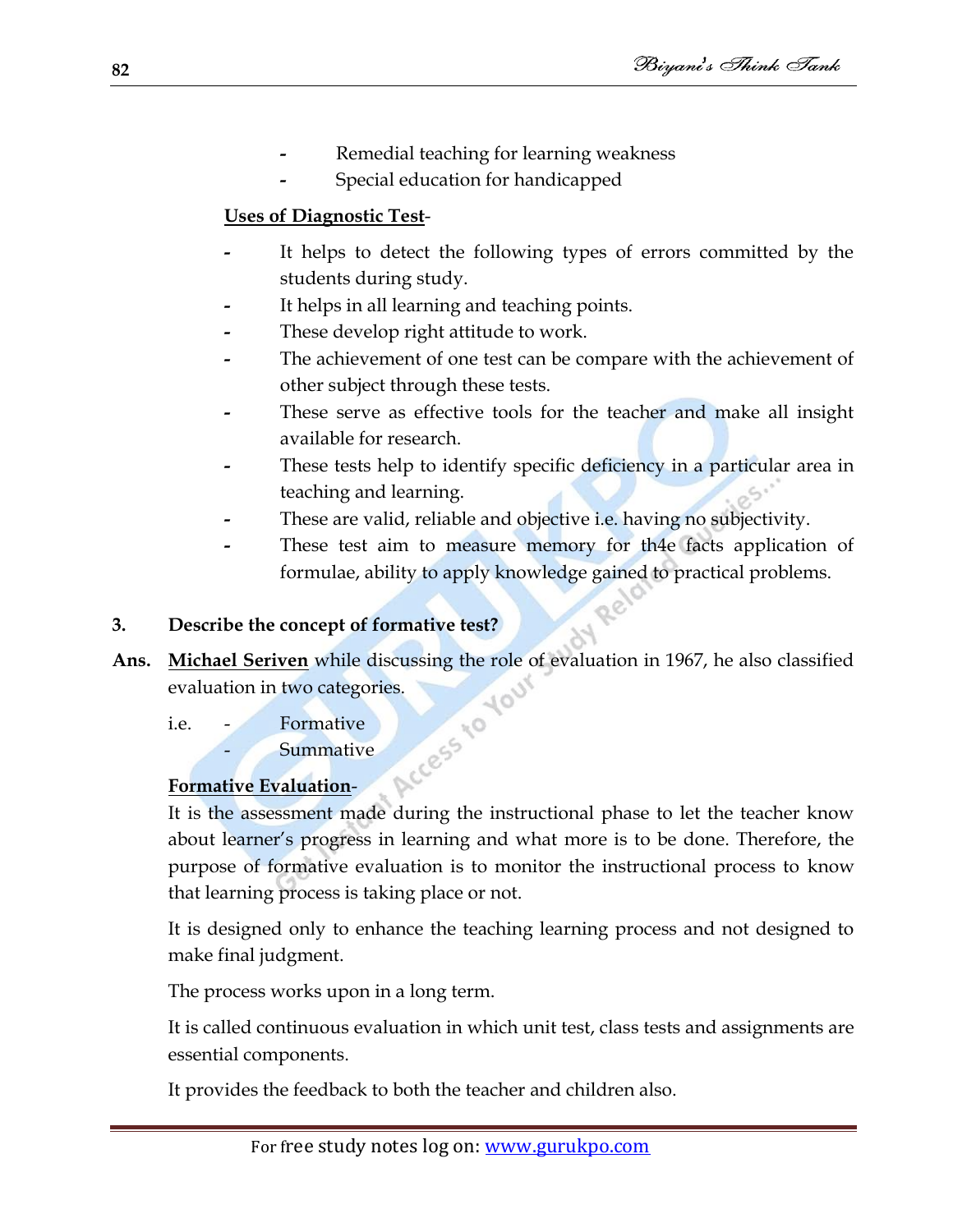**According to Tanner**- Formative Evaluation refers to other use of tests and other procedures while the course and instructional programmed is in progress.

Formative evaluation is primarily useful in identifying learning errors, planning correct action for overcoming learning deficiencies motivating learning process, providing practice, minimizing text anxiety and to enhance the academic achievement to children at the stages of evaluation.

#### **Purpose of Formative Evaluation**-

- **1.** Feedback to the students, not the assignment of a grade should be the purpose of making a formative test.
- **2.** The gathering of data related to curriculum, preparing unit plan, writing items, classroom testing etc is being developed for the purpose of guiding the developmental process in formative evaluation.
- **3.** It is designed to provide the feedback to both teacher and lecturers.
- **4.** To locate and identify the weakness in learning on the part of the learner.

#### **Characteristics of formative test**-

- **1.** It is administered during the lesson being taught.
- **2.** It helps in informing the students about their progress chiefly about the amount they have yet to learn before achieving a set objective.
- **3.** It is useful the extent it remains informative, closely related to the things being taught, timely and frequent.
- **4.** It provides very useful in guiding the students, planning remedial solutions and prompting them to ask for necessary help.
- **5.** It is carried out both in formal (check lists quizzes, question-answers, assignments and tests) as well informal (observation, listening to the students and their comments and conversation) way.
- **6.** Judging the effectiveness of curriculum, source of study or educational plan,

#### **Need and importance of formative test**-

- **1.** It helps to both group and individual remedial programme.
- **2.** It provides information to teachers for modifying instruction and teaching.
- **3.** It is helpful in monitoring pupil"s learning progress.
- **4.** It provides feedback to both the teacher and pupils.
- **5.** Its facilities retention and transfer of learning.
- **6.** It enables the teacher to adjust their instruction according to the need of the students.
- **7.** It helps the teacher for correcting learning deficiencies.
- **8.** It reinforces the learning of high achievers.
- **9.** It is also used for self-evaluation devices by the children.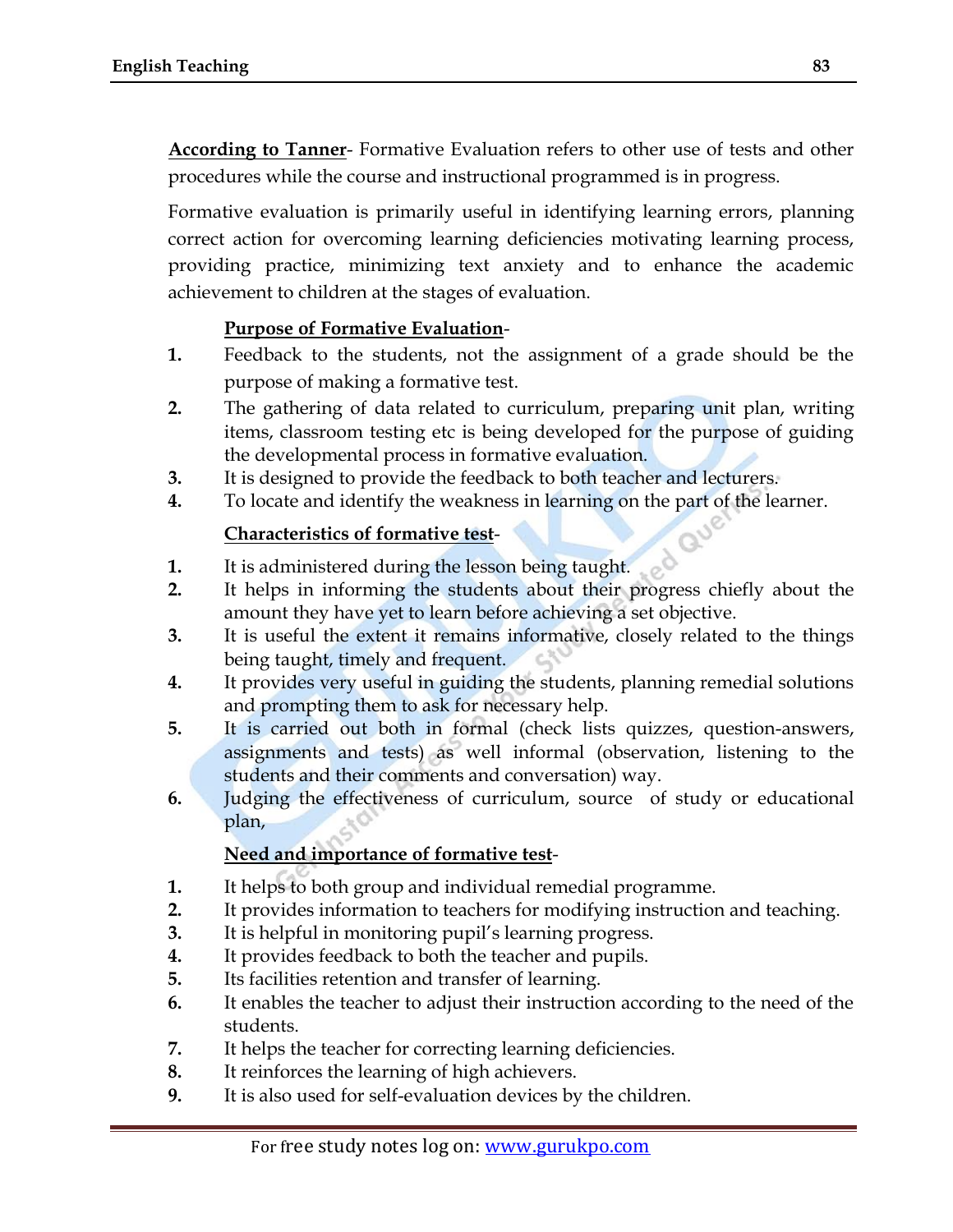- **10.** It provides immediate feedback to the children.
- **11.** It is also helpful in diagnosing child"s strength and weaknesses.

#### **4. Describe the concept of summative test.**

**Ans.** This test is given to the learner after they passed successfully all the formative tests. Annual tests and external examinations conducted by school or public agency are the essential parts of summative test.

It occurs in the end of academic year session to promote students to next class.

Summative test becomes part and parcel with future point of view.

It is identification document of failure and success of the class indicated.

It may be seen in three different ways.

**-** By assessing the progress of students with reference their own-selves

(Self-Referenced)

- By assessing the progress of student with reference criteria set by their teacher (Criterion reference)
- **-** By assessing the progress of student with reference the progress made by their peer group. (Non-Reference)

# **Purpose of Summative Evaluation**-

- **1.** Pupils cannot easily combine all the daily feedback provided and obtained on overall picture of how they are doing. This test can provide such overall picture.
- **2.** Through this test, the general level of the learner is judged. On the basis of learner"s performance, the effectiveness of teaching and instruction is evaluated.
- **3.** This test serves the purpose of assigning grades or certifying learner's mastering of the intended learning outcomes.

# **Characteristic of Summative Test**-

- **1.** It is concerned with broad range of issues judgments about the merits of an already completed programme, prose product.
- **2.** It comes at the end of a course or unit of instruction. Its duration may vary from a semester to whole year.
- **3.** It is terminal assessment of learner"s performance at the end of instruction.
- **4.** It determines the extent to which objectives have been achieved.
- **5.** It measures the extent to which the learner has attained the desired outcomes.
- **6.** It is a most unconstructive and non-reactive.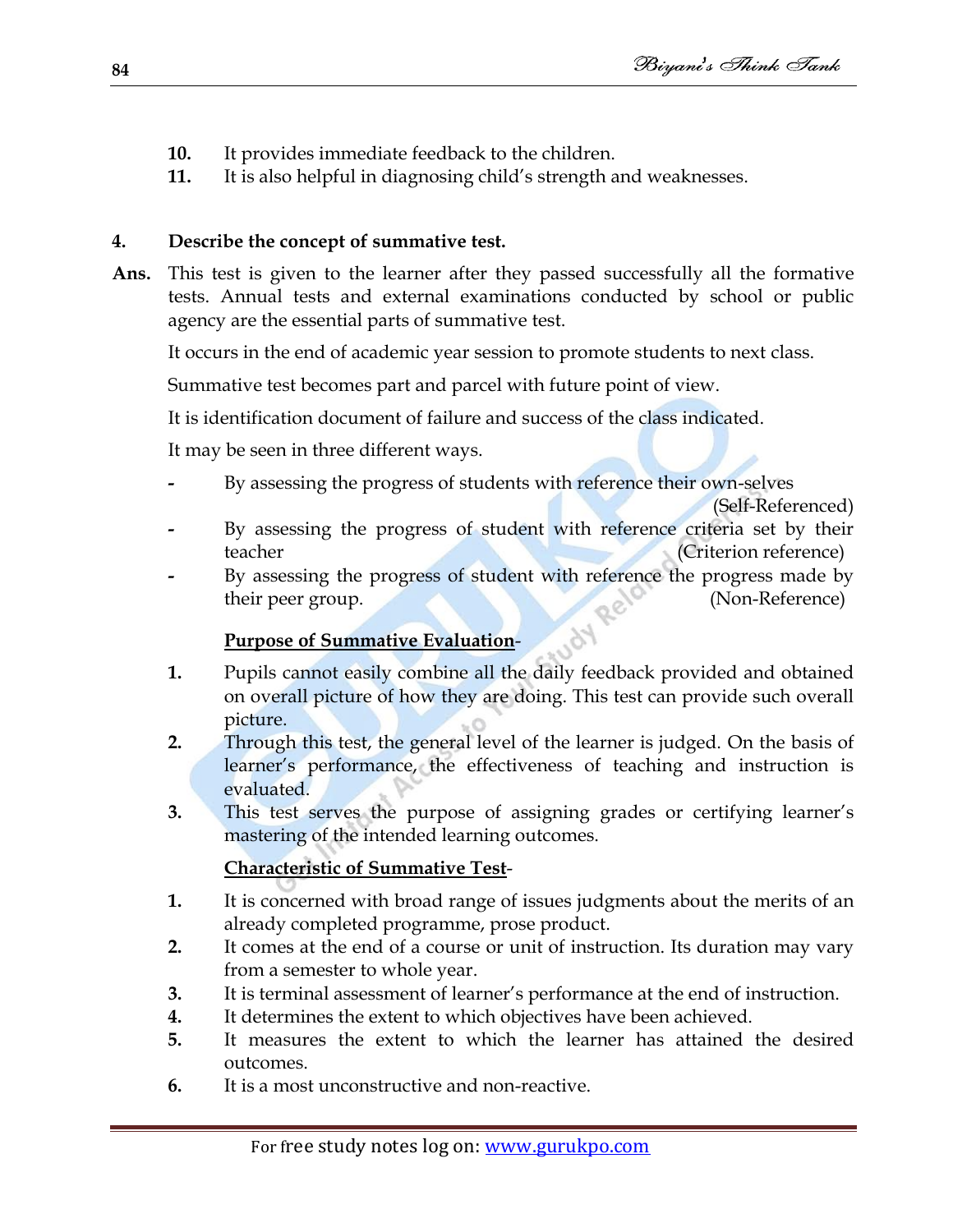- **7.** It provides feedback to the classroom teacher for the success or failure of the programme of instruction.
- **8.** Judging the effectiveness of curriculum of study or educational plan.

#### **Advantages of Summative Test**-

- **1.** It provides reinforcement to teacher and instruction to students.
- **2.** It helps in planning and organizing of further teaching.
- **3.** It judges to what extent objectives are realized on the basis of learner"s performance.
- **4.** Its results are used for classification placement and prediction for future success.
- **5.** Its gives the overall result of the teaching.

#### **5. Describe the difference between formative and summative test?**

**Ans.**

| Describe the difference between formative and summative test?<br>iles |                                                                                                             |                                                                          |  |  |
|-----------------------------------------------------------------------|-------------------------------------------------------------------------------------------------------------|--------------------------------------------------------------------------|--|--|
|                                                                       | Formative                                                                                                   | Summative                                                                |  |  |
| 1.                                                                    | It is to diagnose the strength<br>and weaknesses of the pupils.                                             | It is to classification and promotion of<br>students.                    |  |  |
| 2.                                                                    | It forces learning mastery by<br>providing data that can<br>direct remedial teaching.                       | It is the final test of learner's achievement<br>or a course of study.   |  |  |
| 3.                                                                    | It takes the forms of a<br>dialogue between the teacher<br>and a learner.                                   | It tests learning outcomes against a set of<br>objective criteria.       |  |  |
| 4.                                                                    | Its focus is an improvement<br>of pupil's achievement.                                                      | Its focus is on measurement of pupil's<br>achievement.                   |  |  |
| 5.                                                                    | continuous<br>refers to<br>It<br>evaluation by means of unit<br>tests & assignments.                        | refers to<br>external<br>It<br>test<br>and<br>terms<br>examinations.     |  |  |
| 6.                                                                    | It is conducted during the<br>development<br><b>or</b><br>improvement<br>of<br>a<br>programme or a product. | It is conducted after completion of a<br>programme or a course of study. |  |  |
| 7.                                                                    | It monitors learner's progress<br>by getting feedback.                                                      | It checks final status of learners.                                      |  |  |
| 8.                                                                    | It is done during the course                                                                                | It is done at the end of academic session.                               |  |  |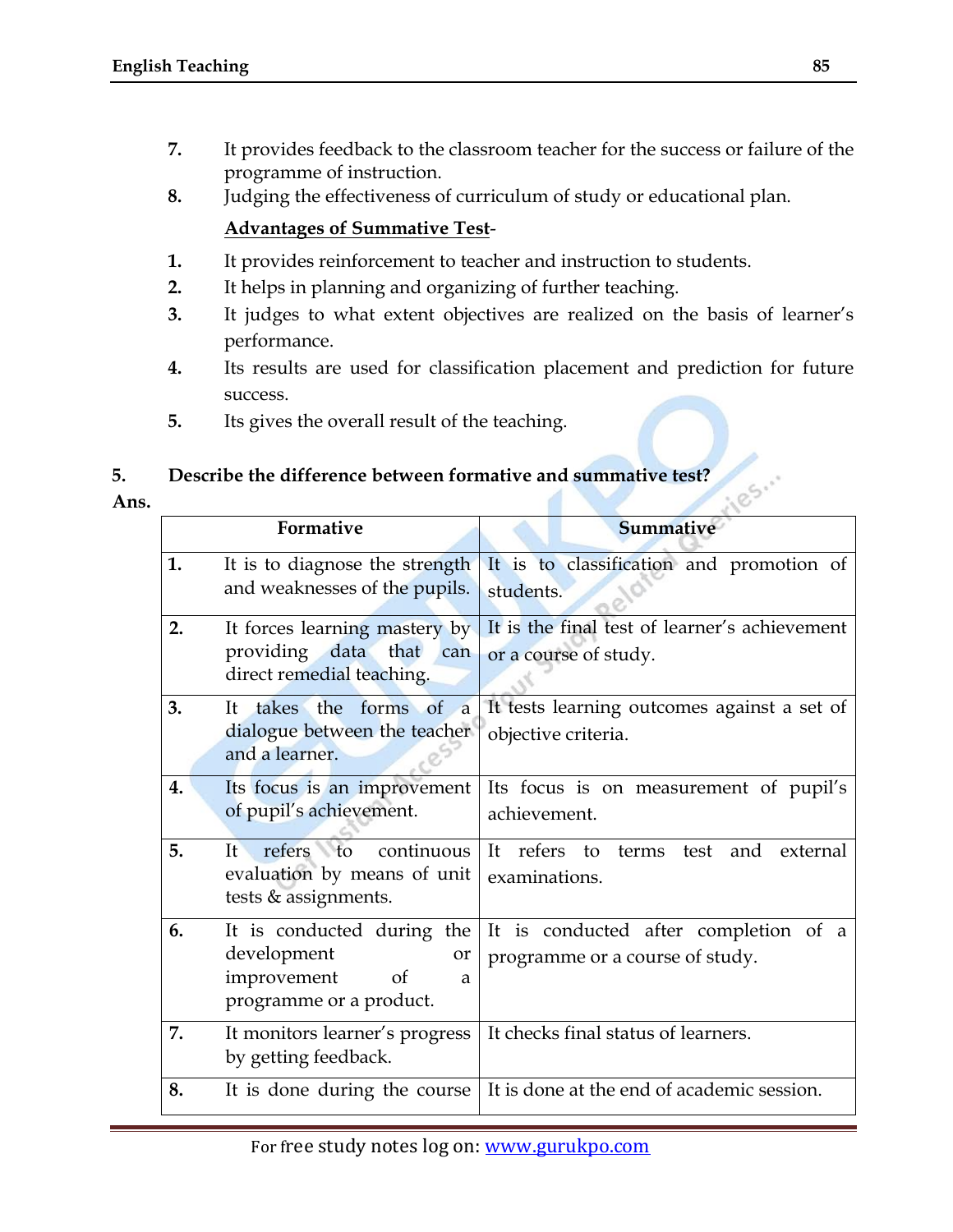riles."

|     | of instruction.                                                        |  |
|-----|------------------------------------------------------------------------|--|
| 9.  | It has more frequency of It has limit in use.<br>testing.              |  |
| 10. | It uses profiles and records of   It is less frequent.<br>achievement. |  |

#### **6. Evaluation in listening skill, define it?**

**Ans. Picture Comprehension**- The teacher shows the class a large picture depicting some scenes of which are statements about it. Some of which are correct and some are incorrect. They give answer according to the subject-matter what they listen before.

#### **7. What can be the form of evaluation of spoken English?**

**Ans.** Oral tests must form an essential part of evaluation of spoken English skill of the students. In the beginning, tests should be mostly oral, written tests can be introduced only at a stage. Oral test must not be ignored at least in the measurement and evaluation of spoken English skill.

Oral tests are the best means of improving the pronunciation of the students and measuring their oral expression. They not only keep the students alert and attentive but also stimulate their mental activity.

Short questions should be put on familiar objects and topics taught in the class during the session and the students should be asked to give their answer orally.

#### **Oral test should test the following objectives of the students**-

- **1.** Listening Comprehension
- **2.** Expression skill

Listen comprehension- Should be tested with the help of picture comprehension.

Expression Skill- should be tested by answering questions on the basis of picture theme.

#### **8. What can be the form of evaluation of Reading and writing skills of second language?**

**Ans**. **Evaluation of Reading Skill**-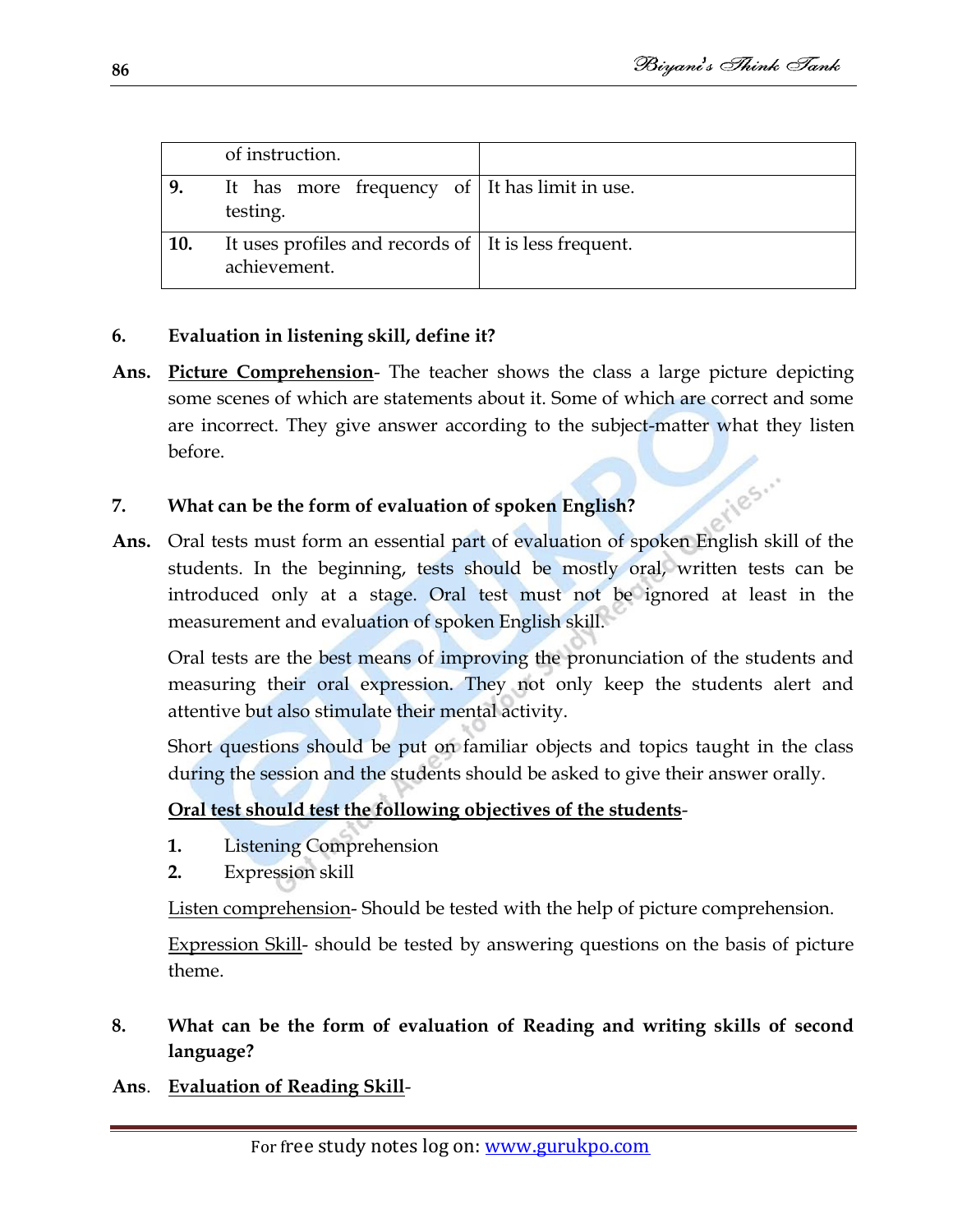A student"s achievement in reading can be evaluated from his responses to new material. Familiar material may elicit only memorized Reponses.

So, tests of reading should have three unseen passages, each of a different kind of writing i.e. **dialogue, conversation, narration and description.**

This is to ensure that the student has developed the ability to read and comprehend different kind of prose.

Reading comprehension should be separated from expression. Many students are unable to express themselves, though they comprehend.

**e.g.-** 

#### **1. Supply the right form of the tense**

Gita ------------------- to Delhi yesterday (went, had gone has gone).

**TOUT** 

 $E<sub>o</sub>$ 

- **2. Complete the following sentences**
	- All that glitters \_
	- Walk quickly \_\_\_\_\_\_\_\_\_\_\_\_\_\_

#### **3. Fill in the blanks with the words given below**-

by, to, against, hence, playing, on, in

We are \_\_\_\_\_\_\_\_\_\_\_\_\_\_ football.

He is going <u>College</u>.

The fan is --------------- my hand.

- **4. Change the following sentences into the negative**
	- The bus has left the stand.
	- The girl are dancing.

#### **5. Make tag questions**-

- She will dance to night, \_\_\_\_\_\_\_\_\_
- We are near a village, **willer**

#### **Word building-**

**-** Make at least three new words from each of the following-

#### **agree, employ, India, taste**

**-** Give two adjectives which end in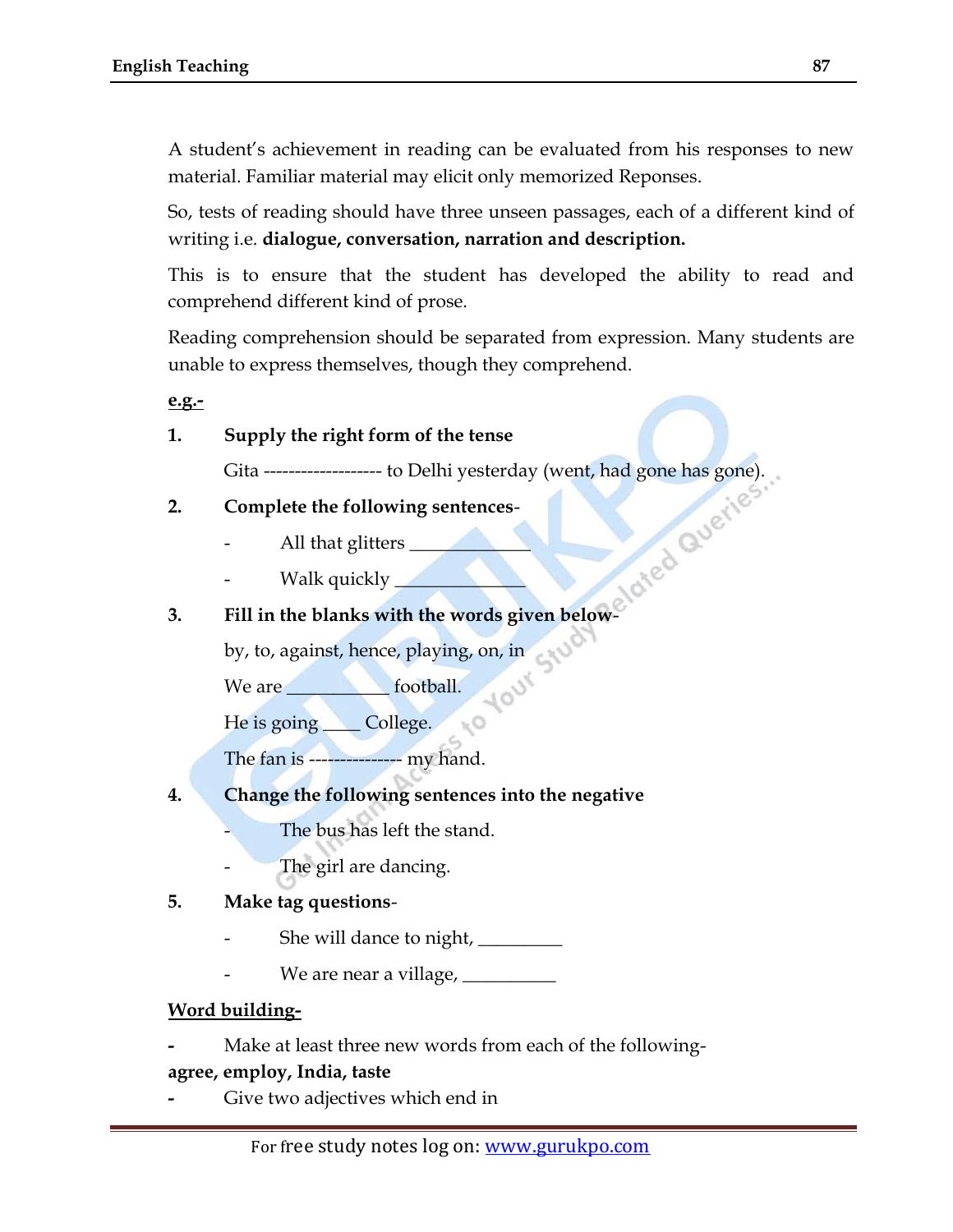\_\_\_\_\_\_\_\_\_I/, \_\_\_\_\_\_\_\_\_\_ive, \_\_\_\_\_\_\_\_al, \_\_\_\_\_\_\_\_\_\_ful

# **Spellings and punctuation**

- **-** Give the past tense ofbeg, sin, aim, gain
- **-** Make a word for each of the following.

# **Land surrounded by water-**

# **The sister of son-**

**-** Make a word for each of the following.

Punctuate the following-

**- If you go to delhi please see mohan.**

# **Evaluation of structures**

185. Structure Test are meant for testing student's knowledge of structures, sentence patterns, word-order etc. ò

| We  | A pen        |
|-----|--------------|
| You | A pencil     |
| She | <b>Bread</b> |
|     |              |

# **Evaluation of Vocabulary**-

- **1. Meaning of words and phrases**
- **2. Use of words and phrases in sentences**
- **3. Word-building**
- **4. Spelling and punctuation**

# **Evaluation of Description**

- **1. Story comprehension**
- **2. Body Motion Test** The teacher asks a student to perform certain physical action.
- **3. Writing answers to a story.**

**Testing Expression Ability-**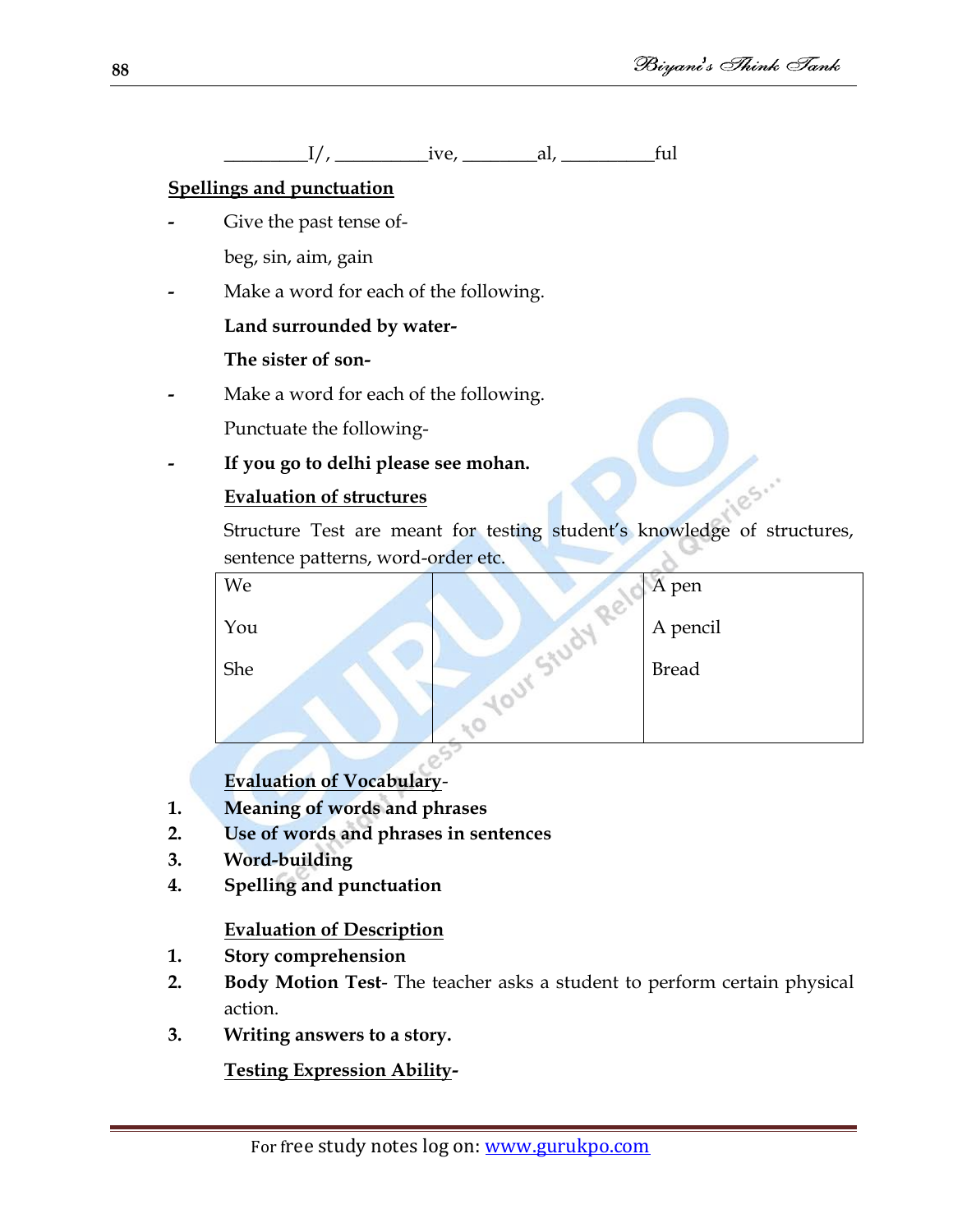- **1. Producing Different Sounds-** The teacher writes down pairs of words similar in sound such as-
- **2. Describing a picture** The teacher shows a picture and asks the students to say two or three lines about it.
- **3. Conversation** Group discussion should be performed in class under the direction of teacher.
- **4. Reading aloud** Through reading, stress and intention should be checked by teacher.

**Describing Actions**- is also a way of testing expression ability.

#### **Evaluation of writing skill**-

Free composition is not a satisfactory device to test pupil"s a satisfactory device to test pupil"s achievement in writing in English. So, questions may be set on same functional topics.

The questions for testing the pupil's achievement in writing should be definite, real and purposeful.

- **- Write an essay in about 150 words, clearing with the following point.**
	- **-** Why did you go the railway station?
	- **-** How did you go to bus stand?
- **- Change the form of narration**-She said, "I shall go to Delhi tomorrow?"
- **- Join these into one sentence** The actress sings a sweet song. I listener to it
- Put the following group of words in the right order to make correct **sentences.**

are drawing water/from the well/the women.

- **- Combine the following sentence using the link word**.
- **-** I like the picture. You showed it to me (which)
- **- Write the following sentences in the plural** There is a cup of tea and a bottle of milk on the table.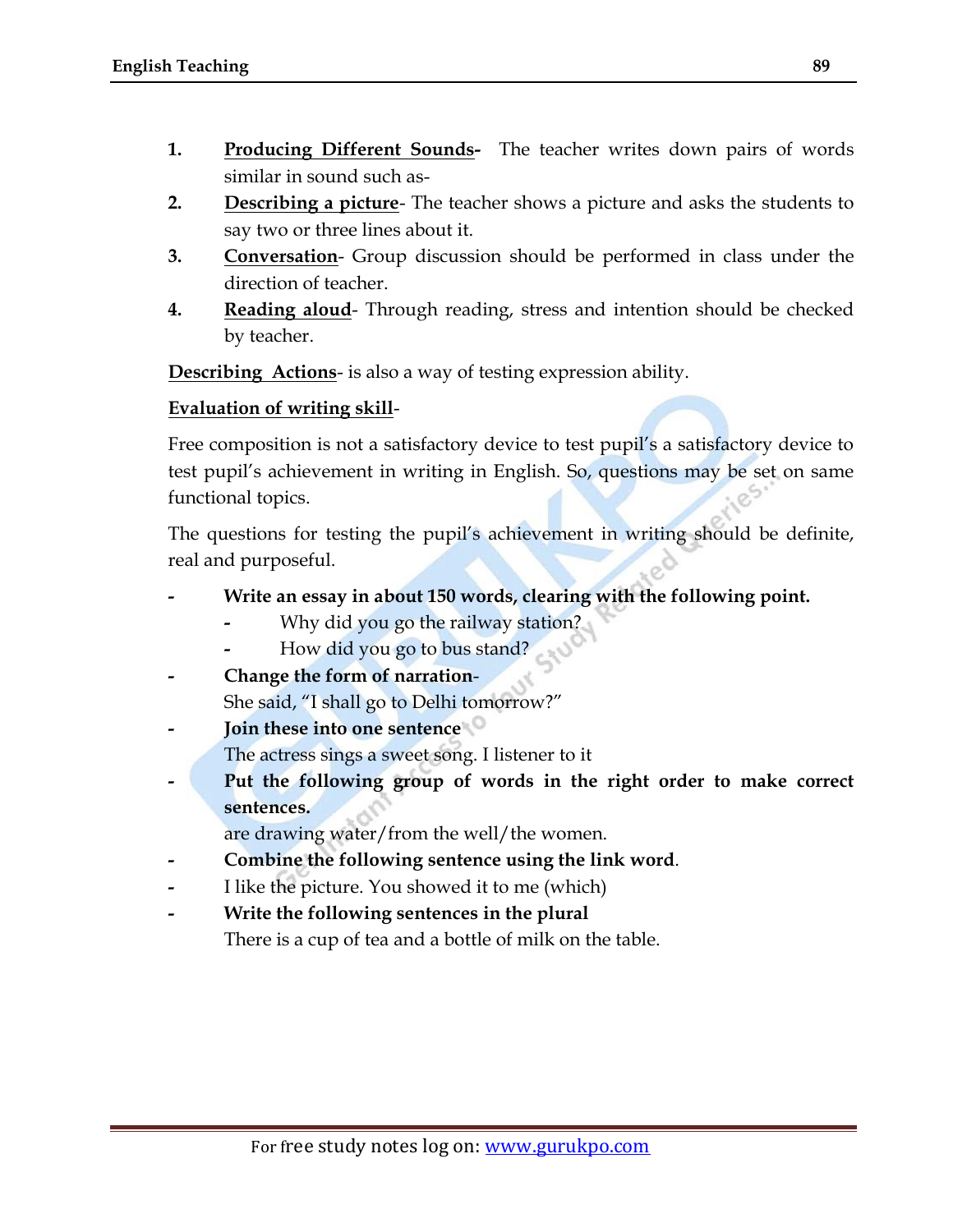# **Multiple Choice Questions**

| 1. | The method to teach a lesson using child centered approach is-  |                                                                            |     |                                 |     |  |
|----|-----------------------------------------------------------------|----------------------------------------------------------------------------|-----|---------------------------------|-----|--|
|    | (a)                                                             | Demonstration Method                                                       | (b) | Problem Solving Method          |     |  |
|    | (c)                                                             | Team teaching method                                                       | (d) | Lecture method                  | (b) |  |
| 2. | To prepare a balanced question paper of a subject, we can use - |                                                                            |     |                                 |     |  |
|    | (a)                                                             | Question Bank                                                              | (b) | Text book questions             |     |  |
|    | (c)                                                             | Reference Book Questions                                                   | (d) | Blue print                      | (d) |  |
| 3. |                                                                 | The pioneer of objective type examination system is -                      |     |                                 |     |  |
|    | (a)                                                             | C.B. Good                                                                  | (b) | Garne                           |     |  |
|    | (c)                                                             | J.S. Rice                                                                  | (d) | d Queries<br>Duglesh            | (c) |  |
|    |                                                                 |                                                                            |     |                                 |     |  |
| 4. |                                                                 | Child- centred education was advocated by which of the following thinkers? |     |                                 |     |  |
|    | (a)                                                             | <b>B.P.</b> Skinner                                                        | (b) | <b>John Dewey</b>               |     |  |
|    | (c)                                                             | Eric Erikson                                                               | (d) | Charles Darwin                  | (b) |  |
|    |                                                                 | nt Access to Your S'                                                       |     |                                 |     |  |
| 5. |                                                                 | Which is a lexical Word?                                                   |     |                                 |     |  |
|    | (a)                                                             | some                                                                       |     | whether                         |     |  |
|    | (c)                                                             | principal                                                                  |     | if                              | (a) |  |
| 6. |                                                                 | The purpose of 'rapid reading is -                                         |     |                                 |     |  |
|    | (a)                                                             | <b>Extended reading</b>                                                    | (b) | seeking information             |     |  |
|    | (c)                                                             | for interest                                                               | (d) | for specific detail             | ( ) |  |
|    |                                                                 |                                                                            |     |                                 |     |  |
| 7. | The process of word -formation consists of -                    |                                                                            |     |                                 |     |  |
|    | (a)                                                             | compounding & conversion                                                   | (b) | conversion & meaning            |     |  |
|    | (c)                                                             | spelling & compounding                                                     | (d) | using synonyms or exphemisms () |     |  |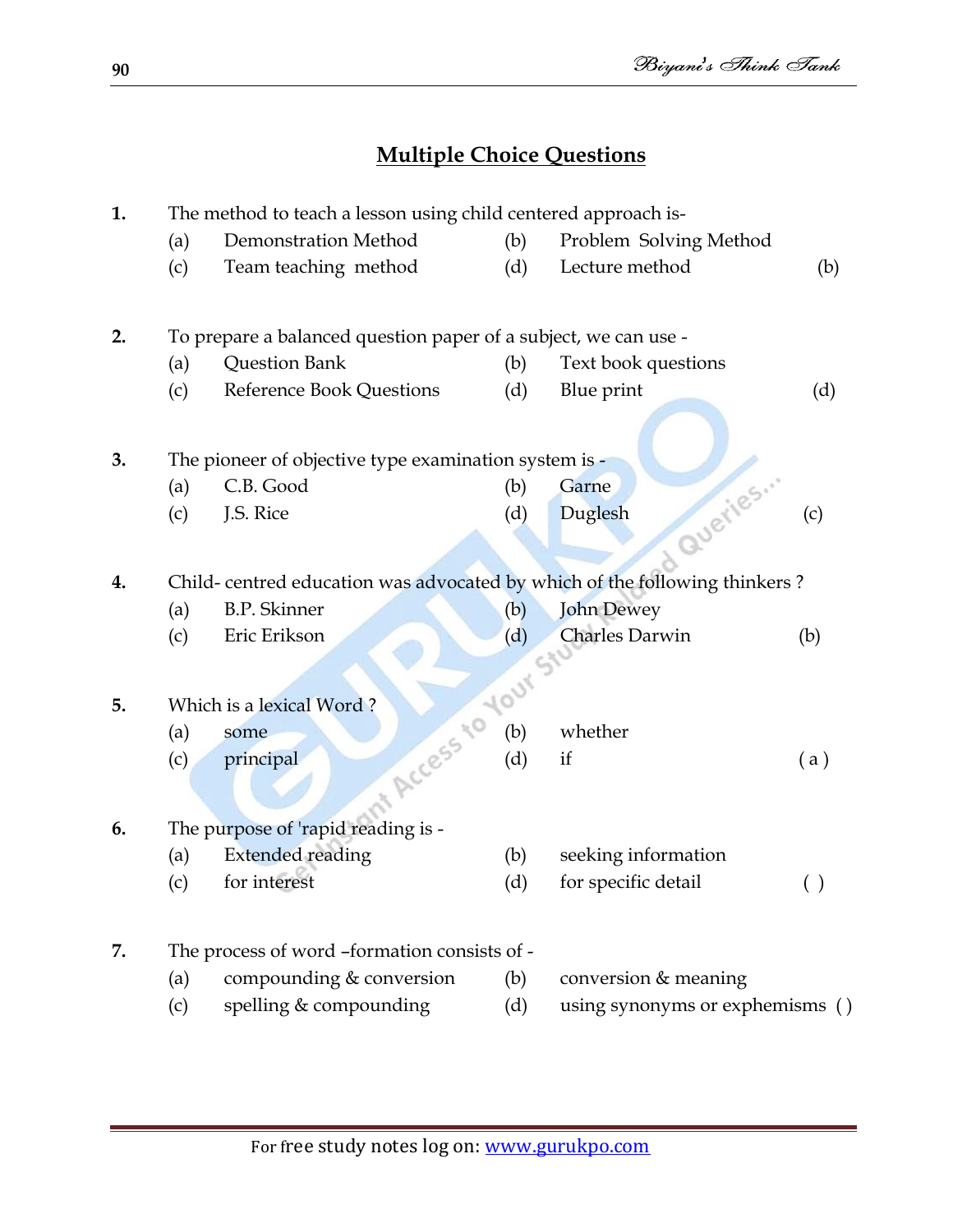| 8.  |                                                                                                                      | While writing, one of the cohesive devices used is                                                                |     |         |                                    |     |  |  |
|-----|----------------------------------------------------------------------------------------------------------------------|-------------------------------------------------------------------------------------------------------------------|-----|---------|------------------------------------|-----|--|--|
|     | (a)                                                                                                                  | imagery                                                                                                           |     | (b)     | ellipsio                           |     |  |  |
|     | (c)                                                                                                                  | content words                                                                                                     |     | (d)     | preporition                        | ( ) |  |  |
| 9.  |                                                                                                                      | Which of the following is not an appropriate tool for formative Assessments ?                                     |     |         |                                    |     |  |  |
|     | (a)                                                                                                                  | Oral Question                                                                                                     |     | (b)     | <b>Term Test</b>                   |     |  |  |
|     | (c)                                                                                                                  | Quiz & games                                                                                                      |     | (d)     | Assignment                         | (b) |  |  |
| 10. |                                                                                                                      | The main purpose of assessment should be -                                                                        |     |         |                                    |     |  |  |
|     | (a)                                                                                                                  | To measure the achievement of learners.                                                                           |     |         |                                    |     |  |  |
|     | (b)                                                                                                                  | To decide if a student should be promoted to the next class                                                       |     |         |                                    |     |  |  |
|     | (c)                                                                                                                  | To diagnose and remedy gaps in learning.                                                                          |     |         |                                    |     |  |  |
|     | (d)                                                                                                                  | To point out the errors of the learners.                                                                          |     |         |                                    | (a) |  |  |
| 11. |                                                                                                                      | Aed Queries<br>Which type of questions will not develop critical thinking among students                          |     |         |                                    |     |  |  |
|     | (a)                                                                                                                  | open-ended questions                                                                                              |     | (b)     | probing questions                  |     |  |  |
|     | (c)                                                                                                                  | divergent questions                                                                                               |     | (d)     | closed ended questions             | (d) |  |  |
|     |                                                                                                                      |                                                                                                                   |     |         |                                    |     |  |  |
| 12. |                                                                                                                      |                                                                                                                   |     |         |                                    |     |  |  |
|     |                                                                                                                      | A teacher designs a test to find out the cause of the poor grades of her learners<br>through a/an -<br>Int Access |     |         |                                    |     |  |  |
|     |                                                                                                                      | <b>Proficiency Test</b>                                                                                           |     | (b)     | Achievement test                   |     |  |  |
|     | (a)                                                                                                                  | <b>Aptitude Test</b>                                                                                              |     |         |                                    |     |  |  |
|     | $\mathbf{c})$                                                                                                        |                                                                                                                   |     | (d)     | Diagnostic test                    | (d) |  |  |
| 13. |                                                                                                                      |                                                                                                                   |     |         |                                    |     |  |  |
|     | When learners are engaged in a pair activity, taking on roles of a doctor and a<br>patient, the activity is called - |                                                                                                                   |     |         |                                    |     |  |  |
|     | (a)                                                                                                                  | Declamation                                                                                                       |     | (b)     | Simuletion                         |     |  |  |
|     | (c)                                                                                                                  | exchanging notes                                                                                                  |     | (d)     | real activity                      | (b) |  |  |
| 14. |                                                                                                                      | Formative Assessment is assessment                                                                                |     |         |                                    |     |  |  |
|     |                                                                                                                      | at learning<br>(a)<br>(b)<br>in learning                                                                          |     |         |                                    |     |  |  |
|     | (c)                                                                                                                  | for learning                                                                                                      | (d) |         | of learning                        | (d) |  |  |
|     |                                                                                                                      |                                                                                                                   |     |         |                                    |     |  |  |
| 15. | Effective learning takes place when students are-                                                                    |                                                                                                                   |     |         |                                    |     |  |  |
|     | (a)                                                                                                                  | Interactive                                                                                                       | (b) |         | Good at preparing for examinations |     |  |  |
|     | (c)                                                                                                                  | Quiet                                                                                                             | (d) | Passive |                                    | (a) |  |  |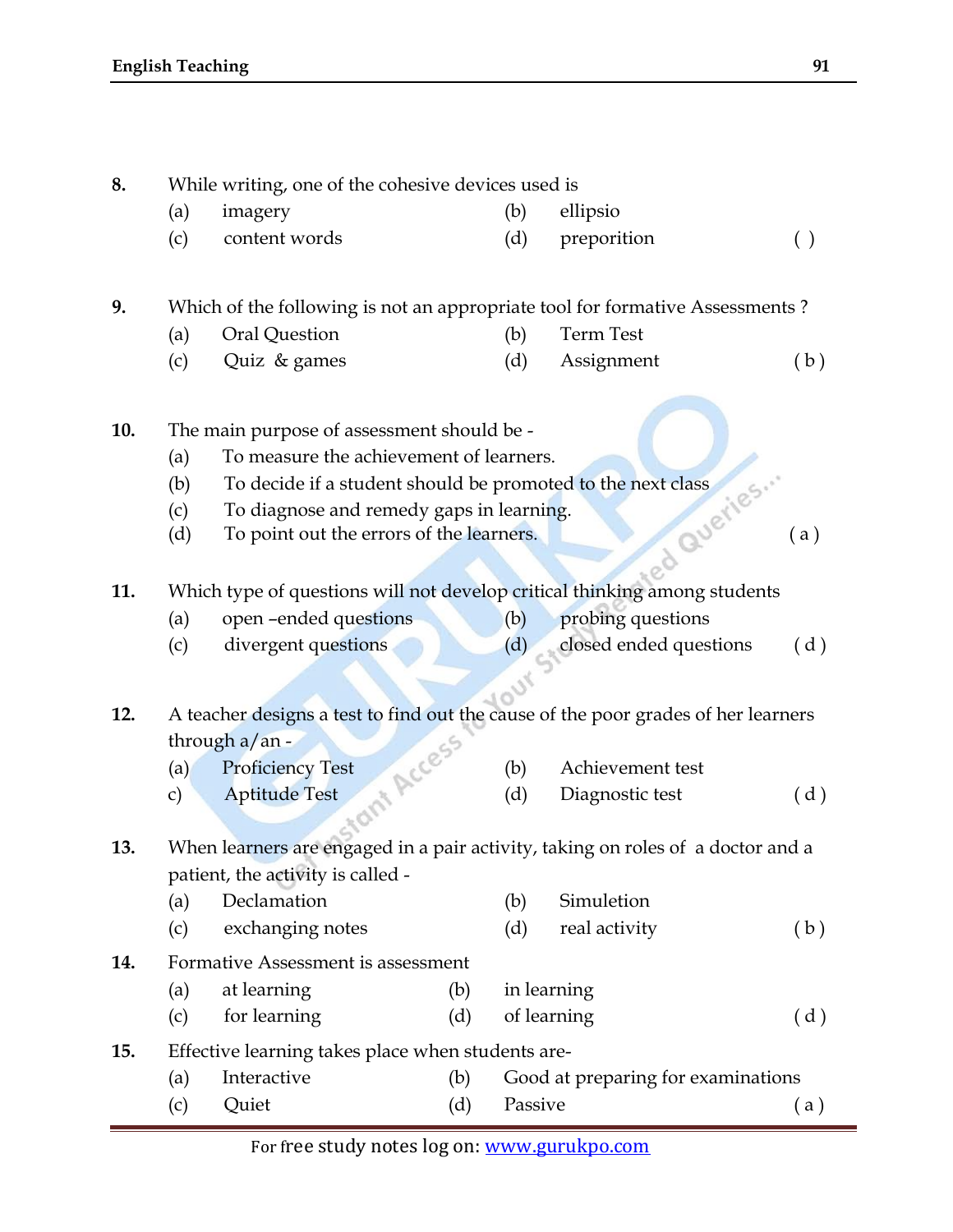- **16.** A test to assess the potential of students for specific abilities and skills such as music spatial ability or logical ability is called a/an -
	- (a) Aptitude Test (b) Attitude Test
	- (c) Achievement test (d) Proficiency Test ( a )
- **17.** Fluency in English can be developed through
	- (a) The teacher talking for most of the time
	- (b) The teacher being alert to spot the errors and correct.
	- (c) Allowing students who are not confident to have the freedom to be quiet.
	- (d) Creating opportunities to use the target language for communication  $(d)$
- **18.** A teacher can develop listening skill in English by
	- (a) Focusing only on listening skills with associating it with other language skill
	- (b) Making the learners listen to everything they here passively.
	- (c) Creating opportunities for them to listen to a variety of sources and people and engage in listening activities
	- (d) Speaking to them continuously both within the classroom and outside.
- **19.** Which among the following is a feature of a child centered language classroom ?
	- (a) Children interact in the target language through tasks that require multiple intelligences
	- (b) Children work individually to prepare projects
	- (c) Teacher plans assessment everyday.
	- (d) Teacher gives instructions and expects children to obey and be disciplined.
- **20.** A complex sentence has
	- (a) the subordinate clause  $&$  two main clauses
	- (b) the main clause and one or more dependent clauses
	- (c) the main clause and only one subordinate clause.
	- (d) the main clause only ( b)
- **21.** A finite verb is a ;
	- (a) Verb showing tense
	- (b) Verb showing tense and concord
	- (c) Verb showing tense & concord, and is either the operator
	- (d) Verb showing action

( a)

 $(c)$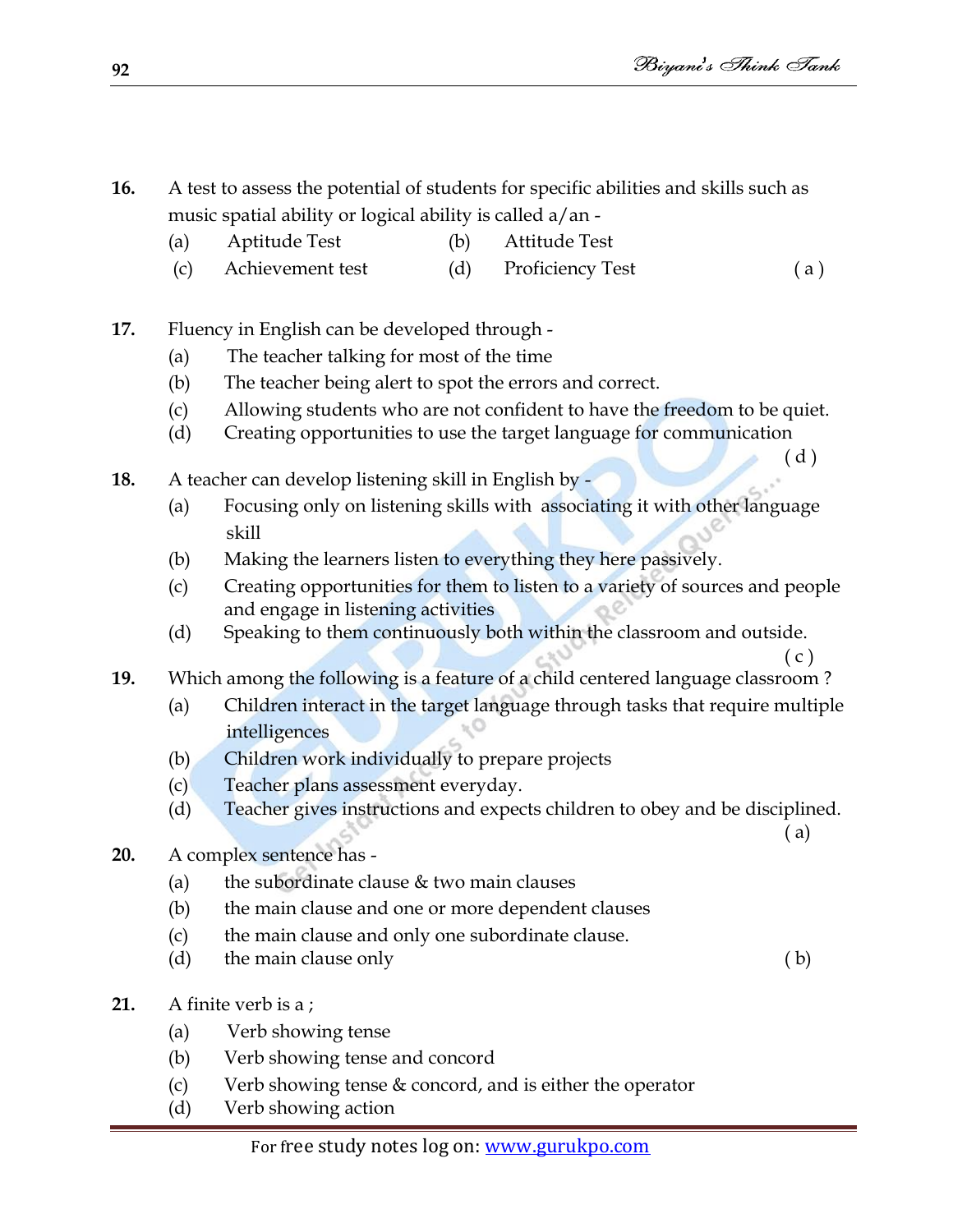- **22.** In Grammar –Translation method the basic unit of teaching and language practice is -
	- (a) A sentence (b) A clause
	- (c) A phrase  $(d)$  A word  $(d)$  (d)
- **23.** In Grammar –Translation method
	- (a) Grammar is taught deductively
	- (b) Grammar is taught inductively.
	- (c) There is no fixed way of teaching grammar
	- (d) The ways to teach grammar are borrowed froms the target language.
- **24.** One of the major weaknesses of Grammar- Translation method is that
	- (a) It provides practically no chance for drill in the reading and writing skills.
	- (b) It provides practically no chance for drill in the aural-oral skills.

 $_{50}$ 

- (c) It provides practically no chance for drill in the graphic skills.
- (d) It provides no chance to learn grammar.
- **25.** Which of the following is not true about the direct method ?
	- (a) Emphasis on the oral language.
	- (b) Intensive speech practice.
	- (c) Extensive use of the new language.
	- (d) Grammar recitation
- **26.** The principal feature of direct method is the
	- (a) Use of the native language as a means of instruction
	- (b) use of the target language as a means of Instruction
	- (c) use of the foreign language as a means of instruction.
	- (d) maximum use of the target language

( b )

- **27.** The main short coming of the direct method is that
	- (a) It lays emphasis on fluency.
	- (b) The learners is over-exposes to the complexities of the target language
	- (c) It provides ample opportunities to the learner to listen to spoken language.
	- (d) It does not provide ample opportunities to the student to listen to spoken language

( b )

( c)

( )

( b )

( d )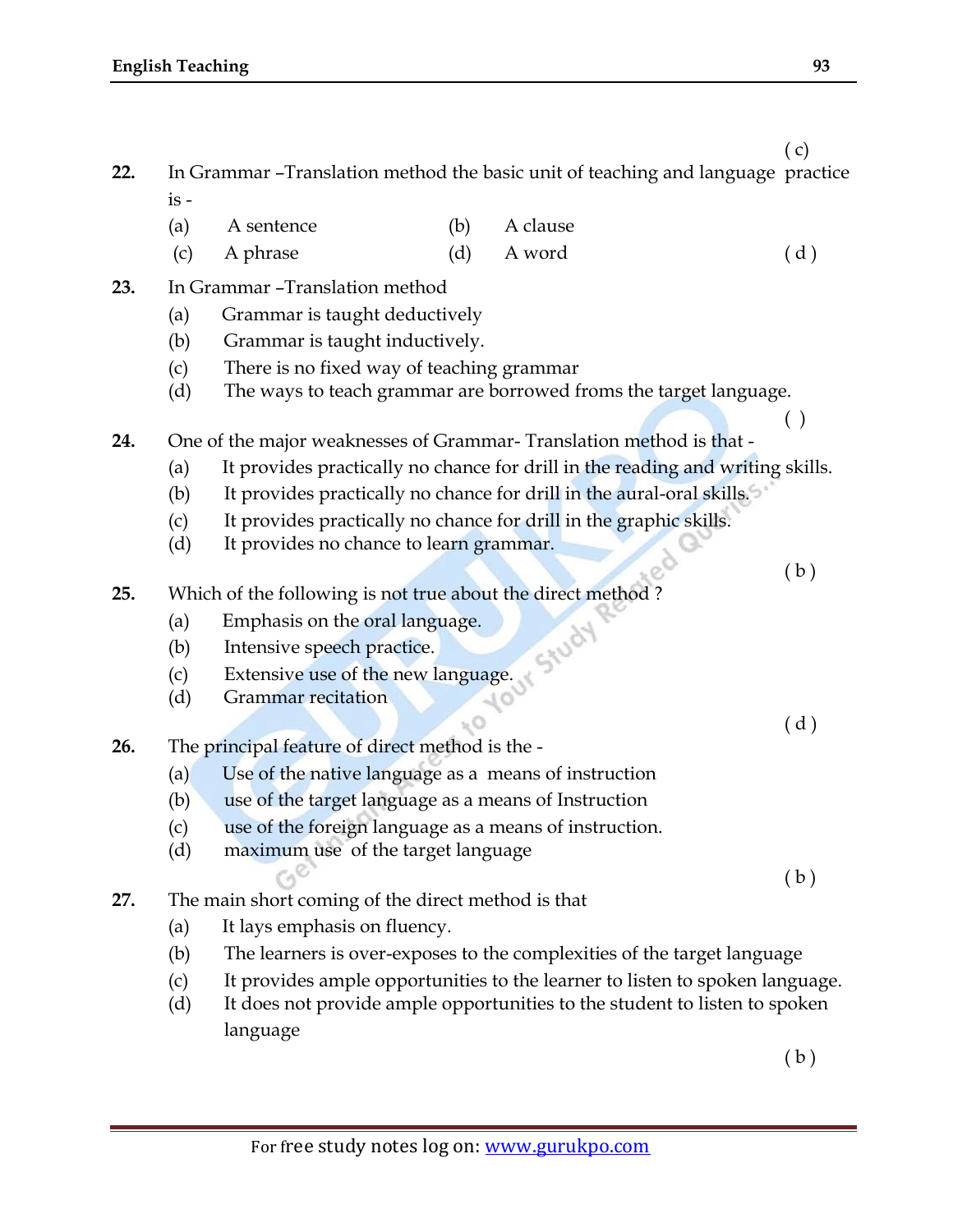- **28.** The structural approach emphasizes that :-
	- (a) The essential structures and vocabulary be selected for teaching practices
	- (b) Only vocabulary items be sequenced.
	- (c) Only the phonemic items be sequenced.
	- (d) only the difficult items be sequenced.
- **29.** Which of the following is not true about the audio lingure method ?
	- (a) Attends to structure and form more than grammar.
	- (b) Demands memorization of structure-based dialogues.
	- (c) Language items are contextualized
	- (d) Language learning is learning structures, sounds or words.
- **30.** The desired goal in Audio-lingurl method is
	- (a) Communicative competence
- hod is -<br>
e competence. (b) Both linguistic  $&\infty$  communicative competence.
	- (c) Linguistic competence
	- (d) Paralinguistic competence.
- **31.** The Audio-lingual method forbids the use of
	- (a) The student's native language
	- (b) The target language
	- (c) Drilling
	- (d) Native speaker like pronunciation

( d )

( b )

( a )

- **32.** What is not true about communicative language teaching ?
	- (a) There is no authoritative universally accepted model of communicative language teaching.
	- (b) It is an integration of grammatical & functional teaching.
	- (c) The goal of communicative language teaching is to develop linguistic competence.
	- (d) Communicative competence includes both grammatical and socio-linguistic competence.

( a)

- **33.** The term 'Communicative Competence' was coined by
	- (a) Widdow Son (b) Dell Hymes
	- (c) Wilkins (d) M.A.K. Halliday (b)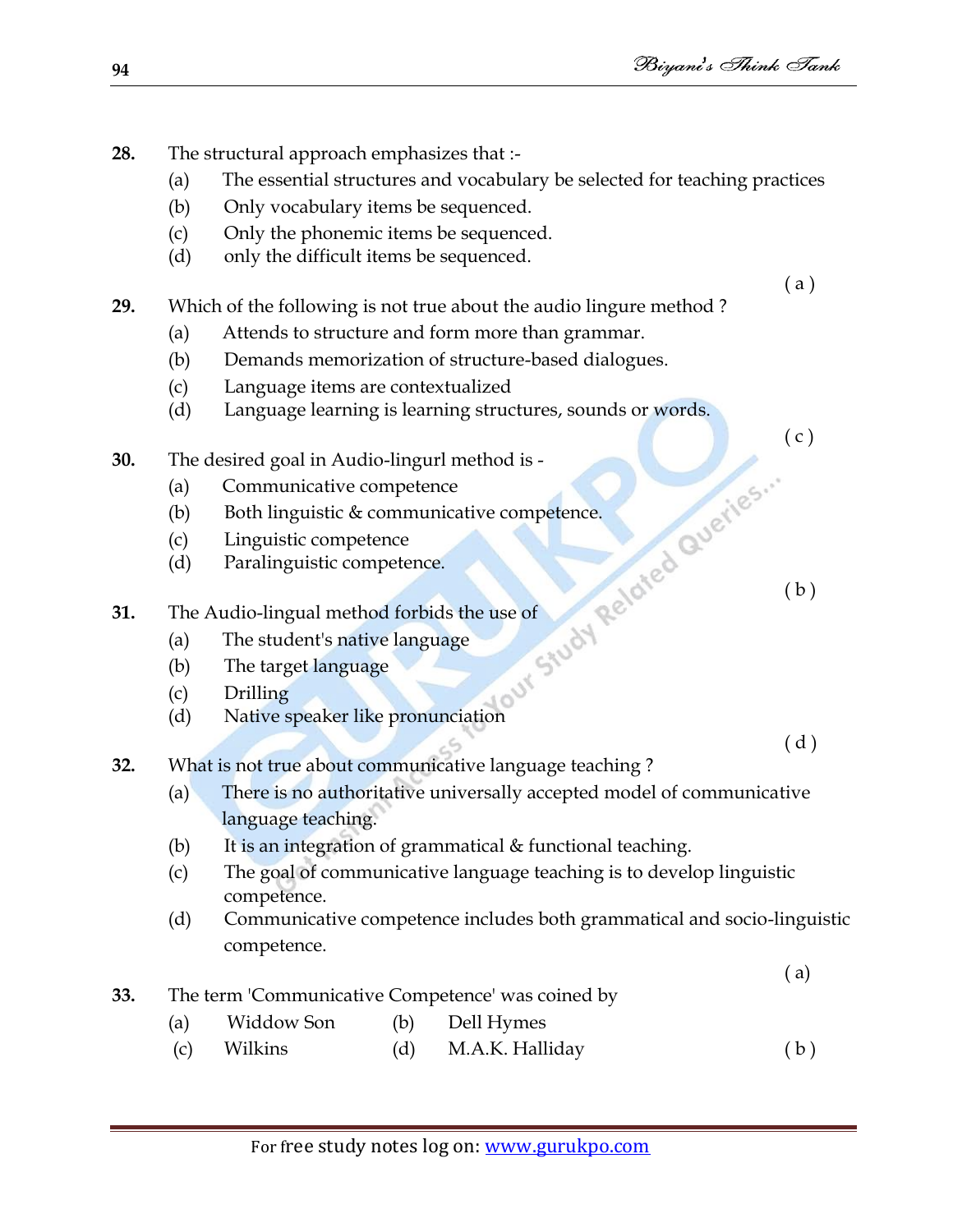**34.** In communicative language Teaching?

|     | (a)                                                                                                                                                                                                                                                                                                                                                                                                                                                                                                                                         | Meaning is Insignificant.                                            |     |                                                                        |     |  |
|-----|---------------------------------------------------------------------------------------------------------------------------------------------------------------------------------------------------------------------------------------------------------------------------------------------------------------------------------------------------------------------------------------------------------------------------------------------------------------------------------------------------------------------------------------------|----------------------------------------------------------------------|-----|------------------------------------------------------------------------|-----|--|
|     | (b)                                                                                                                                                                                                                                                                                                                                                                                                                                                                                                                                         | Meaning is paramount                                                 |     |                                                                        |     |  |
|     | (c)                                                                                                                                                                                                                                                                                                                                                                                                                                                                                                                                         | Function & form are paramount.                                       |     |                                                                        |     |  |
|     | (d)                                                                                                                                                                                                                                                                                                                                                                                                                                                                                                                                         | Form is paramount.                                                   |     |                                                                        |     |  |
|     |                                                                                                                                                                                                                                                                                                                                                                                                                                                                                                                                             |                                                                      |     |                                                                        | (b) |  |
| 35. |                                                                                                                                                                                                                                                                                                                                                                                                                                                                                                                                             | The teaching of competition is related to:                           |     |                                                                        |     |  |
|     | (a)                                                                                                                                                                                                                                                                                                                                                                                                                                                                                                                                         | Listening skills                                                     | (b) | Speaking skill                                                         |     |  |
|     | (c)                                                                                                                                                                                                                                                                                                                                                                                                                                                                                                                                         | Reading skills                                                       | (d) | Writing skill                                                          | (d) |  |
| 36. |                                                                                                                                                                                                                                                                                                                                                                                                                                                                                                                                             | Grammar should be taught -                                           |     |                                                                        |     |  |
|     | (a)                                                                                                                                                                                                                                                                                                                                                                                                                                                                                                                                         | As a means to achieve good command of listening, speaking, reading & |     |                                                                        |     |  |
|     |                                                                                                                                                                                                                                                                                                                                                                                                                                                                                                                                             | writing skill.                                                       |     |                                                                        |     |  |
|     | (b)                                                                                                                                                                                                                                                                                                                                                                                                                                                                                                                                         | As an end in itself.                                                 |     |                                                                        |     |  |
|     | (c)                                                                                                                                                                                                                                                                                                                                                                                                                                                                                                                                         |                                                                      |     | As a means to achieve good command of only speaking and reading skills |     |  |
|     | (d)                                                                                                                                                                                                                                                                                                                                                                                                                                                                                                                                         |                                                                      |     | As a means to achieve good command of writing skill only.              |     |  |
|     |                                                                                                                                                                                                                                                                                                                                                                                                                                                                                                                                             |                                                                      |     |                                                                        | (a) |  |
| 37. | How many consonant sounds are these in R.P.?                                                                                                                                                                                                                                                                                                                                                                                                                                                                                                |                                                                      |     |                                                                        |     |  |
|     | (a)                                                                                                                                                                                                                                                                                                                                                                                                                                                                                                                                         |                                                                      |     |                                                                        |     |  |
|     | (c)                                                                                                                                                                                                                                                                                                                                                                                                                                                                                                                                         |                                                                      |     |                                                                        | (b) |  |
| 38. | and is a trictionless sound<br>$\begin{bmatrix}\n\text{and is} \\ \text{and is} \\ \text{and is} \\ \text{and is} \\ \text{and is} \\ \text{and is} \\ \text{and is} \\ \text{and is} \\ \text{and is} \\ \text{and is} \\ \text{and is} \\ \text{and is} \\ \text{and is} \\ \text{and is} \\ \text{and is} \\ \text{and is} \\ \text{and is} \\ \text{and is} \\ \text{and is} \\ \text{and is} \\ \text{and is} \\ \text{and is} \\ \text{and is} \\ \text{and is} \\ \text{and is} \\ \text{and is} \\ \text$<br>A consonant sound is - |                                                                      |     |                                                                        |     |  |
|     | (a)                                                                                                                                                                                                                                                                                                                                                                                                                                                                                                                                         |                                                                      |     |                                                                        |     |  |
|     | (b)                                                                                                                                                                                                                                                                                                                                                                                                                                                                                                                                         |                                                                      |     |                                                                        |     |  |
|     | (c)                                                                                                                                                                                                                                                                                                                                                                                                                                                                                                                                         |                                                                      |     |                                                                        |     |  |
|     | (d)                                                                                                                                                                                                                                                                                                                                                                                                                                                                                                                                         |                                                                      |     |                                                                        |     |  |
|     |                                                                                                                                                                                                                                                                                                                                                                                                                                                                                                                                             |                                                                      |     |                                                                        | (c) |  |
| 39. | A diphthong is a -                                                                                                                                                                                                                                                                                                                                                                                                                                                                                                                          |                                                                      |     |                                                                        |     |  |
|     | (a)                                                                                                                                                                                                                                                                                                                                                                                                                                                                                                                                         | Vowel glide                                                          |     |                                                                        |     |  |
|     | (b)                                                                                                                                                                                                                                                                                                                                                                                                                                                                                                                                         | Pure vowel                                                           |     |                                                                        |     |  |
|     | (c)                                                                                                                                                                                                                                                                                                                                                                                                                                                                                                                                         | Monophthong                                                          |     |                                                                        |     |  |
|     | (d)                                                                                                                                                                                                                                                                                                                                                                                                                                                                                                                                         | Term used to refer to two vowel sounds                               |     |                                                                        |     |  |
|     |                                                                                                                                                                                                                                                                                                                                                                                                                                                                                                                                             |                                                                      |     |                                                                        | (a) |  |
|     |                                                                                                                                                                                                                                                                                                                                                                                                                                                                                                                                             |                                                                      |     |                                                                        |     |  |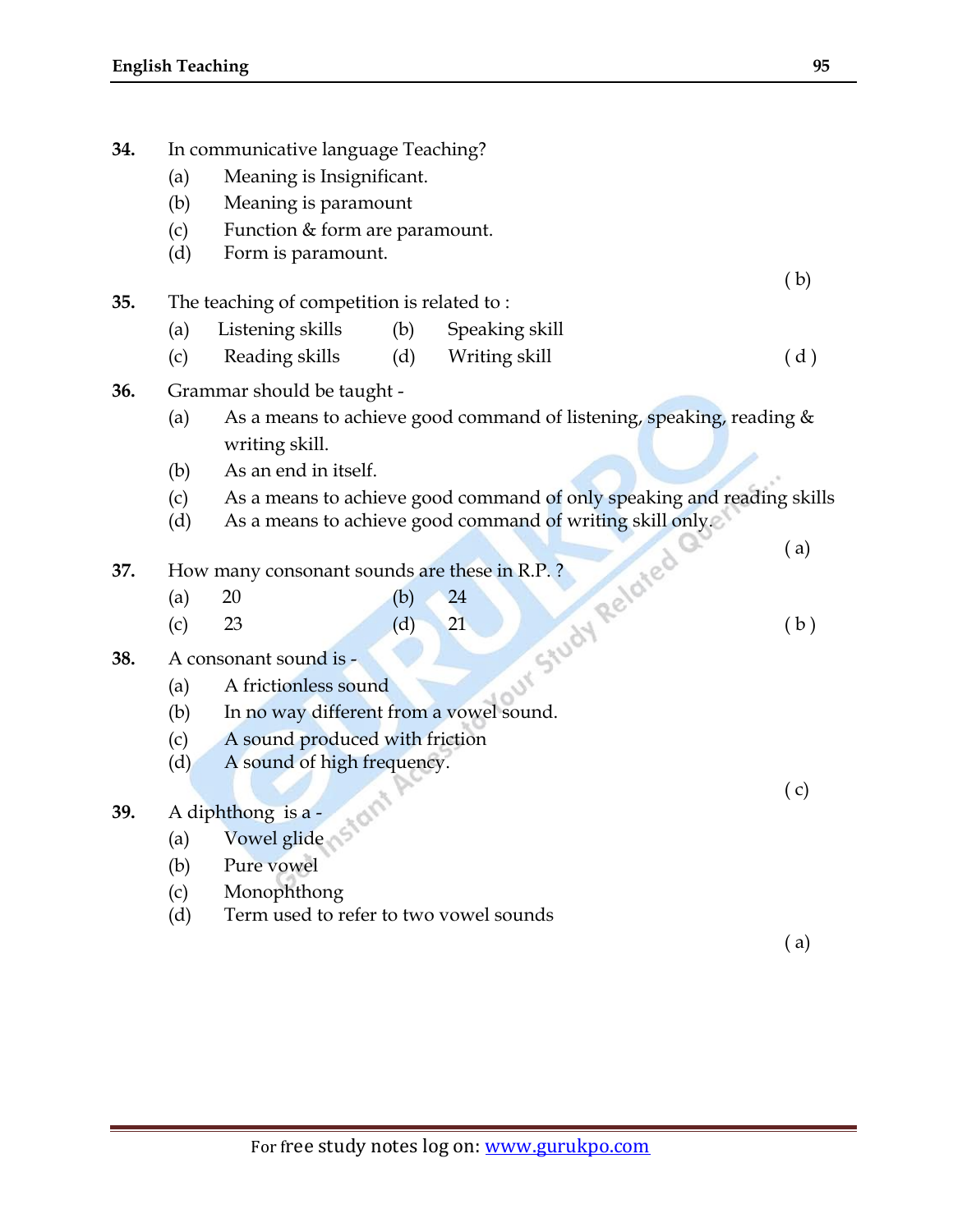- **40.** Which is not true ?
	- (a) Stress & pitch change work together.
	- (b) The syllables that are more important than their neighbours are said to receive the stress.
	- (c) Secondary stress is marked with a vertical bar above.
	- (d) There are a number of words in which the accentual pattern depends on whether the word is used as a noun, an adjective or a verb.

( c)

- **41.** A teacher can develop listening skills in English by
	- (a) Focusing only on listening skills without associating it with other language skill.
	- (b) Making the learners listen to everything they here passively.
	- (c) Creating opportunities for them to listen to a variety. of sources and people and engage in listening activities.
	- (d) Speaking to them continuously both within the classroom and outside.<br>
	(c) A phonetic symbol helps -<br>
	(a) recognize the speech and continuously both within the classroom and outside.
- **42.** A phonetic symbol helps
	- (a) recognize the speech sounds of a language
	- (b) recognize the lexical components of a language.
	- (c) recognize the grammatical components of a language.
	- (d) recognize the morphology.

( a)

( c)

- **43.** Which is not related to increasing the speed of reading ?
	- (a) Be sure that it is silent.
	- (b) Read in groups of words rather than word by word.
	- (c) The head must be kept still while the eyes move steadily from left to right.
	- (d) Students need not to keep their lips & tongue still while doing a silient reading.
- **44.** The teaching of speaking skills involves
	- (a) The teaching of communicative skills
	- (b) The teaching of study skills
	- (c) The teaching of note making.
	- (d) The teaching of note taking.

( a)

( d)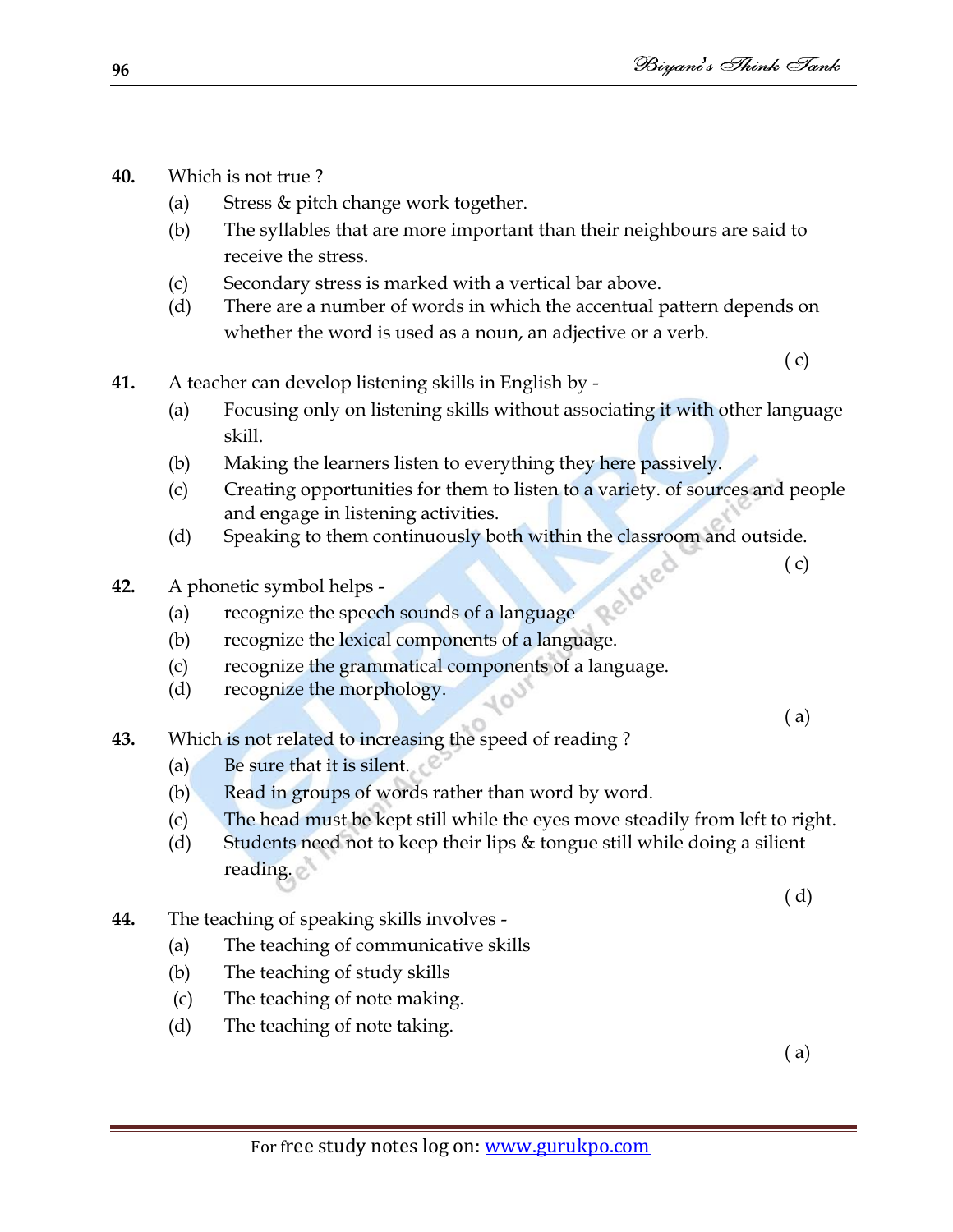- **45.** Communicative language teaching is concerned with ....................
	- (a) teaching language to learners for written tests.
	- (b) interpreting grammar rules to suit the audience.
	- (c) enhancing receptive and productive skills such as speaking, listening, reading and writing.
	- (d) teaching of vocabulary and grammar through rules of spelling and language.
- **46.** When learners are engaged in a pair activity taking on roles of a doctor and a patient, the activity is called -
	- (a) Declamation
	- (b) Simulation
	- (c) Exchanging notes
	- (d) Real activity
- **Uerles.** 47. Which one does not include the stage in teaching/learning sequence ?<br>
(a) Recognition stage<br>
(b) Repetition stage<br>
(c) Reproduction stage<br>
(d) Knowledge stage
	- (a) Recognition stage
	- (b) Repetition stage
	- (c) Re production stage
	- (d) Knowledge stage

**48.** Which of the following is true about the curriculum and the syllabus -

(a) Curriculum includes syllabus

Get

- (b) Curriculum includes non-cognitive activities.
- (c) Syllabus includes much more than cognitive experiences.
- (d) Curriculum and syllabus are equivalent.

( a)

( c)

( b)

( d)